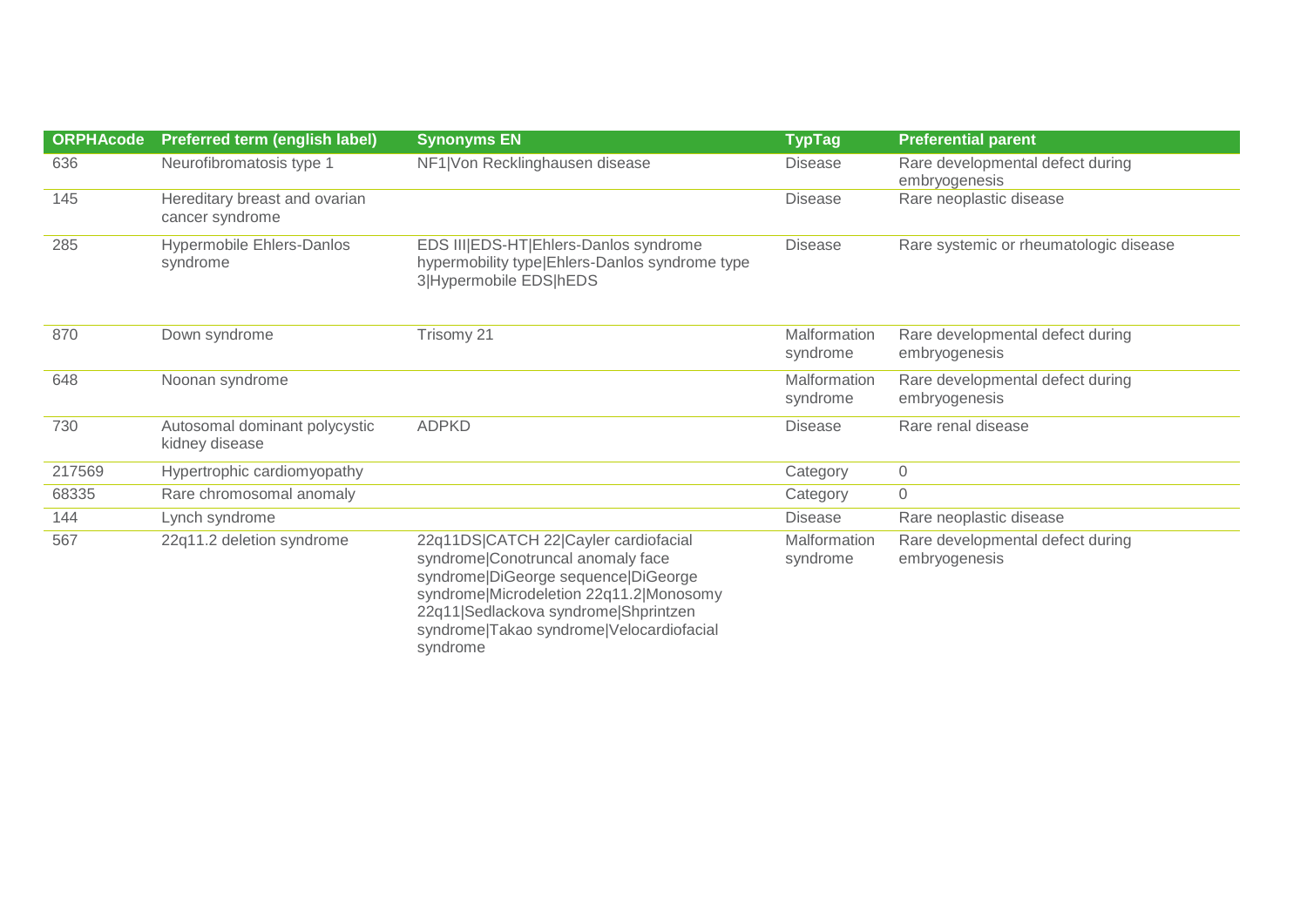| 87277  | Rare intellectual disability              |                                                                                                                        | Category                 | 0                                                 |
|--------|-------------------------------------------|------------------------------------------------------------------------------------------------------------------------|--------------------------|---------------------------------------------------|
| 558    | Marfan syndrome                           | <b>MFS</b>                                                                                                             | Disease                  | Rare systemic or rheumatologic disease            |
| 217604 | Dilated cardiomyopathy                    |                                                                                                                        | Category                 | 0                                                 |
| 399    | Huntington disease                        | Huntington chorea                                                                                                      | Disease                  | Rare neurologic disease                           |
| 102369 | Rare syndromic intellectual<br>disability |                                                                                                                        | Category                 | $\mathbf 0$                                       |
| 758    | Pseudoxanthoma elasticum                  | Gronblad-Strandberg-Touraine syndrome PXE                                                                              | Disease                  | Rare systemic or rheumatologic disease            |
| 908    | Fragile X syndrome                        | FRAXA syndrome FXS FraX syndrome Martin-Bell<br>syndrome                                                               | Malformation<br>syndrome | Rare developmental defect during<br>embryogenesis |
| 739    | Prader-Willi syndrome                     | Prader-Labhart-Willi syndrome                                                                                          | Disease                  | Rare developmental defect during<br>embryogenesis |
| 2322   | Kabuki syndrome                           | Kabuki make-up syndrome Niikawa-Kuroki<br>syndrome                                                                     | Malformation<br>syndrome | Rare developmental defect during<br>embryogenesis |
| 324    | Fabry disease                             | Alpha-galactosidase A deficiency Anderson-Fabry<br>disease Angiokeratoma corporis diffusum Diffuse<br>angiokeratoma FD | <b>Disease</b>           | Rare inborn errors of metabolism                  |

| 15    | Achondroplasia            |                                             | <b>Disease</b> | Rare bone disease                |
|-------|---------------------------|---------------------------------------------|----------------|----------------------------------|
| 88918 | Autosomal dominant Alport |                                             | Clinical       | Rare renal disease               |
|       | syndrome                  |                                             | subtype        |                                  |
| 99999 | Rare disease: no mapping  |                                             | Category       | Category                         |
|       | possible                  |                                             |                |                                  |
| 774   | Hereditary hemorrhagic    | HHT Rendu-Osler disease Rendu-Osler-Weber   | <b>Disease</b> | Rare developmental defect during |
|       | telangiectasia            | disease                                     |                | embryogenesis                    |
| 122   | Birt-Hogg-Dubé syndrome   | Fibrofolliculomas with trichodiscomas and   | Malformation   | Rare neoplastic disease          |
|       |                           | acrochordons Hornstein-Knickenberg syndrome | syndrome       |                                  |
|       |                           |                                             |                |                                  |
|       |                           |                                             |                |                                  |

| 130 | Brugada syndrome | Idiopathic ventricular fibrillation, Brugada type | <b>Disease</b> | Rare cardiac disease |
|-----|------------------|---------------------------------------------------|----------------|----------------------|
|     |                  |                                                   |                |                      |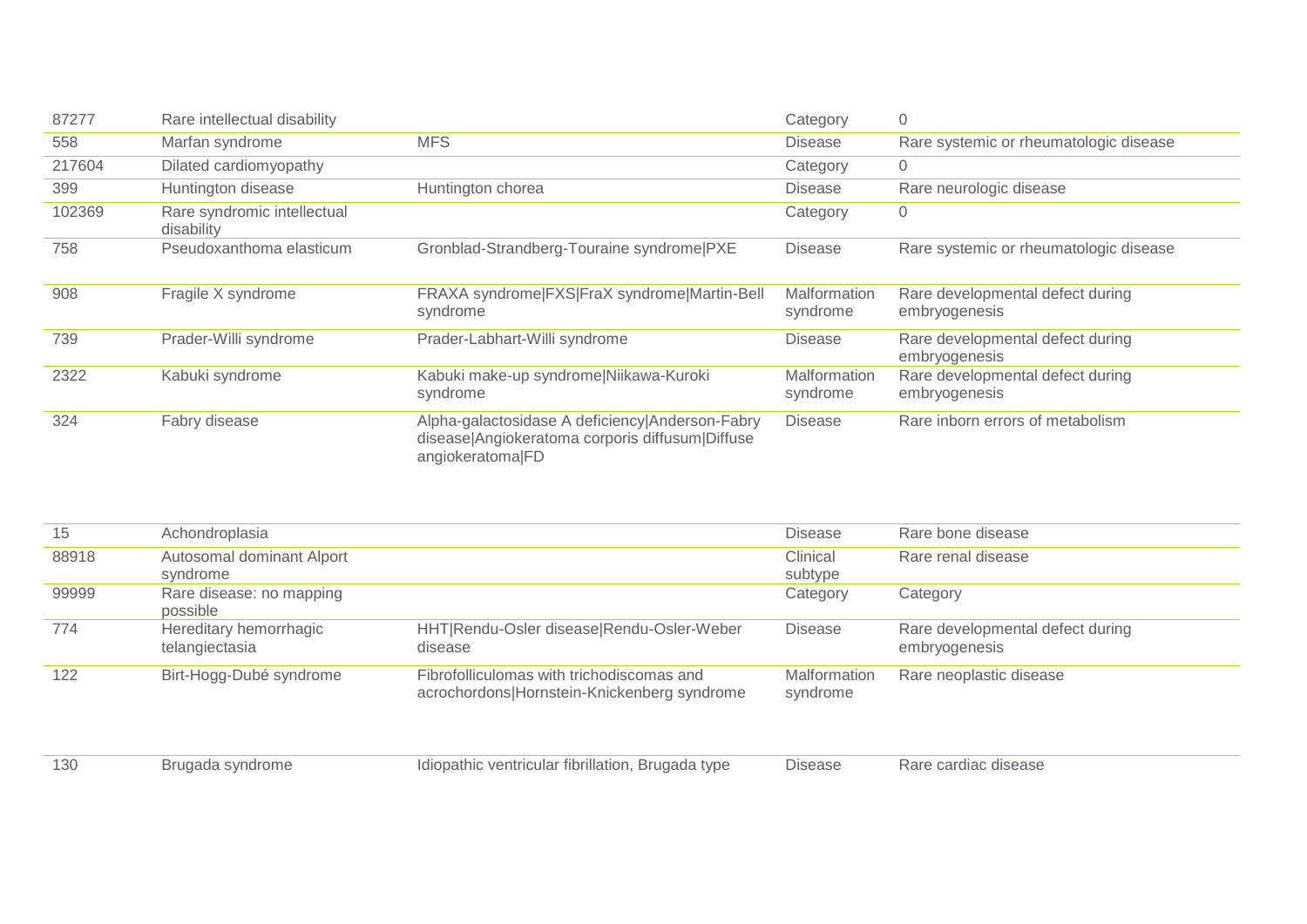| 273    | Steinert myotonic dystrophy                                               | Myotonic dystrophy type 1 Steinert disease                                                                                                                                                                                                                                     | Disease                  | Rare neurologic disease                           |
|--------|---------------------------------------------------------------------------|--------------------------------------------------------------------------------------------------------------------------------------------------------------------------------------------------------------------------------------------------------------------------------|--------------------------|---------------------------------------------------|
| 178469 | Autosomal dominant non-<br>syndromic intellectual disability              |                                                                                                                                                                                                                                                                                | Etiological<br>subtype   | Rare neurologic disease                           |
| 321    | Multiple osteochondromas                                                  | Bessel-Hagen disease Multiple cartilaginous<br>exostoses                                                                                                                                                                                                                       | <b>Disease</b>           | Rare bone disease                                 |
| 768    | Familial long QT syndrome                                                 | Congenital long QT syndrome LQTS                                                                                                                                                                                                                                               | Clinical group           | Rare cardiac disease                              |
| 904    | Williams syndrome                                                         | Deletion 7q11.23 Monosomy 7q11.23 Williams-<br>Beuren syndrome                                                                                                                                                                                                                 | Malformation<br>syndrome | Rare developmental defect during<br>embryogenesis |
| 778    | Rett syndrome                                                             |                                                                                                                                                                                                                                                                                | <b>Disease</b>           | Rare neurologic disease                           |
| 88917  | X-linked Alport syndrome                                                  |                                                                                                                                                                                                                                                                                | Clinical<br>subtype      | Rare renal disease                                |
| 90636  | Autosomal recessive non-<br>syndromic sensorineural deafness<br>type DFNB | Autosomal recessive isolated neurosensory<br>deafness type DFNB Autosomal recessive isolated<br>neurosensory hearing loss type DFNB Autosomal<br>recessive isolated sensorineural deafness type<br>DFNB Autosomal recessive isolated sensorineural<br>hearing loss type DFNB A | Etiological<br>subtype   | Rare otorhinolaryngologic disease                 |

| 821    | Sotos syndrome           | Cerebral gigantism                                                              | <b>Disease</b>           | Rare developmental defect during<br>embryogenesis |
|--------|--------------------------|---------------------------------------------------------------------------------|--------------------------|---------------------------------------------------|
| 1465   | Coffin-Siris syndrome    | CSS                                                                             | Malformation<br>syndrome | Rare developmental defect during<br>embryogenesis |
| 881    | Turner syndrome          | 45,X syndrome 45, X/46, XX syndrome                                             | Malformation<br>syndrome | Rare developmental defect during<br>embryogenesis |
| 227535 | Hereditary breast cancer | Familial breast cancer Familial breast<br>carcinomalHereditary breast carcinoma | <b>Disease</b>           | Rare neoplastic disease                           |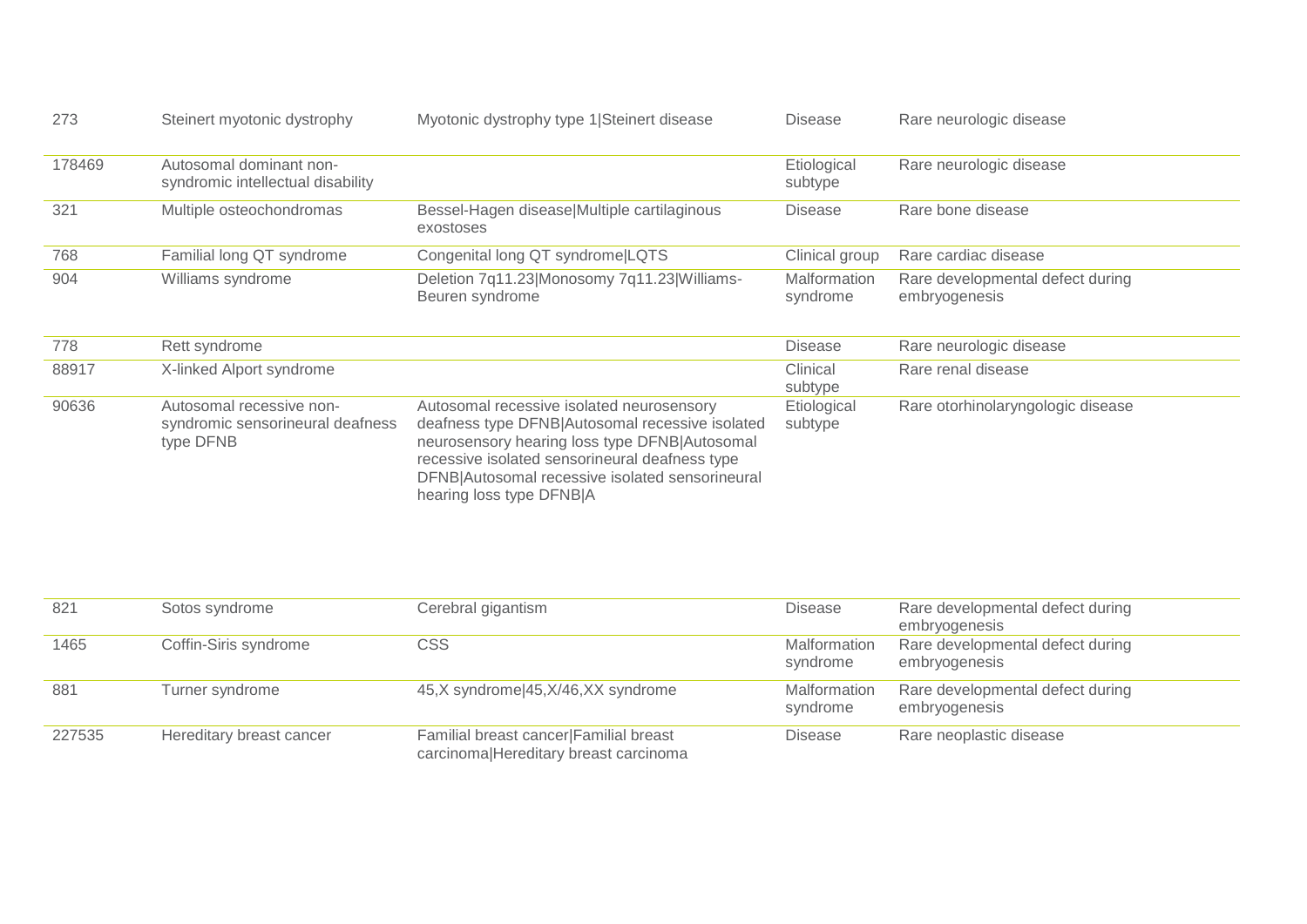| 201    | Cowden syndrome                        | Cowden disease Multiple hamartoma syndrome                                                                                                                                                                                                        | <b>Disease</b> | Rare developmental defect during<br>embryogenesis |
|--------|----------------------------------------|---------------------------------------------------------------------------------------------------------------------------------------------------------------------------------------------------------------------------------------------------|----------------|---------------------------------------------------|
| 287    | Classical Ehlers-Danlos syndrome       | <b>Classical EDS cEDS </b>                                                                                                                                                                                                                        | <b>Disease</b> | Rare systemic or rheumatologic disease            |
| 101081 | Charcot-Marie-Tooth disease type<br>1A | CMT1A Microduplication 17p12                                                                                                                                                                                                                      | <b>Disease</b> | Rare neurologic disease                           |
| 63     | Alport syndrome                        | Alport deafness-nephropathy Alport hearing loss-<br>nephropathy                                                                                                                                                                                   | <b>Disease</b> | Rare renal disease                                |
| 550    | <b>MELAS</b>                           | Mitochondrial encephalomyopathy, lactic acidosis<br>and stroke-like episodes Mitochondrial<br>encephalopathy, lactic acidosis, and stroke-like<br>episodes Mitochondrial myopathy,<br>encephalopathy, lactic acidosis and stroke-like<br>episodes | <b>Disease</b> | Rare neurologic disease                           |

| 805   | Tuberous sclerosis complex                                               | Bourneville syndrome Tuberous sclerosis                                                                                                                                                                                                                                        | <b>Disease</b>           | Rare developmental defect during<br>embryogenesis |
|-------|--------------------------------------------------------------------------|--------------------------------------------------------------------------------------------------------------------------------------------------------------------------------------------------------------------------------------------------------------------------------|--------------------------|---------------------------------------------------|
| 1727  | 22q11.2 duplication syndrome                                             | 22q11.2 microduplication<br>syndrome Dup(22)(q11) Duplication<br>22q11.2 Trisomy 22q11.2                                                                                                                                                                                       | Malformation<br>syndrome | Rare developmental defect during<br>embryogenesis |
| 90635 | Autosomal dominant non-<br>syndromic sensorineural deafness<br>type DFNA | Autosomal dominant isolated neurosensory<br>deafness type DFNA Autosomal dominant isolated<br>neurosensory hearing loss type DFNA Autosomal<br>dominant isolated sensorineural deafness type<br>DFNA Autosomal dominant isolated sensorineural<br>hearing loss type DFNA Autos | Etiological<br>subtype   | Rare otorhinolaryngologic disease                 |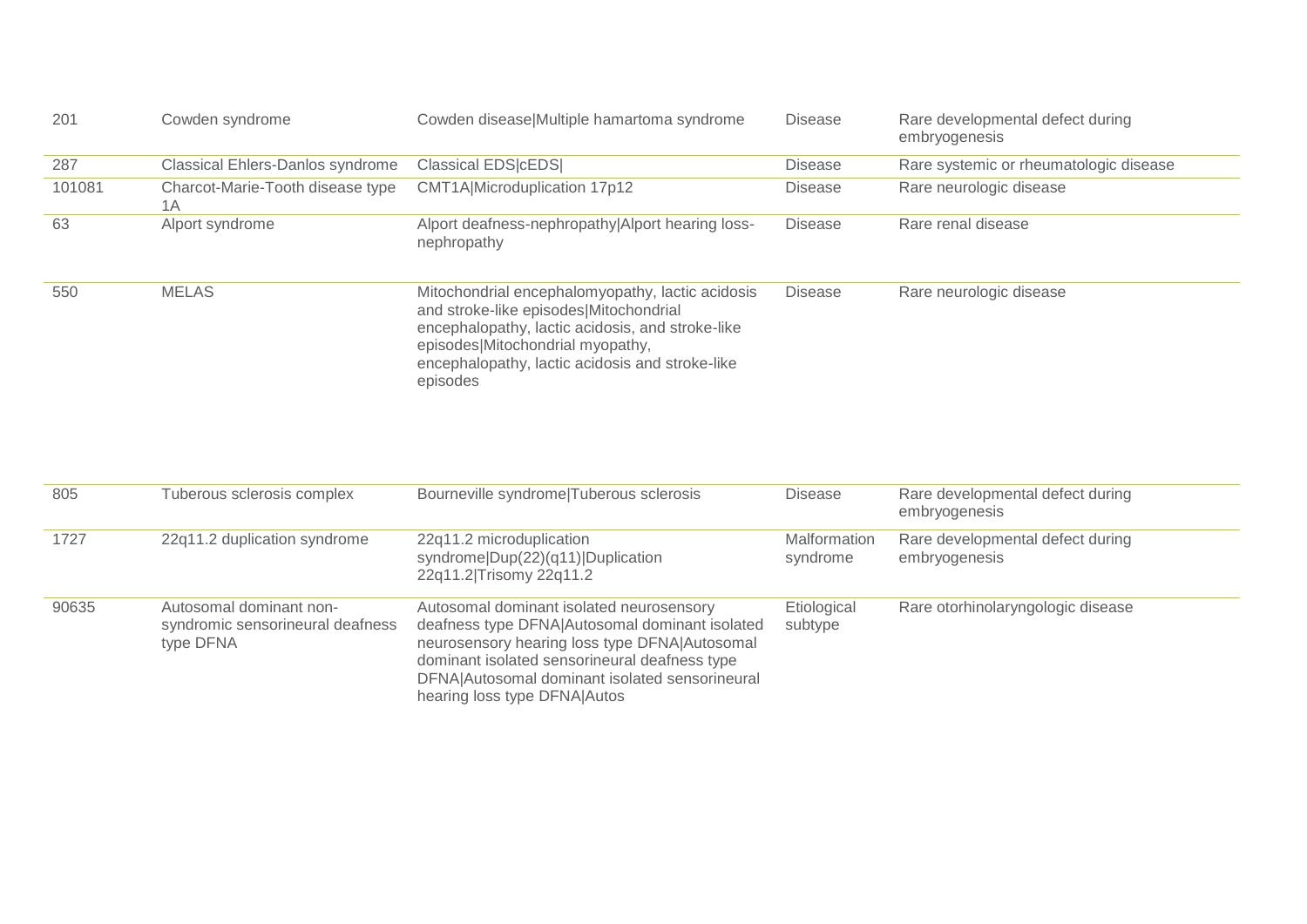| 240    | Léri-Weill dyschondrosteosis                                | Léri-Weill syndrome                                                                                                                                             | Malformation<br>syndrome | Rare bone disease                                 |
|--------|-------------------------------------------------------------|-----------------------------------------------------------------------------------------------------------------------------------------------------------------|--------------------------|---------------------------------------------------|
| 261183 | 15q11.2 microdeletion syndrome                              | 15q11.2 BP1-BP2 microdeletion<br>syndrome Del(15)(q11.2) Monosomy 15q11.2                                                                                       | Malformation<br>syndrome | Rare developmental defect during<br>embryogenesis |
| 154    | <b>Familial isolated dilated</b><br>cardiomyopathy          | Familial or idiopathic dilated cardiomyopathy                                                                                                                   | <b>Disease</b>           | Rare cardiac disease                              |
| 199    | Cornelia de Lange syndrome                                  | Brachmann-de Lange syndrome                                                                                                                                     | Malformation<br>syndrome | Rare developmental defect during<br>embryogenesis |
| 247    | Arrhythmogenic right ventricular<br>cardiomyopathy          | ARVC ARVD Arrhythmogenic right ventricular<br>dysplasia                                                                                                         | Clinical group           | $\overline{0}$                                    |
| 640    | Hereditary neuropathy with liability<br>to pressure palsies | Current pressure-sensitive<br>neuropathy HNPP Heterozygous microdeletion<br>17p11.2p12 Potato-grubbing palsy Tomaculous<br>neuropathy Tulip-bulb digger's palsy | Malformation<br>syndrome | Rare neurologic disease                           |
| 733    | Familial adenomatous polyposis                              | Colorectal adenomatous polyposis FAP Familial<br>polyposis coli                                                                                                 | <b>Disease</b>           | Rare gastroenterologic disease                    |
| 101685 | Rare non-syndromic intellectual<br>disability               | Rare NSID                                                                                                                                                       | <b>Disease</b>           | Rare neurologic disease                           |
| 244    | Primary ciliary dyskinesia                                  | <b>PCD</b>                                                                                                                                                      | <b>Disease</b>           | Rare respiratory disease                          |
| 269    | Facioscapulohumeral dystrophy                               | FSH dystrophy FSHD Facioscapulohumeral<br>muscular dystrophy Facioscapulohumeral<br>myopathy Landouzy-Dejerine dystrophy Landouzy-<br>Dejerine myopathy         | <b>Disease</b>           | Rare neurologic disease                           |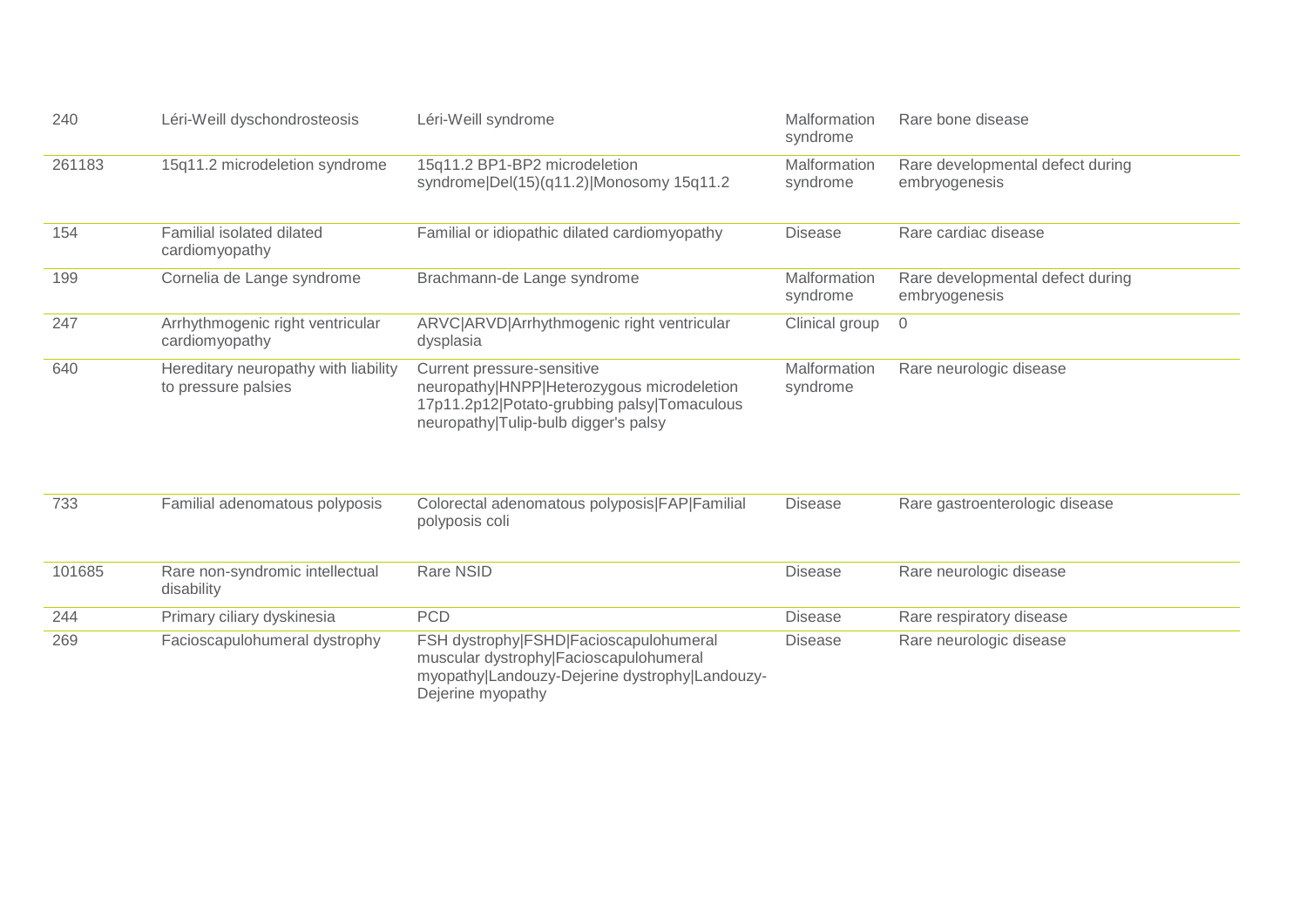| 887    | <b>VACTERL/VATER association</b>                           | VACTERL association VATER association                                                                                                                                                     | Malformation<br>syndrome | Rare developmental defect during<br>embryogenesis |
|--------|------------------------------------------------------------|-------------------------------------------------------------------------------------------------------------------------------------------------------------------------------------------|--------------------------|---------------------------------------------------|
| 98053  | Rare genetic disease                                       |                                                                                                                                                                                           | Category                 | $\mathbf 0$                                       |
| 221061 | Familial cerebral cavernous<br>malformation                | Familial brain cavernous angioma Familial cerebral<br>cavernoma Hereditary brain cavernous<br>angioma Hereditary cerebral<br>cavernoma Hereditary cerebral cavernous<br>malformation      | Malformation<br>syndrome | Rare developmental defect during<br>embryogenesis |
| 3286   | Catecholaminergic polymorphic<br>ventricular tachycardia   | Bidirectional ventricular tachycardia induced by<br>catecholamine CPVT Malignant paroxysmal<br>ventricular tachycardia   Polymorphic ventricular<br>tachycardia induced by catecholamines | <b>Disease</b>           | Rare cardiac disease                              |
| 87884  | Non-syndromic genetic deafness                             | Isolated genetic deafness   Isolated genetic hearing<br>loss Non-syndromic genetic hearing loss                                                                                           | <b>Disease</b>           | Rare otorhinolaryngologic disease                 |
| 91387  | Familial thoracic aortic aneurysm<br>and aortic dissection | <b>Familial TAAD</b>                                                                                                                                                                      | <b>Disease</b>           | Rare developmental defect during<br>embryogenesis |
| 199318 | 15q13.3 microdeletion syndrome                             | Del(15)(q13.3) Monosomy 15q13.3                                                                                                                                                           | Malformation<br>syndrome | Rare developmental defect during<br>embryogenesis |
| 250989 | 1q21.1 microdeletion syndrome                              | Del(1)(q21) Monosomy 1q21.1                                                                                                                                                               | Malformation<br>syndrome | Rare developmental defect during<br>embryogenesis |
| 116    | Beckwith-Wiedemann syndrome                                | BWS Exomphalos-macroglossia-gigantism<br>syndrome Wiedemann-Beckwith syndrome                                                                                                             | Malformation<br>syndrome | Rare developmental defect during<br>embryogenesis |
| 652    | Multiple endocrine neoplasia type                          | MEN1 Wermer syndrome                                                                                                                                                                      | <b>Disease</b>           | Rare neoplastic disease                           |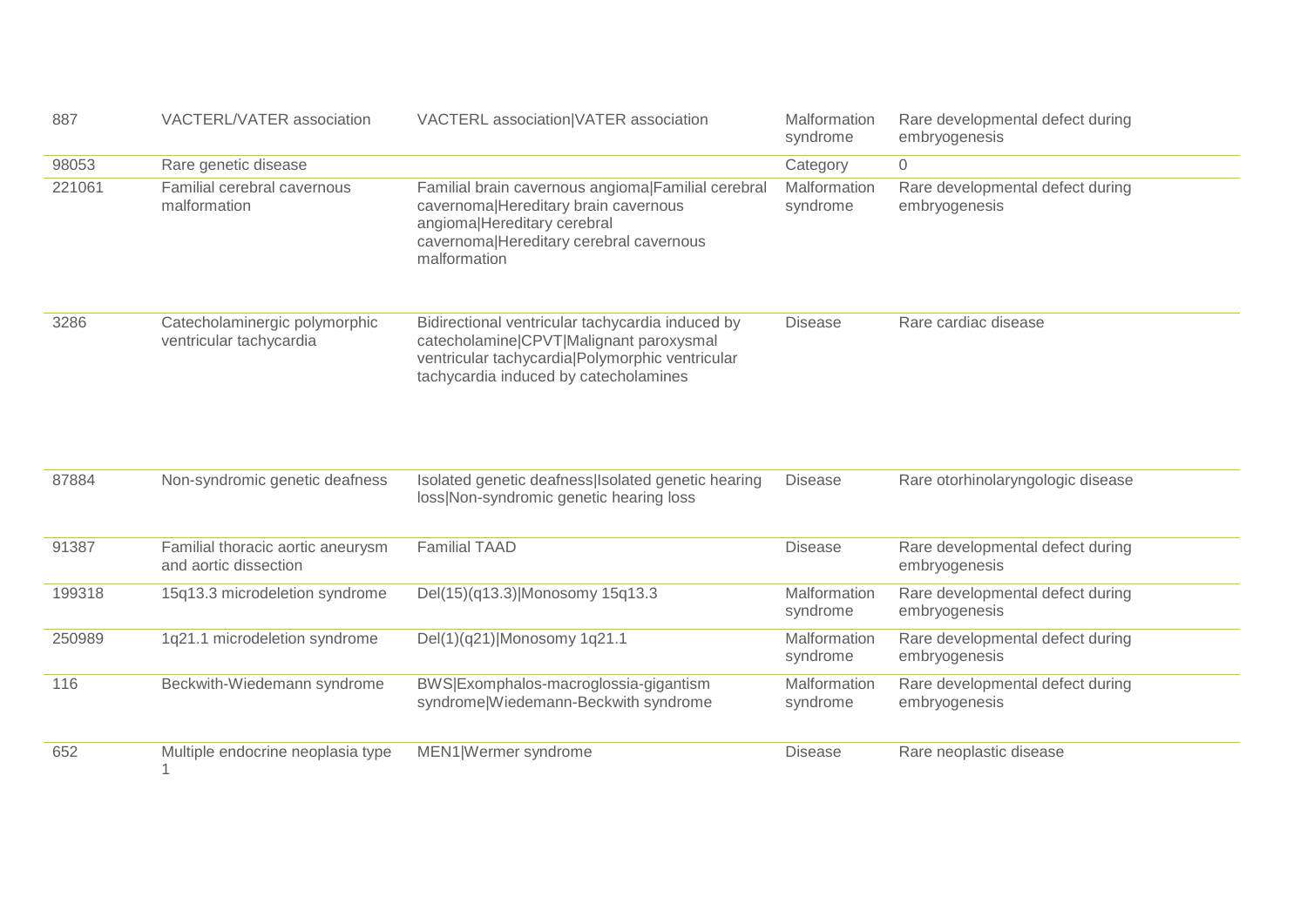| 29072  | Hereditary pheochromocytoma-<br>paraganglioma | Familial pheochromocytoma-paraganglioma                                                                                          | <b>Disease</b>           | Rare neoplastic disease                           |
|--------|-----------------------------------------------|----------------------------------------------------------------------------------------------------------------------------------|--------------------------|---------------------------------------------------|
| 60030  | Loeys-Dietz syndrome                          | Aortic aneurysm syndrome due to TGF-beta<br>receptors anomalies                                                                  | Malformation<br>syndrome | Rare systemic or rheumatologic disease            |
| 141132 | Oculo-auriculo-vertebral spectrum             | OAV spectrum Oculoauriculovertebral spectrum                                                                                     | Malformation<br>syndrome | $\Omega$                                          |
| 48652  | Monosomy 22q13.3                              | 22q13.3 deletion Phelan-McDermid syndrome                                                                                        | Malformation<br>syndrome | Rare developmental defect during<br>embryogenesis |
| 94068  | Spondyloepiphyseal dysplasia<br>congenita     | Congenital spondyloepiphyseal<br>dysplasia SEDC Spranger-Wiedemann disease                                                       | <b>Disease</b>           | Rare bone disease                                 |
| 216796 | Osteogenesis imperfecta type 1                | Adair-Dighton syndrome Mild osteogenesis<br>imperfectalNon-deforming osteogenesis<br>imperfectalOI type 1 Van der Hoeve syndrome | Clinical<br>subtype      | Rare bone disease                                 |

| 250994 | 1q21.1 microduplication syndrome | Dup(1)(q21.1) Trisomy 1q21.1                                   | Malformation<br>syndrome | Rare developmental defect during<br>embryogenesis |
|--------|----------------------------------|----------------------------------------------------------------|--------------------------|---------------------------------------------------|
| 110    | Bardet-Biedl syndrome            | <b>BBS</b>                                                     | <b>Disease</b>           | Rare developmental defect during<br>embryogenesis |
| 464    | Incontinentia pigmenti           | Bloch-Siemens syndrome Bloch-Sulzberger<br>syndrome            | Malformation<br>syndrome | Rare developmental defect during<br>embryogenesis |
| 783    | Rubinstein-Taybi syndrome        | Broad thumb-hallux syndrome Broad thumbs-<br>halluces syndrome | Malformation<br>syndrome | Rare developmental defect during<br>embryogenesis |
| 791    | Retinitis pigmentosa             |                                                                | <b>Disease</b>           | Rare ophthalmic disorder                          |
| 803    | Amyotrophic lateral sclerosis    | ALS Charcot disease Lou Gehrig disease                         | <b>Disease</b>           | Rare neurologic disease                           |
| 828    | Stickler syndrome                | Hereditary progressive arthroophthalmopathy                    | <b>Disease</b>           | Rare bone disease                                 |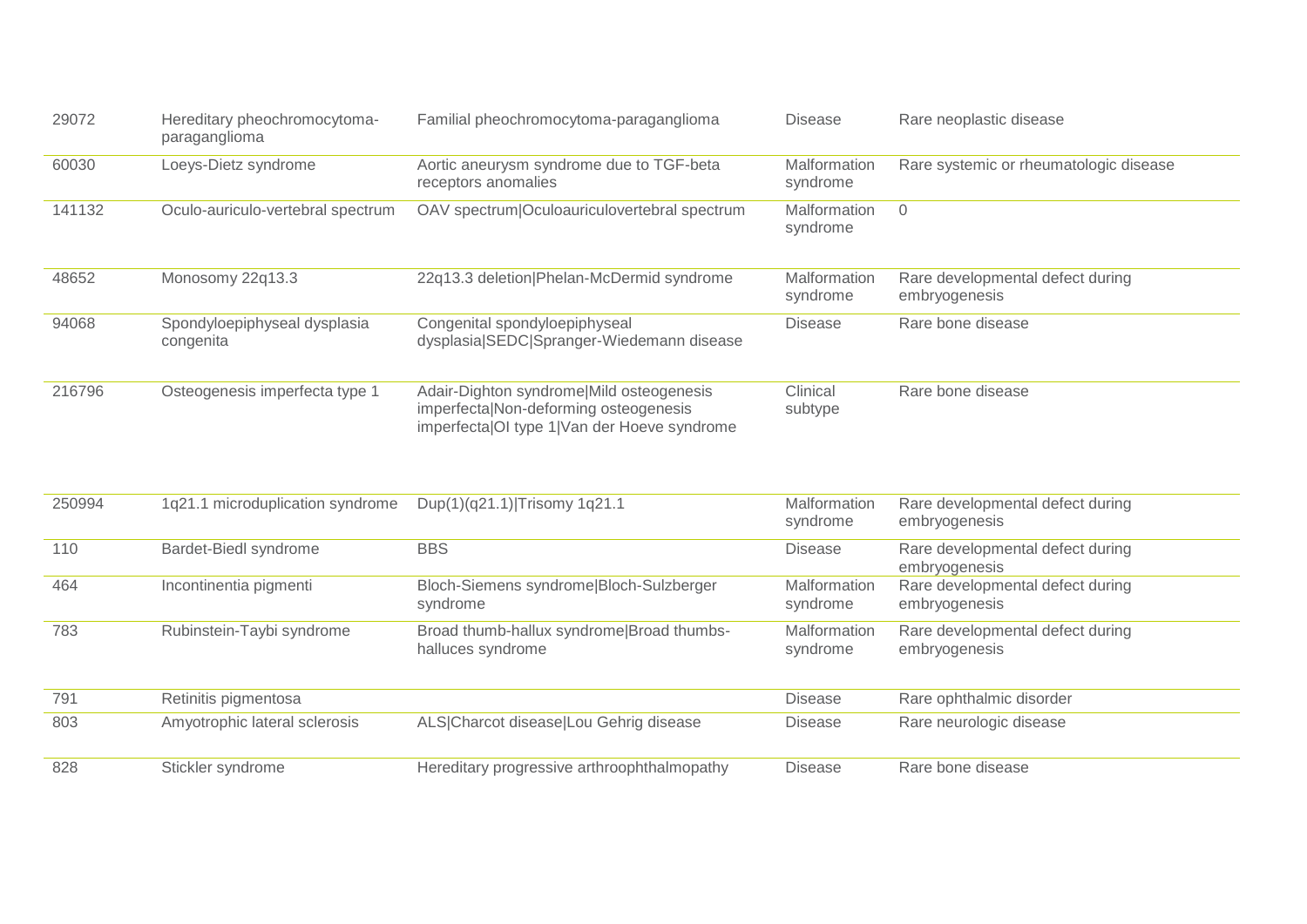| 79254  | Classic phenylketonuria                    | <b>Classic PKU</b>                                                                                                                                                                | Clinical<br>subtype      | Rare inborn errors of metabolism                  |
|--------|--------------------------------------------|-----------------------------------------------------------------------------------------------------------------------------------------------------------------------------------|--------------------------|---------------------------------------------------|
| 98006  | Rare neurologic disease                    | Rare nervous system disease                                                                                                                                                       | Category                 | $\Omega$                                          |
| 137605 | Legius syndrome                            | NF1-like syndrome Neurofibromatosis 1-like<br>syndrome                                                                                                                            | Malformation<br>syndrome | Rare skin disease                                 |
| 247698 | Multiple endocrine neoplasia type<br>2A    | MEN2A PTC syndrome Sipple syndrome                                                                                                                                                | Clinical<br>subtype      | Rare neoplastic disease                           |
| 261197 | Proximal 16p11.2 microdeletion<br>syndrome | Proximal del(16)(p11.2) Proximal monosomy<br>16p11.2                                                                                                                              | Malformation<br>syndrome | Rare developmental defect during<br>embryogenesis |
| 306498 | PTEN hamartoma tumor<br>syndrome           | <b>PHTS</b>                                                                                                                                                                       | Clinical group           | $\overline{0}$                                    |
| 60     | Alpha-1-antitrypsin deficiency             | Alpha-1-proteinase inhibitor deficiency Alpha1-<br>antitrypsin deficiency                                                                                                         | <b>Disease</b>           | Rare respiratory disease                          |
| 138    | CHARGE syndrome                            | CHARGE association Coloboma-heart defects-<br>atresia choanae-retardation of growth and<br>development-genitourinary problems-ear<br>abnormalities syndrome Hall-Hittner syndrome | Malformation<br>syndrome | Rare developmental defect during<br>embryogenesis |
| 478    | Kallmann syndrome                          | Congenital hypogonadotropic hypogonadism with<br>anosmia Olfacto-genital pathological sequence                                                                                    | Clinical<br>subtype      | Rare endocrine disease                            |
| 819    | Smith-Magenis syndrome                     | 17p11.2 microdeletion syndrome                                                                                                                                                    | Malformation<br>syndrome | Rare developmental defect during<br>embryogenesis |
| 2614   | Nail-patella syndrome                      | Onychoosteodysplasia Turner-Kieser syndrome                                                                                                                                       | Malformation<br>syndrome | Rare developmental defect during<br>embryogenesis |
| 3095   | <b>Atypical Rett syndrome</b>              | Atypical RTT Rett syndrome variant                                                                                                                                                | <b>Disease</b>           | Rare developmental defect during<br>embryogenesis |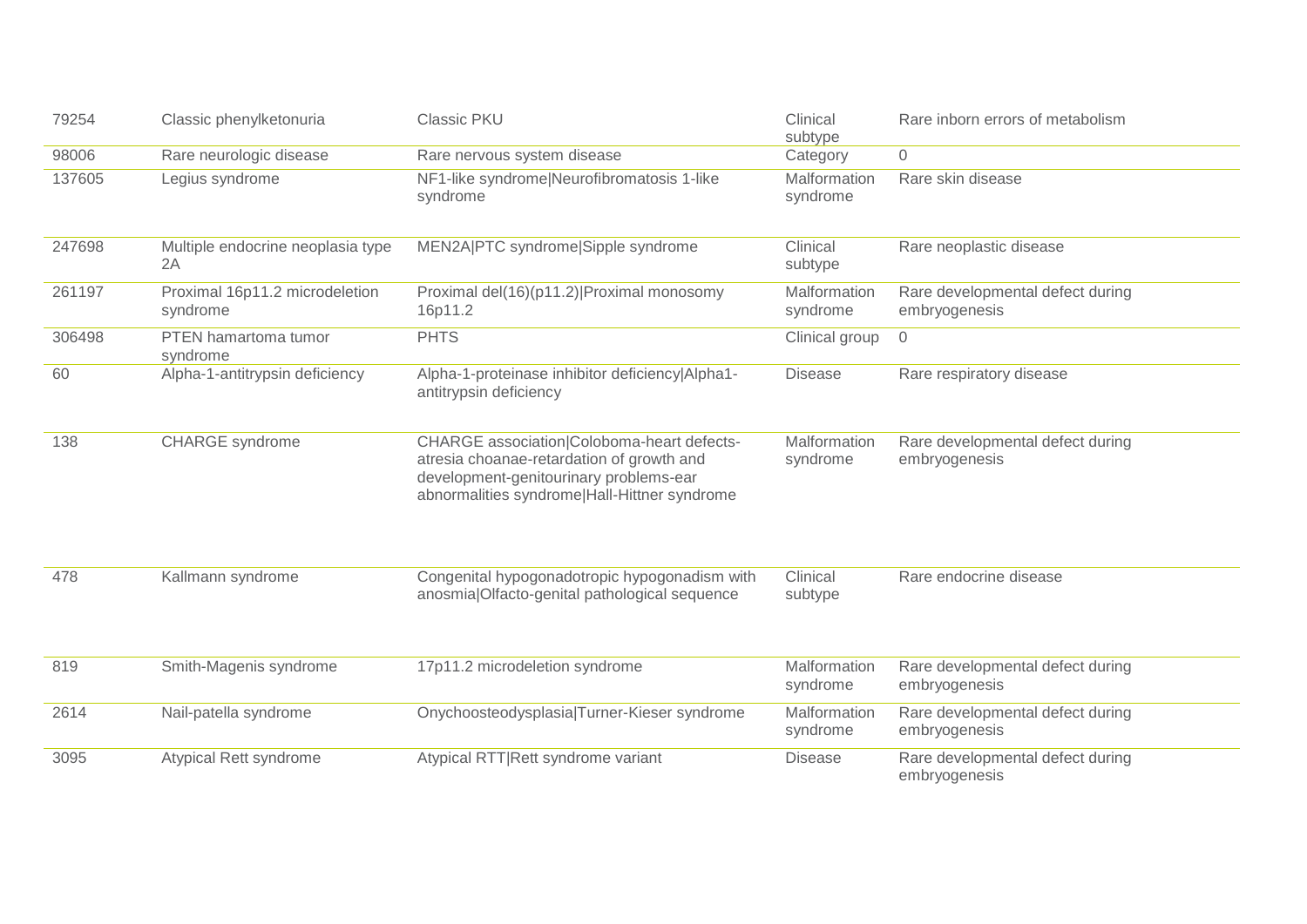| 72    | Angelman syndrome                                 |                                                                                  | Malformation<br>syndrome | Rare neurologic disease                           |
|-------|---------------------------------------------------|----------------------------------------------------------------------------------|--------------------------|---------------------------------------------------|
| 429   | Hypochondroplasia                                 |                                                                                  | <b>Disease</b>           | Rare bone disease                                 |
| 552   | <b>MODY</b>                                       | Maturity-onset diabetes of the young                                             | <b>Disease</b>           | Rare endocrine disease                            |
| 637   | Neurofibromatosis type 2                          | NF <sub>2</sub>                                                                  | <b>Disease</b>           | Rare otorhinolaryngologic disease                 |
| 666   | Osteogenesis imperfecta                           | Brittle bone disease Glass bone disease Lobstein<br>disease OI                   | <b>Disease</b>           | Rare bone disease                                 |
| 777   | X-linked non-syndromic<br>intellectual disability |                                                                                  | Etiological<br>subtype   | Rare neurologic disease                           |
| 93921 | Schwannomatosis                                   | NF3 Neurilemmomatosis Neurofibromatosis type 3                                   | Disease                  | Rare developmental defect during<br>embryogenesis |
| 97929 | Rare cardiac disease                              |                                                                                  | Category                 | $\overline{0}$                                    |
| 52    | Alagille syndrome                                 | Alagille-Watson syndrome Arteriohepatic<br>dysplasia Syndromic bile duct paucity | Malformation<br>syndrome | Rare developmental defect during<br>embryogenesis |

| 104 | Leber hereditary optic neuropathy                                                        | LHON Leber optic atrophy                                                                                   | <b>Disease</b>           | Rare ophthalmic disorder                          |
|-----|------------------------------------------------------------------------------------------|------------------------------------------------------------------------------------------------------------|--------------------------|---------------------------------------------------|
| 136 | Cerebral autosomal dominant<br>arteriopathy-subcortical infarcts-<br>leukoencephalopathy | CADASIL Hereditary multi-infarct dementia                                                                  | <b>Disease</b>           | Rare neurologic disease                           |
| 286 | Vascular Ehlers-Danlos syndrome                                                          | Arterial-ecchymotic EDS EDS IV Ehlers-Danlos<br>syndrome type 4 Sack-Barabas<br>syndrome Vascular EDS vEDS | <b>Disease</b>           | Rare systemic or rheumatologic disease            |
| 380 | Greig cephalopolysyndactyly<br>syndrome                                                  | <b>GCPS</b>                                                                                                | Malformation<br>syndrome | Rare developmental defect during<br>embryogenesis |
| 423 | Malignant hyperthermia of<br>anesthesia                                                  | Hyperthermia of anesthesia                                                                                 | <b>Disease</b>           | Rare neurologic disease                           |
| 586 | Cystic fibrosis                                                                          | <b>CF</b>  Mucoviscidosis                                                                                  | <b>Disease</b>           | Rare respiratory disease                          |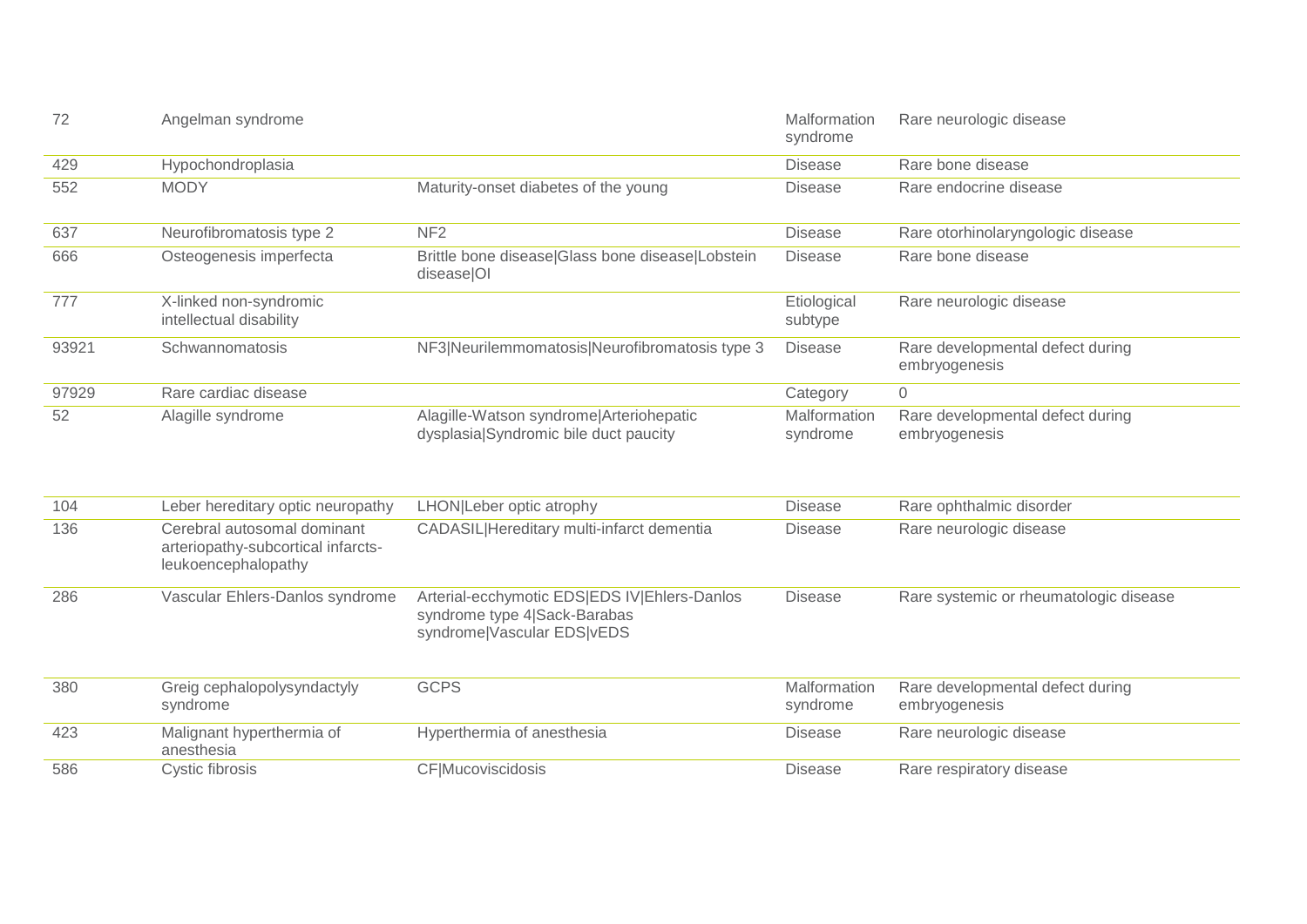| 610    | Bethlem myopathy                                      | Benign autosomal dominant myopathy                                                      | <b>Disease</b>           | Rare neurologic disease                           |
|--------|-------------------------------------------------------|-----------------------------------------------------------------------------------------|--------------------------|---------------------------------------------------|
| 827    | Stargardt disease                                     | Fundus flavimaculatus Stargardt 1                                                       | <b>Disease</b>           | Rare ophthalmic disorder                          |
| 892    | Von Hippel-Lindau disease                             | Familial cerebelloretinal angiomatosis Lindau<br>disease VHL Von Hippel-Lindau syndrome | <b>Disease</b>           | Rare neoplastic disease                           |
| 1906   | Fetal valproate spectrum disorder                     | Fetal valproate syndrome Fetal valproic acid<br>syndrome Valproic acid embryopathy      | Malformation<br>syndrome | Rare developmental defect during<br>embryogenesis |
| 137667 | Capillary malformation-<br>arteriovenous malformation | CM-AVM                                                                                  | Malformation<br>syndrome | Rare developmental defect during<br>embryogenesis |
| 261265 | 17q12 microdeletion syndrome                          | Del(17)(q12) Monosomy 17q12                                                             | Malformation<br>syndrome | Rare developmental defect during<br>embryogenesis |
| 193    | Cohen syndrome                                        |                                                                                         | Malformation<br>syndrome | Rare developmental defect during<br>embryogenesis |
| 731    | Autosomal recessive polycystic<br>kidney disease      | AR-PKD                                                                                  | <b>Disease</b>           | Rare renal disease                                |
| 813    | Silver-Russell syndrome                               | Silver-Russell dwarfism                                                                 | <b>Disease</b>           | Rare developmental defect during<br>embryogenesis |
| 1340   | Cardiofaciocutaneous syndrome                         | CFC syndrome                                                                            | Malformation<br>syndrome | Rare developmental defect during<br>embryogenesis |
| 2512   | Autosomal recessive primary<br>microcephaly           | MCPH Microcephalia vera Microcephaly vera True<br>microcephaly                          | Etiological<br>subtype   | Rare developmental defect during<br>embryogenesis |
| 2911   | Poland syndrome                                       | Poland anomaly Poland sequence                                                          | Malformation<br>syndrome | Rare developmental defect during<br>embryogenesis |
| 3342   | Arterial tortuosity syndrome                          | <b>ATS</b>                                                                              | Malformation<br>syndrome | Rare circulatory system disease                   |
| 183757 | Rare genetic intellectual disability                  |                                                                                         | Category                 | $\mathbf 0$                                       |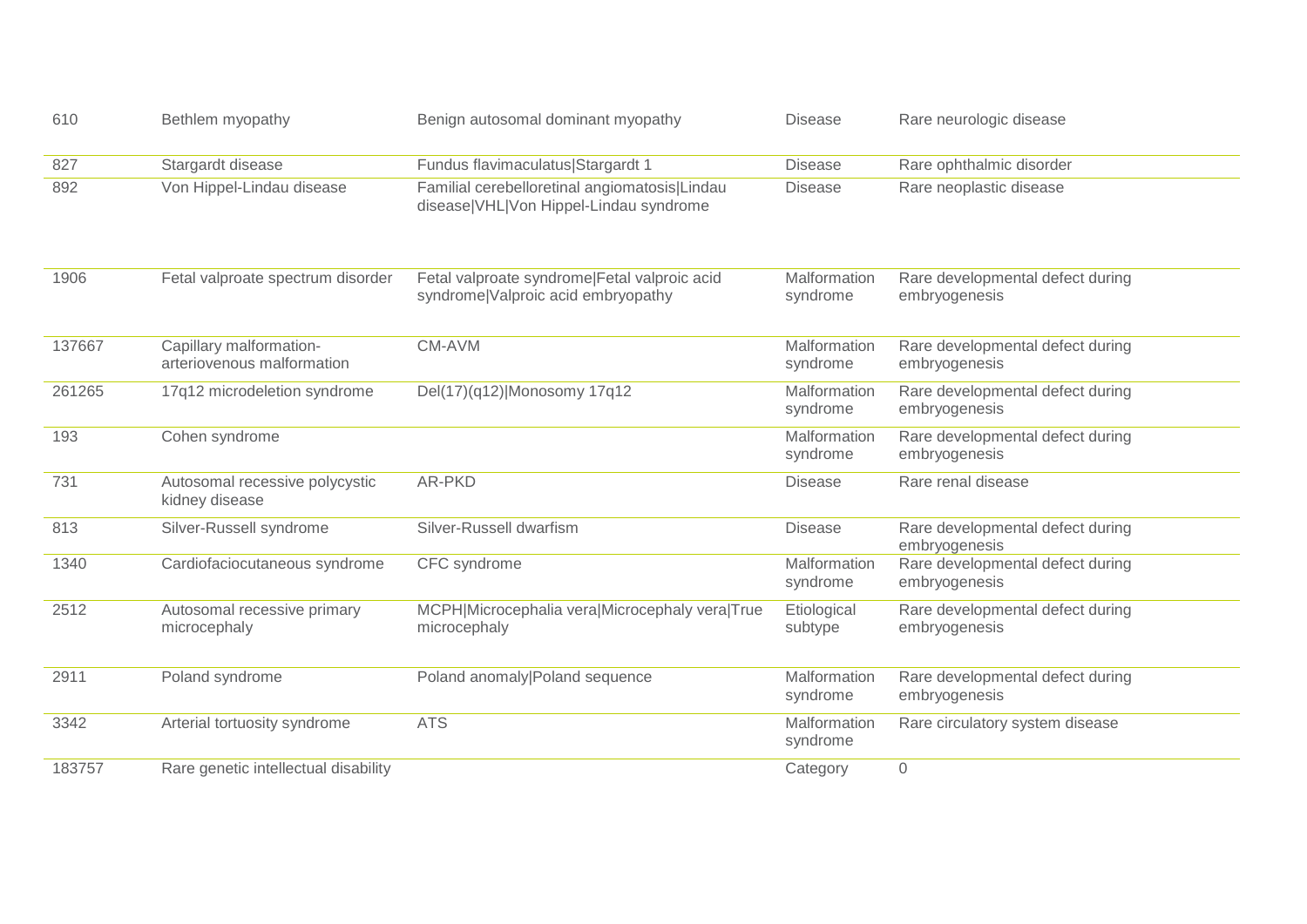| 238446 | 15q11q13 microduplication<br>syndrome    | 15q11q13 duplication<br>syndrome Dup(15)(q11q13) Trisomy 15q11q13                                                         | Malformation<br>syndrome | Rare developmental defect during<br>embryogenesis |
|--------|------------------------------------------|---------------------------------------------------------------------------------------------------------------------------|--------------------------|---------------------------------------------------|
| 238468 | Hypohidrotic ectodermal dysplasia        | Anhidrotic ectodermal dysplasia HED                                                                                       | <b>Disease</b>           | Rare developmental defect during<br>embryogenesis |
| 261211 | 16p11.2p12.2 microdeletion<br>syndrome   | Del(16)(p11.2p12.2) Monosomy 16p11.2p12.2                                                                                 | Malformation<br>syndrome | Rare developmental defect during<br>embryogenesis |
| 261222 | Distal 16p11.2 microdeletion<br>syndrome | Distal del(16)(p11.2) Distal monosomy 16p11.2                                                                             | Malformation<br>syndrome | Rare developmental defect during<br>embryogenesis |
| 284963 | Marfan syndrome type 1                   | MFS1                                                                                                                      | Clinical<br>subtype      | Rare systemic or rheumatologic disease            |
| 280    | Wolf-Hirschhorn syndrome                 | 4p- syndrome Distal deletion 4p Distal monosomy<br>4p Telomeric deletion 4p                                               | Malformation<br>syndrome | Rare developmental defect during<br>embryogenesis |
| 281    | Monosomy 5p                              | Cri du chat syndrome Deletion 5p                                                                                          | Malformation<br>syndrome | Rare developmental defect during<br>embryogenesis |
| 306    | Benign familial infantile epilepsy       | <b>BFIE BFIS Benign familial infantile</b><br>convulsions Benign familial infantile seizures                              | <b>Disease</b>           | Rare neurologic disease                           |
| 342    | Familial Mediterranean fever             | Benign paroxysmal peritonitis Benign recurrent<br>polyserositis FMF Familial paroxysmal<br>polyserositis Periodic disease | <b>Disease</b>           | Rare systemic or rheumatologic disease            |
| 377    | Gorlin syndrome                          | Basal cell nevus syndrome Gorlin-Goltz<br>syndrome NBCCS Nevoid basal cell carcinoma<br>syndrome                          | Malformation<br>syndrome | Rare developmental defect during<br>embryogenesis |
| 1606   | 1p36 deletion syndrome                   | Del(1)(p36) Deletion 1p36 Deletion<br>1pter Monosomy 1p36 Monosomy<br>1pter Subtelomeric 1p36 deletion                    | Malformation<br>syndrome | Rare developmental defect during<br>embryogenesis |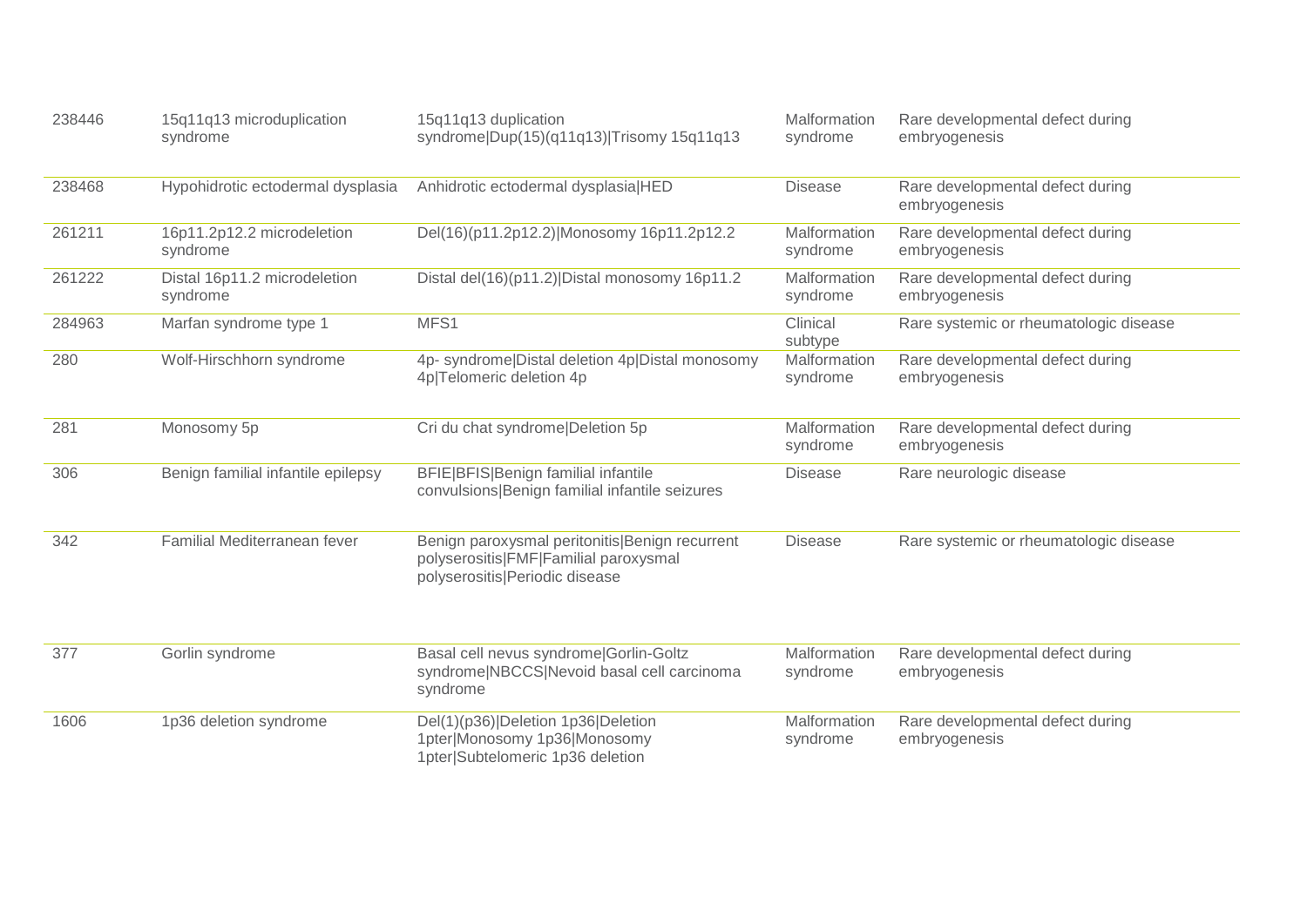| 1713   | 17p11.2 microduplication<br>syndrome                     | Potocki-Lupski syndrome Trisomy 17p11.2                                                                                       | Malformation<br>syndrome | Rare developmental defect during<br>embryogenesis |
|--------|----------------------------------------------------------|-------------------------------------------------------------------------------------------------------------------------------|--------------------------|---------------------------------------------------|
| 2295   | Familial articular hypermobility<br>syndrome             | Familial joint instability syndrome Familial joint<br>laxity Joint instability syndrome                                       | <b>Disease</b>           | Rare systemic or rheumatologic disease            |
| 2345   | Isolated Klippel-Feil syndrome                           | Congenital cervical vertebral fusion Congenital<br>fused cervical segments Klippel-Feil<br>malformation Klippel-Feil sequence | Malformation<br>syndrome | Rare developmental defect during<br>embryogenesis |
| 79373  | Ectodermal dysplasia syndrome                            | Ectodermal dysplasia                                                                                                          | Category                 | $\Omega$                                          |
| 93622  | Dent disease type 1                                      | Nephrolithiasis type 1                                                                                                        | Clinical<br>subtype      | Rare renal disease                                |
| 98673  | Autosomal dominant optic atrophy,<br>classic form        | Autosomal dominant optic atrophy, Kjer type Kjer<br>optic atrophy Optic atrophy type 1                                        | <b>Disease</b>           | Rare ophthalmic disorder                          |
| 261494 | Kleefstra syndrome                                       |                                                                                                                               | Malformation<br>syndrome | Rare developmental defect during<br>embryogenesis |
| 8      | 47, XYY syndrome                                         | Double Y syndrome XYY syndrome Y disomy                                                                                       | Malformation<br>syndrome | Rare developmental defect during<br>embryogenesis |
| 248    | Autosomal recessive hypohidrotic<br>ectodermal dysplasia | AR-HED Autosomal recessive anhidrotic<br>ectodermal dysplasia                                                                 | Etiological<br>subtype   | Rare developmental defect during<br>embryogenesis |
| 313    | Lamellar ichthyosis                                      | Classic lamellar ichthyosis Congenital lamellar<br>ichthyosis LI                                                              | <b>Disease</b>           | Rare skin disease                                 |
| 432    | Normosmic congenital<br>hypogonadotropic hypogonadism    | Normosmic idiopathic hypogonadotropic<br>hypogonadism nlHH                                                                    | Clinical<br>subtype      | Rare endocrine disease                            |
| 461    | Recessive X-linked ichthyosis                            | RXLI Steroid sulfatase deficiency X-linked<br>ichthyosis XLI                                                                  | <b>Disease</b>           | Rare skin disease                                 |
| 524    | Li-Fraumeni syndrome                                     |                                                                                                                               | <b>Disease</b>           | Rare neoplastic disease                           |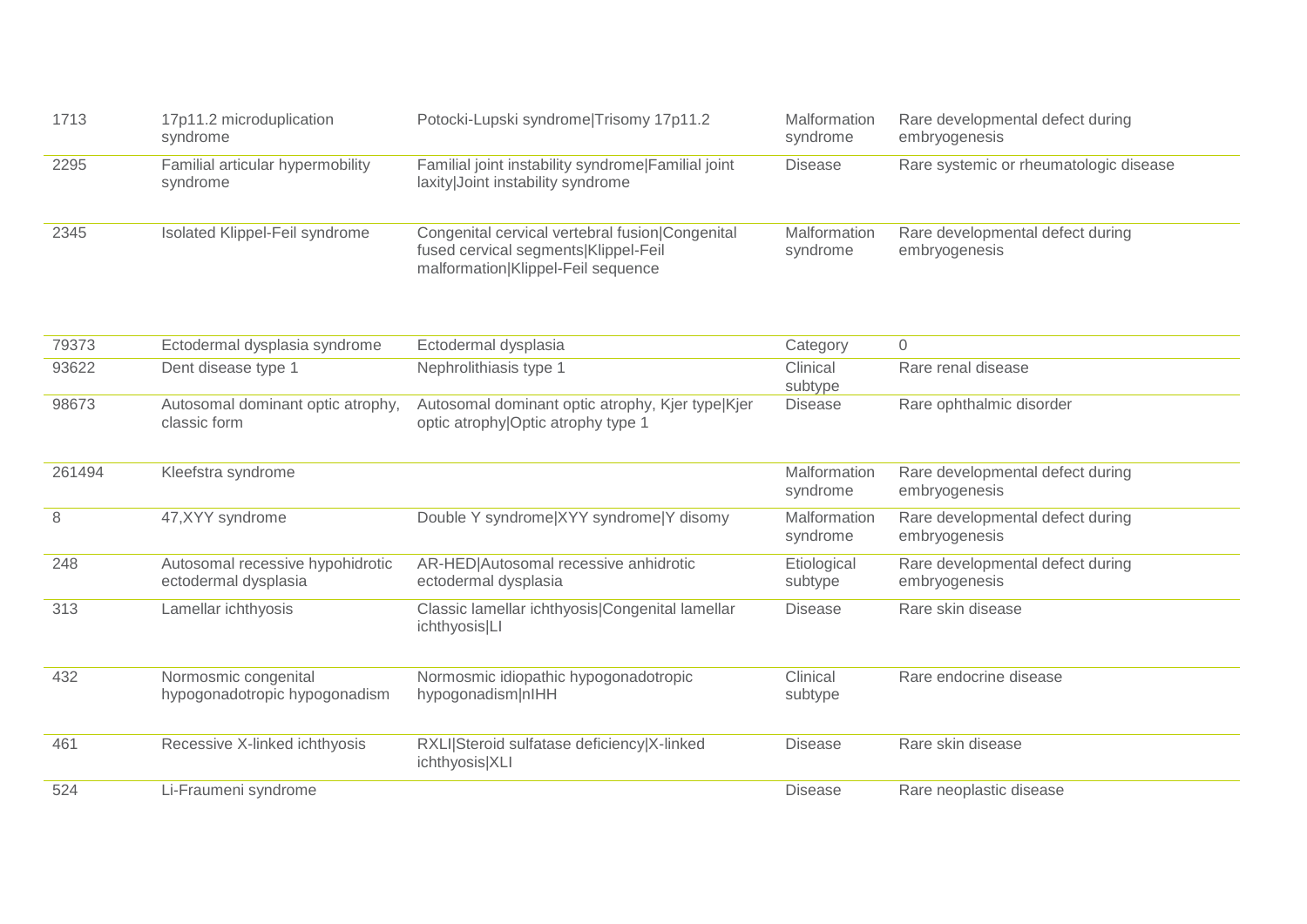| 656   | Genetic steroid-resistant nephrotic<br>syndrome                          | Familial idiopathic steroid-resistant nephrotic<br>syndrome Genetic SRNS Hereditary steroid-<br>resistant nephrotic syndrome                                                          | <b>Disease</b>           | Rare renal disease                                |
|-------|--------------------------------------------------------------------------|---------------------------------------------------------------------------------------------------------------------------------------------------------------------------------------|--------------------------|---------------------------------------------------|
| 685   | Hereditary spastic paraplegia                                            | Familial spastic paraplegia HSP Hereditary spastic<br>paraparesis SPG Strümpell-Lorrain disease                                                                                       | Clinical group           | $\overline{0}$                                    |
| 782   | Axenfeld-Rieger syndrome                                                 | Axenfeld syndrome Rieger syndrome                                                                                                                                                     | Malformation<br>syndrome | Rare developmental defect during<br>embryogenesis |
| 1762  | Proximal Xq28 duplication<br>syndrome                                    | MECP2 duplication syndrome X-linked intellectual<br>disability syndrome, Lubs type                                                                                                    | Malformation<br>syndrome | Rare developmental defect during<br>embryogenesis |
| 1915  | Fetal alcohol syndrome                                                   | ARBD ARND Alcohol-related birth defects Alcohol-<br>related neurodevelopmental<br>disorder FAS FASD Fetal alcohol spectrum<br>disorders                                               | Malformation<br>syndrome | Rare developmental defect during<br>embryogenesis |
| 77258 | Trichorhinophalangeal syndrome<br>type 1 and 3                           |                                                                                                                                                                                       | Malformation<br>syndrome | Rare developmental defect during<br>embryogenesis |
| 79113 | Mandibulofacial dysostosis-<br>microcephaly syndrome                     | MFDM syndrome Mandibulofacial dysostosis,<br>Guion-Almeida type                                                                                                                       | Malformation<br>syndrome | Rare developmental defect during<br>embryogenesis |
| 88888 | Carrier of disease                                                       |                                                                                                                                                                                       | <b>Disease</b>           | <b>Disease</b>                                    |
| 88919 | Autosomal recessive Alport<br>syndrome                                   |                                                                                                                                                                                       | Clinical<br>subtype      | Rare renal disease                                |
| 93111 | HNF1B-related autosomal<br>dominant tubulointerstitial kidney<br>disease | ADTKD-HNF1B HNF1B-MODY MODY5 Maturity-<br>onset diabetes of the young type 5 RCAD<br>syndrome Renal cysts and diabetes<br>syndrome Renal dysfunction-early-onset diabetes<br>syndrome | Clinical<br>subtype      | Rare endocrine disease                            |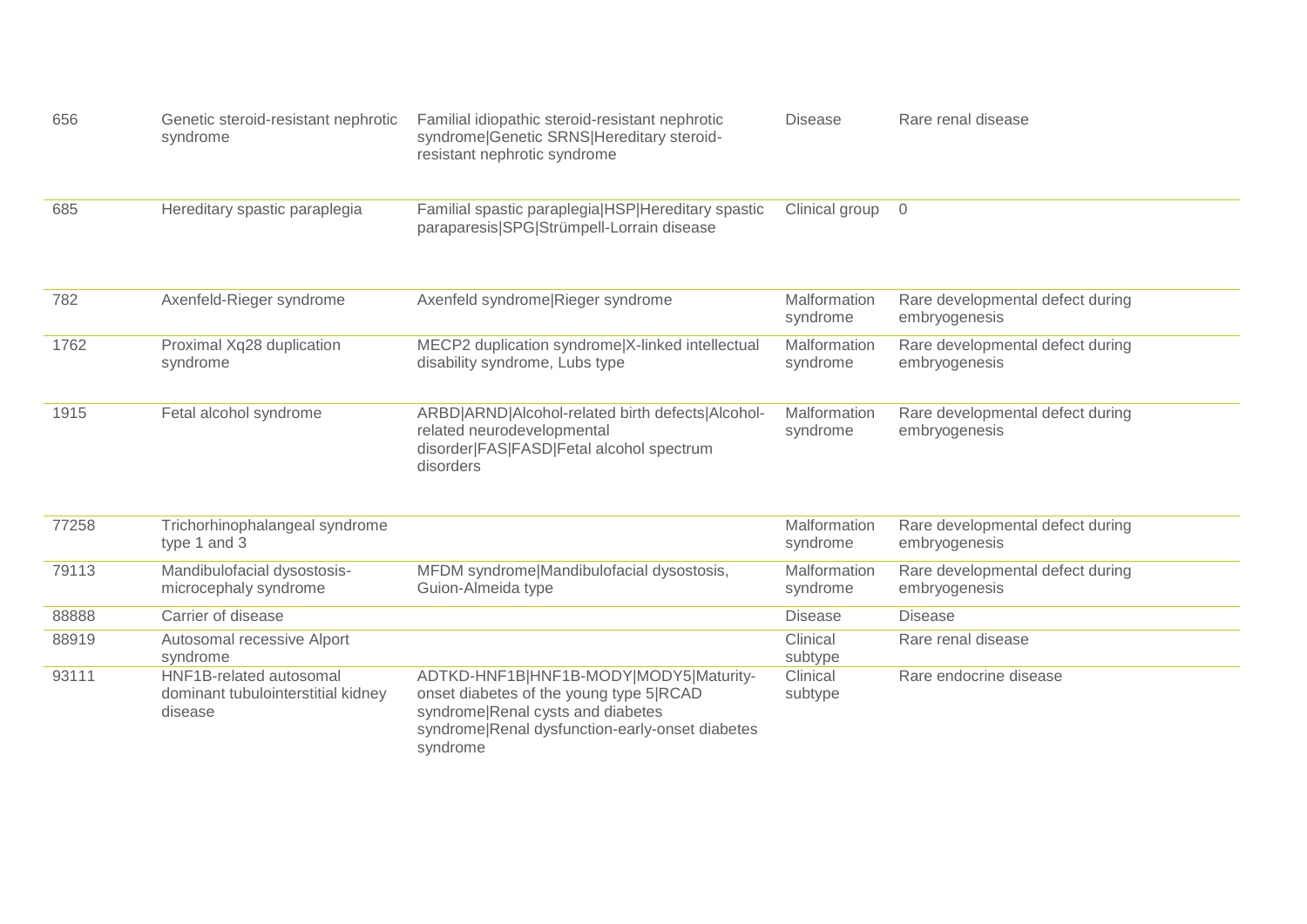| 96121  | 7q11.23 microduplication<br>syndrome                                                     | Dup(7)(q11.23) Trisomy 7q11.23                        | Malformation<br>syndrome | Rare developmental defect during<br>embryogenesis |
|--------|------------------------------------------------------------------------------------------|-------------------------------------------------------|--------------------------|---------------------------------------------------|
| 101075 | X-linked Charcot-Marie-Tooth<br>disease type 1                                           | CMT1X CMTX1                                           | <b>Disease</b>           | Rare neurologic disease                           |
| 231117 | Beckwith-Wiedemann syndrome<br>due to imprinting defect of 11p15                         |                                                       | Etiological<br>subtype   | Rare developmental defect during<br>embryogenesis |
| 261330 | Distal 22q11.2 microdeletion<br>syndrome                                                 | Distal del(22)(q11.2) Distal monosomy 22q11.2         | Malformation<br>syndrome | Rare developmental defect during<br>embryogenesis |
| 300751 | Familial dilated cardiomyopathy<br>with conduction defect due to<br><b>LMNA</b> mutation |                                                       | <b>Disease</b>           | Rare cardiac disease                              |
| 84     | Fanconi anemia                                                                           | Fanconi pancytopenia                                  | Malformation<br>syndrome | Rare developmental defect during<br>embryogenesis |
| 87     | Apert syndrome                                                                           | ACS1 Acrocephalosyndactyly type 1                     | Malformation<br>syndrome | Rare developmental defect during<br>embryogenesis |
| 100    | Ataxia-telangiectasia                                                                    | Louis-Bar syndrome                                    | <b>Disease</b>           | Rare neurologic disease                           |
| 126    | Blepharophimosis-ptosis-<br>epicanthus inversus syndrome                                 | <b>BPES</b>                                           | Malformation<br>syndrome | Rare developmental defect during<br>embryogenesis |
| 166    | Charcot-Marie-Tooth<br>disease/Hereditary motor and<br>sensory neuropathy                | CMT/HMSN Charcot-Marie-Tooth hereditary<br>neuropathy | Category                 | $\overline{0}$                                    |
| 223    | Nephrogenic diabetes insipidus                                                           |                                                       | <b>Disease</b>           | Rare renal disease                                |
| 718    | Isolated Pierre Robin syndrome                                                           | Isolated Pierre Robin sequence                        | Malformation<br>syndrome | Rare developmental defect during<br>embryogenesis |
| 822    | Hereditary spherocytosis                                                                 | Minkowski-Chauffard disease                           | <b>Disease</b>           | Rare hematologic disease                          |
| 847    | Alpha-thalassemia-X-linked<br>intellectual disability syndrome                           | ATR-X syndrome                                        | Malformation<br>syndrome | Rare developmental defect during<br>embryogenesis |
| 848    | Beta-thalassemia                                                                         |                                                       | <b>Disease</b>           | Rare hematologic disease                          |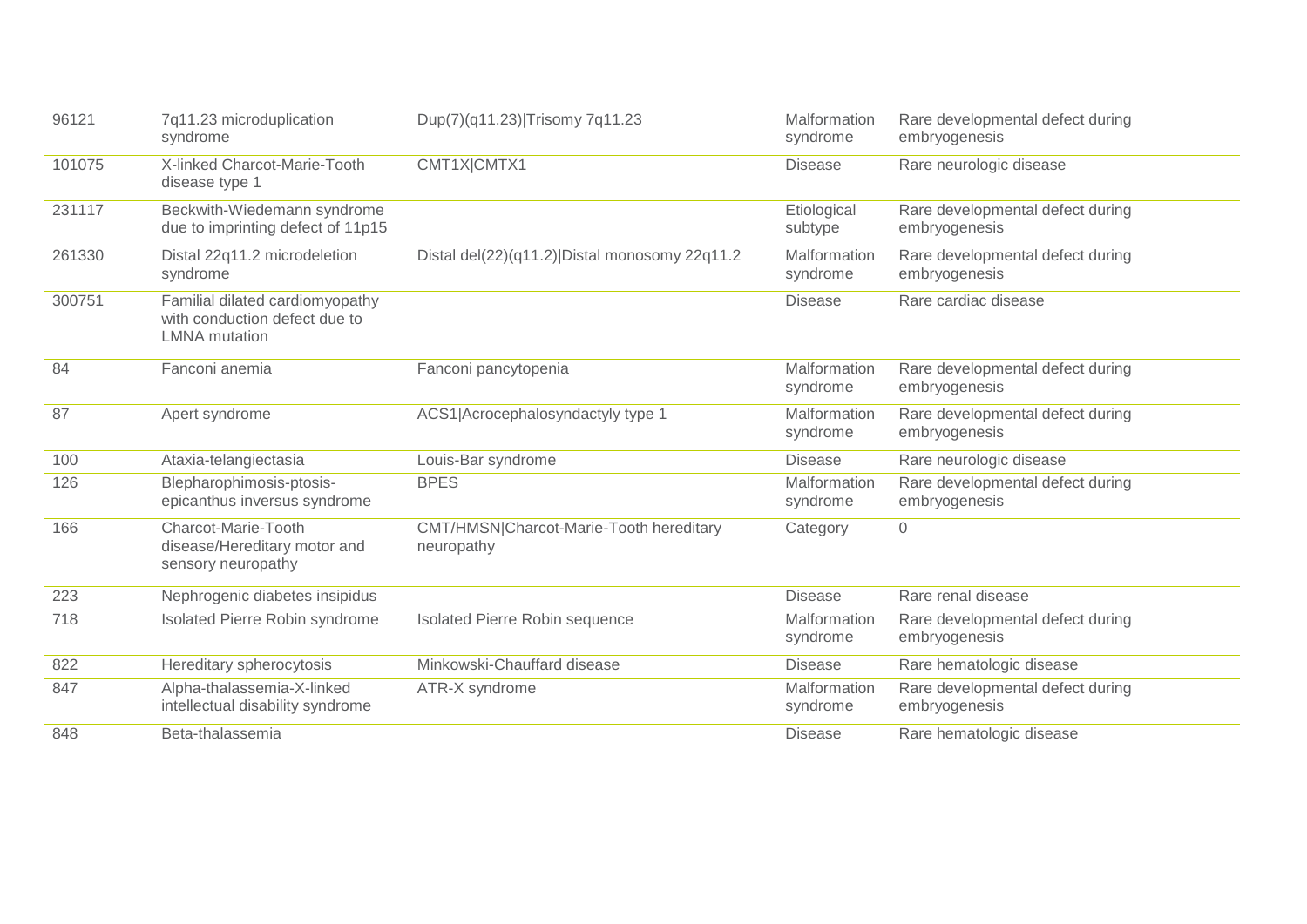| 915  | Aarskog-Scott syndrome | Aarskog syndrome Faciodigitogenital<br>syndrome Faciogenital dysplasia                                                                                                                                                                                                         | Malformation<br>syndrome | Rare developmental defect during<br>embryogenesis |
|------|------------------------|--------------------------------------------------------------------------------------------------------------------------------------------------------------------------------------------------------------------------------------------------------------------------------|--------------------------|---------------------------------------------------|
| 1305 | Feingold syndrome      | Brunner-Winter syndrome Digital anomalies with<br>short palpebral fissures and atresia of esophagus<br>or duodenum FGLDS FS MMT MODED<br>syndrome Microcephaly-digital anomalies-normal<br>intelligence syndrome Microcephaly-intellectual<br>disability-tracheoesophageal fis | Malformation<br>syndrome | Rare developmental defect during<br>embryogenesis |

| 2152  | Mowat-Wilson syndrome                                   | Hirschsprung disease-intellectual disability<br>syndrome                                                                                                                              | Malformation<br>syndrome | Rare developmental defect during<br>embryogenesis |
|-------|---------------------------------------------------------|---------------------------------------------------------------------------------------------------------------------------------------------------------------------------------------|--------------------------|---------------------------------------------------|
| 2896  | Pitt-Hopkins syndrome                                   |                                                                                                                                                                                       | Malformation<br>syndrome | Rare developmental defect during<br>embryogenesis |
| 3193  | Supravalvular aortic stenosis                           | <b>SVAS</b>                                                                                                                                                                           | Morphological<br>anomaly | Rare developmental defect during<br>embryogenesis |
| 36383 | COL4A1-related familial vascular<br>leukoencephalopathy | COL4A1-related brain small vessel disease with<br>hemorrhage COL4A1-related retinal arteriolar<br>tortuosity-infantile hemiparesis-autosomal<br>dominant leukoencephalopathy syndrome | <b>Disease</b>           | Rare neurologic disease                           |

| 36387 | Generalized epilepsy with febrile | GEFS+ Genetic epilepsy with febrile seizures-plus  Disease | Rare neurologic disease |
|-------|-----------------------------------|------------------------------------------------------------|-------------------------|
|       | seizures-plus                     |                                                            |                         |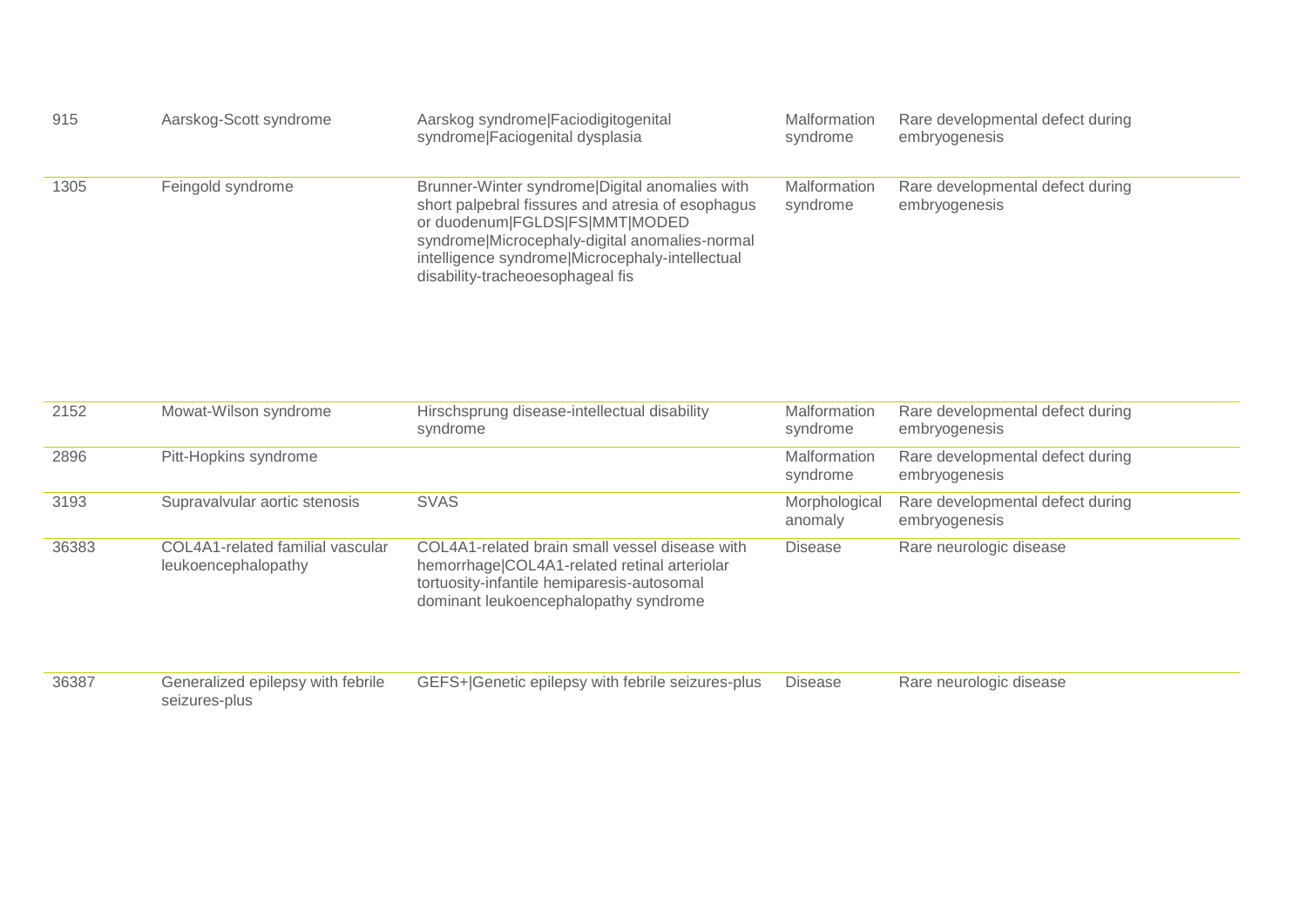| 49382 | Achromatopsia                                                       | ACHM Complete or incomplete color<br>blindness Pingelapese blindness Rod<br>monochromacy Rod monochromatism Total color<br>blindness                                                                                                                        | <b>Disease</b>           | Rare ophthalmic disorder                          |
|-------|---------------------------------------------------------------------|-------------------------------------------------------------------------------------------------------------------------------------------------------------------------------------------------------------------------------------------------------------|--------------------------|---------------------------------------------------|
| 60040 | Megalencephaly-capillary<br>malformation-polymicrogyria<br>syndrome | MCAP MCM MCMTC Macrocephaly-capillary<br>malformation syndrome Macrocephaly-cutis<br>marmorata telangiectatica congenita<br>syndrome Megalencephaly-capillary malformation<br>syndrome Megalencephaly-cutis marmorata<br>telangiectatica congenita syndrome | Malformation<br>syndrome | Rare developmental defect during<br>embryogenesis |
| 83454 | Glomuvenous malformation                                            | Glomangiomatosis Hereditary multiple<br>glomangiomas Multiple glomus<br>tumors VMGLOM Venous malformations with<br>glomus cells                                                                                                                             | Malformation<br>syndrome | Rare developmental defect during<br>embryogenesis |
| 93890 | Rare developmental defect during<br>embryogenesis                   | Malformation syndrome                                                                                                                                                                                                                                       | Category                 | $\sqrt{a}$                                        |
| 94089 | Pseudohypoparathyroidism type<br>1B                                 |                                                                                                                                                                                                                                                             | <b>Disease</b>           | Rare endocrine disease                            |
| 97935 | Rare gastroenterologic disease                                      |                                                                                                                                                                                                                                                             | Category                 | $\Omega$                                          |
| 98758 | Spinocerebellar ataxia type 6                                       | SCA6                                                                                                                                                                                                                                                        | <b>Disease</b>           | Rare neurologic disease                           |
| 98892 | Periventricular nodular heterotopia                                 | <b>PVNH</b>                                                                                                                                                                                                                                                 | Clinical<br>subtype      | Rare developmental defect during<br>embryogenesis |
| 98895 | Becker muscular dystrophy                                           | <b>BMD</b> Becker dystrophinopathy                                                                                                                                                                                                                          | <b>Disease</b>           | Rare neurologic disease                           |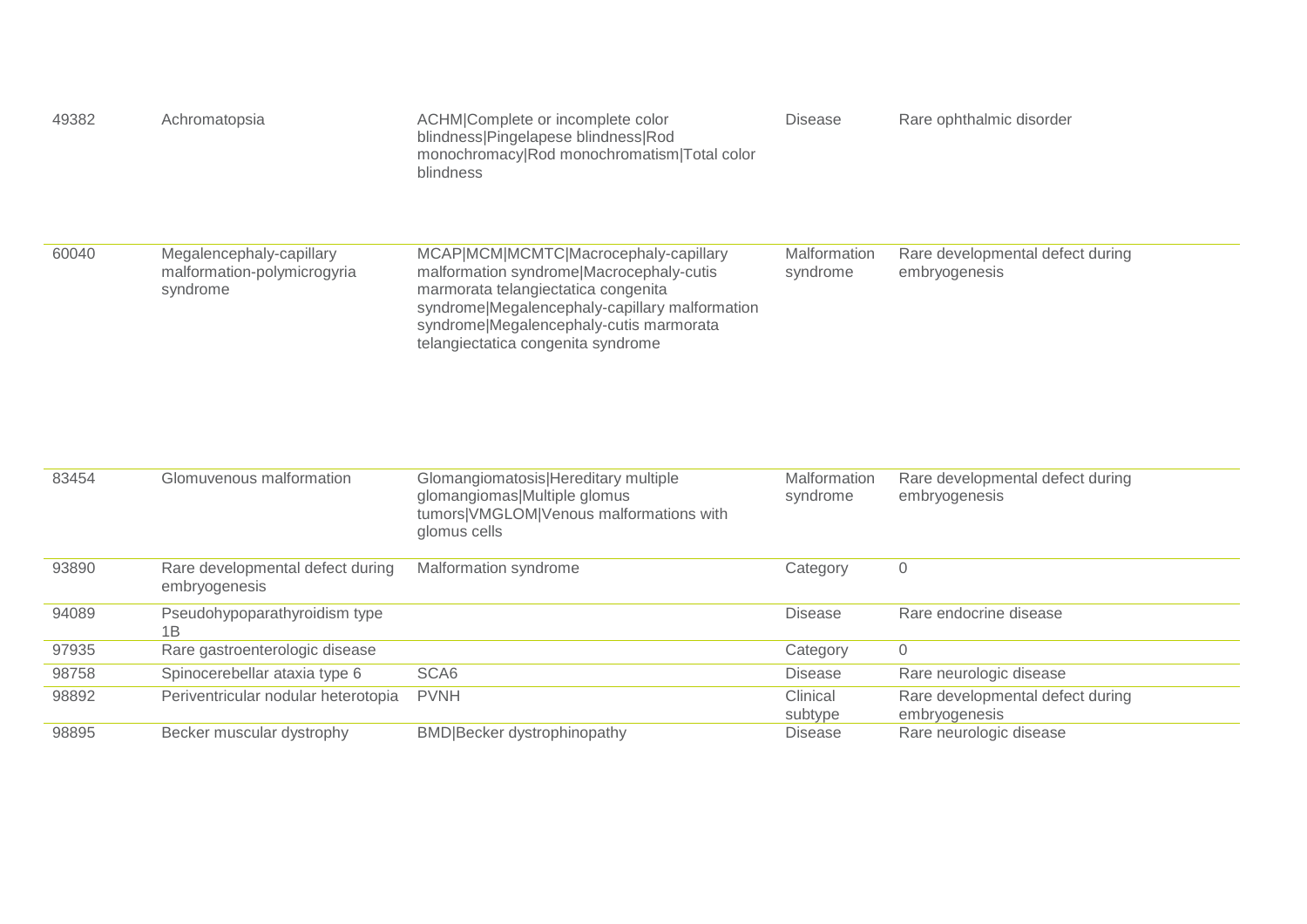| 99739 | Rare familial disorder with |  |
|-------|-----------------------------|--|
|       | hypertrophic cardiomyopathy |  |

Rare familial disorder with hypertrophic obstructive cardiomyopathy|Rare familial disorder with hypertrophic subaortic stenosis Category 0

| 99798  | Oligodontia                                       | Selective tooth agenesis                                                                                                                                                      | Morphological<br>anomaly | Rare odontologic disease                          |
|--------|---------------------------------------------------|-------------------------------------------------------------------------------------------------------------------------------------------------------------------------------|--------------------------|---------------------------------------------------|
| 183518 | Rare hereditary ataxia                            |                                                                                                                                                                               | Category                 | $\overline{0}$                                    |
| 261272 | 17q12 microduplication syndrome                   | Dup(17)(q12) Trisomy 17q12                                                                                                                                                    | Malformation<br>syndrome | Rare developmental defect during<br>embryogenesis |
| 261619 | Alagille syndrome due to a JAG1<br>point mutation | Alagille-Watson syndrome due to a JAG1 point<br>mutation Arteriohepatic dysplasia due to a JAG1<br>point mutation Syndromic bile duct paucity due to a<br>JAG1 point mutation | Etiological<br>subtype   | Rare developmental defect during<br>embryogenesis |

| 262083 | Partial monosomy of the long arm<br>of chromosome 10 | Partial deletion of chromosome 10g Partial deletion Category<br>of the long arm of chromosome 10 Partial |  |
|--------|------------------------------------------------------|----------------------------------------------------------------------------------------------------------|--|
|        |                                                      | monosomy of chromosome 10g                                                                               |  |

| 284984 | Aneurysm-osteoarthritis syndrome                  |                                                                                                                                                                                        | <b>Disease</b> | Rare systemic or rheumatologic disease |
|--------|---------------------------------------------------|----------------------------------------------------------------------------------------------------------------------------------------------------------------------------------------|----------------|----------------------------------------|
| 289539 | BAP1-related tumor predisposition<br>syndrome     | Tumor susceptibility linked to germline BAP1<br>mutations                                                                                                                              | <b>Disease</b> | Rare neoplastic disease                |
| 42     | Medium chain acyl-CoA<br>dehydrogenase deficiency | ACADM deficiency Carnitine deficiency secondary<br>to medium-chain acyl-CoA dehydrogenase<br>deficiency MCAD deficiency MCADD Medium<br>chain acyl-coenzyme A dehydrogenase deficiency | <b>Disease</b> | Rare inborn errors of metabolism       |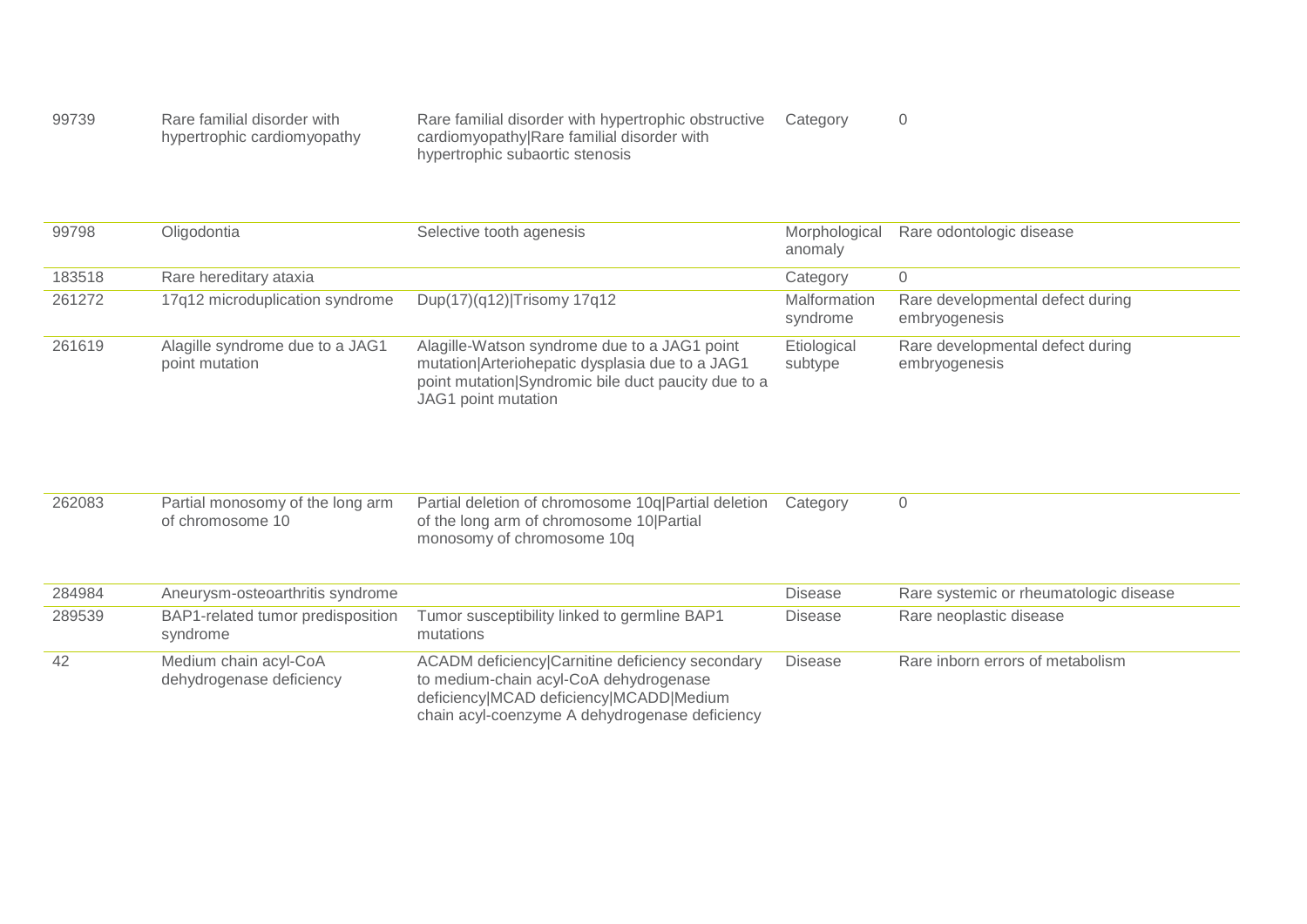| 55  | Oculocutaneous albinism                      | <b>OCA</b>                                                                                                                                                                                            | Clinical group           | Rare skin disease                                 |
|-----|----------------------------------------------|-------------------------------------------------------------------------------------------------------------------------------------------------------------------------------------------------------|--------------------------|---------------------------------------------------|
| 97  | Familial paroxysmal ataxia                   | Episodic ataxia type 2                                                                                                                                                                                | <b>Disease</b>           | Rare neurologic disease                           |
| 115 | Congenital contractural<br>arachnodactyly    | Beals syndrome Beals-Hecht syndrome CCA<br>syndrome Distal arthrogryposis type 9                                                                                                                      | Malformation<br>syndrome | Rare developmental defect during<br>embryogenesis |
| 174 | Metaphyseal chondrodysplasia,<br>Schmid type |                                                                                                                                                                                                       | <b>Disease</b>           | Rare bone disease                                 |
| 175 | Cartilage-hair hypoplasia                    | Autosomal recessive metaphyseal<br>chondrodysplasia Metaphyseal chondrodysplasia,<br>McKusick type Autosomal recessive metaphyseal<br>chondrodysplasia Metaphyseal chondrodysplasia,<br>McKusick type | <b>Disease</b>           | Rare bone disease                                 |
| 215 | Congenital stationary night<br>blindness     | Congenital essential nyctalopia                                                                                                                                                                       | <b>Disease</b>           | Rare ophthalmic disorder                          |
| 388 | Hirschsprung disease                         | Aganglionic megacolon Congenital intestinal<br>aganglionosis HSCR                                                                                                                                     | <b>Disease</b>           | Rare gastroenterologic disease                    |
| 403 | Familial hyperaldosteronism type             | Dexamethasone-sensitive hypertension FH-<br>I FH1 Familial hyperaldosteronism type<br>1 GRA Glucocorticoid-remediable<br>aldosteronism Glucocorticoid-sensitive<br>hypertension                       | <b>Disease</b>           | Rare endocrine disease                            |
| 500 | Noonan syndrome with multiple<br>lentigines  | Cardiomyopathic lentiginosis Familial multiple<br>lentigines syndrome LEOPARD syndrome                                                                                                                | Malformation<br>syndrome | Rare developmental defect during<br>embryogenesis |
| 590 | Congenital myasthenic syndrome               | <b>CMS</b>                                                                                                                                                                                            | <b>Disease</b>           | Rare neurologic disease                           |
| 684 | Paramyotonia congenita of Von<br>Eulenburg   | Paramyotonia congenita                                                                                                                                                                                | <b>Disease</b>           | Rare neurologic disease                           |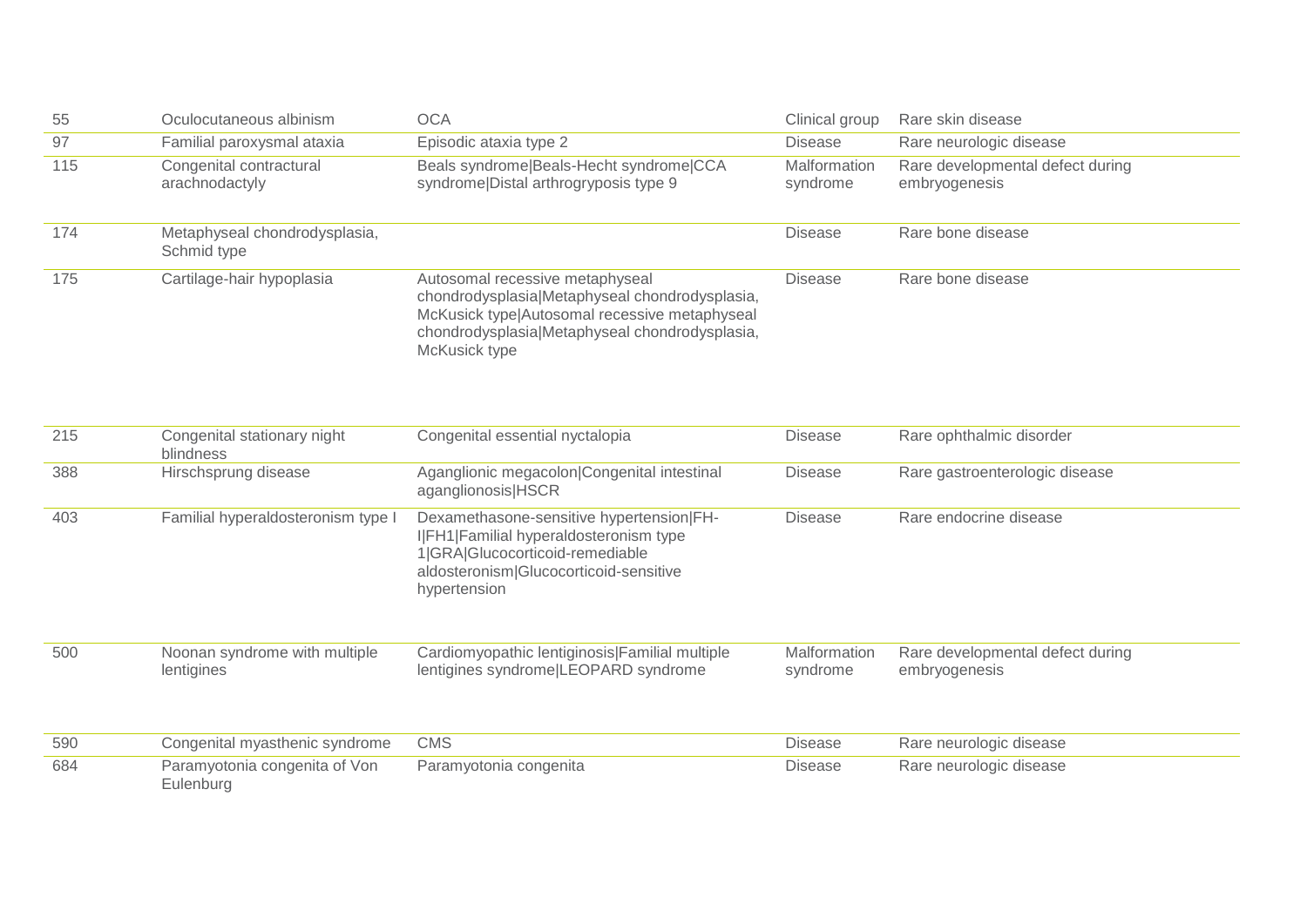| 709  | Peters plus syndrome                        | Krause-Kivlin syndrome Krause-van Schooneveld-<br>Kivlin syndrome Peters anomaly with short limb<br>dwarfism                                                                                      | Malformation<br>syndrome | Rare developmental defect during<br>embryogenesis |
|------|---------------------------------------------|---------------------------------------------------------------------------------------------------------------------------------------------------------------------------------------------------|--------------------------|---------------------------------------------------|
| 750  | Pseudoachondroplasia                        | Pseudoachondroplastic<br>dysplasia Pseudoachondroplastic<br>spondyloepiphyseal dysplasia                                                                                                          | <b>Disease</b>           | Rare bone disease                                 |
| 794  | Saethre-Chotzen syndrome                    | ACS3 Acrocephalosyndactyly type 3 SCS                                                                                                                                                             | Malformation<br>syndrome | Rare developmental defect during<br>embryogenesis |
| 1001 | 2q37 microdeletion syndrome                 | Albright hereditary osteodystrophy type 3 Albright<br>hereditary osteodystrophy-like<br>syndrome Brachydactyly-intellectual disability<br>syndrome Del(2)(q37) Deletion 2q37 Monosomy<br>2q37qter | Malformation<br>syndrome | Rare developmental defect during<br>embryogenesis |
| 1452 | Cleidocranial dysplasia                     | Cleidocranial dysostosis                                                                                                                                                                          | Malformation<br>syndrome | Rare bone disease                                 |
| 1531 | Craniosynostosis                            |                                                                                                                                                                                                   | Category                 | $\overline{0}$                                    |
| 1934 | Early infantile epileptic<br>encephalopathy | EIEE Early infantile epileptic encephalopathy with<br>suppression-bursts Ohtahara syndrome                                                                                                        | Clinical<br>syndrome     | Rare neurologic disease                           |
| 2134 | Atypical hemolytic uremic<br>syndrome       | <b>Atypical HUS aHUS</b>                                                                                                                                                                          | <b>Disease</b>           | Rare renal disease                                |
| 2309 | Pachyonychia congenita                      | PC                                                                                                                                                                                                | <b>Disease</b>           | Rare skin disease                                 |
| 2588 | Myhre syndrome                              | Facial dysmorphism-intellectual disability-short<br>stature-deafness syndrome Facial dysmorphism-<br>intellectual disability-short stature-hearing loss<br>syndrome                               | Malformation<br>syndrome | Rare developmental defect during<br>embryogenesis |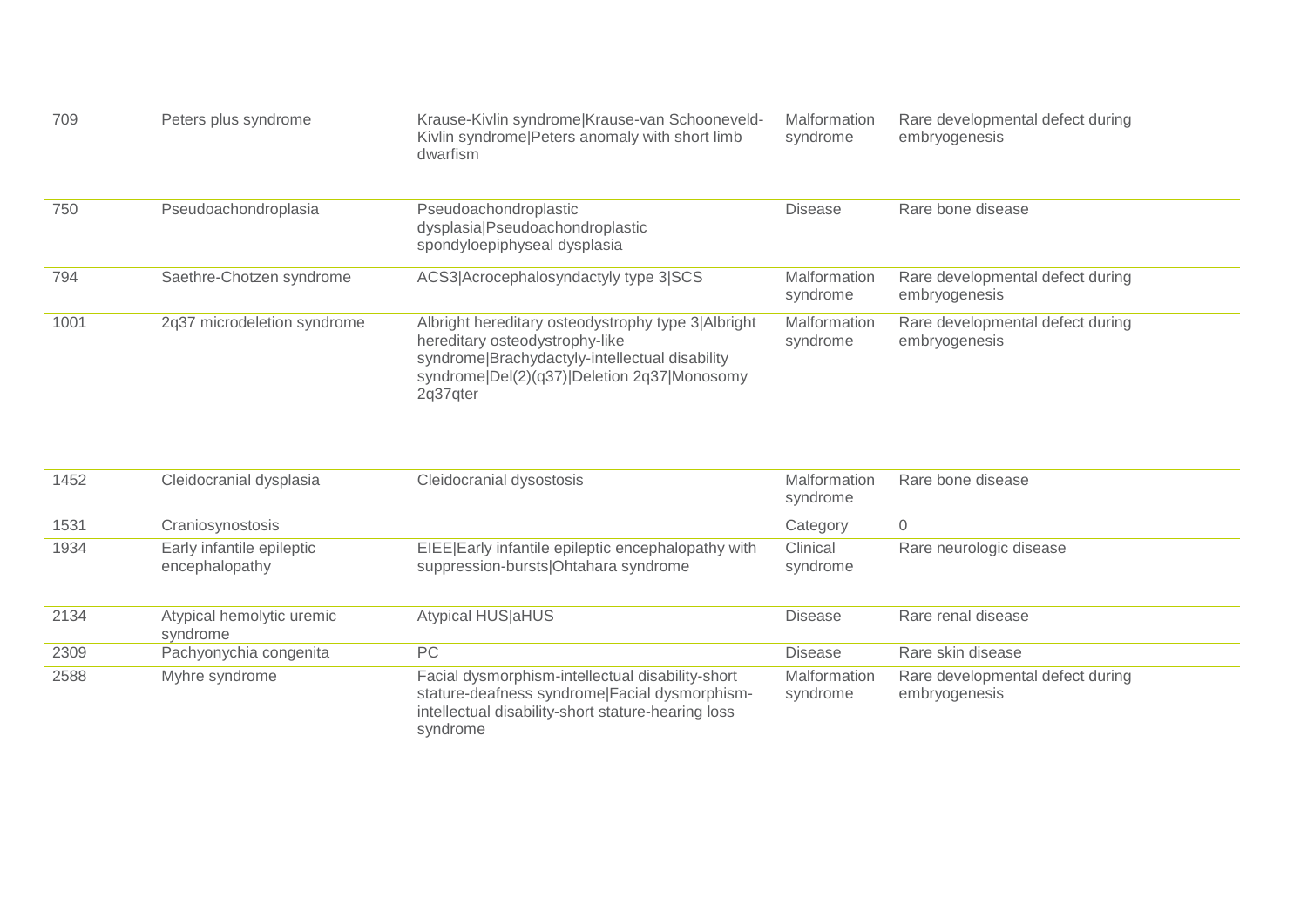| 2612  | Linear nevus sebaceus syndrome                          | Nevus sebaceus of Jadassohn Nevus sebaceus<br>syndrome Organoid nevus<br>syndrome Schimmelpenning syndrome Solomon<br>syndrome                                         | <b>Disease</b>           | Rare developmental defect during<br>embryogenesis |
|-------|---------------------------------------------------------|------------------------------------------------------------------------------------------------------------------------------------------------------------------------|--------------------------|---------------------------------------------------|
| 2924  | Isolated polycystic liver disease                       | ADPCLD Autosomal dominant polycystic liver<br>disease PCLD                                                                                                             | Malformation<br>syndrome | Rare hepatic disease                              |
| 3071  | Costello syndrome                                       | FCS syndrome Faciocutaneoskeletal syndrome                                                                                                                             | Malformation<br>syndrome | Rare developmental defect during<br>embryogenesis |
| 3375  | Trisomy X                                               | 47, XXX syndrome Triple X syndrome Triplo-X<br>syndrome XXX syndrome                                                                                                   | Malformation<br>syndrome | Rare developmental defect during<br>embryogenesis |
| 34149 | Autosomal dominant<br>tubulointerstitial kidney disease | ADTKD Autosomal dominant medullary cystic<br>kidney disease MCKD                                                                                                       | <b>Disease</b>           | Rare renal disease                                |
| 65286 | 3q29 microdeletion syndrome                             | 3q subtelomere deletion syndrome 3qter<br>deletion Del(3)(q29) Monosomy 3q29 Monosomy<br>3qter                                                                         | Malformation<br>syndrome | Rare developmental defect during<br>embryogenesis |
| 73229 | <b>HANAC</b> syndrome                                   | Autosomal dominant familial hematuria-retinal<br>arteriolar tortuosity-contractures<br>syndrome Hereditary angiopathy-nephropathy-<br>aneurysms-muscle cramps syndrome | <b>Disease</b>           | Rare neurologic disease                           |
| 75857 | 6q terminal deletion syndrome                           |                                                                                                                                                                        | Malformation<br>syndrome | Rare developmental defect during<br>embryogenesis |
| 79432 | Oculocutaneous albinism type 2                          | OCA <sub>2</sub>                                                                                                                                                       | <b>Disease</b>           | Rare skin disease                                 |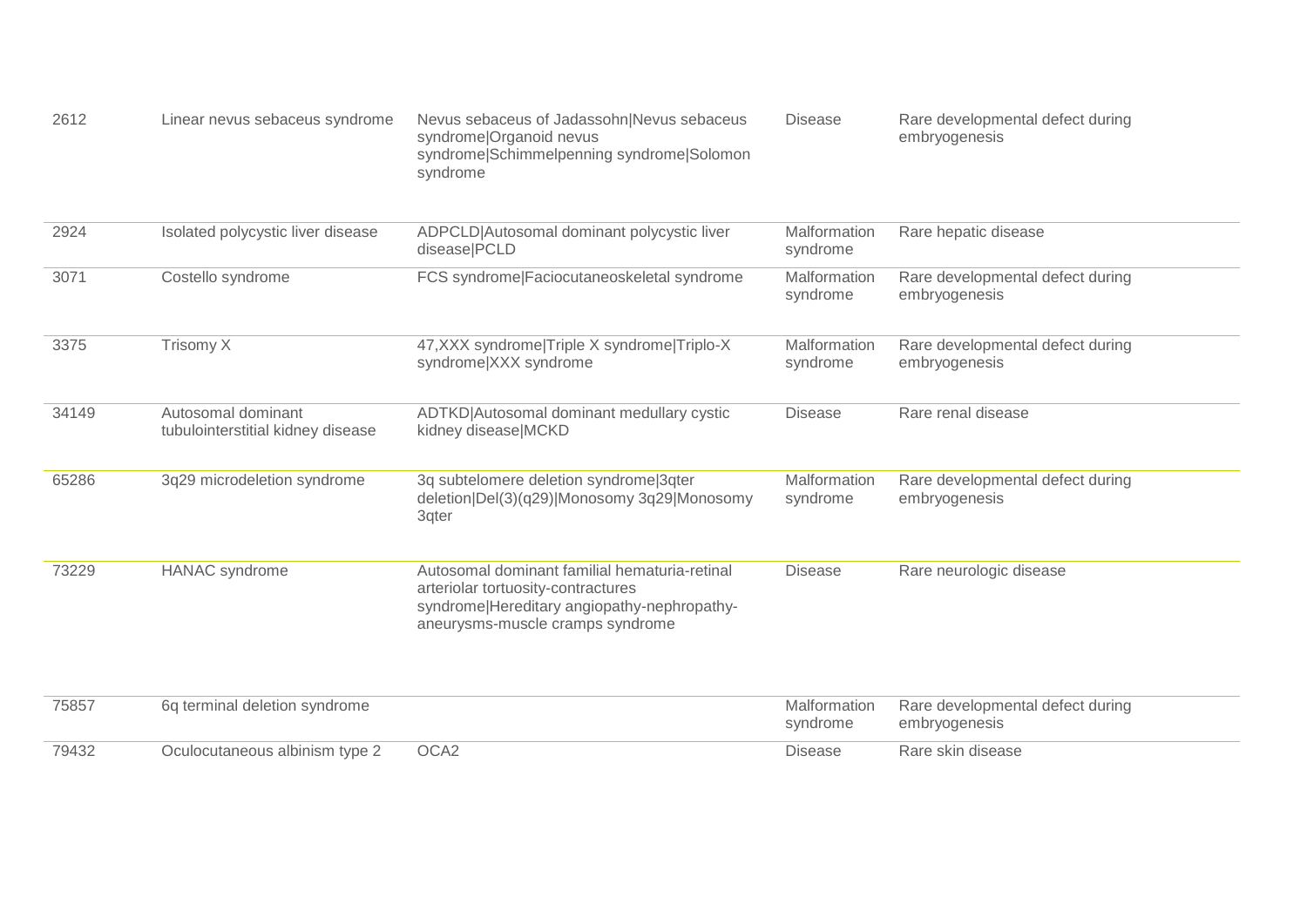| 79443 | Pseudohypoparathyroidism type | AHO-PHP syndrome la Albright hereditary |
|-------|-------------------------------|-----------------------------------------|
|       |                               | osteodystrophy-PHP syndrome la          |

Disease Rare endocrine disease

| 85287  | X-linked intellectual disability,<br>Siderius type |                                                                                                                                                                                                            | Malformation<br>syndrome | Rare developmental defect during<br>embryogenesis |
|--------|----------------------------------------------------|------------------------------------------------------------------------------------------------------------------------------------------------------------------------------------------------------------|--------------------------|---------------------------------------------------|
| 90692  | Rare endocrine growth disease                      |                                                                                                                                                                                                            | Category                 | $\overline{0}$                                    |
| 91492  | Early-onset non-syndromic<br>cataract              |                                                                                                                                                                                                            | <b>Disease</b>           | Rare ophthalmic disorder                          |
| 93108  | Renal dysplasia                                    | Kidney dysplasia                                                                                                                                                                                           | Morphological<br>anomaly | Rare developmental defect during<br>embryogenesis |
| 98127  | Autosomal anomaly                                  |                                                                                                                                                                                                            | Category                 | $\mathbf 0$                                       |
| 98196  | Malformation syndrome with<br>hamartosis           | Dysmorphologic diseases with phakomatosis                                                                                                                                                                  | Category                 | $\mathsf{O}\xspace$                               |
| 98672  | Autosomal dominant optic atrophy                   | <b>ADOA DOA</b>                                                                                                                                                                                            | Clinical group           | $\overline{0}$                                    |
| 98991  | Early-onset nuclear cataract                       |                                                                                                                                                                                                            | Clinical<br>subtype      | Rare ophthalmic disorder                          |
| 99013  | Spastic paraplegia type 7                          | SPG7                                                                                                                                                                                                       | <b>Disease</b>           | Rare neurologic disease                           |
| 100985 | Autosomal dominant spastic<br>paraplegia type 4    | SPG4                                                                                                                                                                                                       | <b>Disease</b>           | Rare neurologic disease                           |
| 139474 | 17q11.2 microduplication<br>syndrome               | Dup(17)(q11.2) Grisart-Destrée syndrome Trisomy<br>17q11.2                                                                                                                                                 | Malformation<br>syndrome | Rare developmental defect during<br>embryogenesis |
| 140944 | <b>CLOVES</b> syndrome                             | Congenital lipomatous overgrowth-vascular<br>malformation-epidermal nevi-skeletal anomaly<br>syndrome Congenital lipomatous overgrowth-<br>vascular malformation-epidermal nevi-spinal<br>anomaly syndrome | Malformation<br>syndrome | Rare developmental defect during<br>embryogenesis |
| 171680 | Lissencephaly due to TUBA1A<br>mutation            |                                                                                                                                                                                                            | Malformation<br>syndrome | Rare developmental defect during<br>embryogenesis |

| 180772 | autism<br>with<br>$\cdots$<br>ecast<br>1015 | ategor<br>$\sim$ |  |
|--------|---------------------------------------------|------------------|--|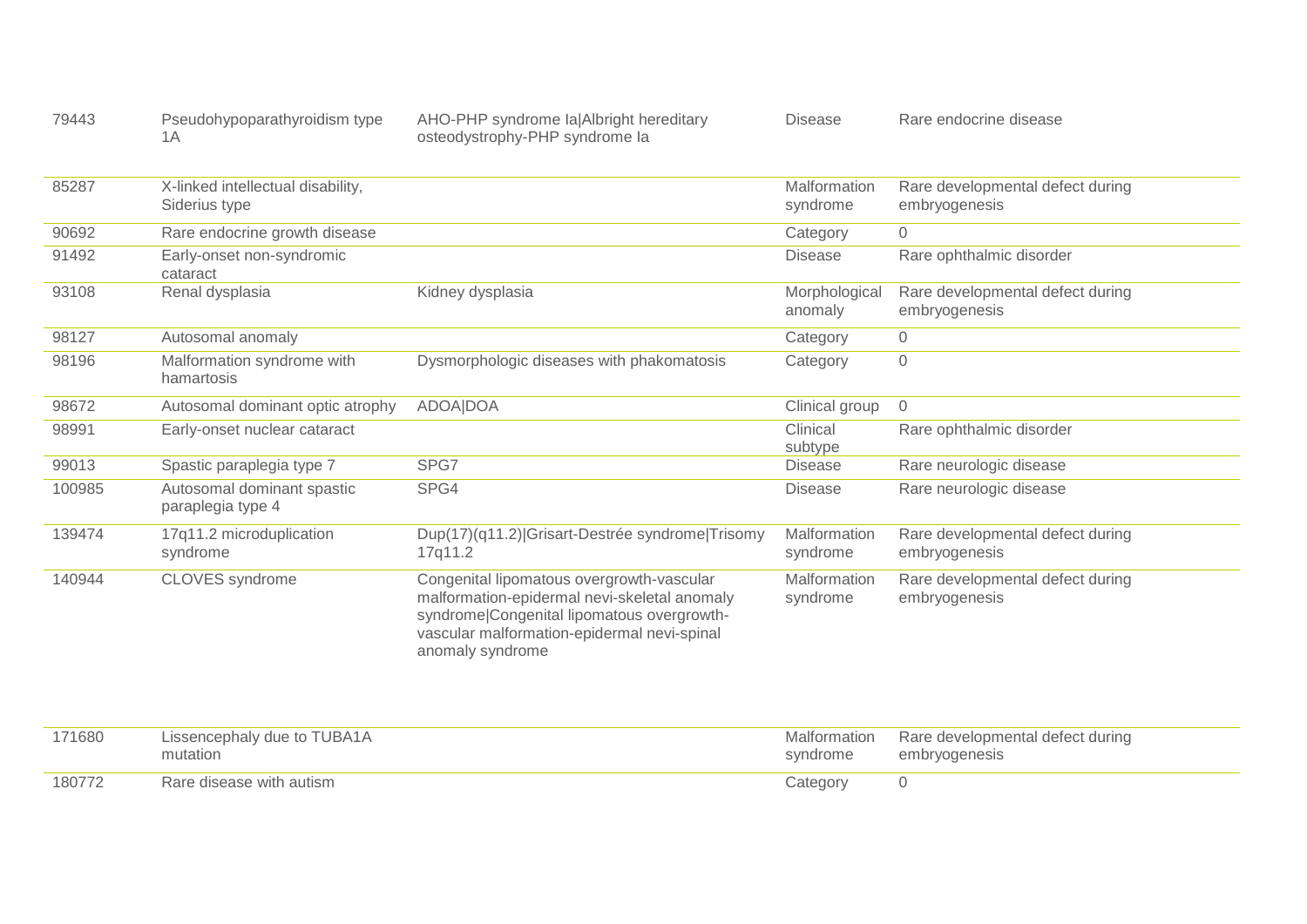| 209905 | Brain-lung-thyroid syndrome                             | Choreoathetosis-hypothyroidism-neonatal<br>respiratory distress syndrome                                                                                 | <b>Disease</b>           | Rare developmental defect during<br>embryogenesis |
|--------|---------------------------------------------------------|----------------------------------------------------------------------------------------------------------------------------------------------------------|--------------------------|---------------------------------------------------|
| 231169 | Usher syndrome type 1                                   | USH1                                                                                                                                                     | Clinical<br>subtype      | Rare developmental defect during<br>embryogenesis |
| 247667 | Childhood-onset<br>hypophosphatasia                     | Childhood-onset Rathbun disease Childhood-onset<br>phosphoethanolaminuria                                                                                | Clinical<br>subtype      | Rare bone disease                                 |
| 250923 | Isolated aniridia                                       |                                                                                                                                                          | Morphological<br>anomaly | Rare developmental defect during<br>embryogenesis |
| 251071 | 8p23.1 microdeletion syndrome                           | Del(8)(p23.1) Monosomy 8p23.1                                                                                                                            | Malformation<br>syndrome | Rare developmental defect during<br>embryogenesis |
| 262101 | Partial deletion of the long arm of<br>chromosome 13    | Partial deletion of chromosome 13q Partial<br>monosomy of chromosome 13q Partial monosomy<br>of the long arm of chromosome 13                            | Category                 | $\mathsf{O}$                                      |
| 262698 | Partial duplication of the short arm<br>of chromosome 2 | Partial duplication of chromosome 2p Partial<br>trisomy of chromosome 2p Saal-Greenstein<br>syndrome                                                     | Category                 | $\mathsf{O}$                                      |
| 263708 | Complex chromosomal<br>rearrangement                    |                                                                                                                                                          | Category                 | $\mathsf{O}$                                      |
| 51     | Aicardi-Goutières syndrome                              | Encephalopathy with basal ganglia<br>calcification Encephalopathy with intracranial<br>calcification and chronic lymphocytosis of<br>cerebrospinal fluid | <b>Disease</b>           | Rare neurologic disease                           |
| 95     | Friedreich ataxia                                       | <b>FA FRDA</b>                                                                                                                                           | <b>Disease</b>           | Rare neurologic disease                           |
| 181    | X-linked hypohidrotic ectodermal<br>dysplasia           | Christ-Siemens-Touraine syndrome X-linked<br>anhidrotic ectodermal dysplasia XHED                                                                        | Etiological<br>subtype   | Rare developmental defect during<br>embryogenesis |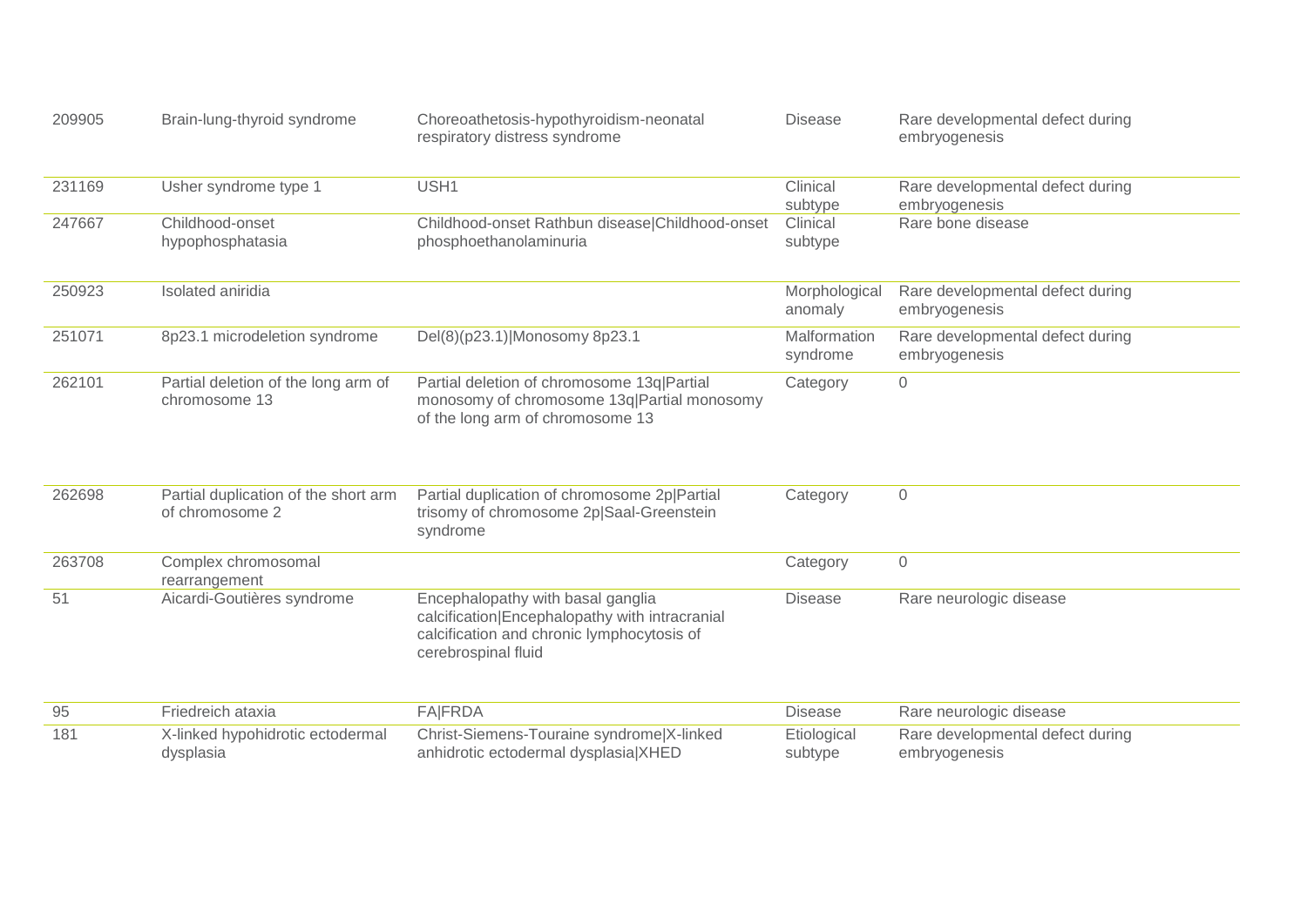| 214 | Cystinuria                                     | Cystinuria-lysinuria syndrome                                                                                                                                                                            | Disease                  | Rare renal disease       |
|-----|------------------------------------------------|----------------------------------------------------------------------------------------------------------------------------------------------------------------------------------------------------------|--------------------------|--------------------------|
| 232 | Sickle cell anemia                             |                                                                                                                                                                                                          | Disease                  | Rare hematologic disease |
| 251 | Multiple epiphyseal dysplasia                  | EDM MED Polyepiphyseal dysplasia                                                                                                                                                                         | Clinical group 0         |                          |
| 289 | Ellis Van Creveld syndrome                     | Chondroectodermal dysplasia Mesodermic<br>dysplasia                                                                                                                                                      | Malformation<br>syndrome | Rare bone disease        |
| 312 | Autosomal dominant epidermolytic<br>ichthyosis | BCIE Bullous congenital ichthyosiform<br>erythroderma Bullous congenital ichthyosiform<br>erythroderma of Brock Bullous<br>ichthyosis EHK  Epidermolytic<br>hyperkeratosis Ichthyosis hystrix Brocq type | Disease                  | Rare skin disease        |

| 352 | Galactosemia                                                                   |                                                                                                                                                                                                                                                                               | Category                 | Rare inborn errors of metabolism                  |
|-----|--------------------------------------------------------------------------------|-------------------------------------------------------------------------------------------------------------------------------------------------------------------------------------------------------------------------------------------------------------------------------|--------------------------|---------------------------------------------------|
| 358 | Gitelman syndrome                                                              | Primary renal tubular hypokalemic<br>hypomagnesemia with hypocalciuria                                                                                                                                                                                                        | <b>Disease</b>           | Rare renal disease                                |
| 368 | Glycogen storage disease due to<br>muscle glycogen phosphorylase<br>deficiency | GSD due to muscle glycogen phosphorylase<br>deficiency GSD type 5 GSD type V Glycogen<br>storage disease type 5 Glycogen storage disease<br>type V Glycogenosis due to muscle glycogen<br>phosphorylase deficiency Glycogenosis type<br>5 Glycogenosis type V McArdle disease | <b>Disease</b>           | Rare inborn errors of metabolism                  |
| 392 | Holt-Oram syndrome                                                             | Atriodigital dysplasia type 1 HOS Heart-hand<br>syndrome type 1                                                                                                                                                                                                               | Malformation<br>syndrome | Rare developmental defect during<br>embryogenesis |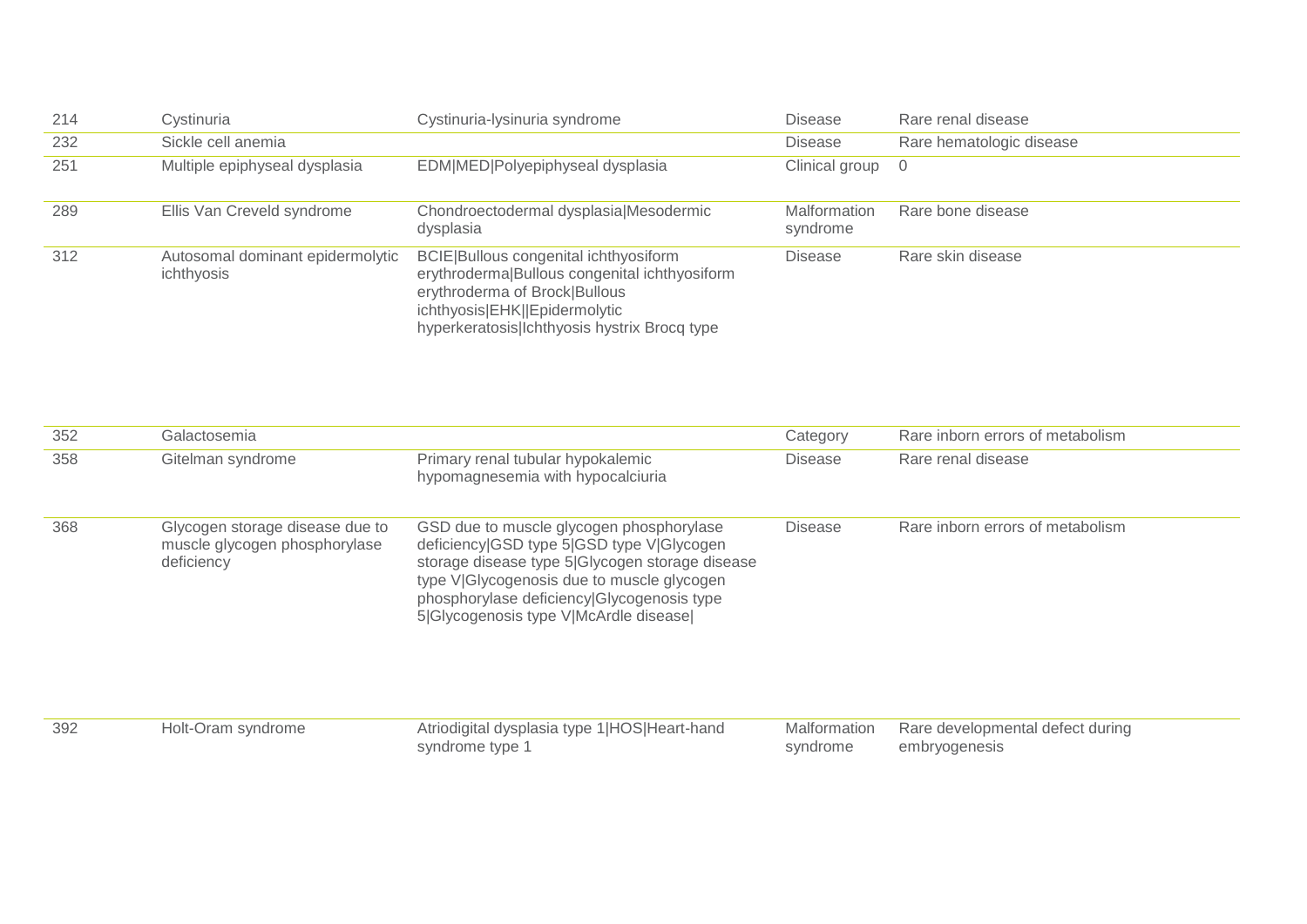| 394 | Classic homocystinuria                         | Cystathionine beta-synthase<br>deficiency Homocystinuria due to cystathionine<br>beta-synthase deficiency                                                                                                        | <b>Disease</b>           | Rare inborn errors of metabolism                  |
|-----|------------------------------------------------|------------------------------------------------------------------------------------------------------------------------------------------------------------------------------------------------------------------|--------------------------|---------------------------------------------------|
| 474 | Jeune syndrome                                 | Asphyxiating thoracic dystrophy of the<br>newborn JATD Jeune asphyxiating thoracic<br>dystrophy                                                                                                                  | Malformation<br>syndrome | Rare bone disease                                 |
| 534 | Oculocerebrorenal syndrome of<br>Lowe          | Lowe disease Lowe oculo-cerebro-renal<br>dystrophy Lowe oculo-cerebro-renal<br>syndrome Lowe oculocerebrorenal dystrophy Lowe<br>syndrome OCRL Phosphatidylinositol 4,5-<br>biphosphate 5-phosphatase deficiency | Malformation<br>syndrome | Rare developmental defect during<br>embryogenesis |
| 562 | McCune-Albright syndrome                       | Gonadotropin-independent female-limited sexual<br>precocity                                                                                                                                                      | <b>Disease</b>           | Rare bone disease                                 |
| 618 | Familial melanoma                              |                                                                                                                                                                                                                  | <b>Disease</b>           | Rare neoplastic disease                           |
| 726 | Alpers-Huttenlocher syndrome                   | Alpers progressive sclerosing<br>poliodystrophy Alpers syndrome Progressive<br>neuronal degeneration of childhood with liver<br>disease                                                                          | <b>Disease</b>           | Rare inborn errors of metabolism                  |
| 790 | Retinoblastoma                                 |                                                                                                                                                                                                                  | <b>Disease</b>           | Rare neoplastic disease                           |
| 818 | Smith-Lemli-Opitz syndrome                     | 7-dehydrocholesterol reductase deficiency RSH<br>syndrome SLOS                                                                                                                                                   | Malformation<br>syndrome | Rare developmental defect during<br>embryogenesis |
| 839 | Congenital nephrotic syndrome,<br>Finnish type | Finnish congenital nephrosis                                                                                                                                                                                     | <b>Disease</b>           | Rare renal disease                                |
| 846 | Alpha-thalassemia                              |                                                                                                                                                                                                                  | <b>Disease</b>           | Rare hematologic disease                          |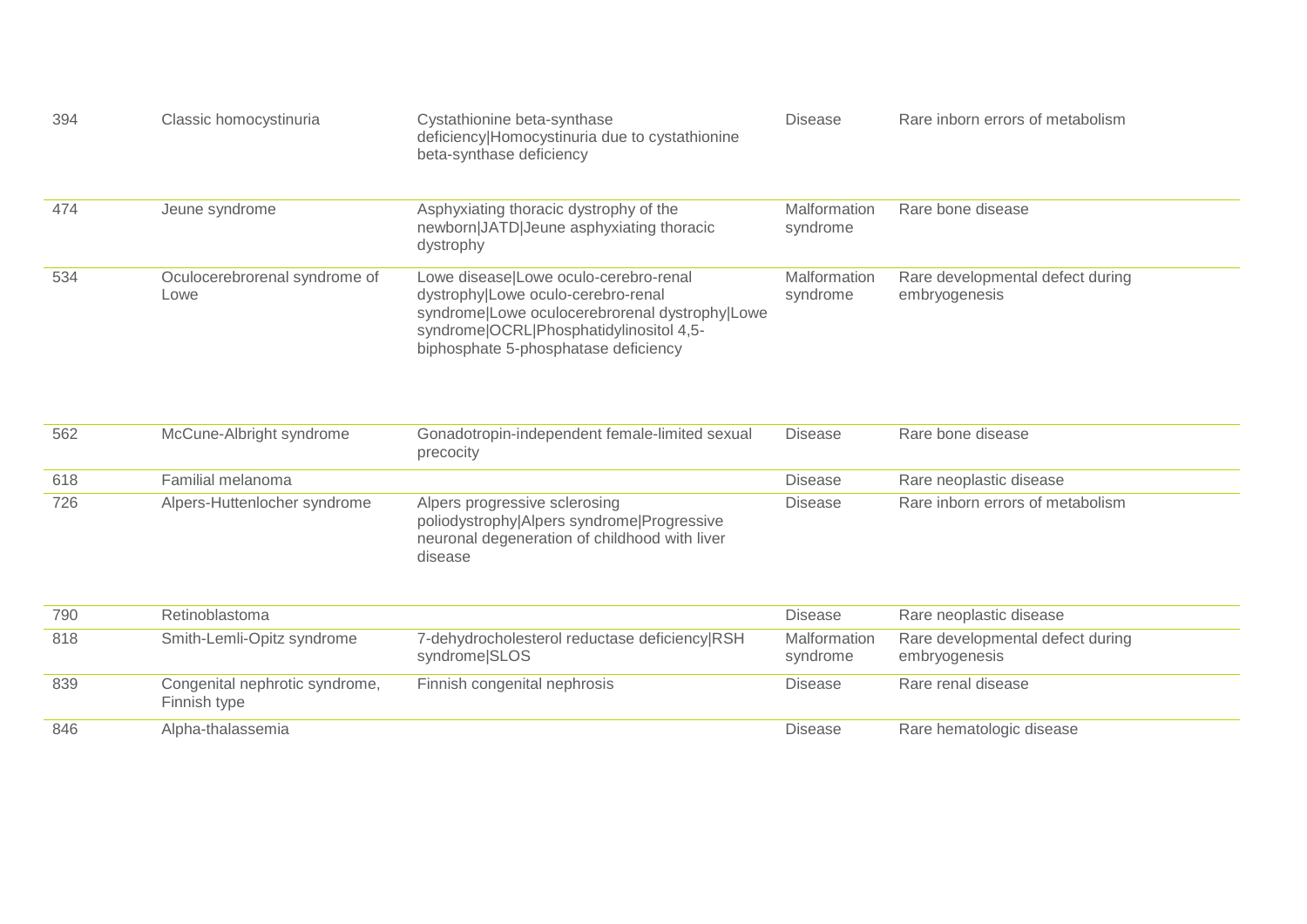| 857<br>Townes-Brocks syndrome | Imperforate anus-hand, foot and ear anomalies<br>syndrome REAR syndrome Renal-ear-anal-radial<br>syndrome Sensorineural deafness with imperforate<br>anus and hypoplastic thumbs Sensorineural<br>hearing loss with imperforate anus and hypoplastic<br>thumbs TBS Townes synd | Malformation<br>syndrome | Rare developmental defect during<br>embryogenesis |
|-------------------------------|--------------------------------------------------------------------------------------------------------------------------------------------------------------------------------------------------------------------------------------------------------------------------------|--------------------------|---------------------------------------------------|
|-------------------------------|--------------------------------------------------------------------------------------------------------------------------------------------------------------------------------------------------------------------------------------------------------------------------------|--------------------------|---------------------------------------------------|

| 861  | Treacher-Collins syndrome                           | Franceschetti-Klein syndrome Mandibulofacial<br>dysostosis without limb anomalies             | Malformation<br>syndrome | Rare developmental defect during<br>embryogenesis |
|------|-----------------------------------------------------|-----------------------------------------------------------------------------------------------|--------------------------|---------------------------------------------------|
| 888  | Van der Woude syndrome                              | Cleft lip/palate with mucous cysts of lower lip Lip-<br>pit syndrome VWS                      | Malformation<br>syndrome | Rare developmental defect during<br>embryogenesis |
| 1020 | Early-onset autosomal dominant<br>Alzheimer disease | EOFAD Early-onset familial autosomal dominant<br>Alzheimer disease Familial Alzheimer disease | <b>Disease</b>           | Rare neurologic disease                           |
| 1306 | Buschke-Ollendorff syndrome                         | Disseminated dermatofibrosis with osteopoikilosis                                             | Malformation<br>syndrome | Rare bone disease                                 |
| 1328 | Camurati-Engelmann disease                          | Progressive diaphyseal dysplasia                                                              | Malformation<br>syndrome | Rare bone disease                                 |
| 1598 | Monosomy 18p                                        | 18p- syndrome De Grouchy syndrome                                                             | <b>Disease</b>           | Rare developmental defect during<br>embryogenesis |
| 1600 | Monosomy 18q                                        | 18q deletion syndrome 18q-syndrome Deletion<br>18q                                            | Malformation<br>syndrome | Rare developmental defect during<br>embryogenesis |
| 1799 | Familial developmental dysphasia                    | Billard-Toutain-Maheut syndrome FOXP2-<br>associated dysphasia                                | Clinical<br>syndrome     | Rare neurologic disease                           |
| 1885 | Isolated ectopia lentis                             | Ectopia lentis syndrome Familial ectopia lentis                                               | Malformation<br>syndrome | Rare ophthalmic disorder                          |
| 2032 | Idiopathic pulmonary fibrosis                       | <b>IPF</b>                                                                                    | <b>Disease</b>           | Rare respiratory disease                          |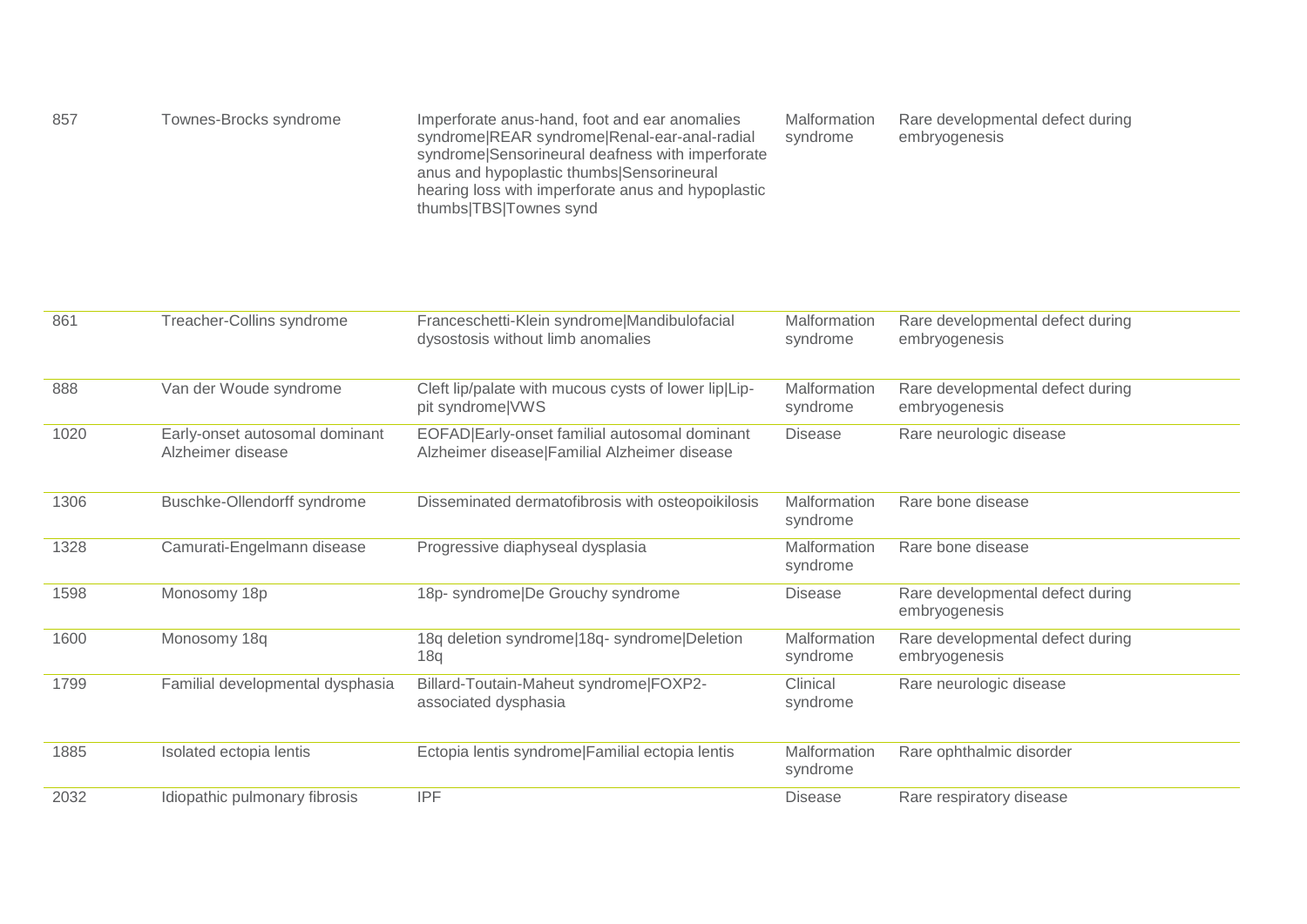| 2440 | Isolated split hand-split foot<br>malformation         | Ectrodactyly SHFM Split hand foot malformation                                                                                                                         | Malformation<br>syndrome | Rare developmental defect during<br>embryogenesis |
|------|--------------------------------------------------------|------------------------------------------------------------------------------------------------------------------------------------------------------------------------|--------------------------|---------------------------------------------------|
| 2526 | Microcephaly-lymphedema-<br>chorioretinopathy syndrome | <b>MLCRD</b>                                                                                                                                                           | Malformation<br>syndrome | Rare developmental defect during<br>embryogenesis |
| 2578 | Mayer-Rokitansky-Küster-Hauser<br>syndrome type 2      | Atypical MRKH syndrome MRKH syndrome type<br>2 MURCS association Müllerian duct aplasia-renal<br>dysplasia-cervical somite anomalies syndrome                          | Clinical<br>subtype      | Rare developmental defect during<br>embryogenesis |
| 2710 | Oculodentodigital dysplasia                            | Meyer-Schwickerath syndrome ODDD<br>syndrome Oculodentoosseous dysplasia                                                                                               | Malformation<br>syndrome | Rare developmental defect during<br>embryogenesis |
| 2721 | Odonto-onycho-dermal dysplasia                         | <b>OODD</b>                                                                                                                                                            | <b>Disease</b>           | Rare developmental defect during<br>embryogenesis |
| 2869 | Peutz-Jeghers syndrome                                 | Hamartomatous intestinal polyposis PJS Polyps<br>and spots syndrome                                                                                                    | <b>Disease</b>           | Rare gastroenterologic disease                    |
| 3138 | Ulnar-mammary syndrome                                 | Pallister ulnar-mammary syndrome Schinzel<br>syndrome UMS                                                                                                              | Malformation<br>syndrome | Rare developmental defect during<br>embryogenesis |
| 3157 | Septo-optic dysplasia spectrum                         | De Morsier syndrome SOD Septo-optic dysplasia                                                                                                                          | Malformation<br>syndrome | Rare developmental defect during<br>embryogenesis |
| 3306 | Inverted duplicated chromosome<br>15 syndrome          | Duplication/inversion 15q11 Inv dup (15)<br>syndrome Isodicentric chromosome 15<br>syndrome Non-distal tetrasomy 15q Non-telomeric<br>tetrasomy 15qlidic (15) syndrome | Malformation<br>syndrome | Rare developmental defect during<br>embryogenesis |

and the Tetrasomy 18p and Tetrasomy 18p and Tetrasomy 18p and Tetrasomy 18p and Tetrasomy 18p and Tetrasomy 18p and Tetrasomy 18p and Tetrasomy 18p and Tetrasomy 18p and Tetrasomy 18p and Tetrasomy 18p and Tetrasomy 18p an

syndrome Rare developmental defect during embryogenesis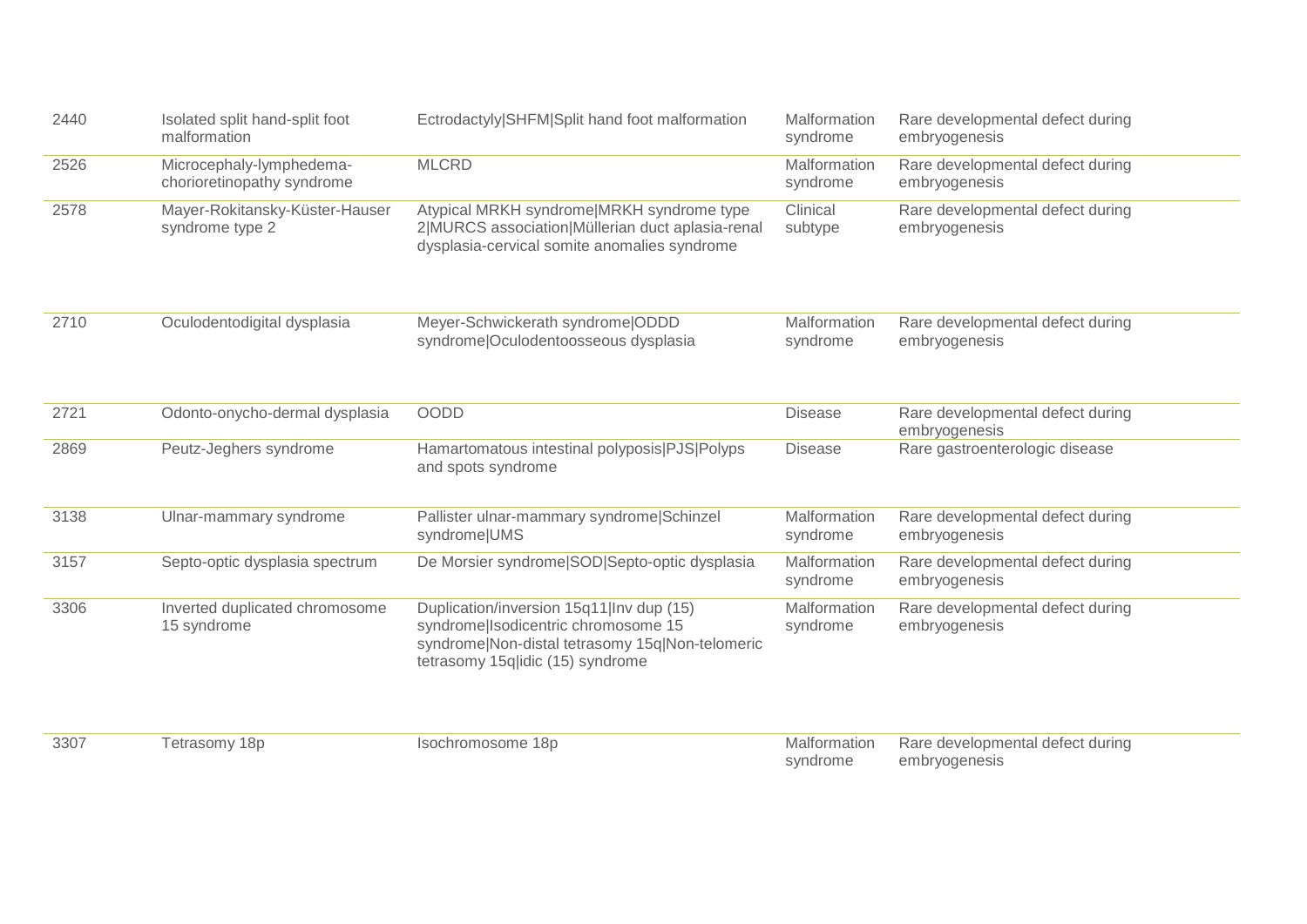| 3440  | Waardenburg syndrome                                     |                                                                                                                                                                             | <b>Disease</b>           | Rare developmental defect during<br>embryogenesis |
|-------|----------------------------------------------------------|-----------------------------------------------------------------------------------------------------------------------------------------------------------------------------|--------------------------|---------------------------------------------------|
| 3463  | Wolfram syndrome                                         | DIDMOAD syndrome Diabetes insipidus-diabetes<br>mellitus-optic atrophy-deafness<br>syndrome Diabetes insipidus-diabetes mellitus-<br>optic atrophy-hearing loss syndrome    | <b>Disease</b>           | Rare endocrine disease                            |
| 26106 | Hereditary diffuse gastric cancer                        | FDGC Familial diffuse cancer of stomach Familial<br>diffuse gastric cancer HDGC Hereditary diffuse<br>cancer of stomach Hereditary diffuse gastric<br>adenocarcinoma        | <b>Disease</b>           | Rare neoplastic disease                           |
| 33069 | Dravet syndrome                                          | SMEI Severe myoclonic epilepsy of infancy Severe<br>myoclonus epilepsy of infancy                                                                                           | <b>Disease</b>           | Rare neurologic disease                           |
| 36367 | Distal monosomy 1q                                       | Distal deletion 1q Monosomy 1qter Telomeric<br>deletion 1q                                                                                                                  | Malformation<br>syndrome | Rare developmental defect during<br>embryogenesis |
| 69663 | Low phospholipid-associated<br>cholelithiasis            | ABCB4-related cholelithiasis LPAC                                                                                                                                           | <b>Disease</b>           | Rare hepatic disease                              |
| 77293 | Niemann-Pick disease type B                              |                                                                                                                                                                             | <b>Disease</b>           | Rare inborn errors of metabolism                  |
| 79253 | Mild phenylketonuria                                     | Mild PKU Variant PKU Variant<br>phenylketonurialmPKU                                                                                                                        | Clinical<br>subtype      | Rare inborn errors of metabolism                  |
| 79278 | Autosomal erythropoietic<br>protoporphyria               | <b>EPP</b>                                                                                                                                                                  | <b>Disease</b>           | Rare inborn errors of metabolism                  |
| 79282 | Methylmalonic acidemia with<br>homocystinuria, type cblC | CbIC defect Cobalamin C defect Combined defect<br>in adenosylcobalamin and methylcobalamin<br>synthesis, type cblC Methylmalonic aciduria with<br>homocystinuria, type cblC | Clinical<br>subtype      | Rare inborn errors of metabolism                  |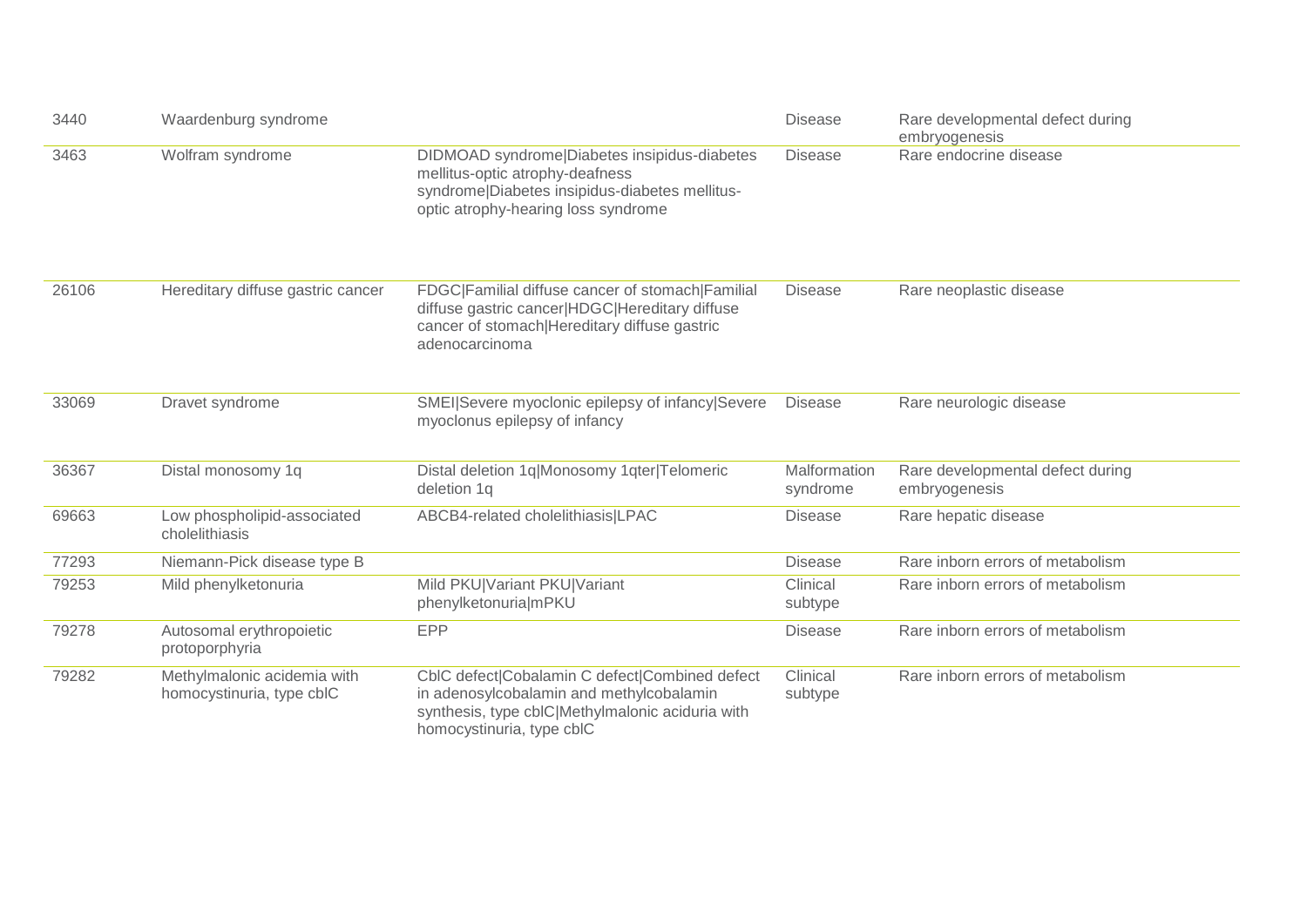| 79305 | Progressive familial intrahepatic<br>cholestasis type 3                         | PFIC <sub>3</sub>                                                                 | Clinical<br>subtype       | Rare hepatic disease                              |
|-------|---------------------------------------------------------------------------------|-----------------------------------------------------------------------------------|---------------------------|---------------------------------------------------|
| 79394 | Congenital non-bullous<br>ichthyosiform erythroderma                            | CIE Erythrodermic ichthyosis Non-bullous<br>congenital ichthyosiform erythroderma | <b>Disease</b>            | Rare skin disease                                 |
| 88616 | Autosomal recessive non-<br>syndromic intellectual disability                   | AR-NSID NS-ARID                                                                   | Etiological<br>subtype    | Rare neurologic disease                           |
| 90653 | Stickler syndrome type 1                                                        |                                                                                   | Clinical<br>subtype       | Rare bone disease                                 |
| 91024 | Autosomal recessive axonal<br>hereditary motor and sensory<br>neuropathy        | AR-CMT2 Autosomal recessive axonal Charcot-<br>Marie-Tooth disease type 2         | Clinical group            | $\overline{0}$                                    |
| 93100 | Renal agenesis, unilateral                                                      |                                                                                   | Clinical                  | Rare developmental defect during<br>embryogenesis |
| 93314 | Spondylometaphyseal dysplasia,<br>Kozlowski type                                |                                                                                   | subtype<br><b>Disease</b> | Rare bone disease                                 |
| 93545 | Renal or urinary tract malformation                                             | CAKUT Congenital anomalies of kidney and<br>urinary tract                         | Category                  | $\overline{0}$                                    |
| 96061 | Mosaic trisomy 8                                                                | Mosaic trisomy chromosome 8 Trisomy 8<br>mosaicism Warkany syndrome               | Malformation<br>syndrome  | Rare developmental defect during<br>embryogenesis |
| 98306 | Familial partial lipodystrophy                                                  | <b>FPLD</b>                                                                       | Clinical group            | $\overline{O}$                                    |
| 98754 | Prader-Willi syndrome due to<br>maternal uniparental disomy of<br>chromosome 15 | UPD(15)mat                                                                        | Etiological<br>subtype    | Rare developmental defect during<br>embryogenesis |
| 98896 | Duchenne muscular dystrophy                                                     | DMD Severe dystrophinopathy, Duchenne type                                        | <b>Disease</b>            | Rare neurologic disease                           |
| 98913 | Postsynaptic congenital<br>myasthenic syndromes                                 |                                                                                   | Etiological<br>subtype    | Rare neurologic disease                           |
| 99413 | Turner syndrome due to structural<br>X chromosome anomalies                     |                                                                                   | Etiological<br>subtype    | Rare developmental defect during<br>embryogenesis |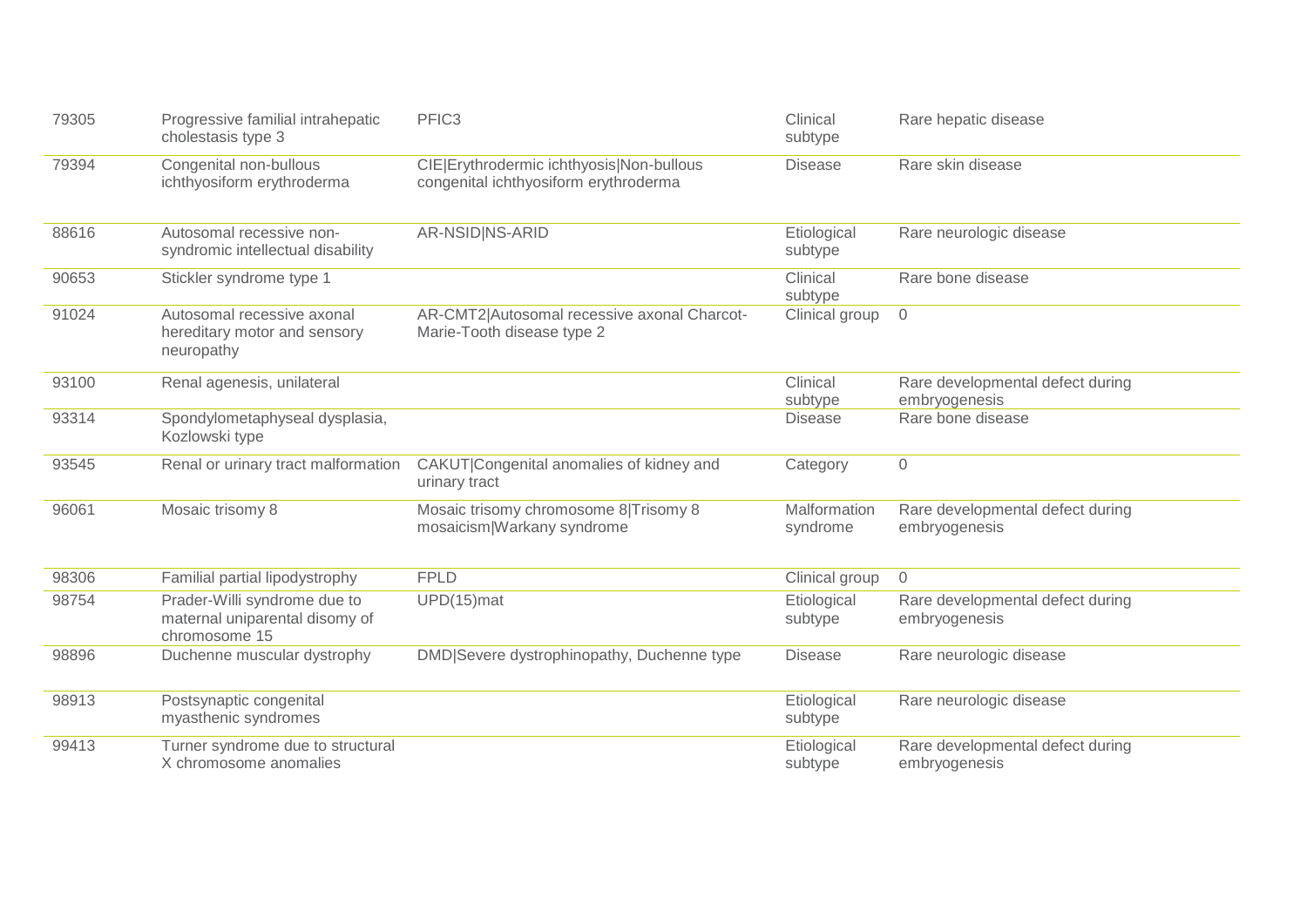| 99810  | Familial porencephaly                                    |                                                                                                                                | Etiological<br>subtype   | Rare developmental defect during<br>embryogenesis |
|--------|----------------------------------------------------------|--------------------------------------------------------------------------------------------------------------------------------|--------------------------|---------------------------------------------------|
| 100050 | Hereditary angioedema type 1                             | HAE 1 HAE-I Hereditary angioneurotic edema type                                                                                | Etiological<br>subtype   | Rare systemic or rheumatologic disease            |
| 163956 | X-linked intellectual disability,<br>Nascimento type     | X-linked intellectual disability-nail dystrophy-<br>seizures syndrome                                                          | <b>Disease</b>           | Rare developmental defect during<br>embryogenesis |
| 169189 | Autosomal dominant<br>centronuclear myopathy             | AD-CNM                                                                                                                         | <b>Disease</b>           | Rare neurologic disease                           |
| 217340 | 17q21.31 microduplication<br>syndrome                    | Dup(17)(q21.31) Trisomy 17q21.31                                                                                               | Malformation<br>syndrome | Rare developmental defect during<br>embryogenesis |
| 217607 | Familial dilated cardiomyopathy                          |                                                                                                                                | Category                 | $\overline{0}$                                    |
| 247806 | APC-related attenuated familial<br>adenomatous polyposis | APC-related AFAP APC-related attenuated<br>FAP APC-related attenuated familial polyposis coli                                  | Clinical<br>subtype      | Rare gastroenterologic disease                    |
| 250908 | Rare neoplastic disease                                  | Rare tumoral disease                                                                                                           | Category                 | $\overline{0}$                                    |
| 261204 | 16p11.2p12.2 microduplication<br>syndrome                | Dup(16)(p11.2p12.2) Trisomy 16p11.2p12.2                                                                                       | Malformation<br>syndrome | Rare developmental defect during<br>embryogenesis |
| 261236 | 16p13.11 microdeletion syndrome                          | Del(16)(p13.11) Monosomy 16p13.11                                                                                              | Malformation<br>syndrome | Rare developmental defect during<br>embryogenesis |
| 261243 | 16p13.11 microduplication<br>syndrome                    | Dup(16)(p13.11) Trisomy 16p13.11                                                                                               | Malformation<br>syndrome | Rare developmental defect during<br>embryogenesis |
| 261337 | Distal 22q11.2 microduplication<br>syndrome              | Distal dup(22)(q11.2) Distal trisomy 22q11.2                                                                                   | Malformation<br>syndrome | Rare developmental defect during<br>embryogenesis |
| 261956 | Partial deletion of the short arm of<br>chromosome 16    | Partial deletion of chromosome 16p Partial<br>monosomy of chromosome 16p Partial monosomy<br>of the short arm of chromosome 16 | Category                 | $\mathbf 0$                                       |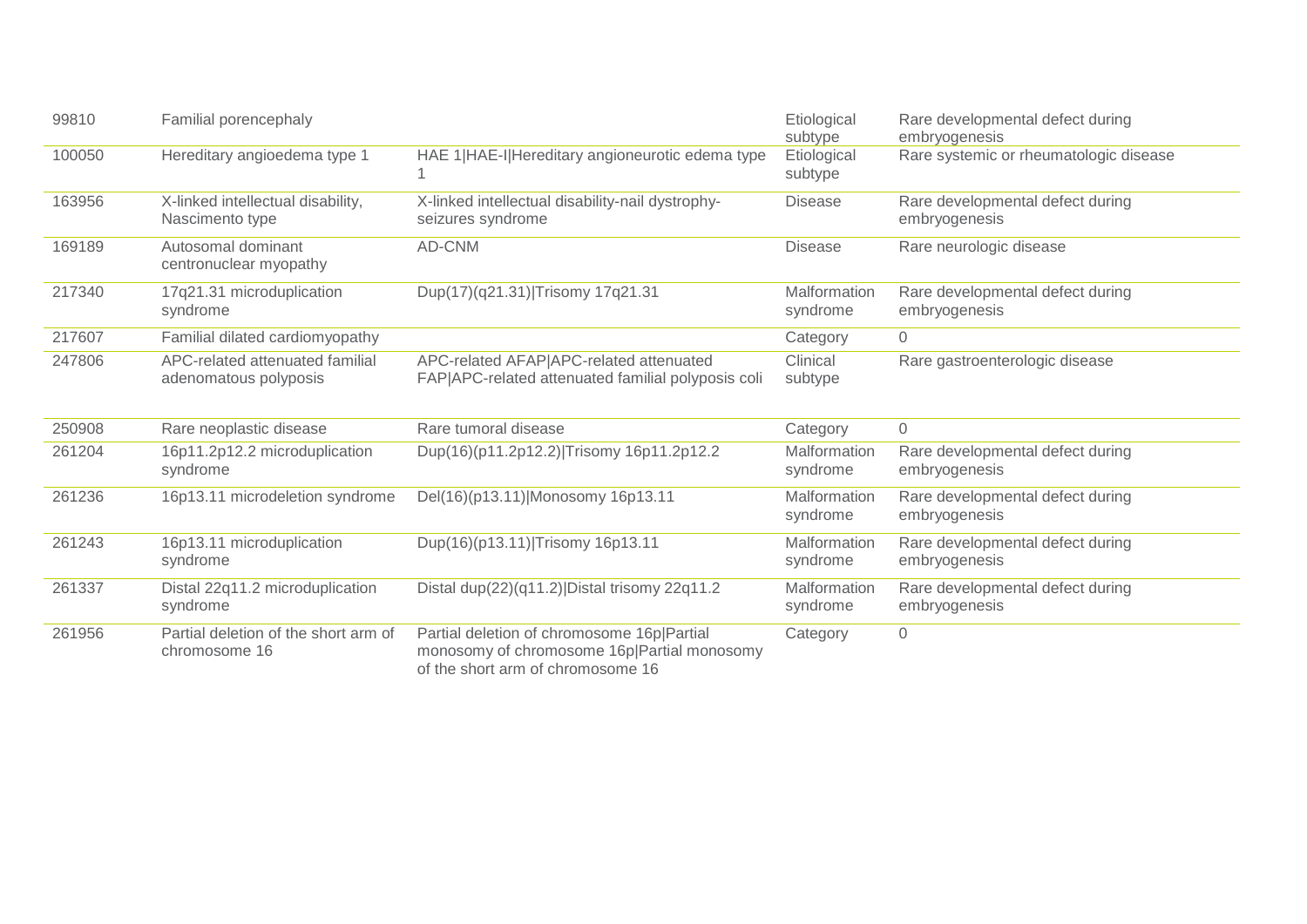| 262010 | Partial deletion of the long arm of<br>chromosome 2     | Partial deletion of chromosome 2q Partial<br>monosomy of chromosome 2q Partial monosomy<br>of the long arm of chromosome 2     | Category       | $\overline{0}$      |
|--------|---------------------------------------------------------|--------------------------------------------------------------------------------------------------------------------------------|----------------|---------------------|
| 262029 | Partial deletion of the long arm of<br>chromosome 4     | Partial deletion of chromosome 4q Partial<br>monosomy of chromosome 4q Partial monosomy<br>of the long arm of chromosome 4     | Category       | $\mathsf{O}\xspace$ |
| 262146 | Partial deletion of the long arm of<br>chromosome 18    | Partial deletion of chromosome 18q Partial<br>monosomy of chromosome 18q Partial monosomy<br>of the long arm of chromosome 18  | Category       | $\mathsf{O}\xspace$ |
| 262950 | Partial duplication of the long arm<br>of chromosome 15 | Partial duplication of chromosome 15q Partial<br>trisomy of chromosome 15q Partial trisomy of the<br>long arm of chromosome 15 | Category       | $\overline{0}$      |
| 263783 | Partial duplication of the long arm<br>of chromosome X  | Partial duplication of chromosome Xq Partial<br>trisomy of chromosome Xq Partial trisomy of the<br>long arm of chromosome X    | Category       | $\overline{0}$      |
| 281097 | Autosomal recessive congenital<br>ichthyosis            | <b>ARCI</b>                                                                                                                    | Clinical group | $\overline{0}$      |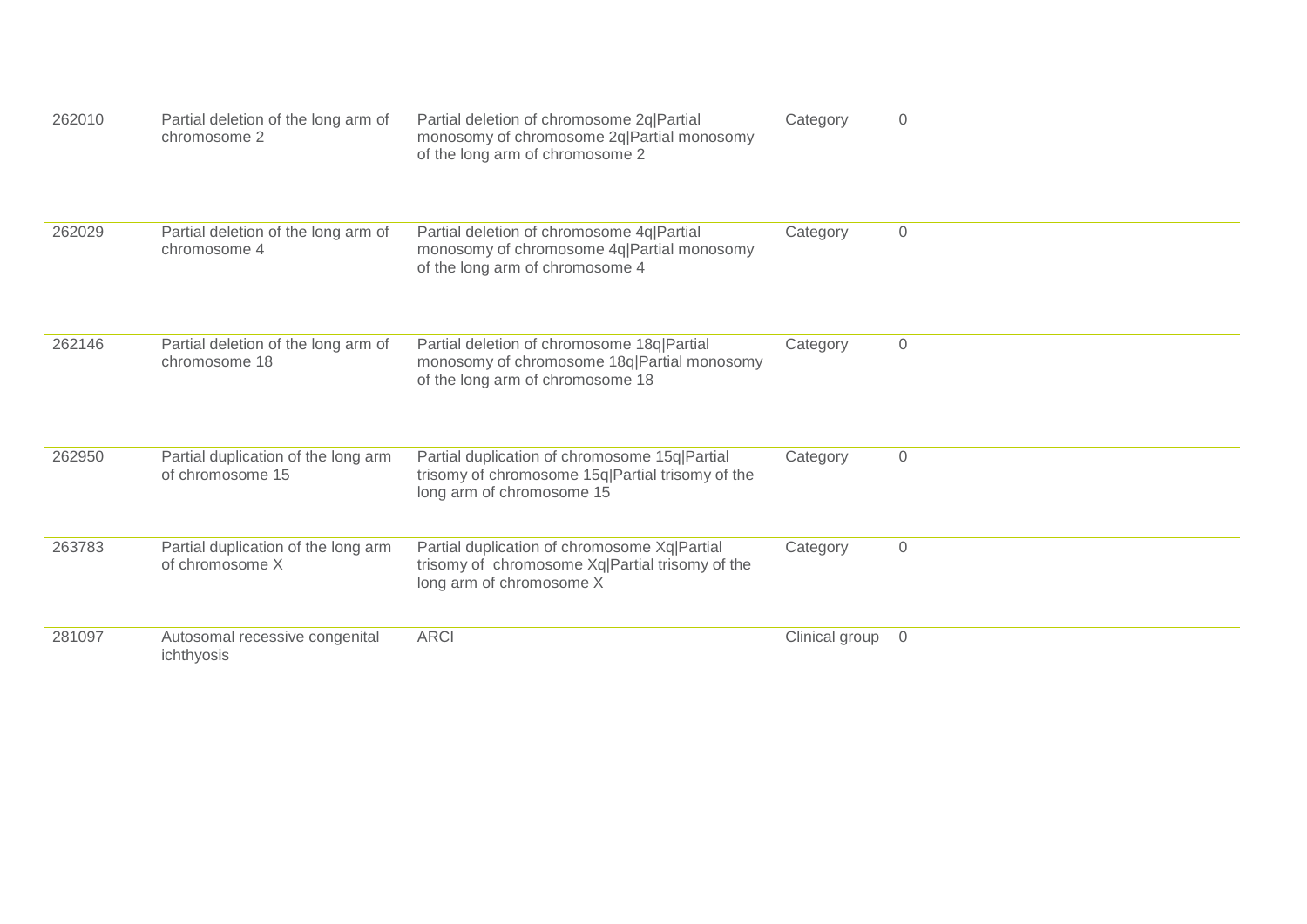| 293910 | Familial isolated arrhythmogenic | Familial isolated arrhythmogenic ventricular     | Clinical | Rare cardiac disease |
|--------|----------------------------------|--------------------------------------------------|----------|----------------------|
|        | ventricular dysplasia, right     | cardiomyopathy, classic form Familial isolated   | subtype  |                      |
|        | dominant form                    | arrhythmogenic ventricular cardiomyopathy, right |          |                      |
|        |                                  | dominant form Familial isolated arrhythmogenic   |          |                      |
|        |                                  | ventricular dysplasia, classic form              |          |                      |

| 293939 | Distal Xq28 microduplication<br>syndrome | Distal dup $(X)q(28)$ Distal trisomy<br>Xq28 Int22h1/Int22h2 mediated-Xq28<br>microduplication syndrome                                                                         | Malformation<br>syndrome        | Rare developmental defect during<br>embryogenesis |
|--------|------------------------------------------|---------------------------------------------------------------------------------------------------------------------------------------------------------------------------------|---------------------------------|---------------------------------------------------|
| 19     | 2-hydroxyglutaric aciduria               | 2-hydroxyglutaric acidemia                                                                                                                                                      | Clinical group                  | $\overline{0}$                                    |
| 25     | Glutaryl-CoA dehydrogenase<br>deficiency | GA1 GCDHD Glutaric acidemia type 1 Glutaric<br>aciduria type 1 Glutaryl-coenzyme A<br>dehydrogenase deficiency                                                                  | <b>Disease</b>                  | Rare inborn errors of metabolism                  |
| 33     | Isovaleric acidemia                      | Isovaleric acid CoA dehydrogenase deficiency                                                                                                                                    | <b>Disease</b>                  | Rare inborn errors of metabolism                  |
| 99     | Autosomal dominant cerebellar<br>ataxia  | ADCA Autosomal dominant spinocerebellar ataxia                                                                                                                                  | Category                        | $\mathbf 0$                                       |
| 107    | <b>BOR</b> syndrome                      | Branchiootorenal syndrome                                                                                                                                                       | <b>Malformation</b><br>syndrome | Rare developmental defect during<br>embryogenesis |
| 109    | Bannayan-Riley-Ruvalcaba<br>syndrome     | BRRS Myhre-Riley-Smith syndrome                                                                                                                                                 | <b>Malformation</b><br>syndrome | Rare developmental defect during<br>embryogenesis |
| 124    | Blackfan-Diamond anemia                  | Aase syndrome Aase-Smith II<br>syndrome Congenital PRCA Congenital<br>hypoplastic anemia, Blackfan-Diamond<br>type Congenital pure red cell aplasia Diamond-<br>Blackfan anemia | <b>Disease</b>                  | Rare hematologic disease                          |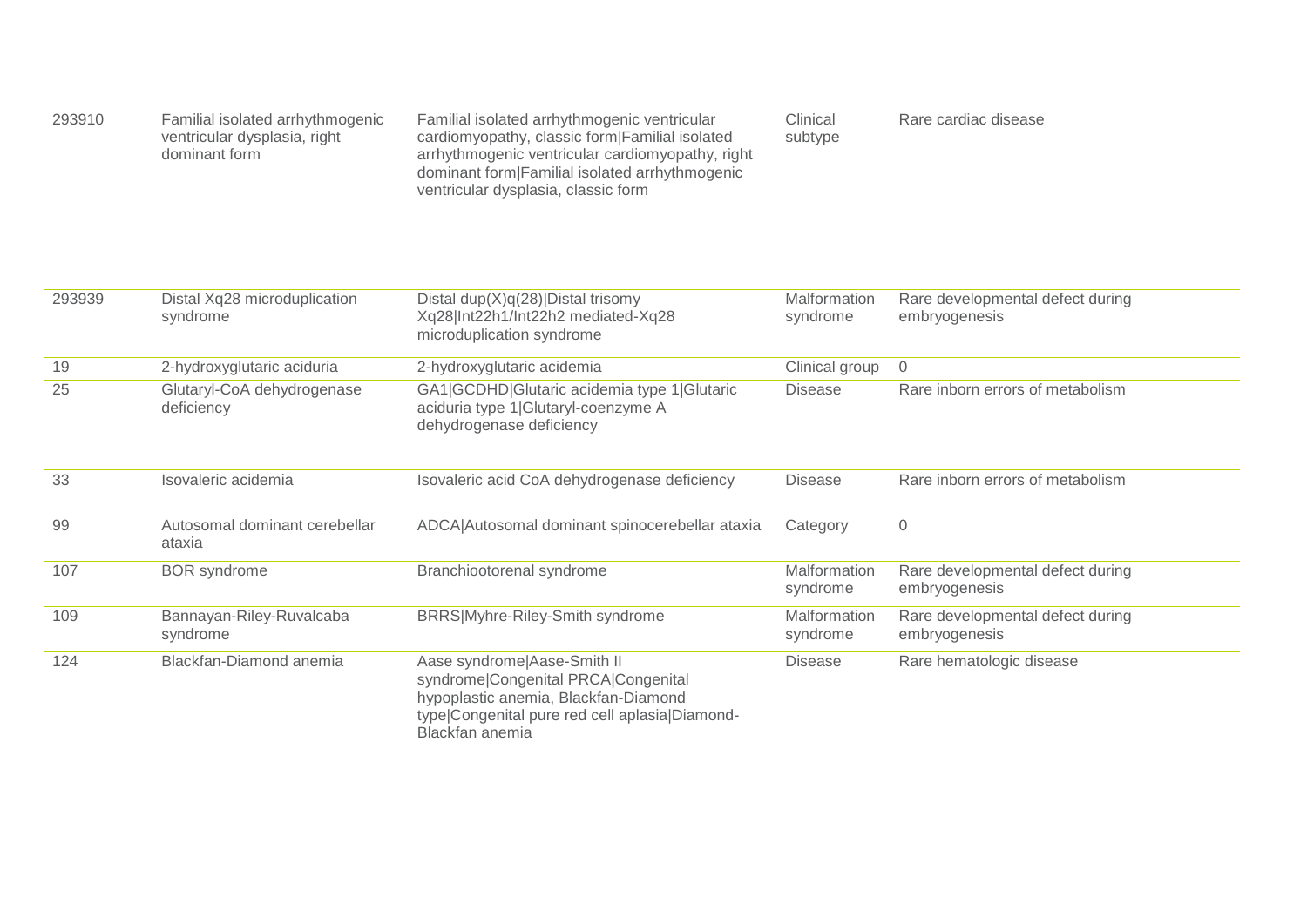| 125 | Bloom syndrome                                                               | <b>BSyn</b>                                                                                                                                                                                                                                                                    | <b>Disease</b>           | Rare developmental defect during<br>embryogenesis |
|-----|------------------------------------------------------------------------------|--------------------------------------------------------------------------------------------------------------------------------------------------------------------------------------------------------------------------------------------------------------------------------|--------------------------|---------------------------------------------------|
| 157 | Carnitine palmitoyltransferase II<br>deficiency                              | CPT2 CPTII Carnitine palmitoyltransferase<br>deficiency type 2                                                                                                                                                                                                                 | <b>Disease</b>           | Rare inborn errors of metabolism                  |
| 158 | Systemic primary carnitine<br>deficiency                                     | CDSP CUD Carnitine transporter defect Carnitine<br>uptake deficiency Deficiency of plasma-membrane<br>carnitine transporter SPCD                                                                                                                                               | <b>Disease</b>           | Rare inborn errors of metabolism                  |
| 192 | Coffin-Lowry syndrome                                                        | <b>CLS</b>                                                                                                                                                                                                                                                                     | Malformation<br>syndrome | Rare developmental defect during<br>embryogenesis |
| 207 | Crouzon disease                                                              | Crouzon craniofacial dysostosis                                                                                                                                                                                                                                                | Malformation<br>syndrome | Rare developmental defect during<br>embryogenesis |
| 225 | Maternally-inherited diabetes and<br>deafness                                | MIDD Maternally-inherited diabetes and hearing<br>loss Mitochondrial diabetes                                                                                                                                                                                                  | <b>Disease</b>           | Rare inborn errors of metabolism                  |
| 296 | Ollier disease                                                               | Dyschondroplasia                                                                                                                                                                                                                                                               | <b>Disease</b>           | Rare bone disease                                 |
| 327 | Congenital factor VII deficiency                                             | Congenital proconvertin<br>deficiency Hypoproconvertinemia                                                                                                                                                                                                                     | <b>Disease</b>           | Rare hematologic disease                          |
| 366 | Glycogen storage disease due to<br>glycogen debranching enzyme<br>deficiency | Amylo-1,6-glucosidase deficiency Cori<br>disease Cori-Forbes disease Forbes disease GDE<br>deficiency GSD due to glycogen debranching<br>enzyme deficiency GSD type 3 GSDIII Glycogen<br>storage disease type 3 Glycogen storage disease<br>type III Glycogenosis due to glyco | <b>Disease</b>           | Rare inborn errors of metabolism                  |
| 393 | 46, XX testicular disorder of sex<br>development                             | 46, XX testicular DSD De la Chapelle<br>syndrome XX, male syndrome                                                                                                                                                                                                             | Malformation<br>syndrome | Rare developmental defect during<br>embryogenesis |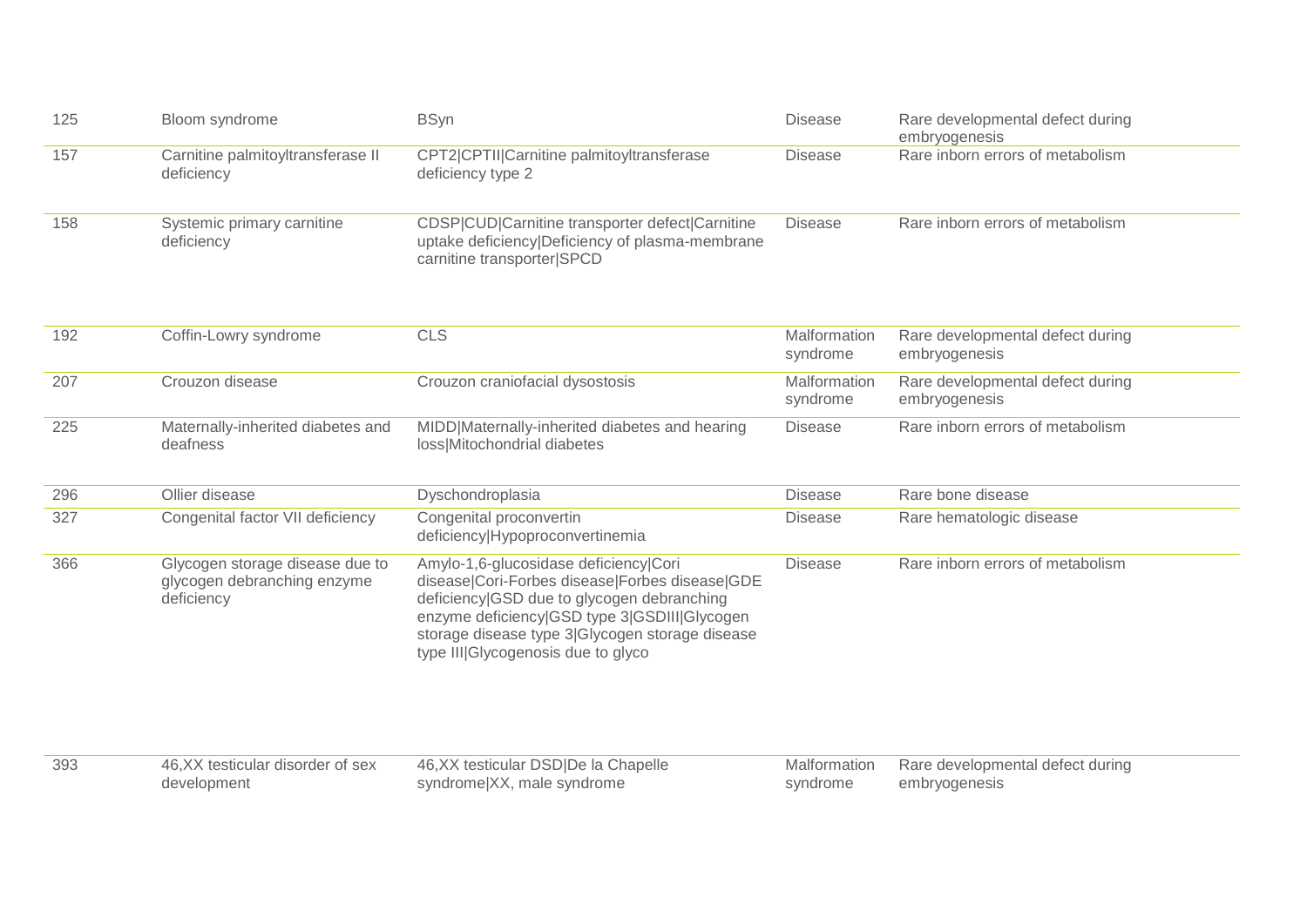| 405 | Familial hypocalciuric<br>hypercalcemia            | FBH FBHH FHH Familial benign<br>hypercalcemia Familial benign hypocalciuric<br>hypercalcemia                                                                                                                                                                                      | <b>Disease</b>           | Rare endocrine disease                            |
|-----|----------------------------------------------------|-----------------------------------------------------------------------------------------------------------------------------------------------------------------------------------------------------------------------------------------------------------------------------------|--------------------------|---------------------------------------------------|
| 427 | Familial hypoaldosteronism                         |                                                                                                                                                                                                                                                                                   | <b>Disease</b>           | Rare endocrine disease                            |
| 475 | Joubert syndrome                                   | CPD IV Cerebelloparenchymal disorder IV Classic<br>Joubert syndrome Joubert syndrome type<br>AlJoubert-Boltshauser syndrome Pure Joubert<br>syndrome                                                                                                                              | Malformation<br>syndrome | Rare developmental defect during<br>embryogenesis |
| 502 | Trichorhinophalangeal syndrome<br>type 2           | Deletion 8q24.1 Langer-Giedion<br>syndrome Monosomy 8q24.1                                                                                                                                                                                                                        | Malformation<br>syndrome | Rare developmental defect during<br>embryogenesis |
| 512 | Metachromatic leukodystrophy                       | Arylsulfatase A deficiency MLD                                                                                                                                                                                                                                                    | <b>Disease</b>           | Rare neurologic disease                           |
| 523 | Hereditary leiomyomatosis and<br>renal cell cancer | Familial leiomyomatosis and renal cell<br>cancer Familial leiomyomatosis cutis et<br>uteri Familial leiomyomatosis with renal<br>carcinoma Familial multiple cutaneous<br>leiomyomas HLRCC Hereditary<br>leiomyomatosis Hereditary leiomyomatosis with<br>renal carcinoma Heredit | <b>Disease</b>           | Rare neoplastic disease                           |
| 536 | Systemic lupus erythematosus                       | Disseminated lupus erythematosus SLE                                                                                                                                                                                                                                              | <b>Disease</b>           |                                                   |
| 569 | Familial or sporadic hemiplegic<br>migraine        |                                                                                                                                                                                                                                                                                   | <b>Disease</b>           | Rare neurologic disease                           |
| 593 | Myofibrillar myopathy                              |                                                                                                                                                                                                                                                                                   | Category                 | $\overline{0}$                                    |
| 606 | Proximal myotonic myopathy                         | Myotonic dystrophy type 2 Proximal myotonic<br>dystrophy Ricker disease Ricker syndrome                                                                                                                                                                                           | <b>Disease</b>           | Rare neurologic disease                           |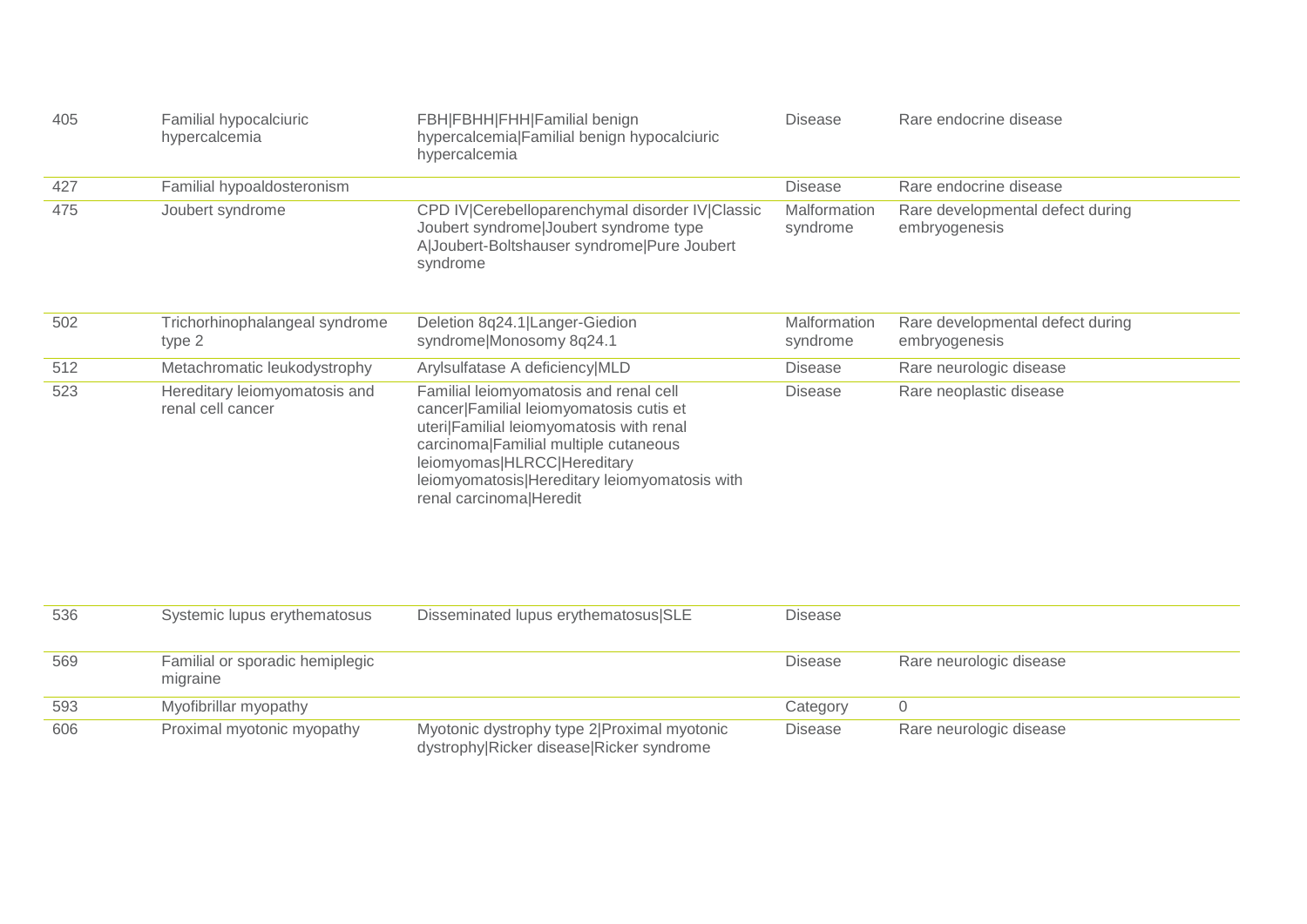| 614 | Thomsen and Becker disease                                                   | Myotonia congenita                                                                                                       | <b>Disease</b>           | Rare neurologic disease                           |
|-----|------------------------------------------------------------------------------|--------------------------------------------------------------------------------------------------------------------------|--------------------------|---------------------------------------------------|
| 627 | Nance-Horan syndrome                                                         |                                                                                                                          | Malformation<br>syndrome | Rare developmental defect during<br>embryogenesis |
| 635 | Neuroblastoma                                                                |                                                                                                                          | <b>Disease</b>           | Rare neoplastic disease                           |
| 644 | NARP syndrome                                                                | Neurogenic muscle weakness-ataxia-retinitis<br>pigmentosa syndrome Neuropathy-ataxia-retinitis<br>pigmentosa syndrome    | <b>Disease</b>           | Rare neurologic disease                           |
| 661 | Ondine syndrome                                                              | CCHS Central congenital hypoventilation<br>syndrome Congenital central alveolar<br>hypoventilation syndrome Ondine curse | <b>Disease</b>           | Rare neurologic disease                           |
| 676 | Hereditary chronic pancreatitis                                              |                                                                                                                          | <b>Disease</b>           | Rare gastroenterologic disease                    |
| 705 | Pendred syndrome                                                             | Goiter-deafness syndrome Goiter-hearing loss<br>syndrome                                                                 | Malformation<br>syndrome | Rare otorhinolaryngologic disease                 |
| 741 | Familial mitral valve prolapse                                               |                                                                                                                          | Morphological<br>anomaly | Rare developmental defect during<br>embryogenesis |
| 743 | Severe hereditary thrombophilia<br>due to congenital protein S<br>deficiency | Autosomal recessive thrombophilia due to<br>congenital protein S deficiency                                              | <b>Disease</b>           | Rare hematologic disease                          |
| 766 | Hemolytic anemia due to red cell<br>pyruvate kinase deficiency               | Pyruvate kinase deficiency of erythrocytes                                                                               | <b>Disease</b>           | Rare hematologic disease                          |
| 884 | Tetrasomy 12p                                                                | Isochromosome 12p mosaicism Isochromosome<br>12p syndrome Pallister-Killian syndrome                                     | Malformation<br>syndrome | Rare developmental defect during<br>embryogenesis |
| 897 | Waardenburg-Shah syndrome                                                    | Shah-Waardenburg syndrome WS4 Waardenburg<br>syndrome type 4 Waardenburg-Hirschsprung<br>syndrome                        | <b>Disease</b>           | Rare developmental defect during<br>embryogenesis |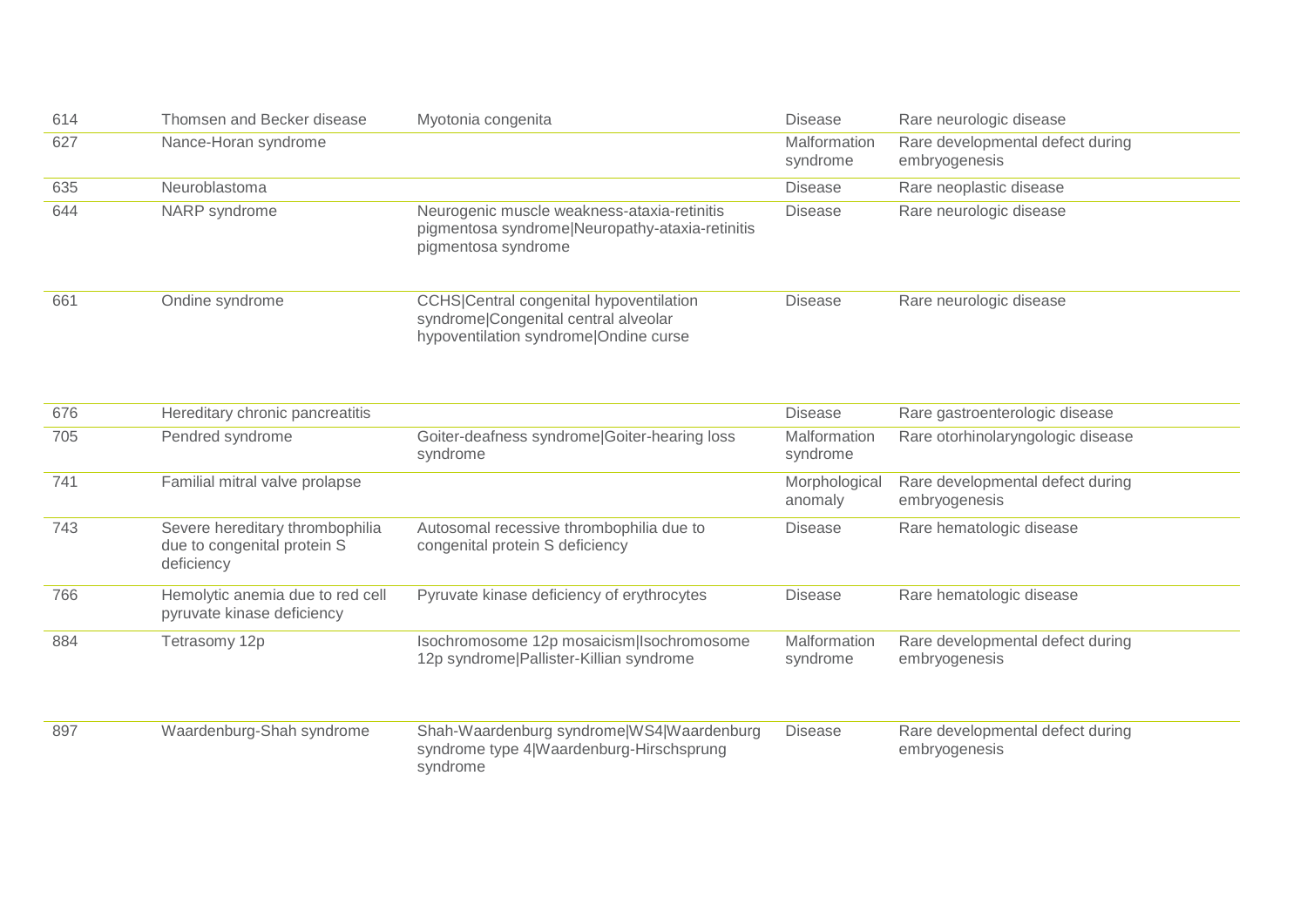| 905  | Wilson disease                                                                                               | Hepatolenticular degeneration                                                                                                                             | <b>Disease</b>           | Rare hepatic disease                              |
|------|--------------------------------------------------------------------------------------------------------------|-----------------------------------------------------------------------------------------------------------------------------------------------------------|--------------------------|---------------------------------------------------|
| 955  | Hajdu-Cheney syndrome                                                                                        | Acroosteolysis dominant type Acroosteolysis with<br>osteoporosis and changes in skull and<br>mandible Arthrodentoosteodysplasia Cheney<br>syndrome        | Malformation<br>syndrome | Rare bone disease                                 |
| 974  | Adams-Oliver syndrome                                                                                        | AOS Congenital scalp defects with distal limb<br>anomalies Congenital scalp defects with distal limb<br>reduction anomalies Limb, scalp and skull defects | Malformation<br>syndrome | Rare developmental defect during<br>embryogenesis |
| 1031 | Enamel-renal syndrome                                                                                        | Amelogenesis imperfecta-nephrocalcinosis<br>syndrome                                                                                                      | Malformation<br>syndrome | Rare renal disease                                |
| 1114 | Aplasia cutis congenita                                                                                      |                                                                                                                                                           | Malformation<br>syndrome | Rare skin disease                                 |
| 1359 | Carney complex                                                                                               | Carney syndrome Myxoma-spotty pigmentation-<br>endocrine overactivity syndrome                                                                            | <b>Disease</b>           | Rare endocrine disease                            |
| 1519 | SPECC1L-related hypertelorism<br>syndrome                                                                    | Brachycephalofrontonasal dysplasia Teebi<br>hypertelorism syndrome                                                                                        | Malformation<br>syndrome | Rare developmental defect during<br>embryogenesis |
| 1552 | Currarino syndrome                                                                                           | Currarino triad                                                                                                                                           | Malformation<br>syndrome | Rare developmental defect during<br>embryogenesis |
| 1568 | X-linked intellectual disability-<br>Dandy-Walker malformation-basal<br>ganglia disease-seizures<br>syndrome |                                                                                                                                                           | Malformation<br>syndrome | Rare developmental defect during<br>embryogenesis |
| 1570 | Symbrachydactyly of hands and<br>feet                                                                        | De Smet-Fabry-Fryns syndrome                                                                                                                              | Malformation<br>syndrome | Rare developmental defect during<br>embryogenesis |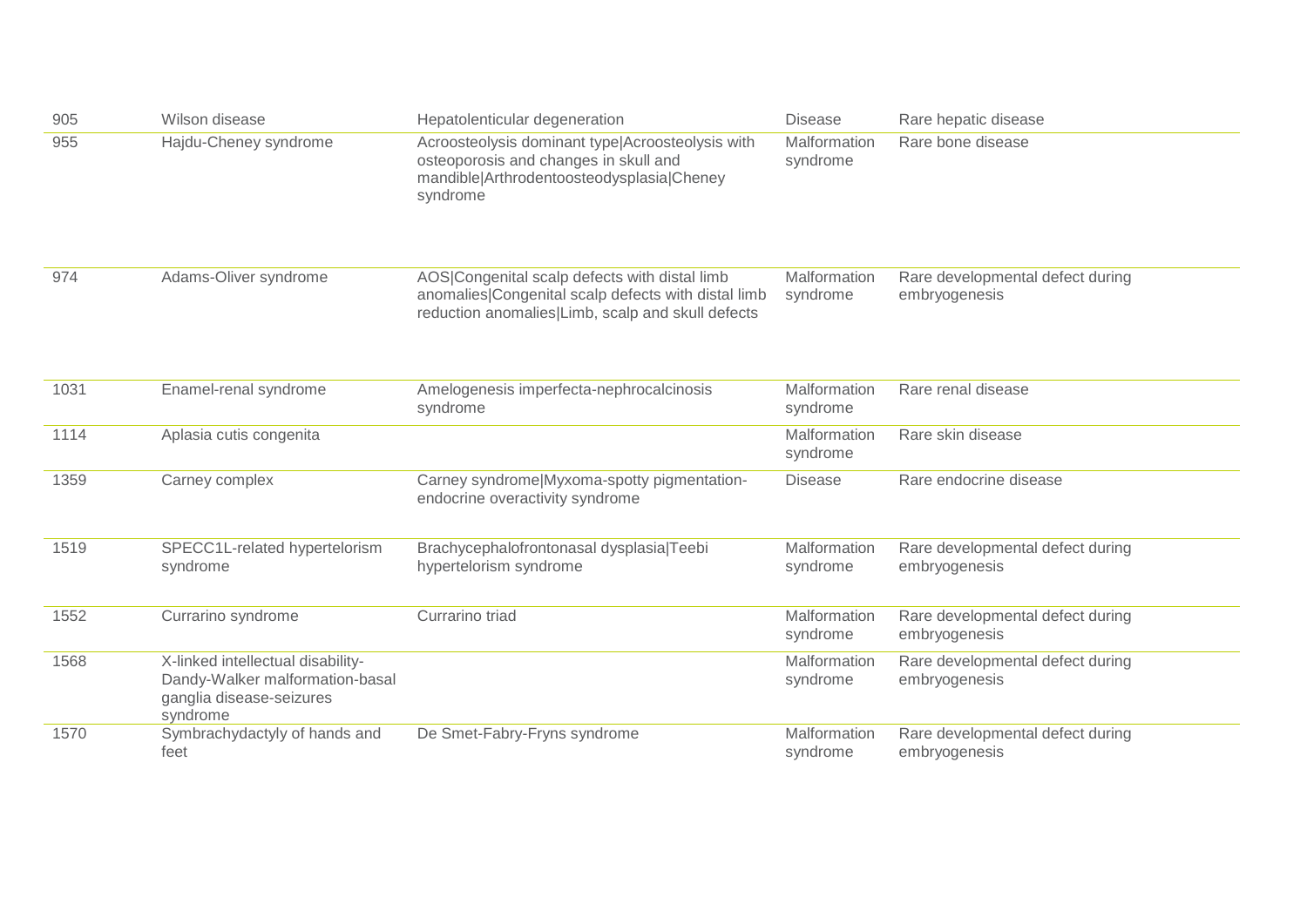| 1636 | Distal monosomy 7q36                            | Distal deletion 7q36 Monosomy 7qter Telomeric<br>deletion 7q36                                                                                                                                | Malformation<br>syndrome | Rare developmental defect during<br>embryogenesis |
|------|-------------------------------------------------|-----------------------------------------------------------------------------------------------------------------------------------------------------------------------------------------------|--------------------------|---------------------------------------------------|
| 1797 | Autosomal dominant<br>spondylocostal dysostosis | Autosomal dominant spondylocostal dysplasia                                                                                                                                                   | Malformation<br>syndrome | Rare developmental defect during<br>embryogenesis |
| 1872 | Cone rod dystrophy                              |                                                                                                                                                                                               | <b>Disease</b>           | Rare ophthalmic disorder                          |
| 1942 | Myoclonic-astatic epilepsy                      | Doose syndrome EMAS Epilepsy with myoclonic-<br>astatic seizures Epilepsy with myoclonic-atonic<br>seizures MAE Myoclonic atonic<br>epilepsy Myoclonic-astatic epilepsy in early<br>childhood | <b>Disease</b>           | Rare neurologic disease                           |
| 1949 | Benign familial neonatal epilepsy               | BFNS Benign familial neonatal convulsions Benign<br>familial neonatal seizures                                                                                                                | <b>Disease</b>           | Rare neurologic disease                           |
| 2014 | Cleft palate                                    |                                                                                                                                                                                               | Clinical group           | $\overline{0}$                                    |
| 2028 | Juvenile hyaline fibromatosis                   | Murray-Puretic-Drescher syndrome Puretic<br>syndrome                                                                                                                                          | Clinical<br>subtype      | Rare bone disease                                 |
| 2044 | Floating-Harbor syndrome                        |                                                                                                                                                                                               | Malformation<br>syndrome | Rare developmental defect during<br>embryogenesis |
| 2065 | Galloway-Mowat syndrome                         | Galloway syndrome Microcephaly-hiatus hernia-<br>nephrotic syndrome Nephrosis-neuronal<br>dysmigration syndrome                                                                               | Malformation<br>syndrome | Rare developmental defect during<br>embryogenesis |
| 2073 | Narcolepsy type 1                               | Gélineau disease Narcolepsy-cataplexy                                                                                                                                                         | <b>Disease</b>           | Rare neurologic disease                           |
| 2108 | Hallermann-Streiff syndrome                     | François dyscephalic<br>syndrome Oculomandibulofacial syndrome                                                                                                                                | Malformation<br>syndrome | Rare developmental defect during<br>embryogenesis |
| 2128 | Isolated hemihyperplasia                        | Hemi 3 syndrome Hemicorporal<br>hypertrophy Isolated hemihypertrophy                                                                                                                          | Morphological<br>anomaly | Rare developmental defect during<br>embryogenesis |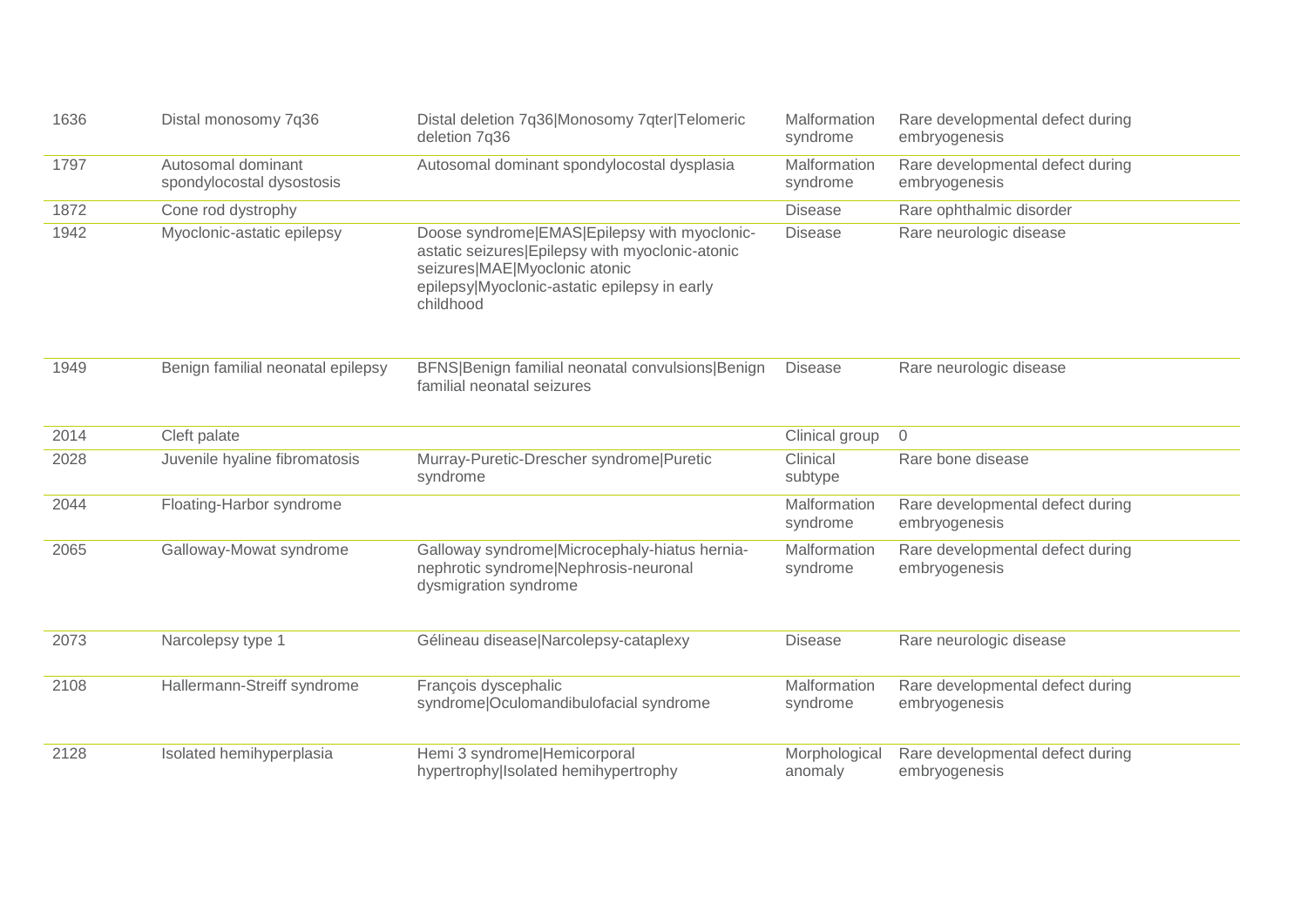| 2228 | Hypodontia-dysplasia of nails<br>syndrome               | Hypodontia-nail dysgenesis syndrome Tooth and<br>nail syndrome Witkop syndrome                                                                                                                      | Malformation<br>syndrome | Rare developmental defect during<br>embryogenesis |
|------|---------------------------------------------------------|-----------------------------------------------------------------------------------------------------------------------------------------------------------------------------------------------------|--------------------------|---------------------------------------------------|
| 2308 | Jacobsen syndrome                                       | Del(11)(q23.3) Del(11)(qter) Distal deletion<br>11q Distal monosomy 11q Monosomy<br>11qter Telomeric deletion 11q                                                                                   | Malformation<br>syndrome | Rare developmental defect during<br>embryogenesis |
| 2346 | Angioosteohypertrophic syndrome                         | Klippel-Trénaunay-Weber syndrome                                                                                                                                                                    | <b>Disease</b>           | Rare developmental defect during<br>embryogenesis |
| 2492 | FATCO syndrome                                          | Fibular aplasia-tibial campomelia-oligosyndactyly<br>syndrome Hecht-Scott syndrome                                                                                                                  | Malformation<br>syndrome | Rare developmental defect during<br>embryogenesis |
| 2616 | 3M syndrome                                             | 3-M syndrome Yakut short stature syndrome                                                                                                                                                           | Malformation<br>syndrome | Rare bone disease                                 |
| 2701 | Noonan syndrome-like disorder<br>with loose anagen hair | Mazzanti syndrome NS/LAH                                                                                                                                                                            | Malformation<br>syndrome | Rare developmental defect during<br>embryogenesis |
| 2841 | Familial benign chronic pemphigus                       | Benign chronic familial pemphigus of Hailey-<br>Hailey Hailey-Hailey disease                                                                                                                        | <b>Disease</b>           | Rare skin disease                                 |
| 2856 | Persistent Müllerian duct<br>syndrome                   | PMDS Persistent Müllerian derivatives                                                                                                                                                               | Malformation<br>syndrome | Rare developmental defect during<br>embryogenesis |
| 2884 | Piebaldism                                              |                                                                                                                                                                                                     | <b>Disease</b>           | Rare skin disease                                 |
| 2953 | <b>Musculocontractural Ehlers-</b><br>Danlos syndrome   | Adducted thumb-clubfoot syndrome Distal<br>arthrogryposis with peculiar facies and<br>hydronephrosis Dündar syndrome Ehlers-Danlos<br>syndrome, Kosho type Musculocontractural<br><b>EDS</b>  mcEDS | <b>Disease</b>           | Rare systemic or rheumatologic disease            |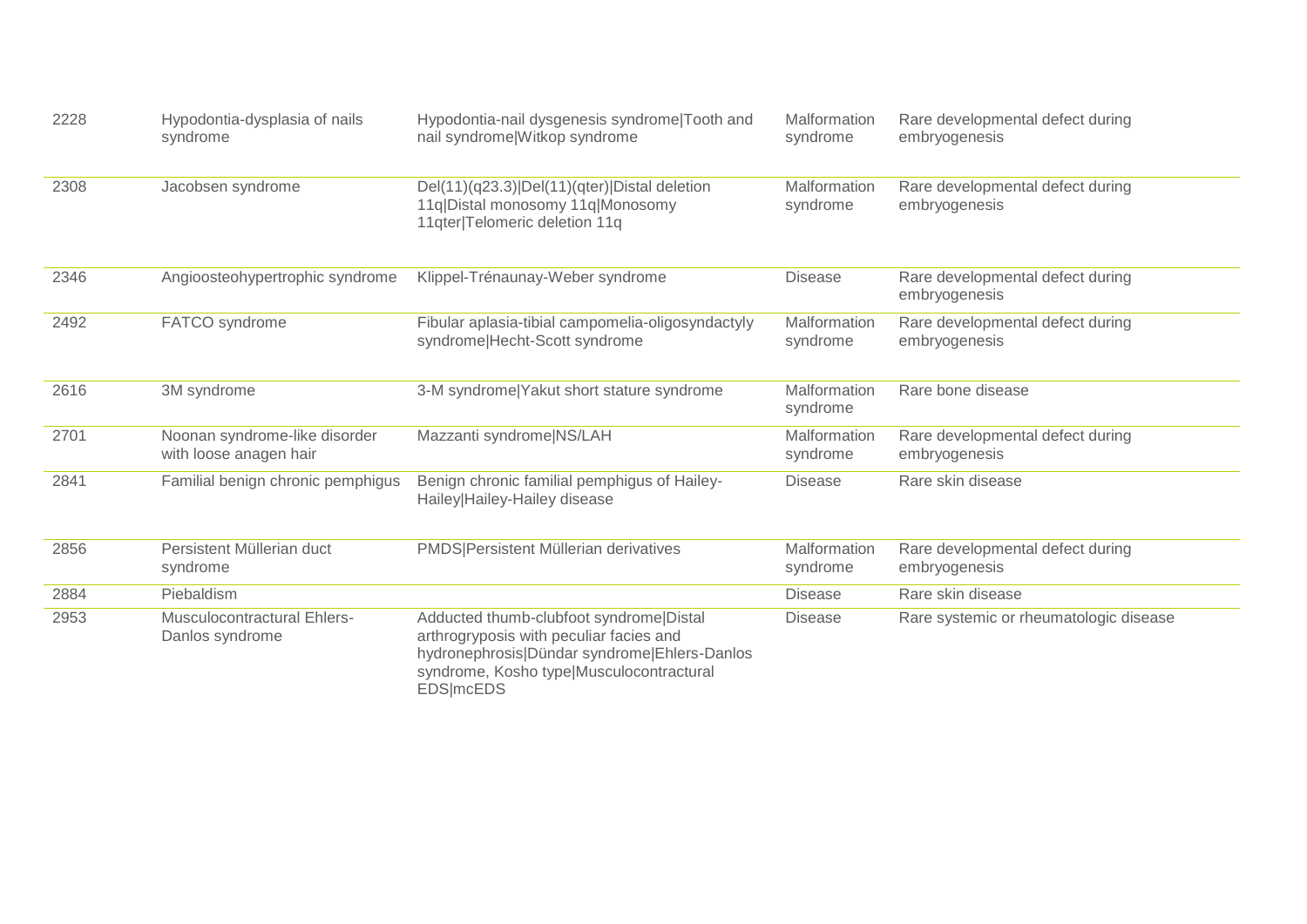| 3047<br>Blepharophimosis-intellectual<br>disability syndrome, SBBYS type | Hypothyroidism-dysmorphism-postaxial<br>polydactyly-intellectual disability syndrome SBBYS<br>variant of Ohdo syndrome SBBYSS Say-Barber-<br>Biesecker-Young-Simpson syndrome | Malformation<br>syndrome | Rare developmental defect during<br>embryogenesis |
|--------------------------------------------------------------------------|-------------------------------------------------------------------------------------------------------------------------------------------------------------------------------|--------------------------|---------------------------------------------------|
|--------------------------------------------------------------------------|-------------------------------------------------------------------------------------------------------------------------------------------------------------------------------|--------------------------|---------------------------------------------------|

| 3051 | Nicolaides-Baraitser syndrome                                             | Intellectual disability-sparse hair-brachydactyly<br>syndrome                                                   | Malformation<br>syndrome | Rare developmental defect during<br>embryogenesis |
|------|---------------------------------------------------------------------------|-----------------------------------------------------------------------------------------------------------------|--------------------------|---------------------------------------------------|
| 3077 | X-linked intellectual disability-<br>psychosis-macroorchidism<br>syndrome | Lindsay-Burn syndrome PPM-X                                                                                     | Malformation<br>syndrome | Rare developmental defect during<br>embryogenesis |
| 3156 | Senior-Loken syndrome                                                     | Nephronophthisis with retinal dystrophy Renal<br>dysplasia-retinal aplasia syndrome SLSN                        | <b>Disease</b>           | Rare renal disease                                |
| 3206 | Stüve-Wiedemann syndrome                                                  | Neonatal Schwartz-Jampel<br>syndrome SJS2 Schwartz-Jampel syndrome type<br>2 Stüve-Wiedemann dysplasia          | Malformation<br>syndrome | Rare bone disease                                 |
| 3220 | Deafness-enamel hypoplasia-nail<br>defects syndrome                       | Hearing loss-enamel hypoplasia-nail defects<br>syndrome Heimler syndrome                                        | Malformation<br>syndrome | Rare developmental defect during<br>embryogenesis |
| 3242 | Renpenning syndrome                                                       | X-linked intellectual disability due to PQBP1<br>mutations X-linked intellectual disability,<br>Renpenning type | Malformation<br>syndrome | Rare developmental defect during<br>embryogenesis |
| 3261 | Autoimmune lymphoproliferative<br>syndrome                                | ALPS Canale-Smith syndrome                                                                                      | <b>Disease</b>           | Rare immune disease                               |
| 3337 | Primary Fanconi renotubular<br>syndrome                                   | DeToni-Debré-Fanconi syndrome Primary Fanconi<br>renal syndrome                                                 | <b>Disease</b>           | Rare renal disease                                |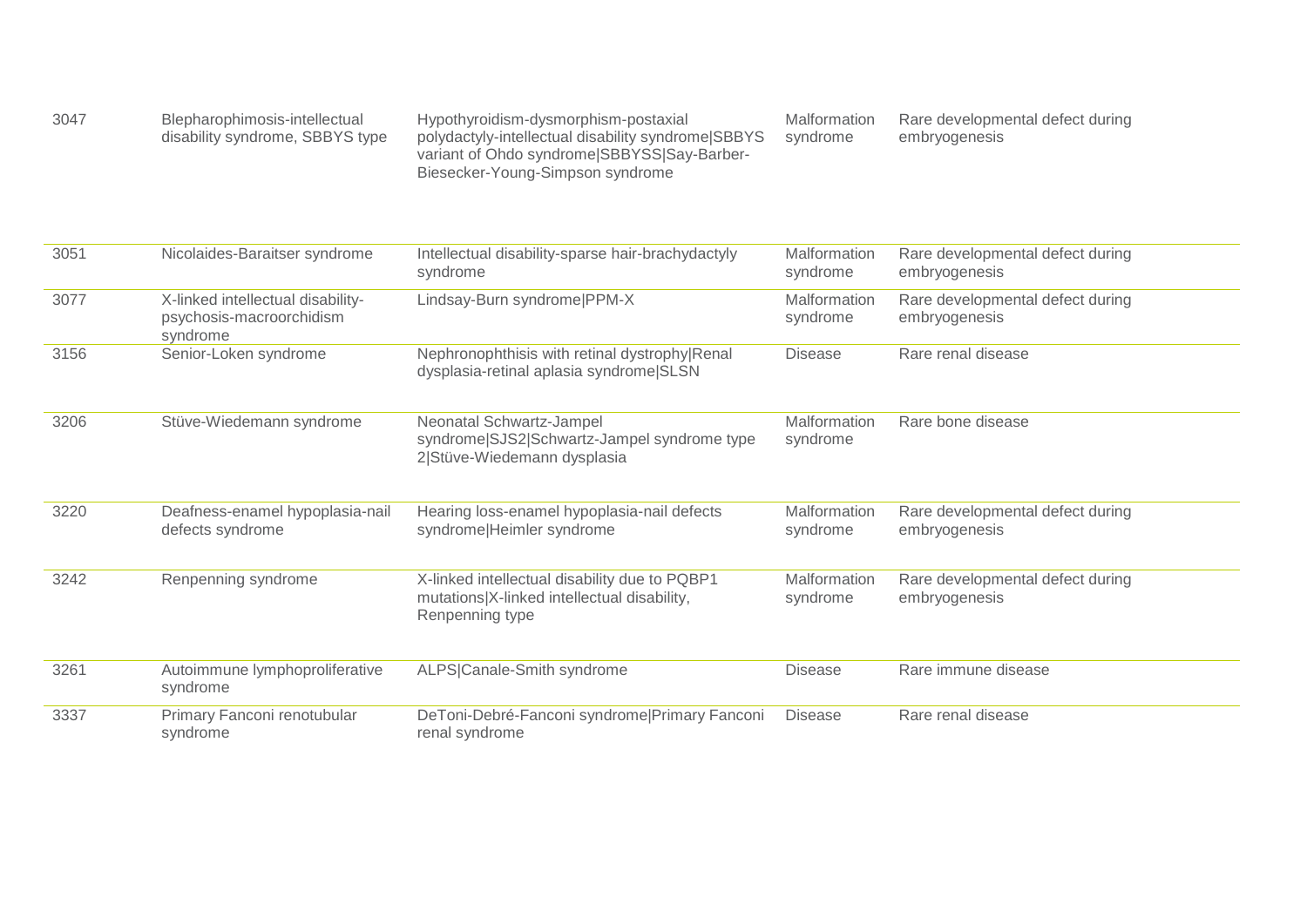| 3366  | Isolated trigonocephaly                                          | Non-syndromic metopic craniosynostosis                                                                                                                                                                                                      | Morphological<br>anomaly | Rare developmental defect during<br>embryogenesis |
|-------|------------------------------------------------------------------|---------------------------------------------------------------------------------------------------------------------------------------------------------------------------------------------------------------------------------------------|--------------------------|---------------------------------------------------|
| 3378  | Trisomy 13                                                       | Patau syndrome                                                                                                                                                                                                                              | Malformation<br>syndrome | Rare developmental defect during<br>embryogenesis |
| 32960 | Tumor necrosis factor receptor 1<br>associated periodic syndrome | Familial Hibernian fever TNF receptor 1-associated<br>periodic syndrome TRAPS syndrome                                                                                                                                                      | <b>Disease</b>           | Rare systemic or rheumatologic disease            |
| 34515 | FKRP-related limb-girdle<br>muscular dystrophy R9                | Autosomal recessive limb-girdle muscular<br>dystrophy type 2I FKRP-related LGMD R9 LGMD<br>due to FKRP deficiency LGMD type<br>2I LGMD2I Limb-girdle muscular dystrophy due to<br>FKRP deficiency Limb-girdle muscular dystrophy<br>type 21 | <b>Disease</b>           | Rare neurologic disease                           |

| 35099 | Isolated brachycephaly                                                               | Non-syndromic bicoronal synostosis                                                                                                              | Morphological<br>anomaly | Rare developmental defect during<br>embryogenesis |
|-------|--------------------------------------------------------------------------------------|-------------------------------------------------------------------------------------------------------------------------------------------------|--------------------------|---------------------------------------------------|
| 37553 | Andersen-Tawil syndrome                                                              | Andersen syndrome LQT7 Long QT syndrome<br>type 7                                                                                               | <b>Disease</b>           | Rare neurologic disease                           |
| 42775 | PHACE syndrome                                                                       | PHACES syndrome Pascual-Castroviejo syndrome<br>type 2                                                                                          | Malformation<br>syndrome | Rare developmental defect during<br>embryogenesis |
| 48471 | Lissencephaly                                                                        |                                                                                                                                                 | Category                 | $\overline{0}$                                    |
| 52430 | Inclusion body myopathy with<br>Paget disease of bone and<br>frontotemporal dementia | IBMPFD Limb-girdle muscular dystrophy with<br>Paget disease of bone   Pagetoid amyotrophic<br>lateral sclerosis Pagetoid neuroskeletal syndrome | <b>Disease</b>           | Rare neurologic disease                           |

| 5327 | Muenke syndrome | Malformation | Rare developmental defect during |
|------|-----------------|--------------|----------------------------------|
|      |                 | syndrome     | embryogenesis                    |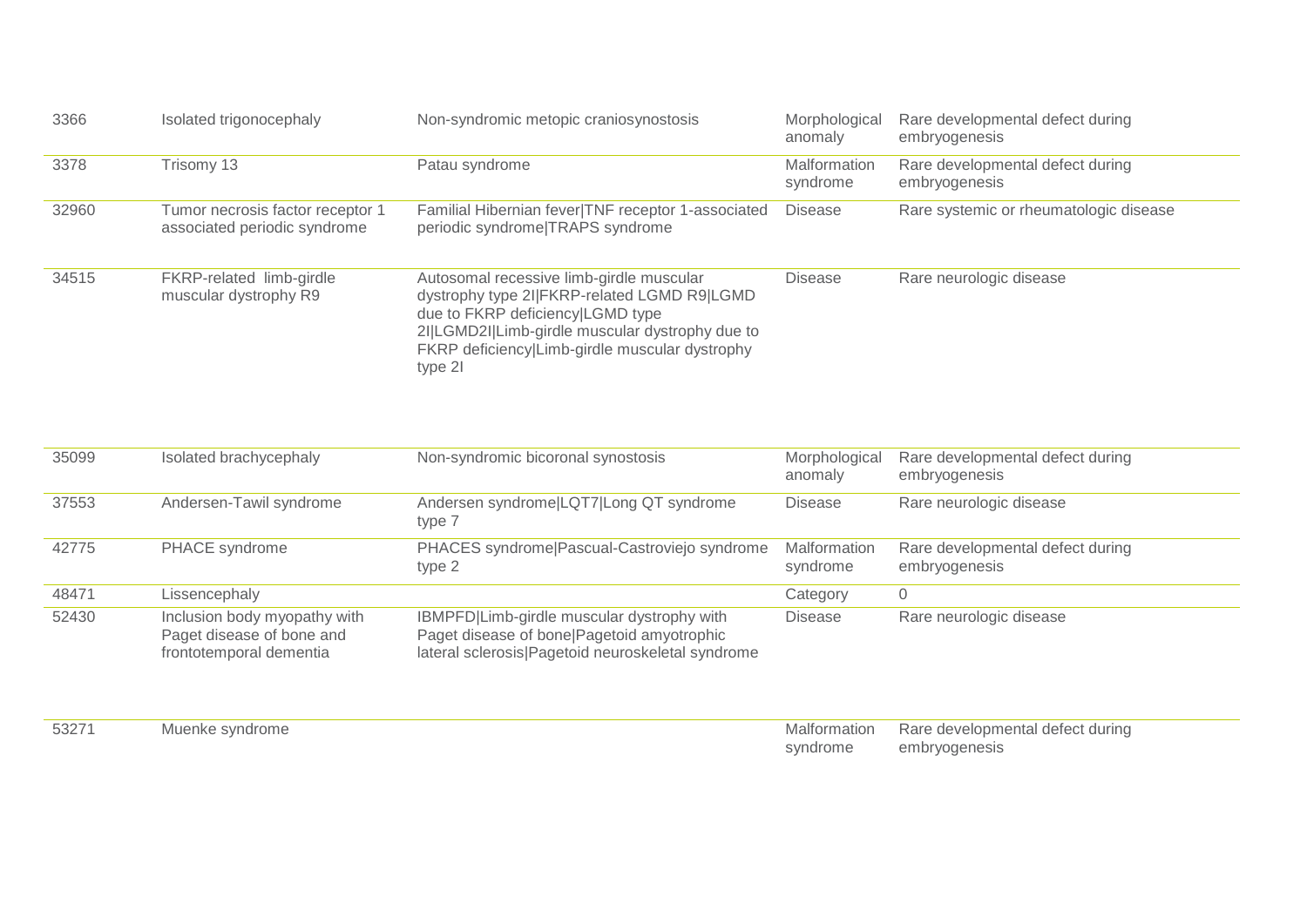| 65753 | Charcot-Marie-Tooth disease type | Autosomal dominant demyelinating Charcot-Marie- | Clinical group 0 |  |
|-------|----------------------------------|-------------------------------------------------|------------------|--|
|       |                                  | Tooth disease CMT1 Charcot-Marie-Tooth          |                  |  |
|       |                                  | neuropathy type 1 Hereditary motor and sensory  |                  |  |
|       |                                  | neuropathy type 1                               |                  |  |

| 68363 | Rare dystonia                                          | Rare dystonic disorder                                                                                                                                                                                                             | Category               | $\mathbf 0$                      |
|-------|--------------------------------------------------------|------------------------------------------------------------------------------------------------------------------------------------------------------------------------------------------------------------------------------------|------------------------|----------------------------------|
| 68402 | Rare parkinsonian disorder                             | Rare hypokinetic movement disorder                                                                                                                                                                                                 | Category               | $\mathbf 0$                      |
| 69076 | Familial renal glucosuria                              | Familial renal glycosuria SGLT2 deficiency                                                                                                                                                                                         | <b>Disease</b>         | Rare renal disease               |
| 71529 | Obesity due to melanocortin 4<br>receptor deficiency   | MC4R deficiency                                                                                                                                                                                                                    | Etiological<br>subtype | Rare endocrine disease           |
| 77828 | Genetic obesity                                        |                                                                                                                                                                                                                                    | Category               | $\mathbf 0$                      |
| 79239 | Classic galactosemia                                   | GALT deficiency Galactose-1-phosphate<br>uridyltransferase deficiency Galactosemia type 1                                                                                                                                          | <b>Disease</b>         | Rare inborn errors of metabolism |
| 79255 | GM1 gangliosidosis type 1                              | Infantile GM1 gangliosidosis Norman-Landing<br>disease                                                                                                                                                                             | Clinical<br>subtype    | Rare inborn errors of metabolism |
| 79314 | L-2-hydroxyglutaric aciduria                           | L-2-HGA L-2-hydroxyglutaric acidemia                                                                                                                                                                                               | <b>Disease</b>         | Rare inborn errors of metabolism |
| 79404 | Severe generalized junctional<br>epidermolysis bullosa | Epidermolysis bullosa letalis JEB-H Junctional<br>epidermolysis bullosa generalisata<br>gravis Junctional epidermolysis bullosa, Herlitz<br>type Junctional epidermolysis bullosa, Herlitz-<br>Pearson type Severe generalized JEB | <b>Disease</b>         | Rare skin disease                |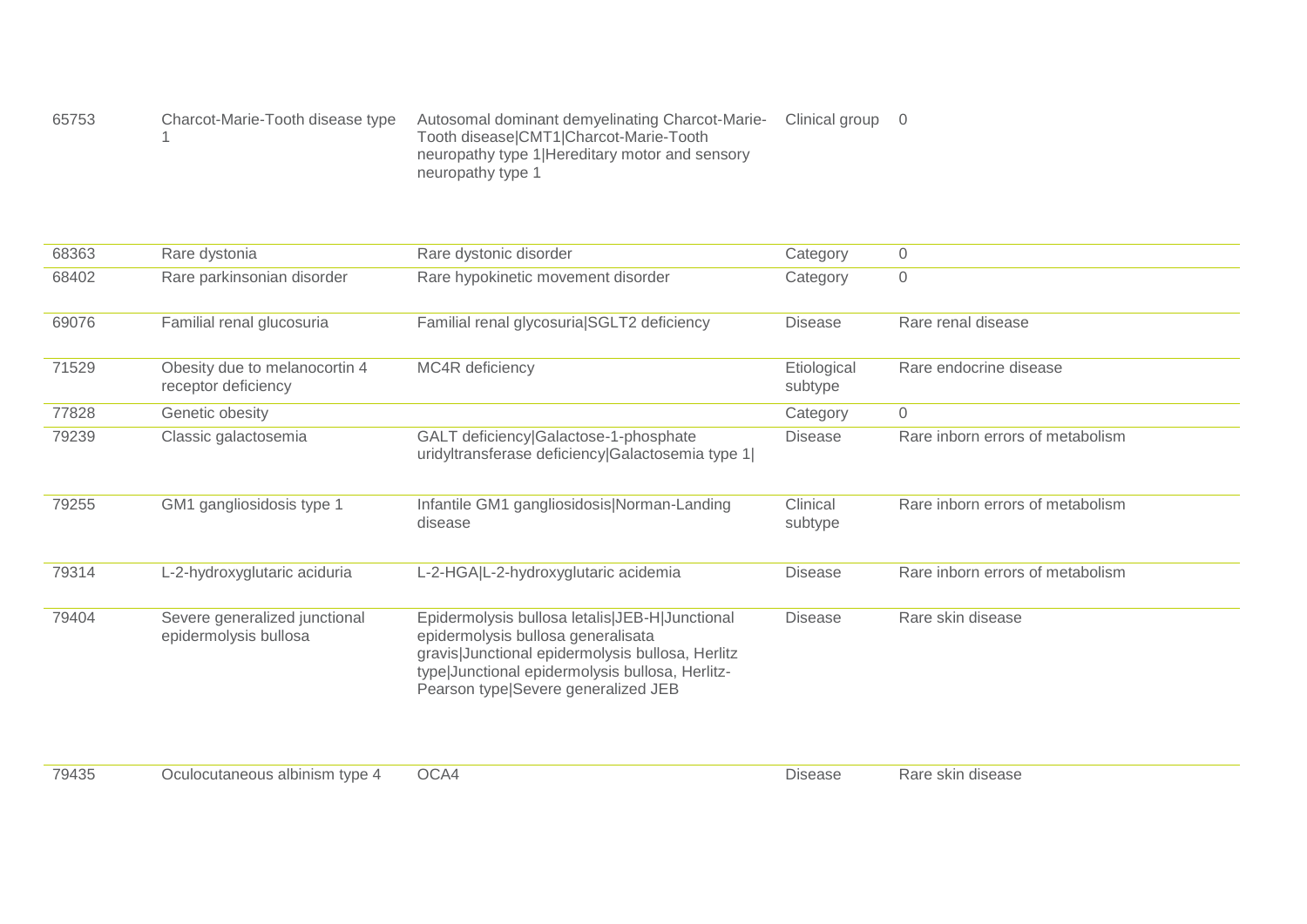| 79501 | Punctate palmoplantar<br>keratoderma type 1                                       | Buschke-Fischer-Brauer syndrome Keratodermia<br>palmoplantaris papulosa, Buschke-Fischer-Brauer<br>type PPKP1        | <b>Disease</b>           | Rare skin disease                                 |
|-------|-----------------------------------------------------------------------------------|----------------------------------------------------------------------------------------------------------------------|--------------------------|---------------------------------------------------|
| 84081 | Senior-Boichis syndrome                                                           | Boichis disease Nephronophthisis-hepatic fibrosis<br>syndrome                                                        | <b>Disease</b>           | Rare renal disease                                |
| 85193 | Idiopathic juvenile osteoporosis                                                  | IJO Juvenile osteoporosis                                                                                            | Malformation<br>syndrome | Rare bone disease                                 |
| 85277 | X-linked intellectual disability,<br>Cantagrel type                               |                                                                                                                      | Malformation<br>syndrome | Rare developmental defect during<br>embryogenesis |
| 85279 | Syndromic X-linked intellectual<br>disability due to JARID1C<br>mutation          |                                                                                                                      | Malformation<br>syndrome | Rare developmental defect during<br>embryogenesis |
| 88661 | Amelogenesis imperfecta                                                           |                                                                                                                      | <b>Disease</b>           | Rare odontologic disease                          |
| 88924 | Autosomal dominant polycystic<br>kidney disease type 1 with<br>tuberous sclerosis | PKDTS TSC2/PKD1 contiguous gene<br>syndrome Tuberous sclerosis/polycystic kidney<br>disease contiguous gene syndrome | <b>Disease</b>           | Rare developmental defect during<br>embryogenesis |
| 89838 | Autosomal recessive generalized<br>epidermolysis bullosa simplex                  | Autosomal recessive generalized EBS                                                                                  | <b>Disease</b>           | Rare skin disease                                 |
| 89936 | X-linked hypophosphatemia                                                         | X-linked hypophosphatemic rickets XLH                                                                                | <b>Disease</b>           | Rare endocrine disease                            |
| 90348 | Autosomal dominant cutis laxa                                                     | <b>ADCL</b>                                                                                                          | <b>Disease</b>           | Rare skin disease                                 |
| 93101 | Renal hypoplasia                                                                  |                                                                                                                      | Morphological<br>anomaly | Rare developmental defect during<br>embryogenesis |
| 93256 | Fragile X-associated tremor/ataxia<br>syndrome                                    | <b>FXTAS</b> syndrome                                                                                                | Malformation<br>syndrome | Rare neurologic disease                           |
| 93276 | Polyostotic fibrous dysplasia                                                     |                                                                                                                      | Clinical<br>subtype      | Rare bone disease                                 |
| 93315 | Spondylometaphyseal dysplasia,<br>'corner fracture' type                          | Spondylometaphyseal dysplasia, Sutcliffe type                                                                        | <b>Disease</b>           | Rare bone disease                                 |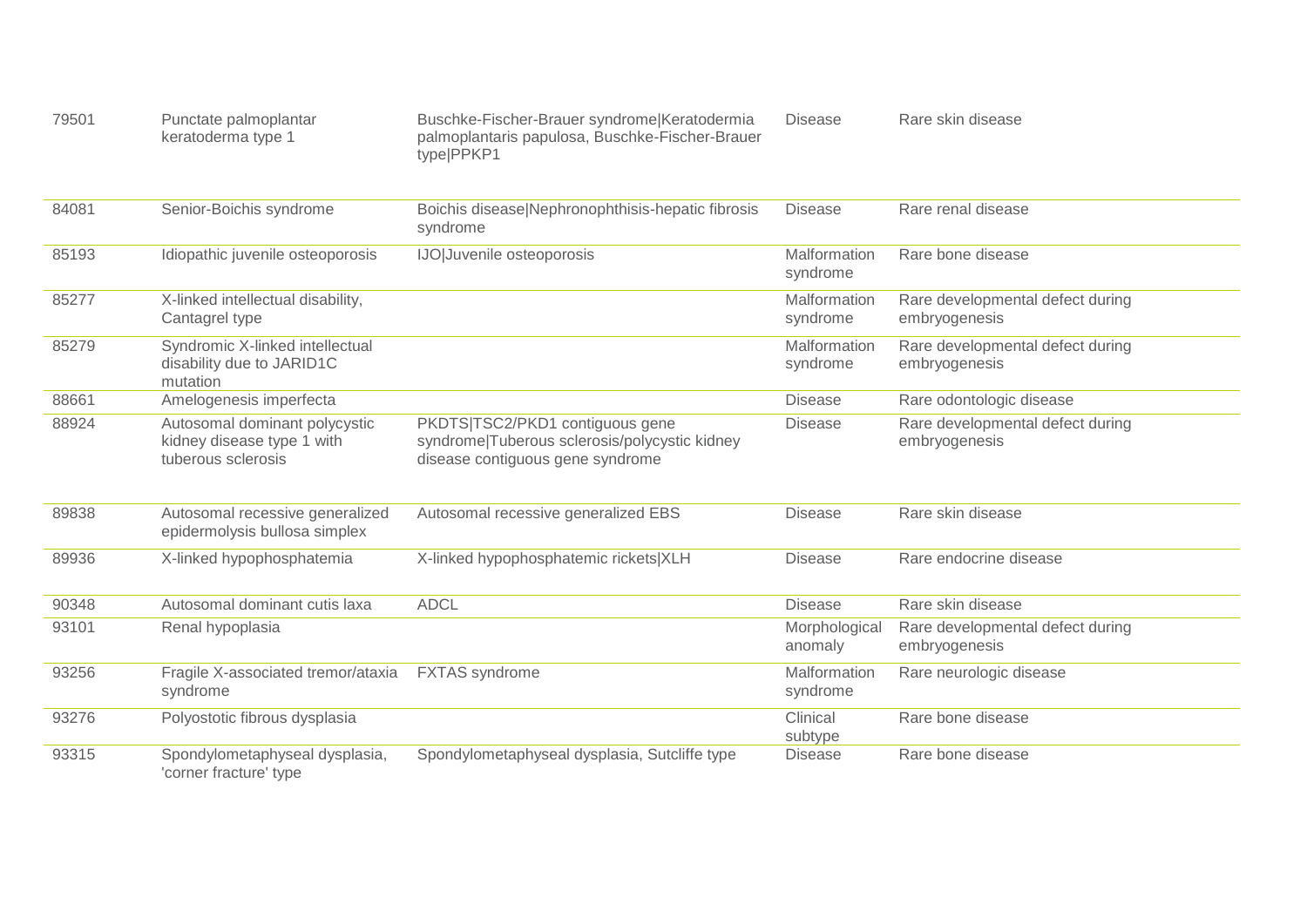| 93328 | Autosomal dominant<br>omodysplasia               |                                                                                                      | Clinical<br>subtype      | Rare bone disease                                 |
|-------|--------------------------------------------------|------------------------------------------------------------------------------------------------------|--------------------------|---------------------------------------------------|
| 93419 | Rare bone disease                                |                                                                                                      | Category                 | $\mathbf 0$                                       |
| 93460 | Overgrowth syndrome                              |                                                                                                      | Category                 | $\mathbf 0$                                       |
| 93473 | Hurler syndrome                                  | Hurler<br>disease MPS1H MPSIH Mucopolysaccharidosis<br>type 1H Mucopolysaccharidosis type IH         | Clinical<br>subtype      | Rare inborn errors of metabolism                  |
| 93547 | Syndromic renal or urinary tract<br>malformation |                                                                                                      | Category                 | $\mathbf 0$                                       |
| 93573 | Thrombotic microangiopathy                       | <b>TMA</b>                                                                                           | Clinical group           | $\mathbf 0$                                       |
| 93603 | Rare renal tubular disease                       |                                                                                                      | Category                 | $\Omega$                                          |
| 94064 | Deafness-infertility syndrome                    | DIS Hearing loss-infertility syndrome                                                                | Malformation<br>syndrome | Rare otorhinolaryngologic disease                 |
| 94083 | Partington syndrome                              | Partington-Mulley syndrome X-linked intellectual<br>disability-dystonia-dysarthria syndrome          | Malformation<br>syndrome | Rare developmental defect during<br>embryogenesis |
| 96102 | Distal trisomy 10q                               | Distal duplication 10q Telomeric duplication<br>10q Trisomy 10qter                                   | Malformation<br>syndrome | Rare developmental defect during<br>embryogenesis |
| 96125 | Distal monosomy 6p                               | 6p subtelomeric deletion syndrome 6p25<br>microdeletion syndrome Distal deletion<br>6p Monosomy 6p25 | Malformation<br>syndrome | Rare developmental defect during<br>embryogenesis |
| 96129 | Distal monosomy 19p13.3                          | Distal deletion 19p Telomeric deletion 19p                                                           | Malformation<br>syndrome | Rare developmental defect during<br>embryogenesis |
| 96148 | Distal monosomy 10q                              | Distal deletion 10q Monosomy 10qter Telomeric<br>deletion 10q                                        | Malformation<br>syndrome | Rare developmental defect during<br>embryogenesis |
| 96169 | Koolen-De Vries syndrome                         | KdVS                                                                                                 | Malformation<br>syndrome | Rare developmental defect during<br>embryogenesis |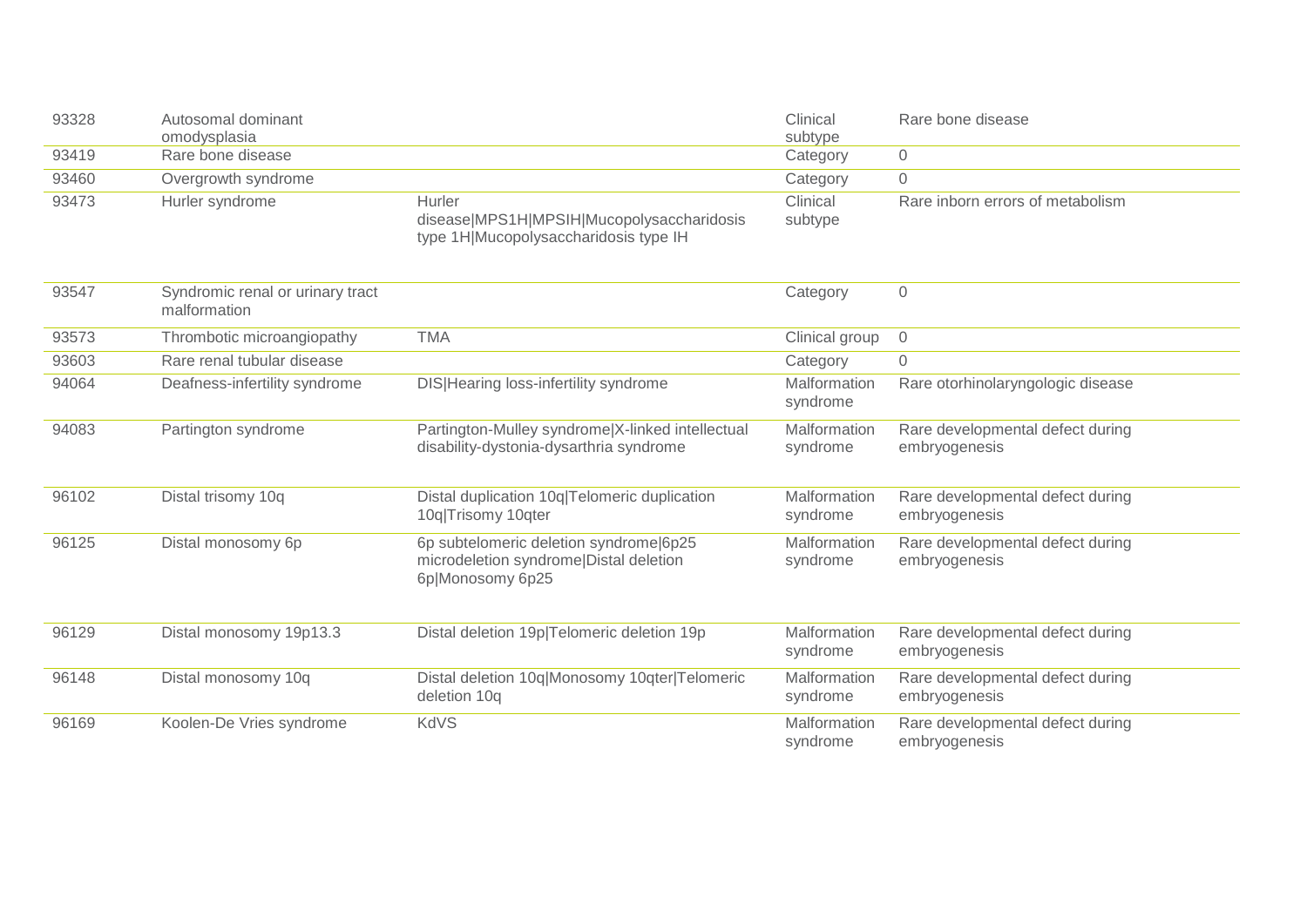| 96170 | Emanuel syndrome                                                                | Der(22)t(11;22) syndrome Supernumerary der(22)<br>syndrome                                       | Malformation<br>syndrome | Rare developmental defect during<br>embryogenesis |
|-------|---------------------------------------------------------------------------------|--------------------------------------------------------------------------------------------------|--------------------------|---------------------------------------------------|
| 96334 | Kagami-Ogata syndrome due to<br>paternal uniparental disomy of<br>chromosome 14 | $UPD(14)$ pat                                                                                    | Etiological<br>subtype   | Rare developmental defect during<br>embryogenesis |
| 97978 | Rare endocrine disease                                                          |                                                                                                  | Category                 | $\mathsf{O}\xspace$                               |
| 98033 | Rare neurologic disease with<br>psychiatric involvement                         |                                                                                                  | Category                 | $\mathsf{O}\xspace$                               |
| 98760 | Spinocerebellar ataxia type 8                                                   | SCA8                                                                                             | <b>Disease</b>           | Rare neurologic disease                           |
| 98764 | Spinocerebellar ataxia type 27                                                  | SCA27                                                                                            | <b>Disease</b>           | Rare neurologic disease                           |
| 98784 | Autosomal dominant nocturnal<br>frontal lobe epilepsy                           | ADNFLE Autosomal dominant sleep-related<br>hypermotor epilepsy                                   | <b>Disease</b>           | Rare neurologic disease                           |
| 98793 | Prader-Willi syndrome due to<br>paternal 15q11q13 deletion                      |                                                                                                  | Etiological<br>subtype   | Rare developmental defect during<br>embryogenesis |
| 98794 | Angelman syndrome due to<br>maternal 15q11q13 deletion                          | Angelman syndrome due to maternal monosomy<br>15q11q13                                           | Etiological<br>subtype   | Rare developmental defect during<br>embryogenesis |
| 98809 | Paroxysmal kinesigenic dyskinesia                                               | Familial PKD Familial paroxysmal kinesigenic<br>dyskinesia Paroxysmal kinesigenic choreathetosis | <b>Disease</b>           | Rare neurologic disease                           |
| 98878 | Hemophilia A                                                                    | FVIII deficiency Factor VIII deficiency                                                          | <b>Disease</b>           | Rare hematologic disease                          |
| 99741 | King-Denborough syndrome                                                        | Koussef-Nichols syndrome                                                                         | Malformation<br>syndrome | Rare developmental defect during<br>embryogenesis |
| 99796 | Subcortical band heterotopia                                                    | Subcortical laminar heterotopia                                                                  | Morphological<br>anomaly | Rare developmental defect during<br>embryogenesis |
| 99943 | Autosomal dominant Charcot-<br>Marie-Tooth disease type 2J                      | CMT <sub>2</sub> J                                                                               | <b>Disease</b>           | Rare neurologic disease                           |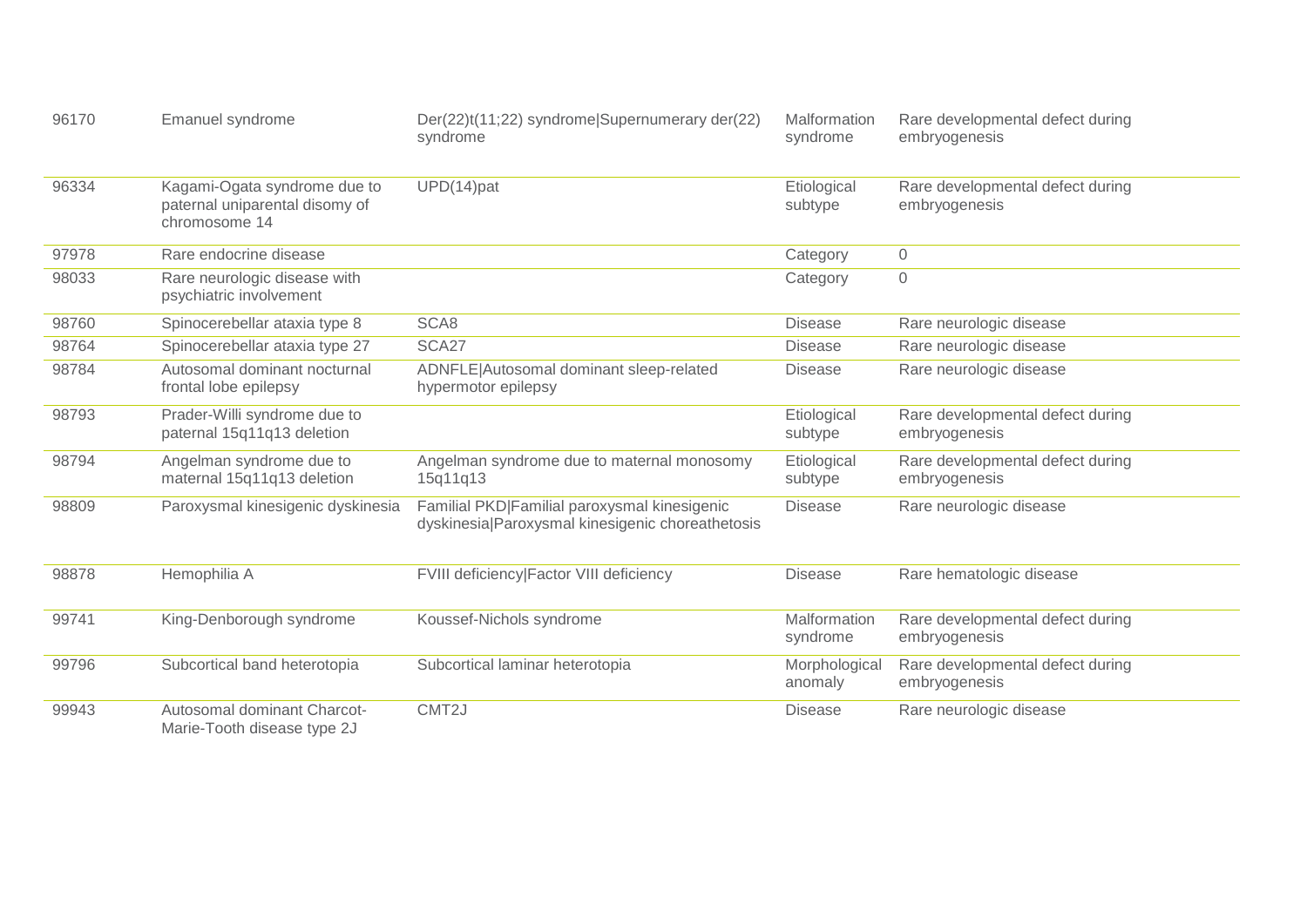| 101088 | X-linked hyper-IgM syndrome | HIGM1   Hyper-IgM syndrome due to CD40 ligand | Clinical | Rare immune disease |
|--------|-----------------------------|-----------------------------------------------|----------|---------------------|
|        |                             | deficiency Hyper-IgM syndrome due to CD40L    | subtype  |                     |
|        |                             | deficiency Hyper-IgM syndrome type 1 XHIGM    |          |                     |

| 101351 | Familial isolated congenital<br>asplenia                                          |                                                                                                                                        | Morphological<br>anomaly | Rare developmental defect during<br>embryogenesis |
|--------|-----------------------------------------------------------------------------------|----------------------------------------------------------------------------------------------------------------------------------------|--------------------------|---------------------------------------------------|
| 101998 | Rare epilepsy                                                                     |                                                                                                                                        | Category                 | 0                                                 |
| 156643 | Genetic endocrine growth disease                                                  |                                                                                                                                        | Category                 | 0                                                 |
| 169186 | Autosomal recessive<br>centronuclear myopathy                                     | AR-CNM                                                                                                                                 | <b>Disease</b>           | Rare neurologic disease                           |
| 169793 | Severe hemophilia B                                                               | Severe factor IX deficiency                                                                                                            | Clinical<br>subtype      | Rare hematologic disease                          |
| 171848 | Polyneuropathy-hearing loss-<br>ataxia-retinitis pigmentosa-<br>cataract syndrome | PHARC syndrome   Peripheral neuropathy,<br>Fiskerstrand type Polyneuropathy-deafness-ataxia-<br>retinitis pigmentosa-cataract syndrome | <b>Disease</b>           | Rare neurologic disease                           |

| 177910 | Prader-Willi syndrome due to<br>imprinting mutation     |                                                                                              | Etiological<br>subtype   | Rare developmental defect during<br>embryogenesis |
|--------|---------------------------------------------------------|----------------------------------------------------------------------------------------------|--------------------------|---------------------------------------------------|
| 183763 | Rare genetic syndromic<br>intellectual disability       |                                                                                              | Category                 | 0                                                 |
| 199306 | Cleft lip/palate                                        | Alveolar cleft lip and palate Cleft lip and<br>palate Cleft lip-alveolus-palate syndrome FLP | Morphological<br>anomaly | Rare developmental defect during<br>embryogenesis |
| 206656 | Non-dystrophic myopathy                                 |                                                                                              | Category                 | $\mathbf 0$                                       |
| 216820 | Osteogenesis imperfecta type 4                          | OI type 4                                                                                    | Clinical<br>subtype      | Rare bone disease                                 |
| 216828 | Osteogenesis imperfecta type 5                          | OI type 5                                                                                    | Clinical<br>subtype      | Rare bone disease                                 |
| 217595 | Syndrome associated with<br>hypertrophic cardiomyopathy |                                                                                              | Category                 | $\mathbf 0$                                       |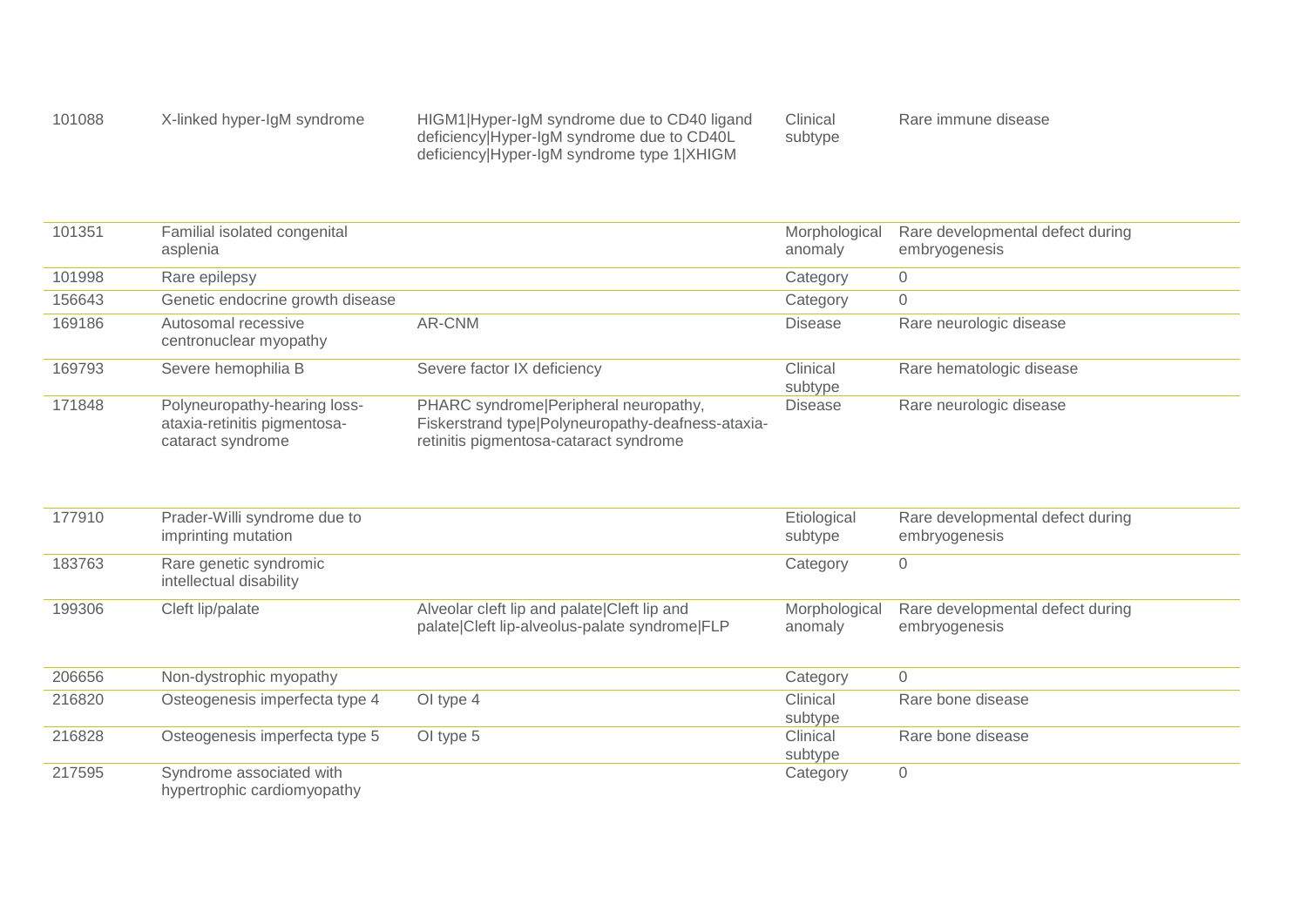| 217656 | Familial isolated arrhythmogenic<br>right ventricular dysplasia | Familial isolated ARVC Familial isolated<br>ARVD Familial isolated arrhythmogenic right<br>ventricular cardiomyopathy Familial isolated<br>arrhythmogenic ventricular<br>cardiomyopathy Familial isolated arrhythmogenic<br>ventricular dysplasia | <b>Disease</b> | Rare cardiac disease |
|--------|-----------------------------------------------------------------|---------------------------------------------------------------------------------------------------------------------------------------------------------------------------------------------------------------------------------------------------|----------------|----------------------|
|--------|-----------------------------------------------------------------|---------------------------------------------------------------------------------------------------------------------------------------------------------------------------------------------------------------------------------------------------|----------------|----------------------|

| 220460 | Attenuated familial adenomatous<br>polyposis                     | AFAP Attenuated FAP Attenuated familial<br>polyposis coli                                                                                                                                                                                                                      | Disease             | Rare gastroenterologic disease   |
|--------|------------------------------------------------------------------|--------------------------------------------------------------------------------------------------------------------------------------------------------------------------------------------------------------------------------------------------------------------------------|---------------------|----------------------------------|
| 228302 | Carnitine palmitoyl transferase II<br>deficiency, myopathic form | CPT2, adult-onset form CPT2, myopathic<br>form CPTII, adult-onset form CPTII, myopathic<br>form Carnitine palmitoyl transferase II deficiency,<br>adult-onset form Carnitine palmitoyl transferase<br>deficiency type 2, adult-onset form Carnitine<br>palmitoyl transferase d | Clinical<br>subtype | Rare inborn errors of metabolism |

| 228402 | 2q23.1 microdeletion syndrome                          | Del(2)(q23.1) Monosomy 2q23.1                                                                                                 | <b>Malformation</b><br>syndrome | Rare developmental defect during<br>embryogenesis |
|--------|--------------------------------------------------------|-------------------------------------------------------------------------------------------------------------------------------|---------------------------------|---------------------------------------------------|
| 230839 | <b>Classical-like Ehlers-Danlos</b><br>syndrome type 1 | Classical-like EDS type 1 Ehlers-Danlos syndrome<br>due to tenascin-X deficiency clEDS type 1                                 | Disease                         | Rare systemic or rheumatologic disease            |
| 231178 | Usher syndrome type 2                                  | USH <sub>2</sub>                                                                                                              | Clinical<br>subtype             | Rare developmental defect during<br>embryogenesis |
| 238666 | Isolated congenital<br>hypogonadotropic hypogonadism   | Gonadotropic deficiency Isolated congenital<br>gonadotropin deficiency Isolated gonadotropin-<br>releasing hormone deficiency | Disease                         | 0                                                 |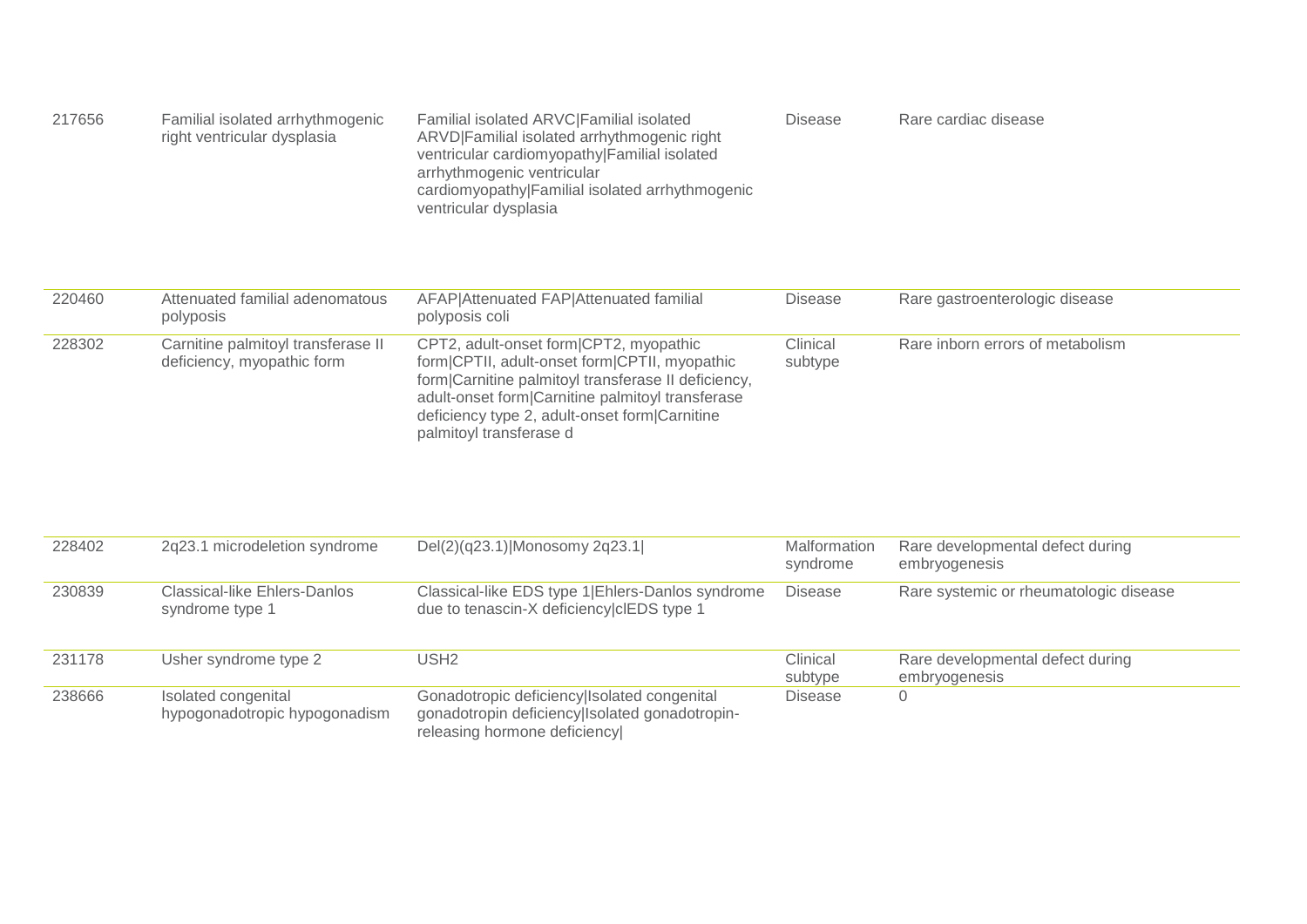| 238769 | 1q44 microdeletion syndrome                                | Del(1)(q44) Monosomy 1q44                                                                                                           | Malformation<br>syndrome | Rare developmental defect during<br>embryogenesis |
|--------|------------------------------------------------------------|-------------------------------------------------------------------------------------------------------------------------------------|--------------------------|---------------------------------------------------|
| 251038 | 3q29 microduplication syndrome                             | Trisomy 3q29                                                                                                                        | Malformation<br>syndrome | Rare developmental defect during<br>embryogenesis |
| 251076 | 8p23.1 duplication syndrome                                | Dup(8)(p23.1p23.1) Trisomy 8p23.1                                                                                                   | Malformation<br>syndrome | Rare developmental defect during<br>embryogenesis |
| 252183 | Neurofibroma                                               |                                                                                                                                     | <b>Disease</b>           | Rare neoplastic disease                           |
| 254892 | Autosomal dominant progressive<br>external ophthalmoplegia | adPEO                                                                                                                               | <b>Disease</b>           | Rare inborn errors of metabolism                  |
| 261476 | Xp21 deletion syndrome                                     | Complex GKD Complex glycerol kinase<br>deficiency Del(X)(p21) Xp21 contiguous gene<br>deletion syndrome Xp21 microdeletion syndrome | <b>Disease</b>           | Rare developmental defect during<br>embryogenesis |
| 261552 | Mowat-Wilson syndrome due to a<br>ZEB2 point mutation      | Hirschsprung disease and intellectual disability due<br>to a ZEB2 point mutation                                                    | Etiological<br>subtype   | Rare developmental defect during<br>embryogenesis |
| 261652 | Kleefstra syndrome due to a point<br>mutation              |                                                                                                                                     | Etiological<br>subtype   | Rare developmental defect during<br>embryogenesis |
| 261866 | Partial deletion of the short arm of<br>chromosome 2       | Partial deletion of chromosome 2p Partial<br>monosomy of chromosome 2p Partial monosomy<br>of the short arm of chromosome 2         | Category                 | 0                                                 |
| 261974 | Partial deletion of the short arm of<br>chromosome 18      | Partial deletion of chromosome 18p Partial<br>monosomy of chromosome 18p Partial monosomy<br>of the short arm of chromosome 18      | Category                 | $\sqrt{0}$                                        |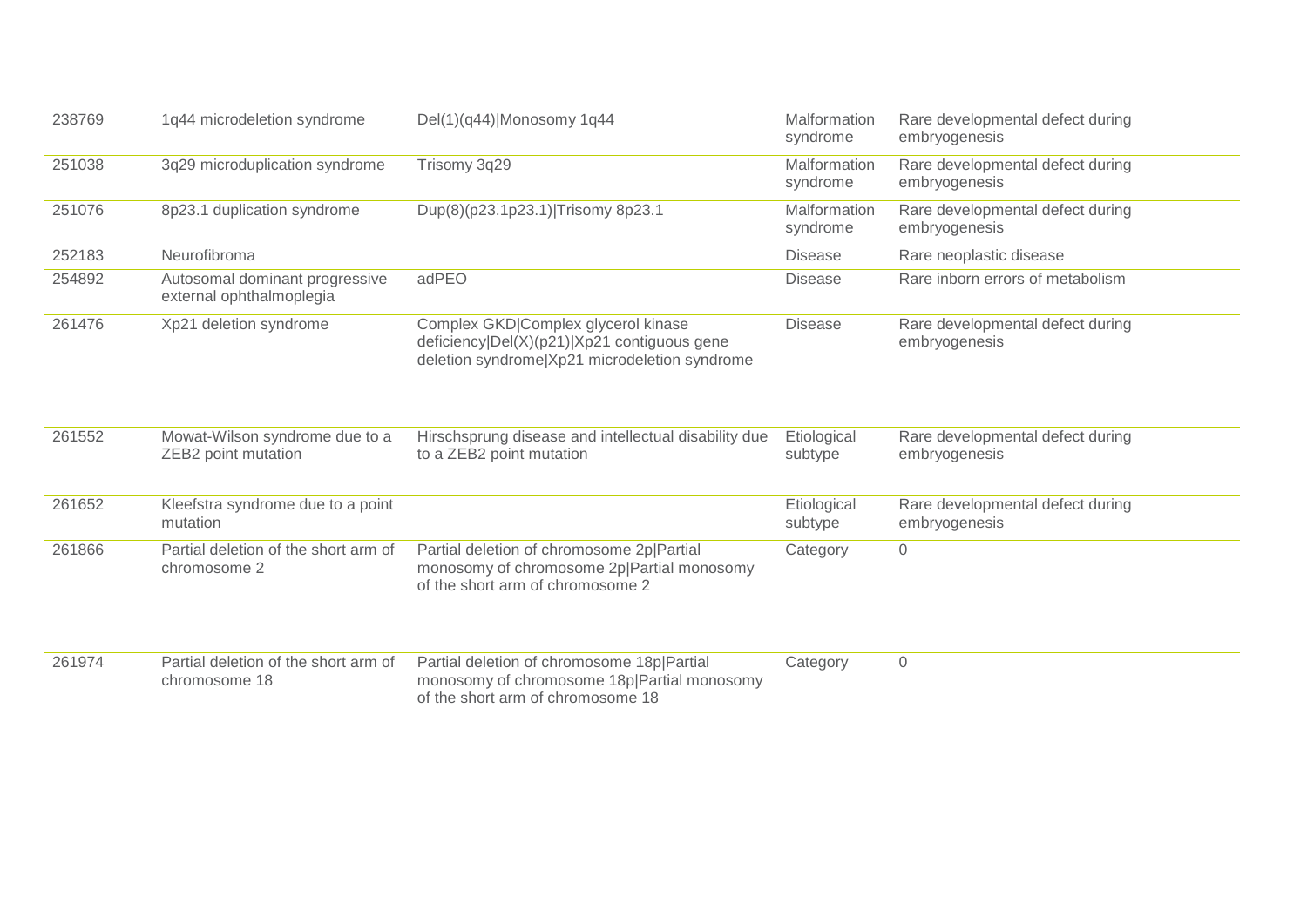| 262092 | Partial deletion of the long arm of<br>chromosome 11          | Partial deletion of chromosome 11q Partial<br>monosomy of chromosome 11q Partial monosomy<br>of the long arm of chromosome 11                                           | Category | $\overline{0}$      |
|--------|---------------------------------------------------------------|-------------------------------------------------------------------------------------------------------------------------------------------------------------------------|----------|---------------------|
| 262137 | Partial deletion of the long arm of<br>chromosome 17          | Partial deletion of chromosome 17q Partial<br>monosomy of chromosome 17q Partial monosomy<br>of the long arm of chromosome 17                                           | Category | $\overline{0}$      |
| 262725 | Partial trisomy/tetrasomy of the<br>short arm of chromosome 5 | Partial duplication/triplication of chromosome<br>5p Partial duplication/triplication of the short arm of<br>chromosome 5 Partial trisomy/tetrasomy of<br>chromosome 5p | Category | $\mathsf{O}\xspace$ |
| 262794 | Partial duplication of the short arm<br>of chromosome 16      | Partial duplication of chromosome 16p Partial<br>trisomy of chromosome 16p Partial trisomy of the<br>short arm of chromosome 16                                         | Category | $\overline{0}$      |
| 262869 | Partial trisomy of the long arm of<br>chromosome 5            | Partial duplication of chromosome 5q Partial<br>duplication of the long arm of chromosome<br>5 Partial trisomy of chromosome 5q                                         | Category | $\mathsf{O}\xspace$ |
| 262878 | Partial duplication of the long arm<br>of chromosome 6        | Partial duplication of chromosome 6q Partial<br>trisomy of chromosome 6q Partial trisomy of the<br>long arm of chromosome 6                                             | Category | $\mathbf 0$         |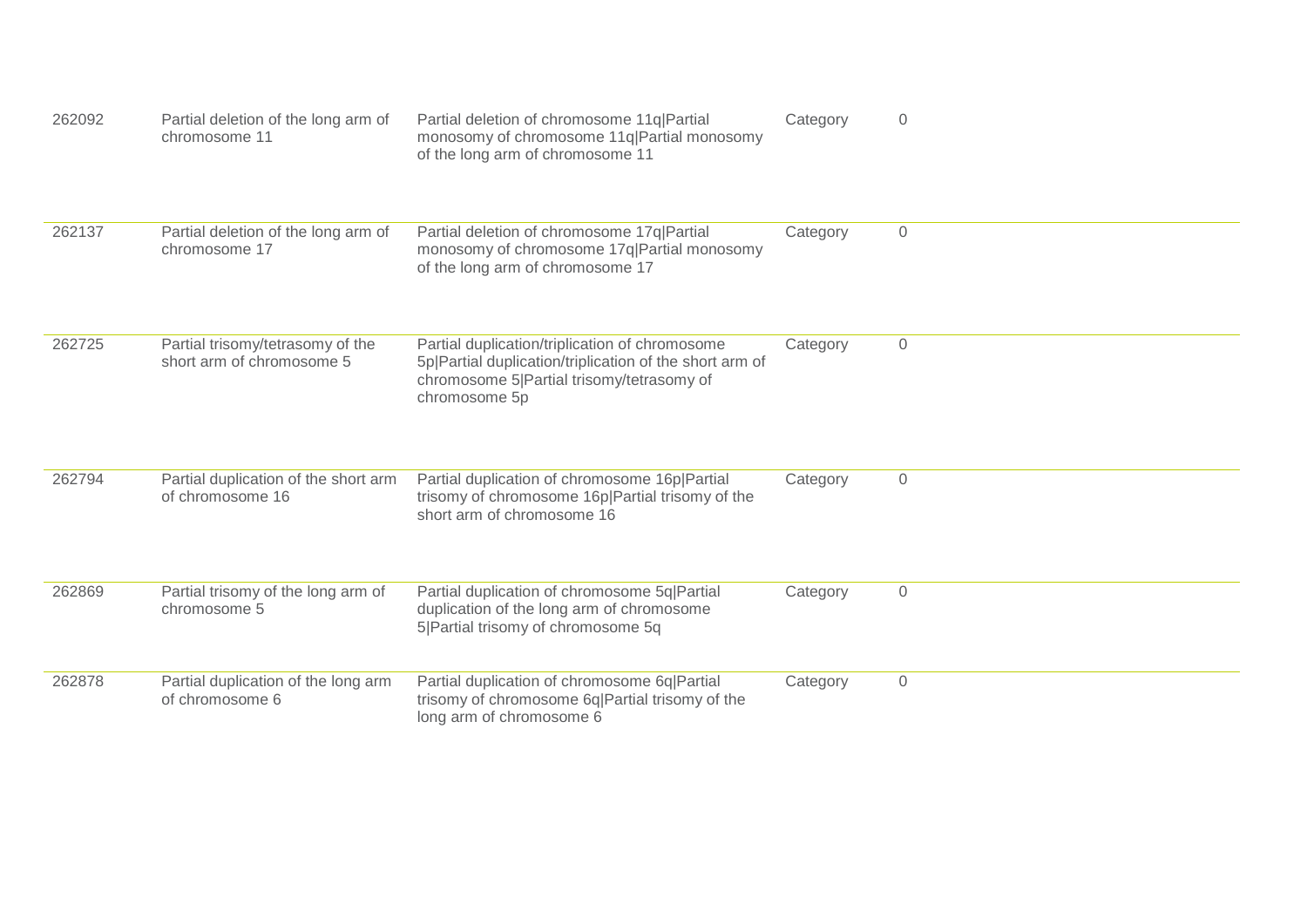| 262887         | Partial duplication of the long arm<br>of chromosome 7                                         | Partial duplication of chromosome 7q Partial<br>trisomy of chromosome 7q Partial trisomy of the<br>long arm of chromosome 7      | Category                 | $\overline{0}$                                    |
|----------------|------------------------------------------------------------------------------------------------|----------------------------------------------------------------------------------------------------------------------------------|--------------------------|---------------------------------------------------|
| 262905         | Partial trisomy of the long arm of<br>chromosome 9                                             | Partial duplication of chromosome 9q Partial<br>duplication of the long arm of chromosome<br>9  Partial trisomy of chromosome 9q | Category                 | $\Omega$                                          |
| 275864         | Behavioral variant of<br>frontotemporal dementia                                               | bv-FTD                                                                                                                           | <b>Disease</b>           | Rare neurologic disease                           |
| 276413         | 10q22.3q23.3 microdeletion<br>syndrome                                                         | Del(10)(q22.3q23.3) Deletion<br>10q22.3q23.3 Monosomy 10q22.3q23.3                                                               | Malformation<br>syndrome | Rare developmental defect during<br>embryogenesis |
| 281210         | X-linked ichthyosis syndrome                                                                   |                                                                                                                                  | Clinical group           | $\overline{0}$                                    |
| 289266         | Early-onset epileptic<br>encephalopathy and intellectual<br>disability due to GRIN2A mutation  |                                                                                                                                  | <b>Disease</b>           | Rare developmental defect during<br>embryogenesis |
| 306661         | Familial hyperphosphatemic<br>tumoral<br>calcinosis/Hyperphosphatemic<br>hyperostosis syndrome | Hypercalcemic tumoral calcinosis                                                                                                 | Clinical<br>subtype      | Rare skin disease                                 |
| $\overline{9}$ | Tetrasomy X                                                                                    | 48, XXXX syndrome   Quadruple X   Tetra X                                                                                        | Malformation<br>syndrome | Rare developmental defect during<br>embryogenesis |
| 10             | 48, XXYY syndrome                                                                              |                                                                                                                                  | Malformation<br>syndrome | Rare developmental defect during<br>embryogenesis |
| 17             | Fatal infantile lactic acidosis with<br>methylmalonic aciduria                                 |                                                                                                                                  | <b>Disease</b>           | Rare inborn errors of metabolism                  |
| 20             | 3-hydroxy-3-methylglutaric<br>aciduria                                                         | 3-hydroxy-3-methylglutaryl-CoA lyase<br>deficiency HMG-CoA lyase<br>deficiency Hydroxymethylglutaric aciduria                    | <b>Disease</b>           | Rare inborn errors of metabolism                  |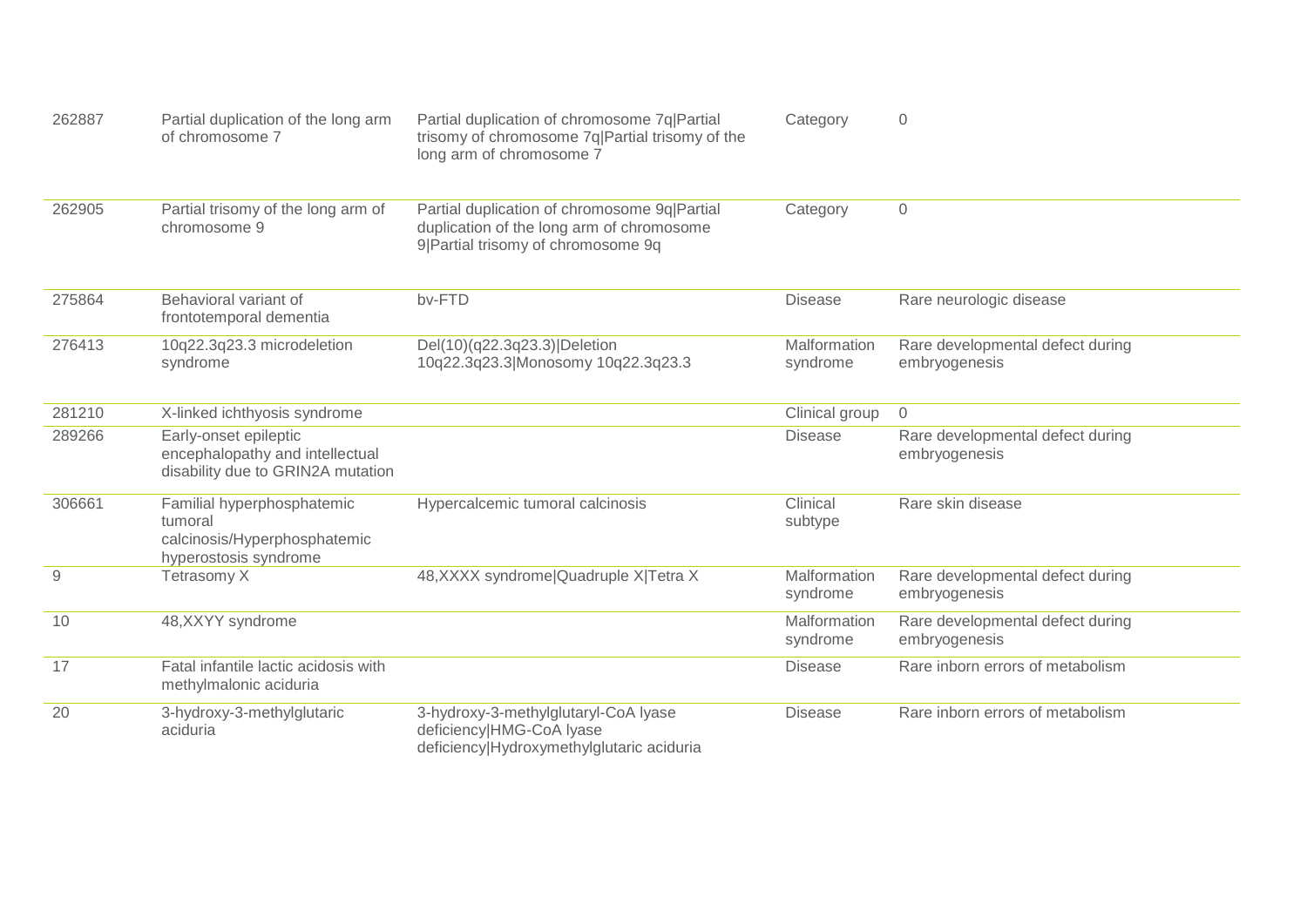| 27  | Vitamin B12-unresponsive<br>methylmalonic acidemia                    | Methylmalonyl-CoA mutase<br>deficiency Methylmalonyl-Coenzyme A mutase<br>deficiency Vitamin B12-unresponsive<br>methylmalonic aciduria | <b>Disease</b>           | Rare inborn errors of metabolism                  |
|-----|-----------------------------------------------------------------------|-----------------------------------------------------------------------------------------------------------------------------------------|--------------------------|---------------------------------------------------|
| 37  | Acrodermatitis enteropathica                                          | AEZ Acrodermatitis enteropathica, zinc deficiency<br>type Inherited zinc deficiency                                                     | <b>Disease</b>           | Rare skin disease                                 |
| 40  | Acromesomelic dysplasia,<br>Maroteaux type                            |                                                                                                                                         | Malformation<br>syndrome | Rare bone disease                                 |
| 43  | X-linked adrenoleukodystrophy                                         | ALD X-ALD X-linked ALD                                                                                                                  | <b>Disease</b>           | Rare inborn errors of metabolism                  |
| 47  | X-linked agammaglobulinemia                                           | BTK-deficiency Bruton type agammaglobulinemia                                                                                           | Clinical<br>subtype      | Rare immune disease                               |
| 48  | Congenital bilateral absence of<br>vas deferens                       | Congenital bilateral agenesis of vas<br>deferens Congenital bilateral aplasia of vas<br>deferens                                        | Morphological<br>anomaly | Rare developmental defect during<br>embryogenesis |
| 59  | Allan-Herndon-Dudley syndrome                                         |                                                                                                                                         | <b>Disease</b>           | Rare neurologic disease                           |
| 70  | Proximal spinal muscular atrophy                                      | <b>SMA</b>                                                                                                                              | <b>Disease</b>           | Rare neurologic disease                           |
| 82  | Hereditary thrombophilia due to<br>congenital antithrombin deficiency | Hereditary thrombophilia due to congenital<br>antithrombin 3 deficiency                                                                 | <b>Disease</b>           | Rare hematologic disease                          |
| 114 | Auriculoosteodysplasia                                                |                                                                                                                                         | Malformation<br>syndrome | Rare bone disease                                 |
| 117 | Behçet disease                                                        |                                                                                                                                         | <b>Disease</b>           | Rare systemic or rheumatologic disease            |
| 127 | Borjeson-Forssman-Lehmann<br>syndrome                                 | BFLS Intellectual disability-epilepsy-endocrine<br>disorders syndrome                                                                   | Malformation<br>syndrome | Rare developmental defect during<br>embryogenesis |
| 140 | Campomelic dysplasia                                                  | Campomelic dwarfism                                                                                                                     | Malformation<br>syndrome | Rare bone disease                                 |
| 162 | Cataract-glaucoma syndrome                                            |                                                                                                                                         | Malformation<br>syndrome | Rare ophthalmic disorder                          |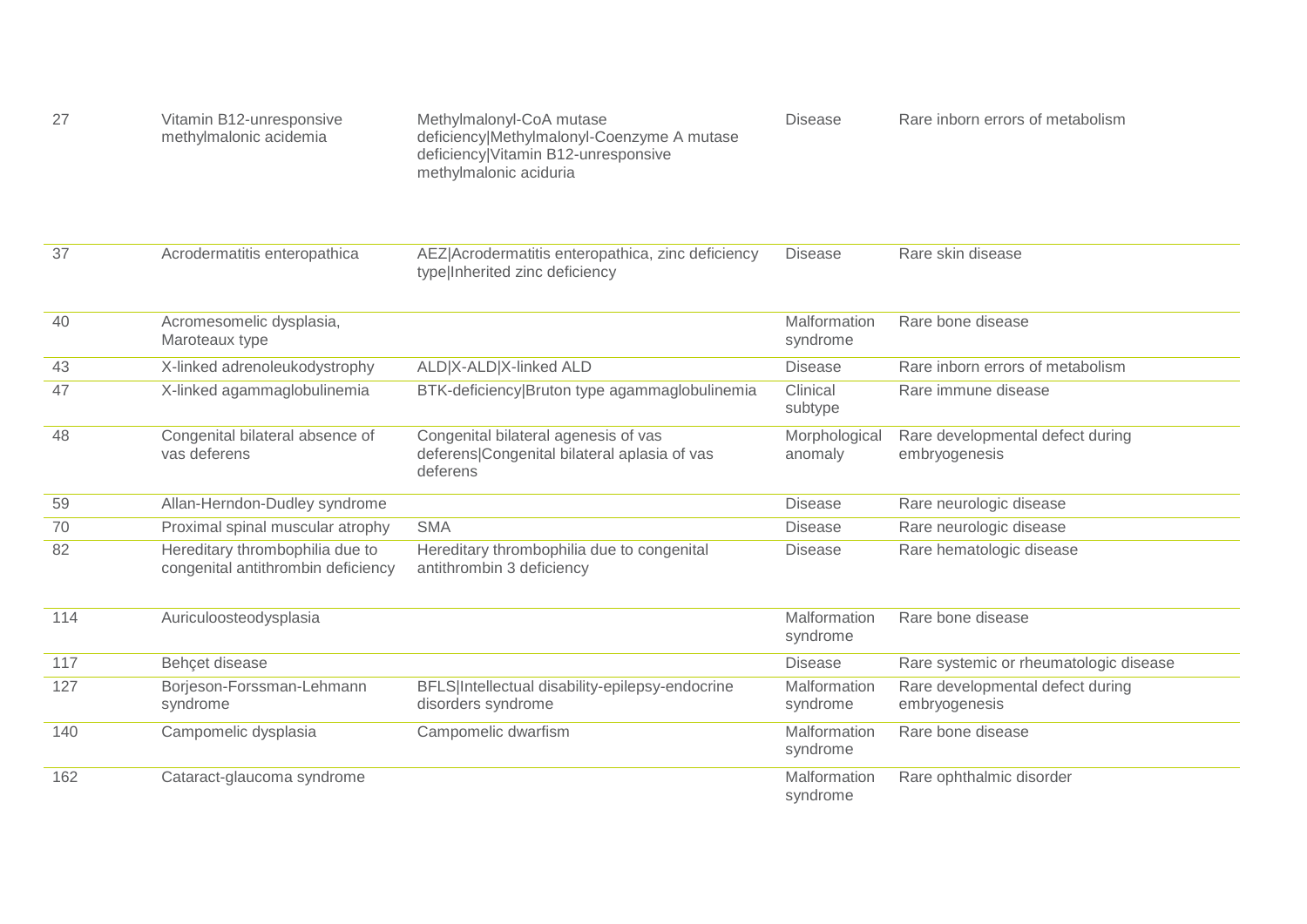| 167 | Chédiak-Higashi syndrome                  | Chédiak-Higashi disease Chédiak-Higashi-<br>Steinbrink syndrome                                            | <b>Disease</b>           | Rare immune disease                               |
|-----|-------------------------------------------|------------------------------------------------------------------------------------------------------------|--------------------------|---------------------------------------------------|
| 180 | Choroideremia                             | CHM Tapetochoroidal dystrophy                                                                              | <b>Disease</b>           | Rare ophthalmic disorder                          |
| 195 | Cat-eye syndrome                          | <b>CES</b>                                                                                                 | Malformation<br>syndrome | Rare developmental defect during<br>embryogenesis |
| 198 | Occipital horn syndrome                   |                                                                                                            | <b>Disease</b>           | Rare inborn errors of metabolism                  |
| 211 | Familial cylindromatosis                  | Turban tumor syndrome                                                                                      | Clinical<br>subtype      | Rare skin disease                                 |
| 218 | Darier disease                            | Darier-White disease Keratosis follicularis                                                                | <b>Disease</b>           | Rare skin disease                                 |
| 220 | Denys-Drash syndrome                      | Drash syndrome Wilms tumor-DSD<br>syndrome Wilms tumor-disorder of sex<br>development syndrome             | <b>Disease</b>           | Rare renal disease                                |
| 229 | Familial aortic dissection                | Annuloaortic ectasia Cystic medial necrosis of<br>aorta                                                    | <b>Disease</b>           | Rare circulatory system disease                   |
| 233 | Duane retraction syndrome                 | DRS DURS Duane syndrome Stilling-Turk-Duane<br>syndrome                                                    | Malformation<br>syndrome | Rare ophthalmic disorder                          |
| 236 | Trisomy 9p                                | Duplication 9p Duplication of the short arm of<br>chromosome 9 Trisomy of the short arm of<br>chromosome 9 | Malformation<br>syndrome | Rare developmental defect during<br>embryogenesis |
| 249 | Fibrous dysplasia of bone                 |                                                                                                            | Malformation<br>syndrome | Rare bone disease                                 |
| 254 | Spondylometaphyseal dysplasia             |                                                                                                            | Clinical group           | $\overline{0}$                                    |
| 262 | Duchenne and Becker muscular<br>dystrophy | Severe dystrophinopathy, Duchenne and Becker<br>type                                                       | Clinical group           | $\overline{0}$                                    |
| 270 | Oculopharyngeal muscular<br>dystrophy     | <b>OPMD</b>                                                                                                | <b>Disease</b>           | Rare neurologic disease                           |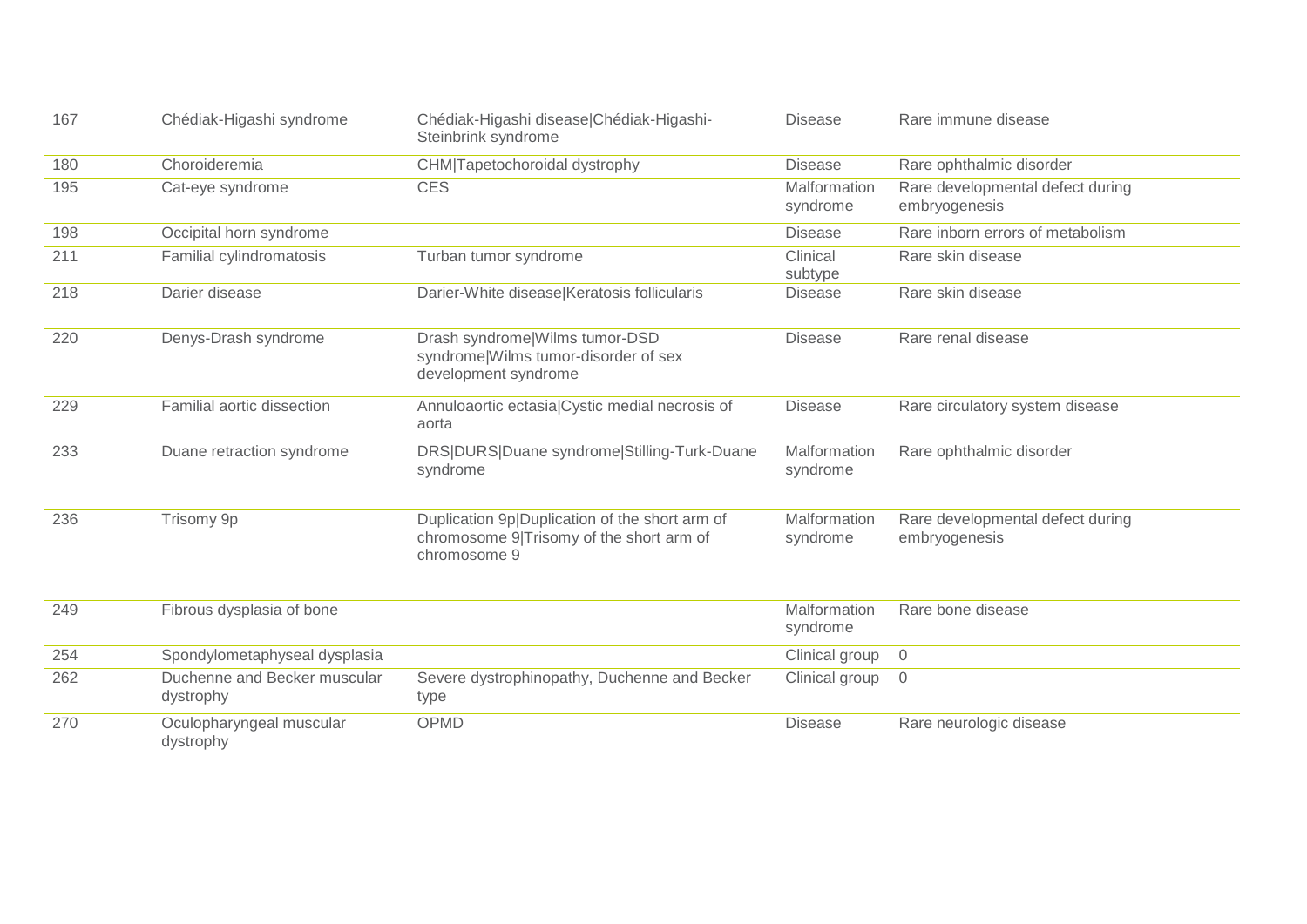| 275<br>Severe combined<br>immunodeficiency due to<br>DCLRE1C deficiency | SCID due to ARTEMIS deficiency SCID due to<br>DCLRE1C deficiency SCID, Athabascan<br>type SCID, Athabaskan type Severe combined<br>immunodeficiency due to ARTEMIS<br>deficiency Severe combined immunodeficiency,<br>Athabascan type Severe combined<br>immunodeficiency, Athaba | <b>Disease</b> | Rare immune disease |  |
|-------------------------------------------------------------------------|-----------------------------------------------------------------------------------------------------------------------------------------------------------------------------------------------------------------------------------------------------------------------------------|----------------|---------------------|--|
|-------------------------------------------------------------------------|-----------------------------------------------------------------------------------------------------------------------------------------------------------------------------------------------------------------------------------------------------------------------------------|----------------|---------------------|--|

| 282 | Frontotemporal dementia                  | <b>FTD</b>                                                                                                                   | Clinical group           | - 0                              |
|-----|------------------------------------------|------------------------------------------------------------------------------------------------------------------------------|--------------------------|----------------------------------|
| 300 | Bifunctional enzyme deficiency           |                                                                                                                              | <b>Disease</b>           | Rare inborn errors of metabolism |
| 303 | Dystrophic epidermolysis bullosa         | DEB Dermolytic epidermolysis<br>bullosa Epidermolysis bullosa<br>dystrophica  Epidermolysis bullosa<br>atrophicans JEB       | Clinical group 0         |                                  |
| 308 | Unverricht-Lundborg disease              | PME type 1 Progressive myoclonic epilepsy type<br>1 Progressive myoclonus epilepsy type 1 ULD                                | Malformation<br>syndrome | Rare neurologic disease          |
| 329 | Congenital factor XI deficiency          | Hemophilia C PTA deficiency Plasma<br>thromboplastin antecedent deficiency Rosenthal<br>factor deficiency Rosenthal syndrome | <b>Disease</b>           | Rare hematologic disease         |
| 337 | Fibrodysplasia ossificans<br>progressiva | FOP Myositis ossificans progressiva Stone man<br>syndrome                                                                    | <b>Disease</b>           | Rare bone disease                |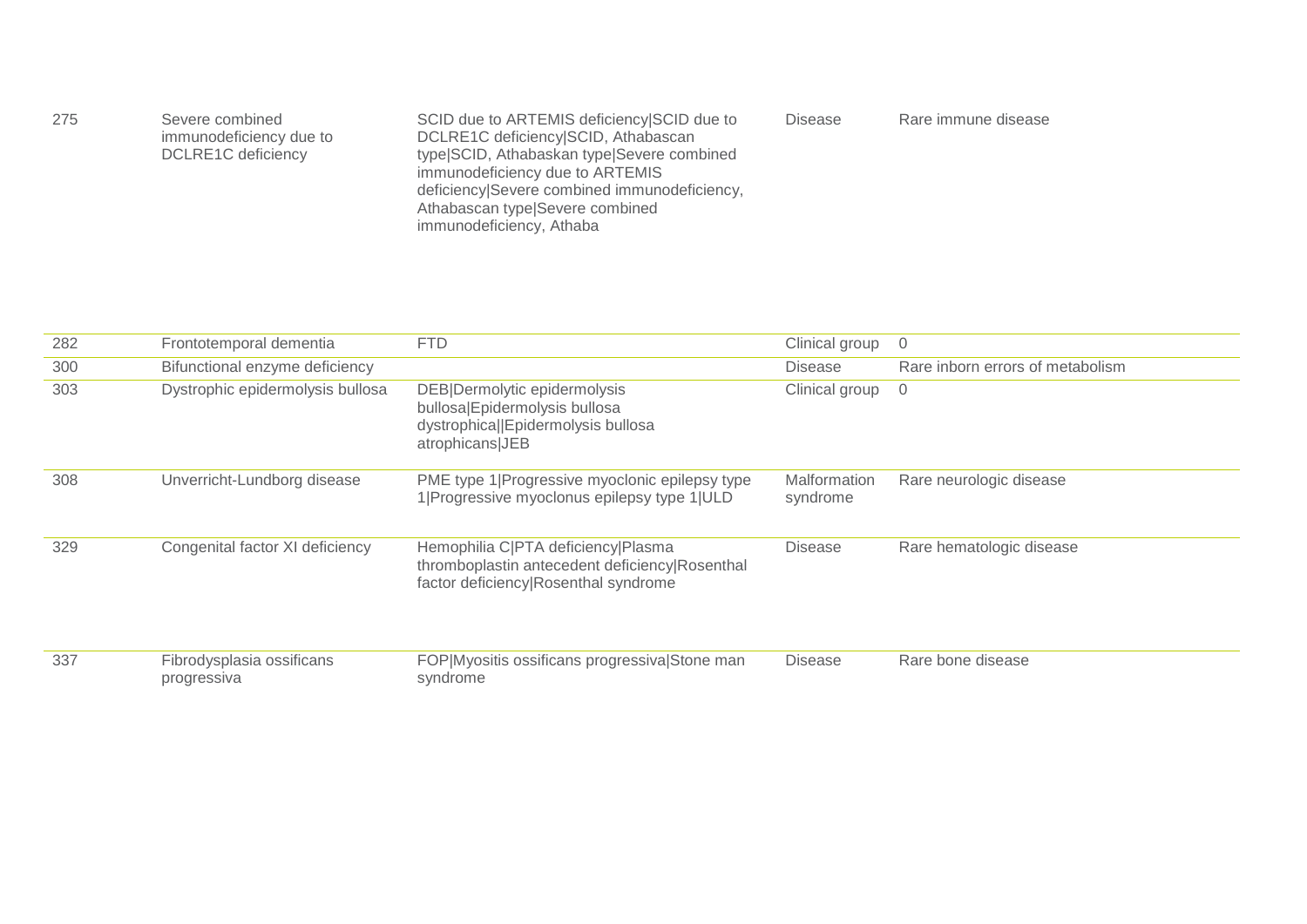| 365 | Glycogen storage disease due to<br>acid maltase deficiency                  | Alpha-1,4-glucosidase acid deficiency GSD due to<br>acid maltase deficiency GSD type 2 GSD type<br>II Glycogen storage disease type 2 Glycogen<br>storage disease type II GIycogenosis due to acid<br>maltase deficiency Glycogenosis type<br>2 Glycogenosis type II Pompe dis | <b>Disease</b>           | Rare inborn errors of metabolism                  |
|-----|-----------------------------------------------------------------------------|--------------------------------------------------------------------------------------------------------------------------------------------------------------------------------------------------------------------------------------------------------------------------------|--------------------------|---------------------------------------------------|
| 373 | Simpson-Golabi-Behmel<br>syndrome                                           | DGSX Golabi-Rosen<br>syndrome SDYS SGBS SGBS1 Simpson<br>dysmorphia syndrome Simpson-Golabi-Behmel<br>syndrome type 1 X-linked dysplasia gigantism<br>syndrome                                                                                                                 | Malformation<br>syndrome | Rare developmental defect during<br>embryogenesis |
| 389 | Langerhans cell histiocytosis                                               | Histiocytosis X Langerhans cell granulomatosis                                                                                                                                                                                                                                 | <b>Disease</b>           | $\overline{0}$                                    |
| 395 | Homocystinuria due to methylene<br>tetrahydrofolate reductase<br>deficiency | MTHFR deficiency Methylene tetrahydrofolate<br>reductase deficiency                                                                                                                                                                                                            | <b>Disease</b>           | Rare inborn errors of metabolism                  |
| 414 | Gyrate atrophy of choroid and<br>retina                                     | HOGA Hyperornithinemia Hyperornithinemia-<br>gyrate atrophy of choroid and retina<br>syndrome Ornithine aminotransferase deficiency                                                                                                                                            | <b>Disease</b>           | Rare ophthalmic disorder                          |

| -442 | Congenital hypothyroidism                             |                                                                                | Category |                          |
|------|-------------------------------------------------------|--------------------------------------------------------------------------------|----------|--------------------------|
| -447 | Paroxysmal nocturnal<br>hemoglobinuria                | Marchiafava-Micheli disease PNH                                                | Disease  | Rare hematologic disease |
| 467  | Non-acquired combined pituitary<br>hormone deficiency | Congenital combined pituitary hormone<br>deficiency Congenital hypopituitarism | Category |                          |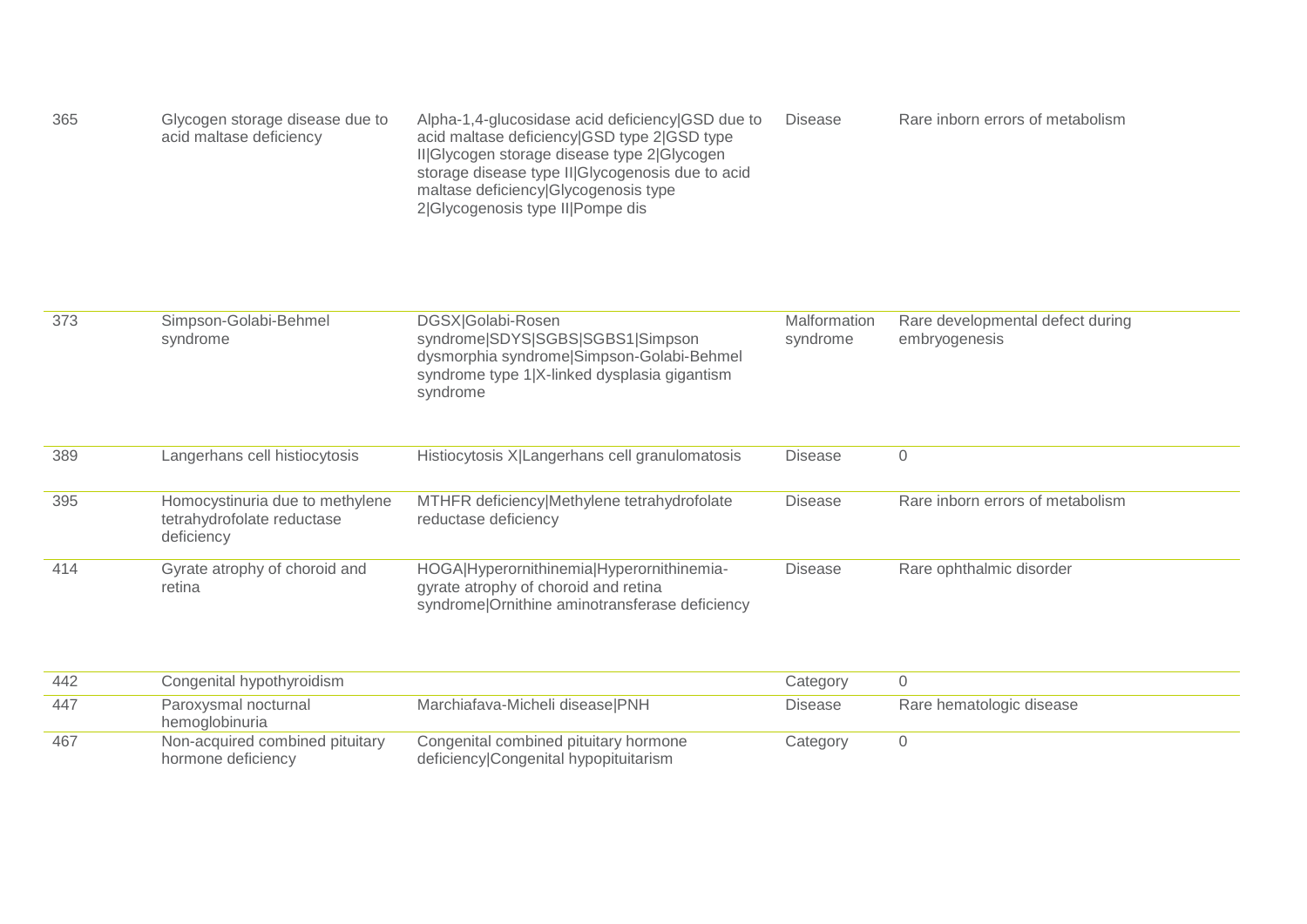| 477 | KID syndrome | Ichthyosis hystrix Rheydt type KID/HID              | <b>Disease</b> | Rare developmental defect during |
|-----|--------------|-----------------------------------------------------|----------------|----------------------------------|
|     |              | syndrome Keratitis-ichthyosis-deafness/Hystrix-like |                | embryogenesis                    |
|     |              | ichthyosis-deafness syndrome Keratitis-ichthyosis-  |                |                                  |
|     |              | hearing loss/Hystrix-like ichthyosis-hearing loss   |                |                                  |
|     |              | syndrome Senter syndrome                            |                |                                  |

| 480 | Kearns-Sayre syndrome                               |                                                                                                 | <b>Disease</b> | Rare inborn errors of metabolism                  |
|-----|-----------------------------------------------------|-------------------------------------------------------------------------------------------------|----------------|---------------------------------------------------|
| 486 | Autosomal dominant severe<br>congenital neutropenia |                                                                                                 | <b>Disease</b> | Rare immune disease                               |
| 551 | <b>MERRF</b>                                        | Fukuhara syndrome Myoclonus epilepsy<br>associated with ragged-red fibres                       | <b>Disease</b> | Rare neurologic disease                           |
| 570 | Moebius syndrome                                    | Möbius syndrome                                                                                 | <b>Disease</b> | Rare developmental defect during<br>embryogenesis |
| 580 | Mucopolysaccharidosis type 2                        | Hunter syndrome Iduronate 2-sulfatase<br>deficiency MPS2 MPSII Mucopolysaccharidosis<br>type II | <b>Disease</b> | Rare inborn errors of metabolism                  |
| 581 | Mucopolysaccharidosis type 3                        | MPS3 MPSIII Mucopolysaccharidosis type<br>III Sanfilippo disease                                | <b>Disease</b> | Rare inborn errors of metabolism                  |
| 584 | Mucopolysaccharidosis type 7                        | Beta-glucuronidase<br>deficiency MPS7 MPSVII Mucopolysaccharidosis<br>type VII SIy disease      | <b>Disease</b> | Rare inborn errors of metabolism                  |
| 587 | Muir-Torre syndrome                                 | Multiple keratoacanthoma, Muir-Torre type                                                       | <b>Disease</b> | Rare neoplastic disease                           |
| 597 | Central core disease                                |                                                                                                 | <b>Disease</b> | Rare neurologic disease                           |
| 599 | Distal myopathy                                     | Distal muscular dystrophy                                                                       | Category       | 0                                                 |
| 611 | Inclusion body myositis                             | IBM Sporadic inclusion body myositis sIBM                                                       | <b>Disease</b> | Rare neurologic disease                           |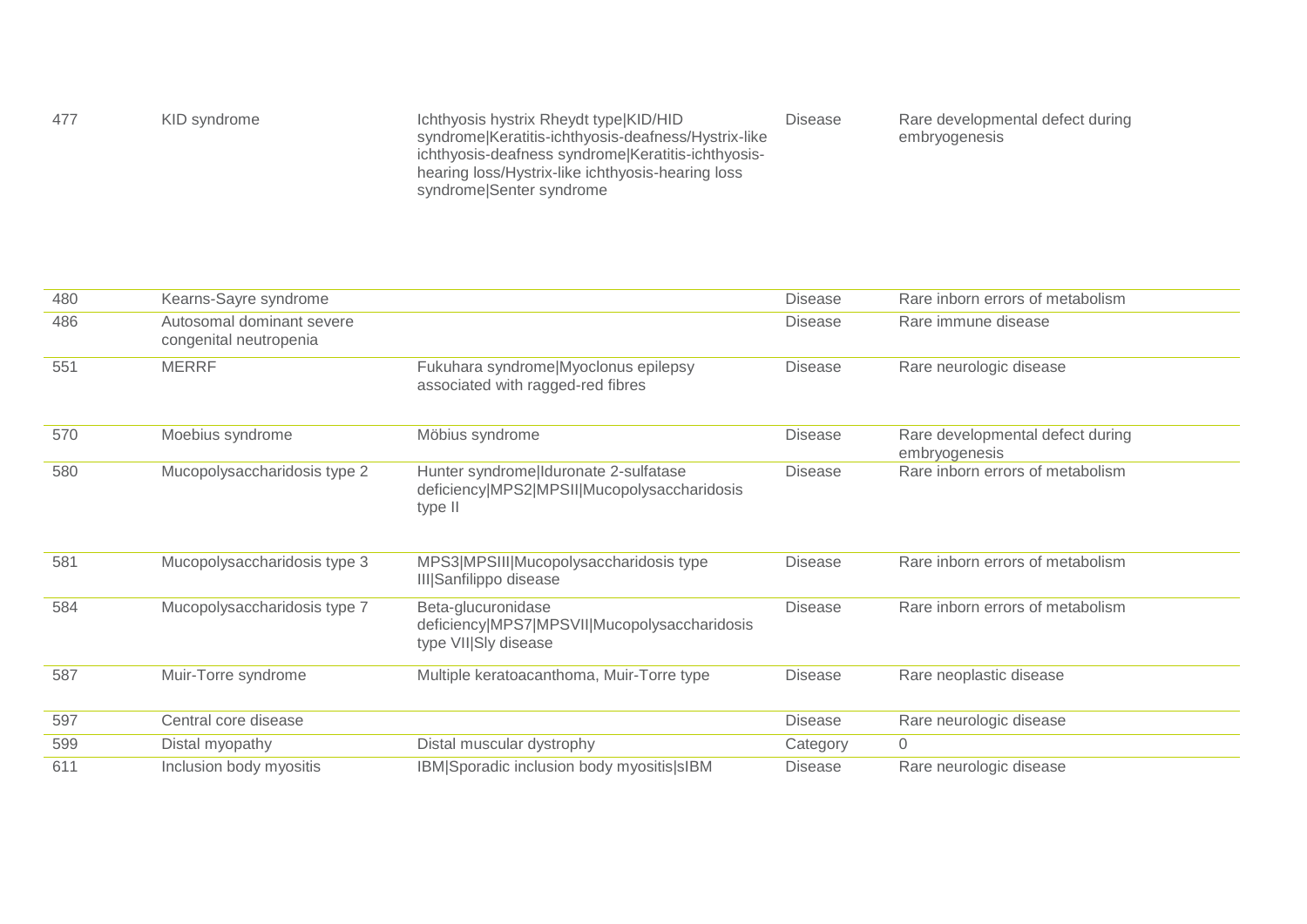| 621 | Hereditary methemoglobinemia                       | Autosomal recessive<br>methemoglobinemialCongenital<br>methemoglobinemia                              | <b>Disease</b> | Rare hematologic disease         |
|-----|----------------------------------------------------|-------------------------------------------------------------------------------------------------------|----------------|----------------------------------|
| 631 | Non-acquired isolated growth<br>hormone deficiency | Congenital IGHD Congenital isolated GH<br>deficiency Congenital isolated growth hormone<br>deficiency | <b>Disease</b> | Rare endocrine disease           |
| 646 | Niemann-Pick disease type C                        |                                                                                                       | <b>Disease</b> | Rare inborn errors of metabolism |
| 653 | Multiple endocrine neoplasia type                  | MEN <sub>2</sub>                                                                                      | <b>Disease</b> | Rare neoplastic disease          |
| 663 | Mitochondrial DNA-related<br>progressive external  | Maternally-inherited CPEO Maternally-inherited<br>chronic progressive external                        | <b>Disease</b> | Rare inborn errors of metabolism |

| 681 | Hypokalemic periodic paralysis | Westphall disease                                                                                                                          | Disease        | Rare neurologic disease |
|-----|--------------------------------|--------------------------------------------------------------------------------------------------------------------------------------------|----------------|-------------------------|
| 702 | Pelizaeus-Merzbacher disease   | Diffuse familial brain sclerosis (PMD   Pelizaeus-<br>Merzbacher brain sclerosis Sudanophilic<br>leukodystrophy, Paelizeus-Merzbacher type | <b>Disease</b> | Rare neurologic disease |

| 708 | Peters anomaly                                                             | Peters congenital glaucoma                                                                                     | Morphological<br>anomaly | Rare developmental defect during<br>embryogenesis |
|-----|----------------------------------------------------------------------------|----------------------------------------------------------------------------------------------------------------|--------------------------|---------------------------------------------------|
| 710 | Pfeiffer syndrome                                                          | ACS5 Acrocephalosyndactyly type 5                                                                              | Malformation<br>syndrome | Rare developmental defect during<br>embryogenesis |
| 713 | Glycogen storage disease due to<br>phosphoglycerate kinase 1<br>deficiency | GSD due to phosphoglycerate kinase 1<br>deficiency Glycogenosis due to phosphoglycerate<br>kinase 1 deficiency | Disease                  | Rare inborn errors of metabolism                  |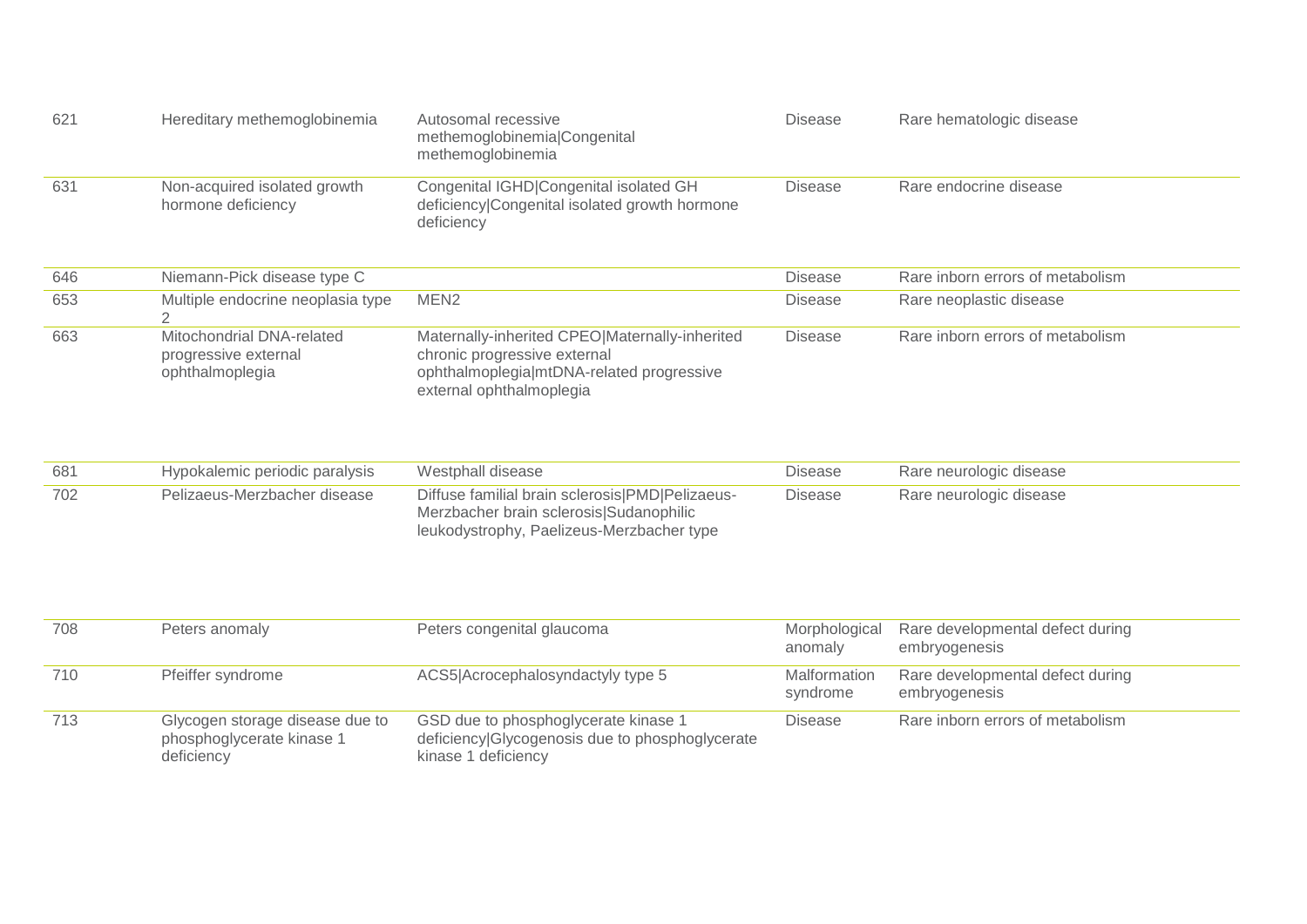| 744 | Proteus syndrome                                                                | Partial gigantism-nevi-hemihypertrophy-<br>macrocephaly syndrome                                                                     | Malformation<br>syndrome | Rare developmental defect during<br>embryogenesis |
|-----|---------------------------------------------------------------------------------|--------------------------------------------------------------------------------------------------------------------------------------|--------------------------|---------------------------------------------------|
| 753 | 46, XY disorder of sex<br>development due to 5-alpha-<br>reductase 2 deficiency | 46, XY DSD due to 5-alpha-reductase 2<br>deficiency Pseudovaginal perineoscrotal<br>hypospadias Steroid 5-alpha-reductase deficiency | <b>Disease</b>           | Rare developmental defect during<br>embryogenesis |
| 760 | Purine nucleoside phosphorylase<br>deficiency                                   | PNP deficiency PNPase deficiency                                                                                                     | <b>Disease</b>           | Rare immune disease                               |
| 761 | Immunoglobulin A vasculitis                                                     | Anaphylactoid purpura Henoch-Schönlein<br>purpura IgA vasculitis Purpura<br>rheumatica Rheumatoid purpura                            | <b>Disease</b>           | Rare systemic or rheumatologic disease            |
| 767 | Polyarteritis nodosa                                                            | Küssmaul-Maier disease   PAN   Periarteritis nodosa                                                                                  | <b>Disease</b>           | Rare systemic or rheumatologic disease            |
| 776 | Lujan-Fryns syndrome                                                            | X-linked intellectual disability with marfanoid<br>habitus                                                                           | Malformation<br>syndrome | Rare developmental defect during<br>embryogenesis |
| 792 | X-linked retinoschisis                                                          | X-linked juvenile retinoschisis XLRS                                                                                                 | Malformation<br>syndrome | Rare ophthalmic disorder                          |
| 823 | Isolated spina bifida                                                           |                                                                                                                                      | Clinical group           | $\overline{0}$                                    |
| 893 | <b>WAGR</b> syndrome                                                            | Del(11)(p13) Deletion 11p13 Monosomy<br>11p13 Wilms tumor-aniridia-genitourinary<br>anomalies-intellectual disability syndrome       | Malformation<br>syndrome | Rare developmental defect during<br>embryogenesis |
| 894 | Waardenburg syndrome type 1                                                     | WS1 Waardenburg syndrome type I                                                                                                      | Clinical<br>subtype      | Rare developmental defect during<br>embryogenesis |
| 895 | Waardenburg syndrome type 2                                                     | WS2 Waardenburg syndrome type II                                                                                                     | Clinical<br>subtype      | Rare developmental defect during<br>embryogenesis |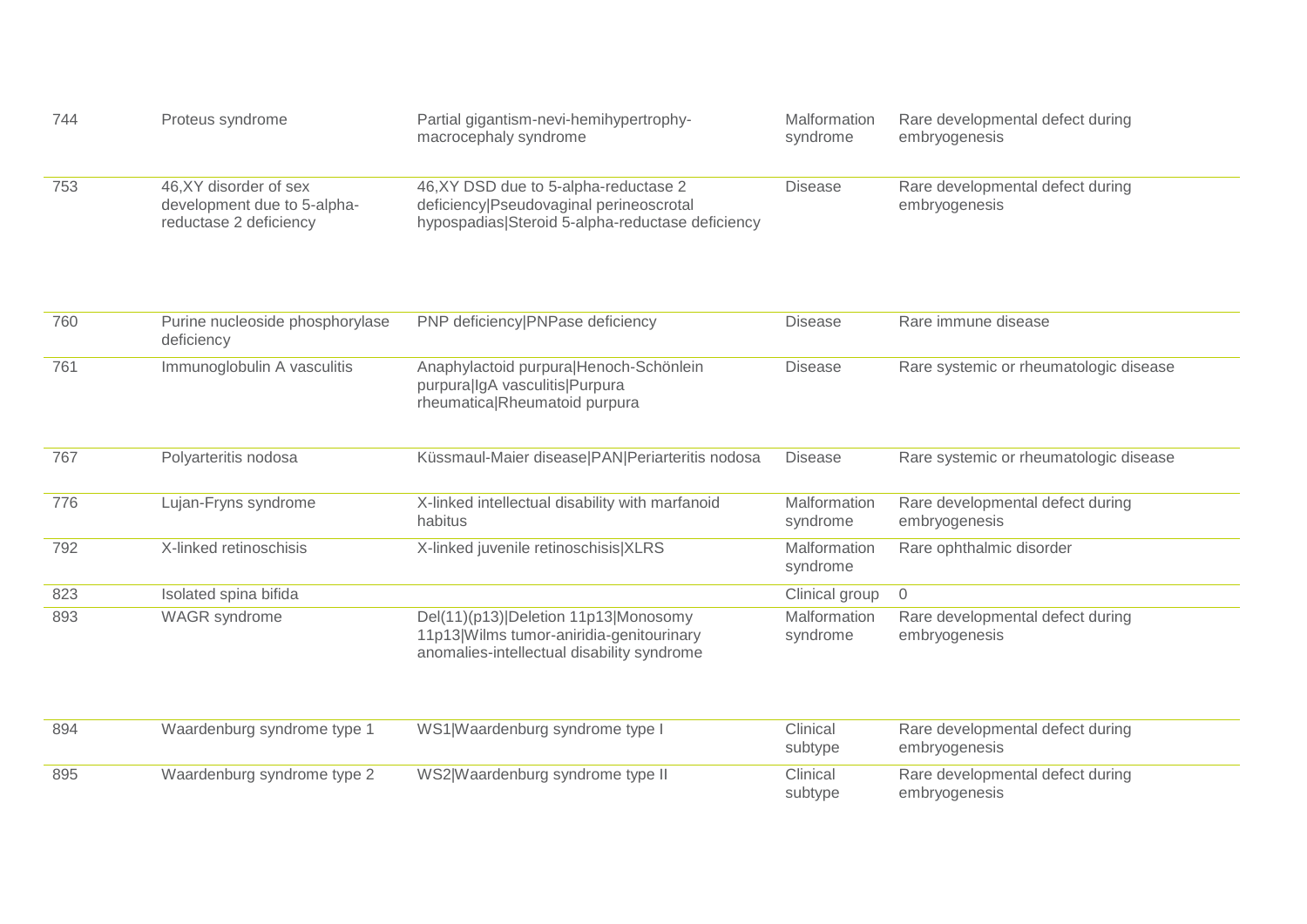| 909  | Cerebrotendinous xanthomatosis                                               | CTX Sterol 27-hydroxylase deficiency                                                                                               | <b>Disease</b>           | Rare inborn errors of metabolism                  |
|------|------------------------------------------------------------------------------|------------------------------------------------------------------------------------------------------------------------------------|--------------------------|---------------------------------------------------|
| 910  | Xeroderma pigmentosum                                                        |                                                                                                                                    | <b>Disease</b>           | Rare skin disease                                 |
| 912  | Zellweger syndrome                                                           | Cerebrohepatorenal syndrome ZS                                                                                                     | <b>Disease</b>           | Rare inborn errors of metabolism                  |
| 959  | Acro-renal-ocular syndrome                                                   |                                                                                                                                    | Malformation<br>syndrome | Rare developmental defect during<br>embryogenesis |
| 1018 | X-linked Alport syndrome-diffuse<br>leiomyomatosis                           | Xq22.3 microdeletion syndrome                                                                                                      | Clinical<br>subtype      | Rare renal disease                                |
| 1143 | Neurogenic arthrogryposis<br>multiplex congenita                             |                                                                                                                                    | <b>Disease</b>           | Rare developmental defect during<br>embryogenesis |
| 1147 | Sheldon-Hall syndrome                                                        | Distal arthrogryposis type 2B Freeman-Sheldon<br>syndrome variant                                                                  | Malformation<br>syndrome | Rare developmental defect during<br>embryogenesis |
| 1154 | Arthrogryposis-oculomotor<br>limitation-electroretinal anomalies<br>syndrome | Distal arthrogryposis type 5 Distal arthrogryposis<br>type IIB Distal arthrogryposis with<br>ophthalmoplegia Oculomelic amyoplasia | Malformation<br>syndrome | Rare developmental defect during<br>embryogenesis |
| 1159 | Progressive pseudorheumatoid<br>arthropathy of childhood                     | Spondyloepiphyseal dysplasia tarda-progressive<br>arthropathy syndrome                                                             | <b>Disease</b>           | Rare bone disease                                 |
| 1166 | Congenital unilateral hypoplasia of<br>depressor anguli oris                 | Isolated asymmetric crying facies                                                                                                  | Morphological<br>anomaly | Rare developmental defect during<br>embryogenesis |
| 1180 | Ataxia-hypogonadism-choroidal<br>dystrophy syndrome                          | Boucher-Neuhäuser syndrome                                                                                                         | <b>Disease</b>           | Rare developmental defect during<br>embryogenesis |
| 1190 | Atelosteogenesis type I                                                      | AO1 AOI Atelosteogenesis type 1 Giant cell<br>chondrodysplasia Spondylo-humero-femoral<br>dysplasia                                | Malformation<br>syndrome | Rare bone disease                                 |
| 1199 | Esophageal atresia                                                           |                                                                                                                                    | Morphological<br>anomaly | Rare developmental defect during<br>embryogenesis |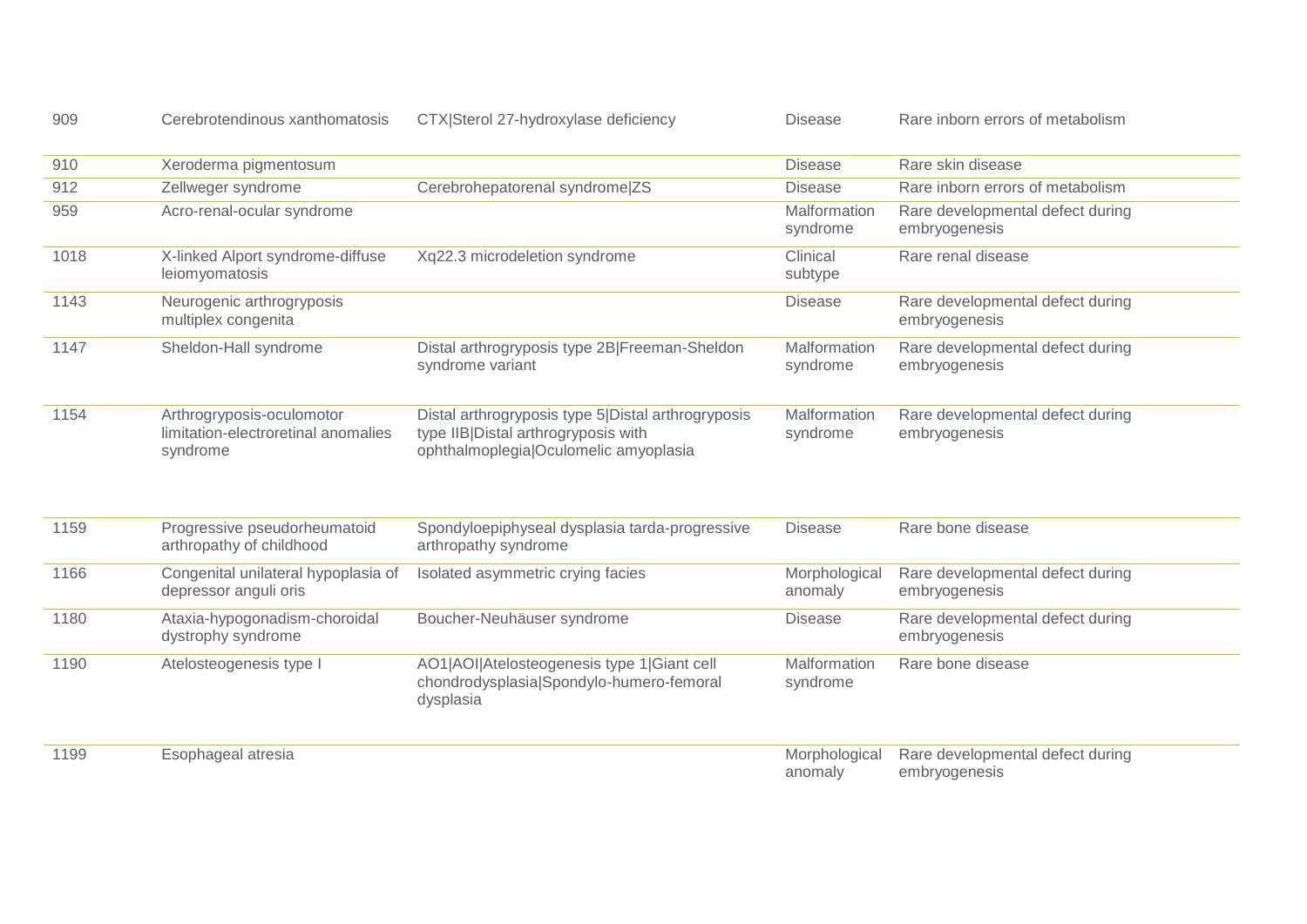| 1214 | Progressive hemifacial atrophy                  | Hemifacial atrophy PHA Parry-Romberg<br>syndrome Progressive facial<br>hemiatrophy Romberg syndrome                                                                                                                               | <b>Disease</b>                  | Rare neurologic disease                           |
|------|-------------------------------------------------|-----------------------------------------------------------------------------------------------------------------------------------------------------------------------------------------------------------------------------------|---------------------------------|---------------------------------------------------|
| 1243 | Best vitelliform macular dystrophy              | BMD BVMD Best disease Best macular<br>dystrophy Early-onset vitelliform macular<br>dystrophy Juvenile-onset vitelliform macular<br>dystrophy Polymorphic vitelline macular<br>degeneration   Vitelliform macular dystrophy type 2 | <b>Disease</b>                  | Rare ophthalmic disorder                          |
| 1276 | Brachydactyly-arterial<br>hypertension syndrome | Bilginturan brachydactyly Bilginturan<br>syndrome Brachydactyly type E, with short stature<br>and hypertension                                                                                                                    | Malformation<br>syndrome        | Rare developmental defect during<br>embryogenesis |
| 1310 | Caffey disease                                  | Infantile cortical hyperostosis                                                                                                                                                                                                   | <b>Malformation</b><br>syndrome | Rare bone disease                                 |
| 1331 | Familial prostate cancer                        |                                                                                                                                                                                                                                   | <b>Disease</b>                  | Rare neoplastic disease                           |
| 1425 | Desbuquois syndrome                             | DBQD Desbuquois dysplasia                                                                                                                                                                                                         | Malformation<br>syndrome        | Rare bone disease                                 |
| 1428 | Familial chondromalacia patellae                |                                                                                                                                                                                                                                   | <b>Disease</b>                  | Rare developmental defect during<br>embryogenesis |
| 1442 | Ring chromosome 18 syndrome                     | Ring 18 Ring chromosome 18                                                                                                                                                                                                        | Malformation<br>syndrome        | Rare developmental defect during<br>embryogenesis |
| 1444 | Ring chromosome 20 syndrome                     | Ring 20 Ring chromosome 20                                                                                                                                                                                                        | Malformation<br>syndrome        | Rare developmental defect during<br>embryogenesis |
| 1446 | Ring chromosome 22 syndrome                     | Ring 22 Ring chromosome 22 r(22) syndrome                                                                                                                                                                                         | Malformation<br>syndrome        | Rare developmental defect during<br>embryogenesis |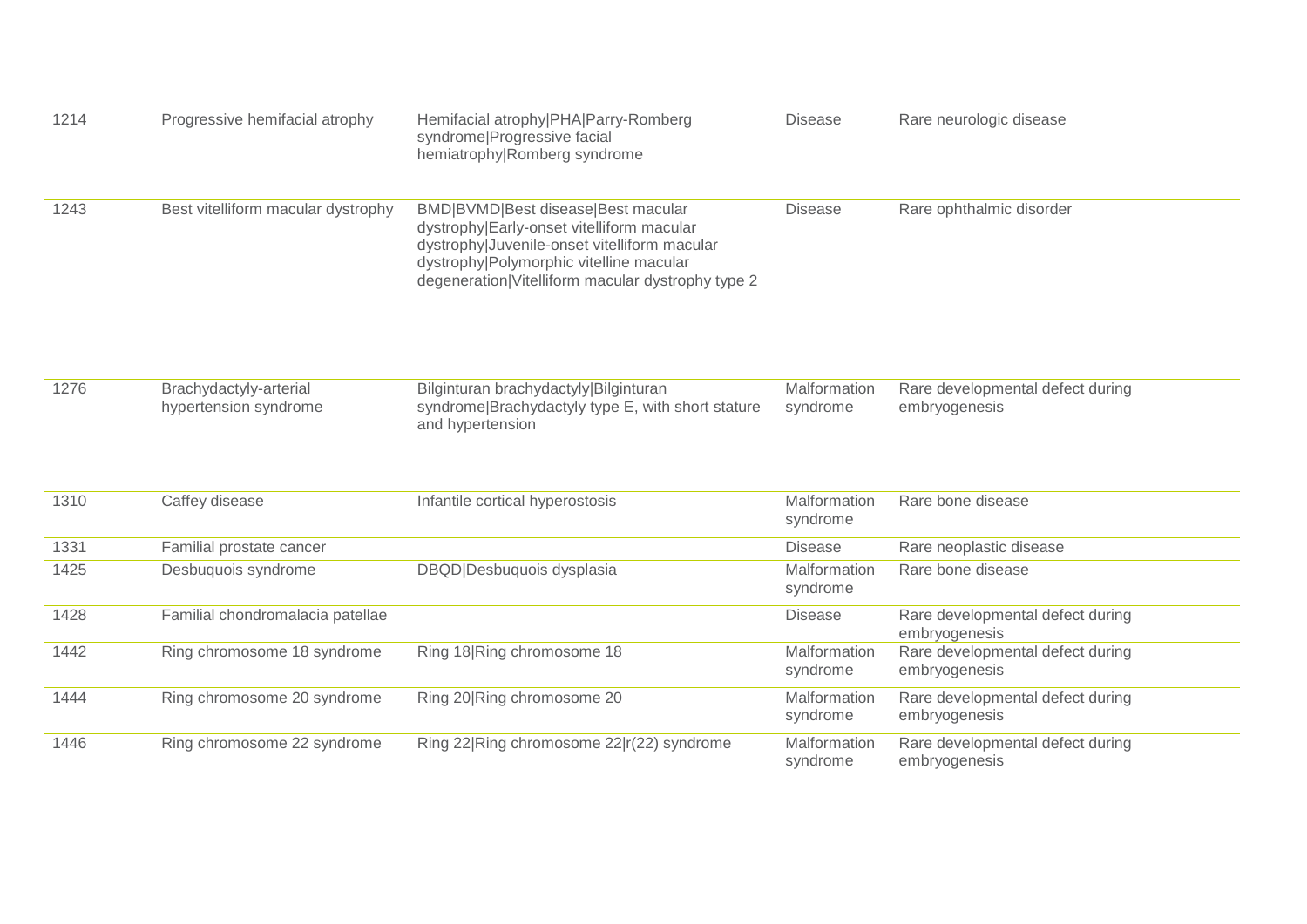| 1457 | Aorta coarctation                                   |                                                                                                           | Morphological<br>anomaly | Rare developmental defect during<br>embryogenesis |
|------|-----------------------------------------------------|-----------------------------------------------------------------------------------------------------------|--------------------------|---------------------------------------------------|
| 1475 | Renal coloboma syndrome                             | Coloboma of optic nerve with renal<br>disease Papillo-renal syndrome                                      | Malformation<br>syndrome | Rare developmental defect during<br>embryogenesis |
| 1478 | Interatrial communication                           | ASD Atrial septal defect Interauricular<br>communication                                                  | Morphological<br>anomaly | Rare developmental defect during<br>embryogenesis |
| 1496 | Corpus callosum agenesis-<br>neuronopathy syndrome  | Andermann syndrome Charlevoix disease                                                                     | <b>Disease</b>           | Rare neurologic disease                           |
| 1505 | Short rib-polydactyly syndrome                      |                                                                                                           | Clinical group           | $\overline{0}$                                    |
| 1520 | Craniofrontonasal dysplasia                         | CFND CFNS Craniofrontonasal syndrome                                                                      | Malformation<br>syndrome | Rare developmental defect during<br>embryogenesis |
| 1522 | Craniometaphyseal dysplasia                         |                                                                                                           | Malformation<br>syndrome | Rare bone disease                                 |
| 1571 | Knobloch syndrome                                   | Knobloch-Layer syndrome Retinal detachment-<br>occipital encephalocele syndrome                           | Malformation<br>syndrome | Rare developmental defect during<br>embryogenesis |
| 1572 | Common variable<br>immunodeficiency                 | CVID Idiopathic immunoglobulin<br>deficiency Primary antibody deficiency Primary<br>hypogammaglobulinemia | <b>Disease</b>           | Rare immune disease                               |
| 1573 | Hypotrichosis with juvenile<br>macular degeneration | HJMD Hypotrichosis with juvenile macular<br>dystrophy                                                     | Malformation<br>syndrome | Rare ophthalmic disorder                          |
| 1590 | Distal monosomy 13q                                 | 13q32 deletion Deletion 13q32 Distal 13q<br>deletion Monosomy 13q32 Telomeric deletion13q                 | Malformation<br>syndrome | Rare developmental defect during<br>embryogenesis |
| 1642 | Distal monosomy 9p                                  | Distal deletion 9p Monosomy 9pter Telomeric<br>deletion 9p                                                | Malformation<br>syndrome | Rare developmental defect during<br>embryogenesis |
| 1646 | Partial chromosome Y deletion                       | Male sterility due to chromosome Y deletion                                                               | Malformation<br>syndrome | Rare infertility                                  |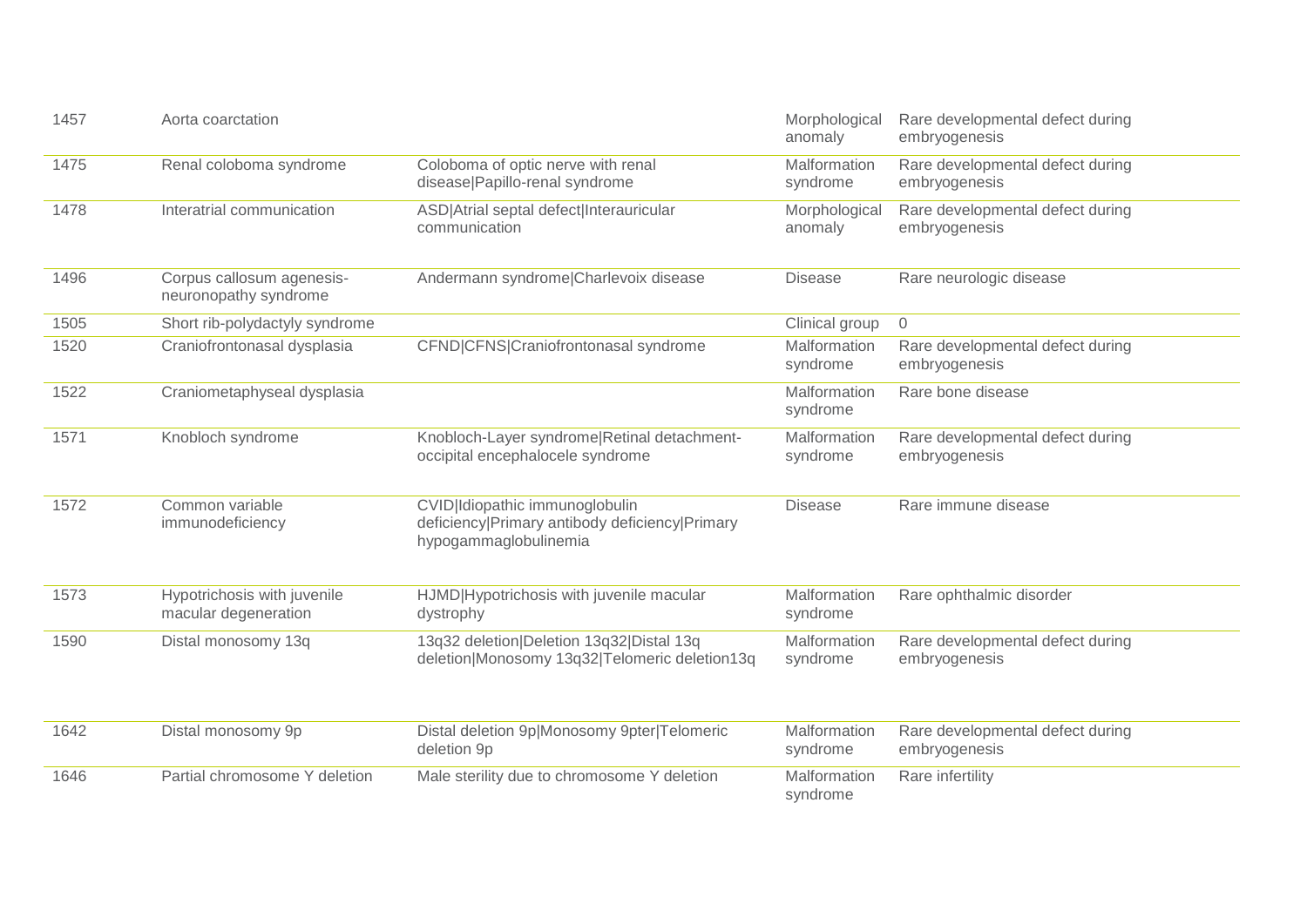| 1652<br>Dent disease | Dent syndrome Low-molecular-weight proteinuria<br>with hypercalciuria and nephrocalcinosis Renal<br>Fanconi syndrome with nephrocalcinosis and renal<br>stones X-linked recessive hypercalciuric<br>hypophosphatemic rickets X-linked recessive<br>nephrolithiasis | <b>Disease</b> | Rare renal disease |
|----------------------|--------------------------------------------------------------------------------------------------------------------------------------------------------------------------------------------------------------------------------------------------------------------|----------------|--------------------|
|----------------------|--------------------------------------------------------------------------------------------------------------------------------------------------------------------------------------------------------------------------------------------------------------------|----------------|--------------------|

| 1708 | Mosaic trisomy 16                              | Mosaic trisomy chromosome 16 Trisomy 16<br>mosaicism                                                                                                  | <b>Malformation</b><br>syndrome | Rare developmental defect during<br>embryogenesis |
|------|------------------------------------------------|-------------------------------------------------------------------------------------------------------------------------------------------------------|---------------------------------|---------------------------------------------------|
| 1717 | Distal trisomy 19q                             | Distal duplication 19q Telomeric duplication<br>19q Trisomy 19qter                                                                                    | <b>Malformation</b><br>syndrome | Rare developmental defect during<br>embryogenesis |
| 1756 | Caudal duplication                             |                                                                                                                                                       | Malformation<br>syndrome        | Rare developmental defect during<br>embryogenesis |
| 1775 | Dyskeratosis congenita                         | DC DKC Zinsser-Engman-Cole syndrome                                                                                                                   | <b>Disease</b>                  | Rare immune disease                               |
| 1826 | Frontometaphyseal dysplasia                    |                                                                                                                                                       | <b>Disease</b>                  | Rare bone disease                                 |
| 1851 | Multicystic dysplastic kidney                  | MCDK Multicystic renal dysplasia                                                                                                                      | Morphological<br>anomaly        | Rare renal disease                                |
| 1860 | Thanatophoric dysplasia type 1                 | TD1 Thanatophoric dwarfism type 1                                                                                                                     | Clinical<br>subtype             | Rare bone disease                                 |
| 1880 | Ebstein malformation of the<br>tricuspid valve | Ebstein anomaly of the tricuspid valve                                                                                                                | Morphological<br>anomaly        | Rare developmental defect during<br>embryogenesis |
| 1896 | <b>EEC</b> syndrome                            | Ectrodactyly-ectodermal dysplasia-cleft lip/palate<br>syndrome                                                                                        | <b>Malformation</b><br>syndrome | Rare developmental defect during<br>embryogenesis |
| 1899 | Arthrochalasia Ehlers-Danlos<br>syndrome       | Arthrochalasia EDS Arthrochalasis multiplex<br>congenita EDS VII Ehlers-Danlos syndrome type<br>7 Ehlers-Danlos syndrome, arthrochalasia<br>type aEDS | <b>Disease</b>                  | Rare systemic or rheumatologic disease            |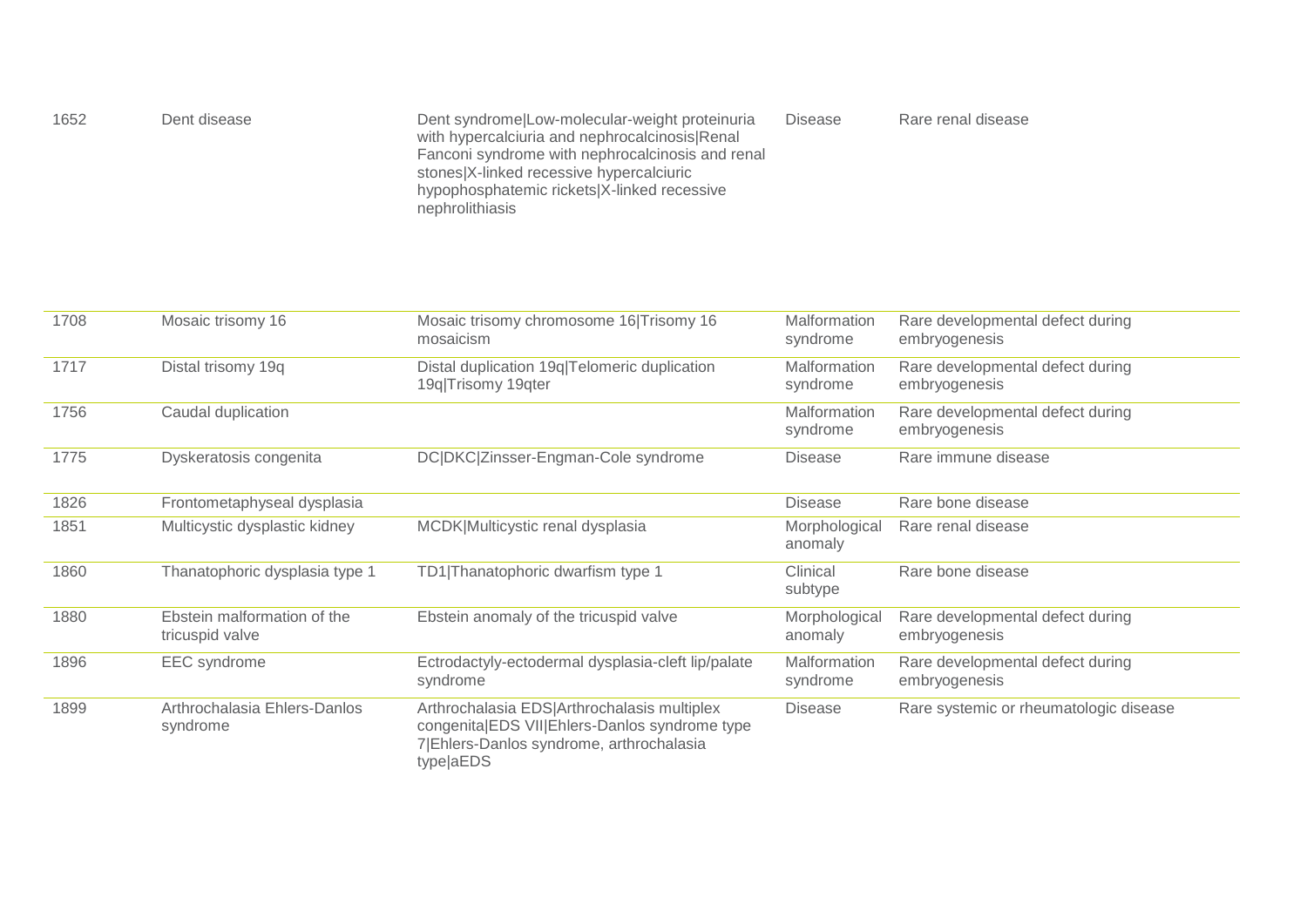| 1945 | Rolandic epilepsy                                         | BECRS BECTS BRE Benign epilepsy of childhood<br>with centrotemporal spikes Benign familial epilepsy<br>of childhood with rolandic spikes Benign rolandic<br>epilepsy Centrotemporal epilepsy                       | <b>Disease</b>           | Rare neurologic disease                           |
|------|-----------------------------------------------------------|--------------------------------------------------------------------------------------------------------------------------------------------------------------------------------------------------------------------|--------------------------|---------------------------------------------------|
| 1980 | Bilateral striopallidodentate<br>calcinosis               | BSPDC Cerebrovascular ferrocalcinosis Idiopathic<br>basal ganglia calcification   PFBC   Primary familial<br>brain calcification                                                                                   | <b>Disease</b>           | Rare neurologic disease                           |
| 1997 | Blepharo-cheilo-odontic syndrome                          | BCD syndrome Blepharocheilodontic<br>syndrome Clefting-ectropion-conical teeth<br>syndrome Ectropion inferior-cleft lip and/or palate<br>syndrome Elschnig syndrome Lagophthalmia-cleft<br>lip and palate syndrome | Malformation<br>syndrome | Rare developmental defect during<br>embryogenesis |
| 2019 | Femur-fibula-ulna complex                                 | FFU complex Femur-fibula-ulna dysostosis Femur-<br>fibula-ulna syndrome PFFD                                                                                                                                       | Malformation<br>syndrome | Rare developmental defect during<br>embryogenesis |
| 2052 | Fraser syndrome                                           | Cryptophthalmos-syndactyly syndrome                                                                                                                                                                                | Malformation<br>syndrome | Rare developmental defect during<br>embryogenesis |
| 2148 | Lissencephaly type 1 due to<br>doublecortin gene mutation | X-linked lissencephaly type 1                                                                                                                                                                                      | <b>Disease</b>           | Rare developmental defect during<br>embryogenesis |
| 2149 | Nodular neuronal heterotopia                              |                                                                                                                                                                                                                    | Morphological<br>anomaly | Rare developmental defect during<br>embryogenesis |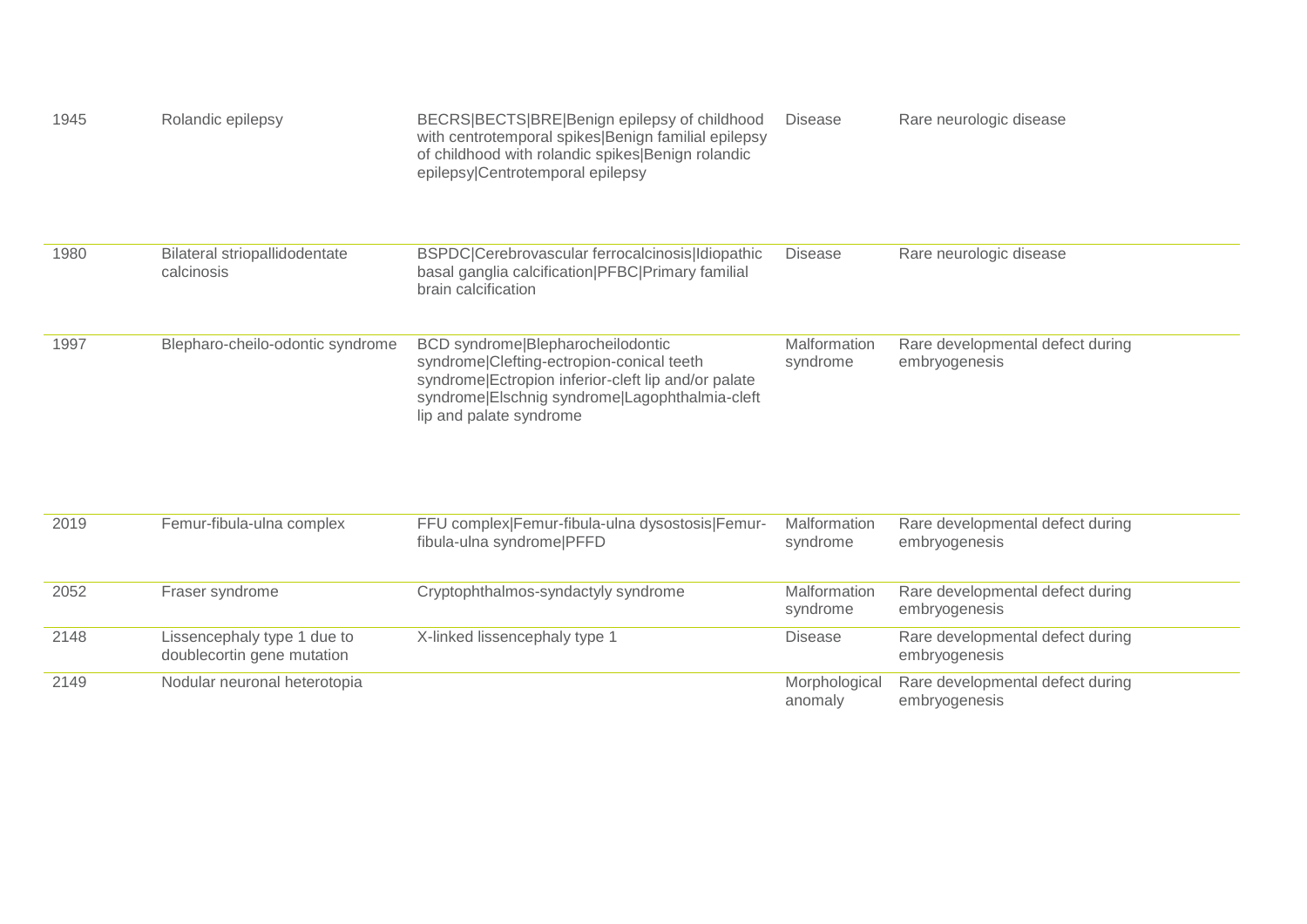| 2199 | Epidermolytic palmoplantar<br>keratoderma | Diffuse erythrodermic palmoplantar keratoderma,<br>Voerner type Diffuse erythrodermic palmoplantar<br>keratoderma, Vörner type EPPK Epidermolytic<br>palmoplantar keratoderma of<br>Voerner Epidermolytic palmoplantar keratoderma<br>of Vörner | <b>Disease</b> | Rare skin disease |
|------|-------------------------------------------|-------------------------------------------------------------------------------------------------------------------------------------------------------------------------------------------------------------------------------------------------|----------------|-------------------|
|------|-------------------------------------------|-------------------------------------------------------------------------------------------------------------------------------------------------------------------------------------------------------------------------------------------------|----------------|-------------------|

| 2237 | Hypoparathyroidism-sensorineural<br>deafness-renal disease syndrome | Barakat syndrome HDR<br>syndrome Hypoparathyroidism-sensorineural<br>hearing loss-renal disease syndrome | Malformation<br>syndrome        | Rare renal disease                                |
|------|---------------------------------------------------------------------|----------------------------------------------------------------------------------------------------------|---------------------------------|---------------------------------------------------|
| 2254 | Pontocerebellar hypoplasia type 1                                   | Norman disease PCH1                                                                                      | <b>Malformation</b><br>syndrome | Rare developmental defect during<br>embryogenesis |
| 2315 | Johanson-Blizzard syndrome                                          | <b>JBS</b>                                                                                               | Malformation<br>syndrome        | Rare developmental defect during<br>embryogenesis |
| 2379 | Early-onset parkinsonism-<br>intellectual disability syndrome       | Laxova-Opitz syndrome Waisman syndrome                                                                   | <b>Disease</b>                  | Rare developmental defect during<br>embryogenesis |
| 2412 | Dislocation of the hip-<br>dysmorphism syndrome                     | Collins-Pope syndrome                                                                                    | Malformation<br>syndrome        | Rare developmental defect during<br>embryogenesis |
| 2477 | Megalencephaly                                                      | Macroencephaly                                                                                           | Malformation<br>syndrome        | Rare developmental defect during<br>embryogenesis |
| 2499 | <b>Metachondromatosis</b>                                           |                                                                                                          | Malformation<br>syndrome        | Rare bone disease                                 |
| 2542 | Isolated microphthalmia-<br>anophthalmia-coloboma                   | Isolated anophthalmia-microphthalmia syndrome                                                            | Clinical group                  | $\overline{0}$                                    |
| 2637 | Microcephalic osteodysplastic<br>primordial dwarfism type II        | MOPD type II Majewski osteodysplastic primordial<br>dwarfism type II                                     | <b>Malformation</b><br>syndrome | Rare bone disease                                 |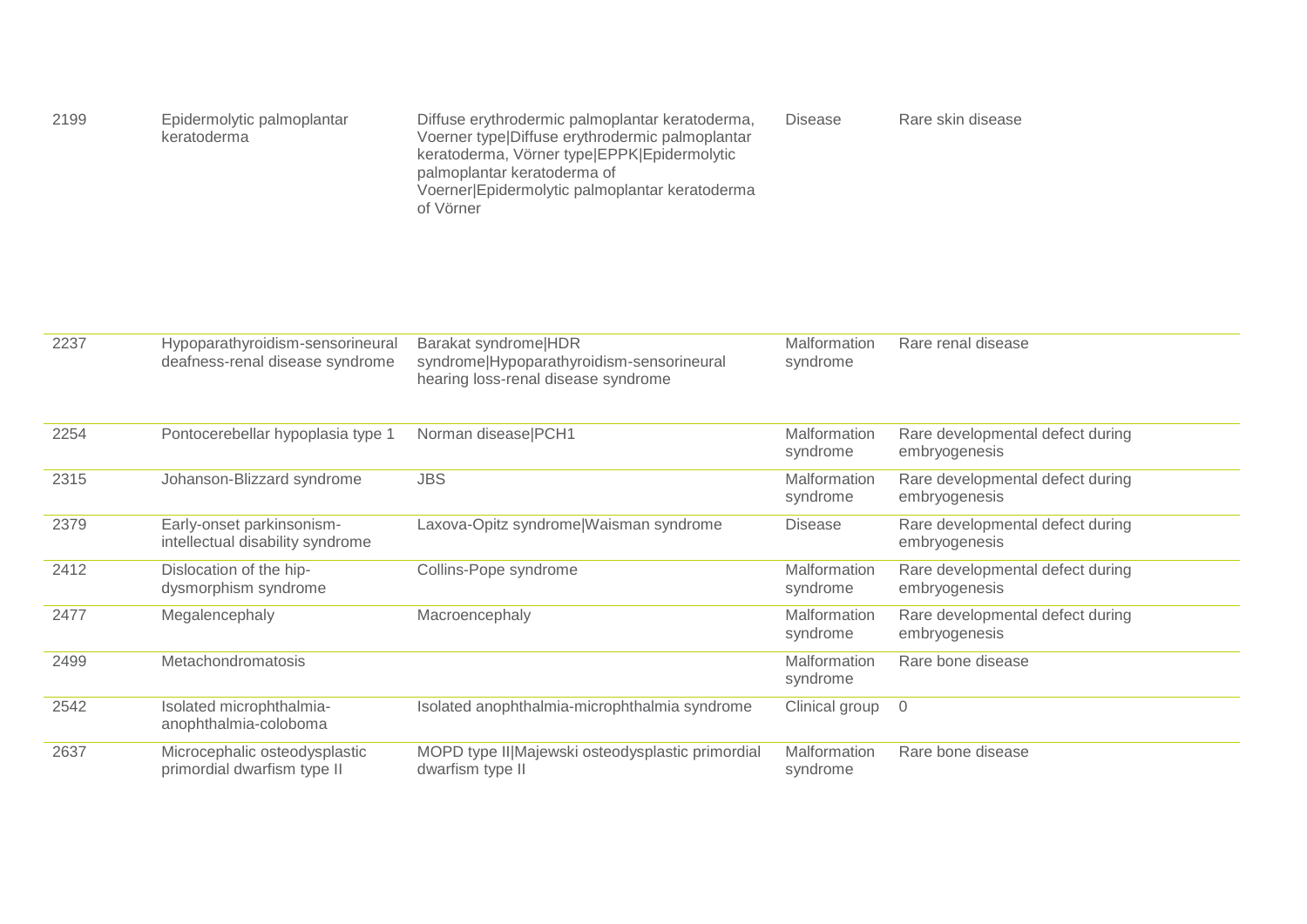| 2662 | Keipert syndrome                                  | Nasodigitoacoustic syndrome                                                                                                     | Malformation<br>syndrome | Rare developmental defect during<br>embryogenesis |
|------|---------------------------------------------------|---------------------------------------------------------------------------------------------------------------------------------|--------------------------|---------------------------------------------------|
| 2671 | Neu-Laxova syndrome                               |                                                                                                                                 | Malformation<br>syndrome | Rare developmental defect during<br>embryogenesis |
| 2707 | Oculocerebrofacial syndrome,<br>Kaufman type      |                                                                                                                                 | Malformation<br>syndrome | Rare developmental defect during<br>embryogenesis |
| 2712 | Oculofaciocardiodental syndrome                   | Cataract-microphthalmia-radiculomegaly-cardiac<br>septal defect syndrome OFCD syndrome                                          | Malformation<br>syndrome | Rare developmental defect during<br>embryogenesis |
| 2750 | Orofaciodigital syndrome type 1                   | OFD1 OFDI OFDSI Oral-facial-digital syndrome<br>type 1  Papillon-Léage-Psaume syndrome                                          | Malformation<br>syndrome | Rare developmental defect during<br>embryogenesis |
| 2771 | Bruck syndrome                                    | Osteogenesis imperfecta-congenital joint<br>contractures syndrome                                                               | Malformation<br>syndrome | Rare bone disease                                 |
| 2780 | Osteopathia striata-cranial<br>sclerosis syndrome | Hyperostosis generalisata with striations Robinow-<br>Unger syndrome                                                            | Malformation<br>syndrome | Rare bone disease                                 |
| 2781 | Osteopetrosis and related<br>disorders            |                                                                                                                                 | Clinical group           | $\overline{0}$                                    |
| 2788 | Osteoporosis-pseudoglioma<br>syndrome             | OPPG Ocular form of osteogenesis imperfecta                                                                                     | <b>Disease</b>           | Rare bone disease                                 |
| 2822 | Autosomal recessive spastic<br>paraplegia type 11 | Nakamura-Osame syndrome SPG11 Spastic<br>paraplegia-intellectual disability-thin corpus<br>callosum syndrome                    | <b>Disease</b>           | Rare neurologic disease                           |
| 2836 | PEHO syndrome                                     | Progressive encephalopathy with edema,<br>hypsarrhythmia and optic atrophy Progressive<br>encephalopathy-optic atrophy syndrome | <b>Disease</b>           | Rare neurologic disease                           |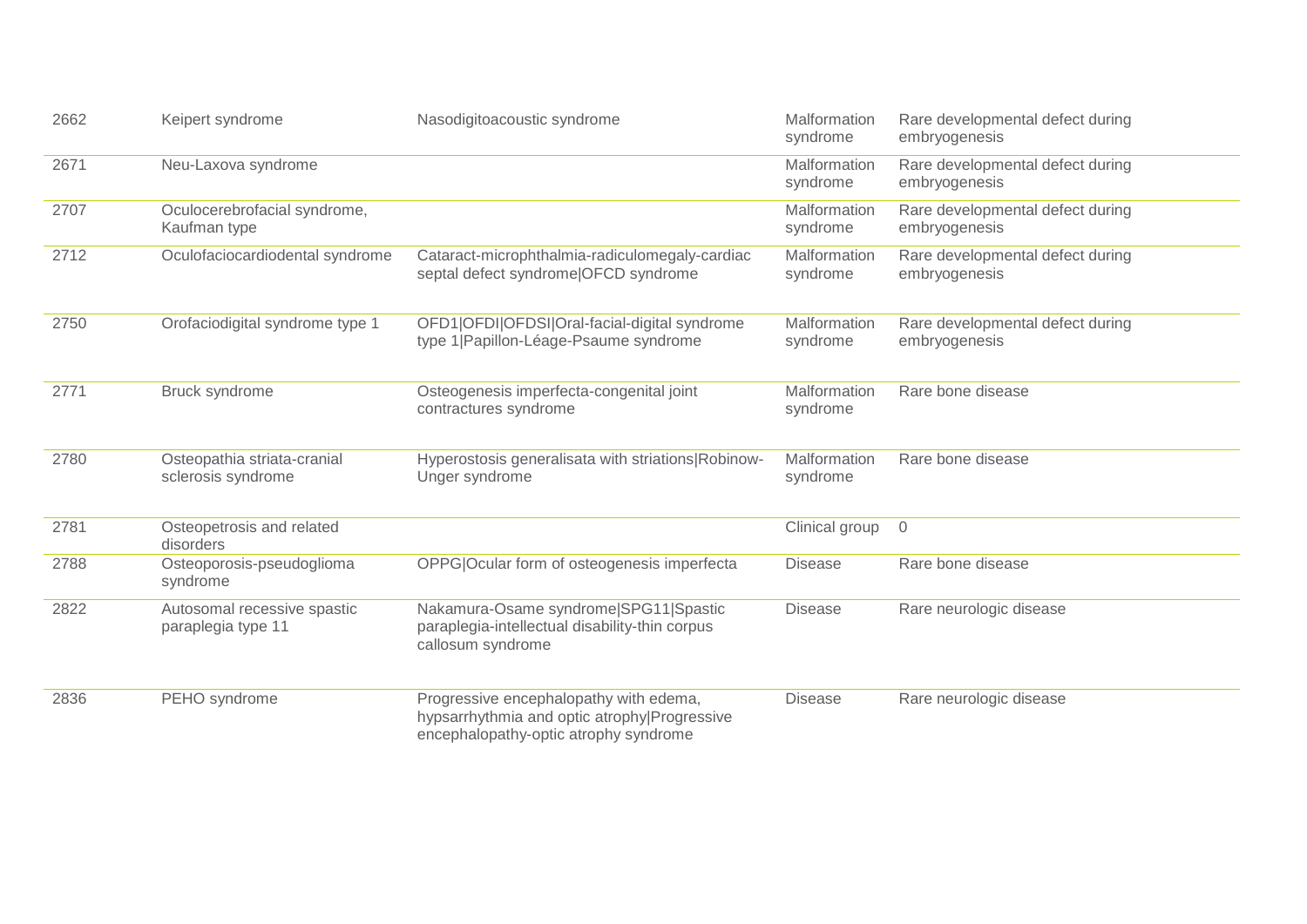| 2875 | Phakomatosis pigmentovascularis |                                                                                                                                                                                                                                                             | <b>Disease</b>           | Rare developmental defect during<br>embryogenesis |
|------|---------------------------------|-------------------------------------------------------------------------------------------------------------------------------------------------------------------------------------------------------------------------------------------------------------|--------------------------|---------------------------------------------------|
| 2886 | TARP syndrome                   | Pierre Robin sequence-congenital heart defect-<br>talipes syndrome Pierre Robin syndrome-<br>congenital heart defect-talipes syndrome Talipes<br>equinovarus-atrial septal defect-Robin sequence-<br>persistence of the left superior vena cava<br>syndrome | Malformation<br>syndrome | Rare developmental defect during<br>embryogenesis |

| 2897 | Pityriasis rubra pilaris                           |                                                                                                                                     | <b>Disease</b>           | Rare skin disease                                 |
|------|----------------------------------------------------|-------------------------------------------------------------------------------------------------------------------------------------|--------------------------|---------------------------------------------------|
| 2909 | Rothmund-Thomson syndrome                          | Poikiloderma of Rothmund-Thomson RTS                                                                                                | <b>Disease</b>           | Rare developmental defect during<br>embryogenesis |
| 2940 | Porencephaly                                       |                                                                                                                                     | <b>Disease</b>           | Rare developmental defect during<br>embryogenesis |
| 2990 | Autosomal recessive multiple<br>pterygium syndrome | Autosomal recessive non-lethal multiple pterygium<br>syndrome EVMPS Escobar syndrome Escobar<br>variant multiple pterygium syndrome | Malformation<br>syndrome | Rare developmental defect during<br>embryogenesis |

| 2995 | Baraitser-Winter<br>cerebrofrontofacial syndrome                            |                                                                         | Malformation<br>syndrome | Rare developmental defect during<br>embryogenesis |
|------|-----------------------------------------------------------------------------|-------------------------------------------------------------------------|--------------------------|---------------------------------------------------|
| 3027 | Caudal regression sequence                                                  | Caudal dysplasia Sacral agenesis<br>syndrome Sacral regression syndrome | Malformation<br>syndrome | Rare developmental defect during<br>embryogenesis |
| 3042 | Intellectual disability-cataracts-<br>calcified pinnae-myopathy<br>syndrome | Primrose syndrome                                                       | Malformation<br>syndrome | Rare neurologic disease                           |
| 3057 | Monoamine oxidase A deficiency                                              | Brunner syndrome                                                        | Disease                  | Rare inborn errors of metabolism                  |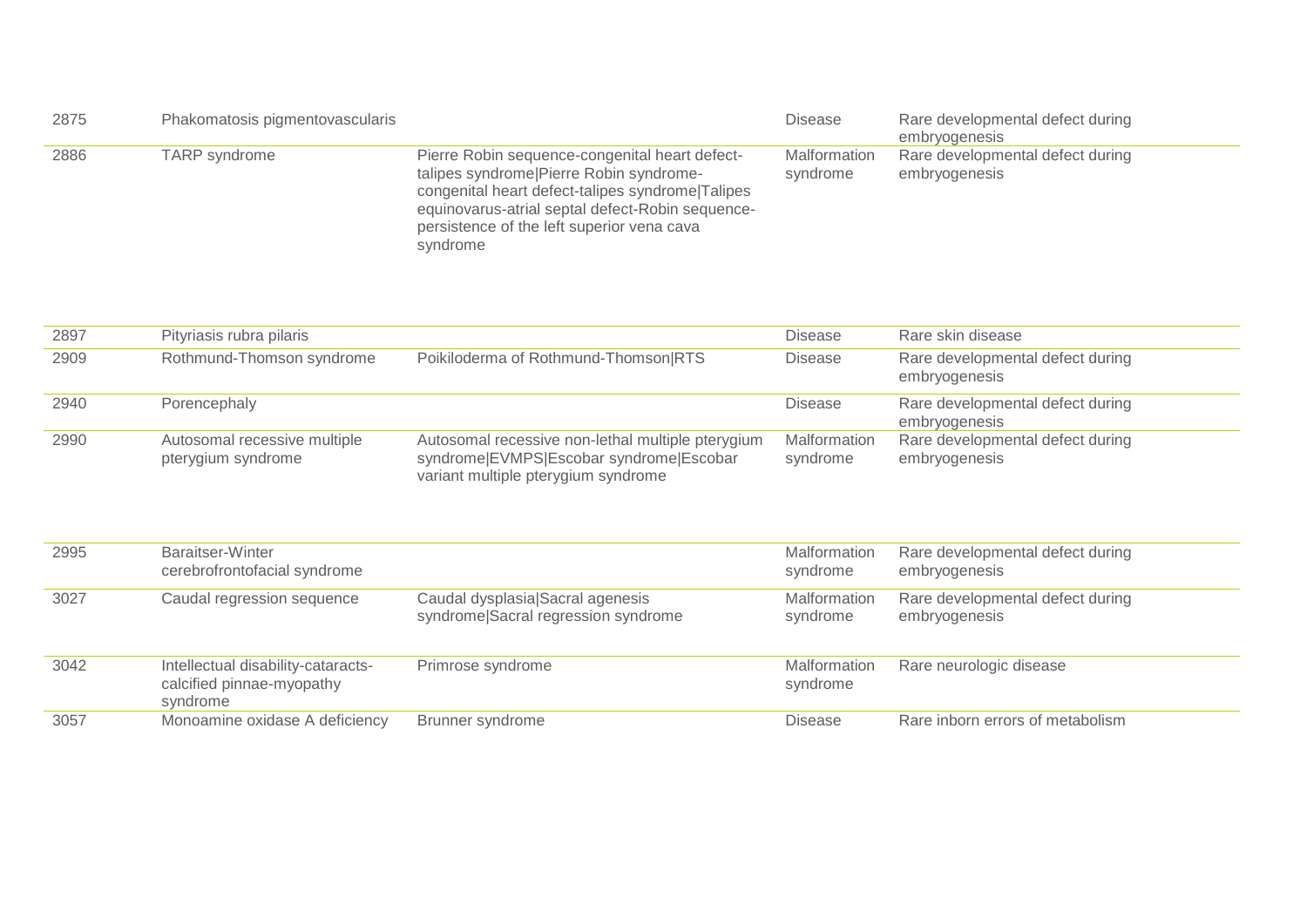| 3103 | Roberts syndrome                           | Pseudothalidomide syndrome Roberts-SC<br>phocomelia syndrome SC phocomelia SC<br>pseudothalidomide syndrome                                                                                               | Malformation<br>syndrome | Rare developmental defect during<br>embryogenesis |
|------|--------------------------------------------|-----------------------------------------------------------------------------------------------------------------------------------------------------------------------------------------------------------|--------------------------|---------------------------------------------------|
| 3109 | Mayer-Rokitansky-Küster-Hauser<br>syndrome | MRKH syndrome Rokitansky syndrome                                                                                                                                                                         | Malformation<br>syndrome | Rare developmental defect during<br>embryogenesis |
| 3143 | Autoimmune polyendocrinopathy<br>type 2    | APS type 2 APS2 Autoimmune polyendocrine<br>syndrome type 2 Autoimmune polyglandular<br>syndrome type 2 Autoimmune thyroid disease<br>and/or type 1 diabetes-Addison disease<br>syndrome Schmidt syndrome | <b>Disease</b>           | Rare endocrine disease                            |
| 3181 | Sprengel deformity                         | High scapula                                                                                                                                                                                              | Morphological            | Rare developmental defect during                  |

|      | UPIULIYUI UUIUIIIIIY     | н нун осарата                                                                                                                                                          | <u>IVIUI PIIVIUUIVUI</u><br>anomaly | <b>Traily developmental delect during</b><br>embryogenesis |
|------|--------------------------|------------------------------------------------------------------------------------------------------------------------------------------------------------------------|-------------------------------------|------------------------------------------------------------|
| 3197 | Hereditary hyperekplexia | Congenital stiff man syndrome Familial startle<br>disease Hereditary hyperexplexia Kok disease Stiff<br>baby syndrome                                                  | Disease                             | Rare neurologic disease                                    |
| 3205 | Sturge-Weber syndrome    | Encephalofacial angiomatosis Encephalotrigeminal<br>angiomatosis SWS Sturge-Weber-Dimitri<br>syndrome Sturge-Weber-Krabbe<br>angiomatosis Sturge-Weber-Krabbe syndrome | Malformation<br>syndrome            | Rare developmental defect during<br>embryogenesis          |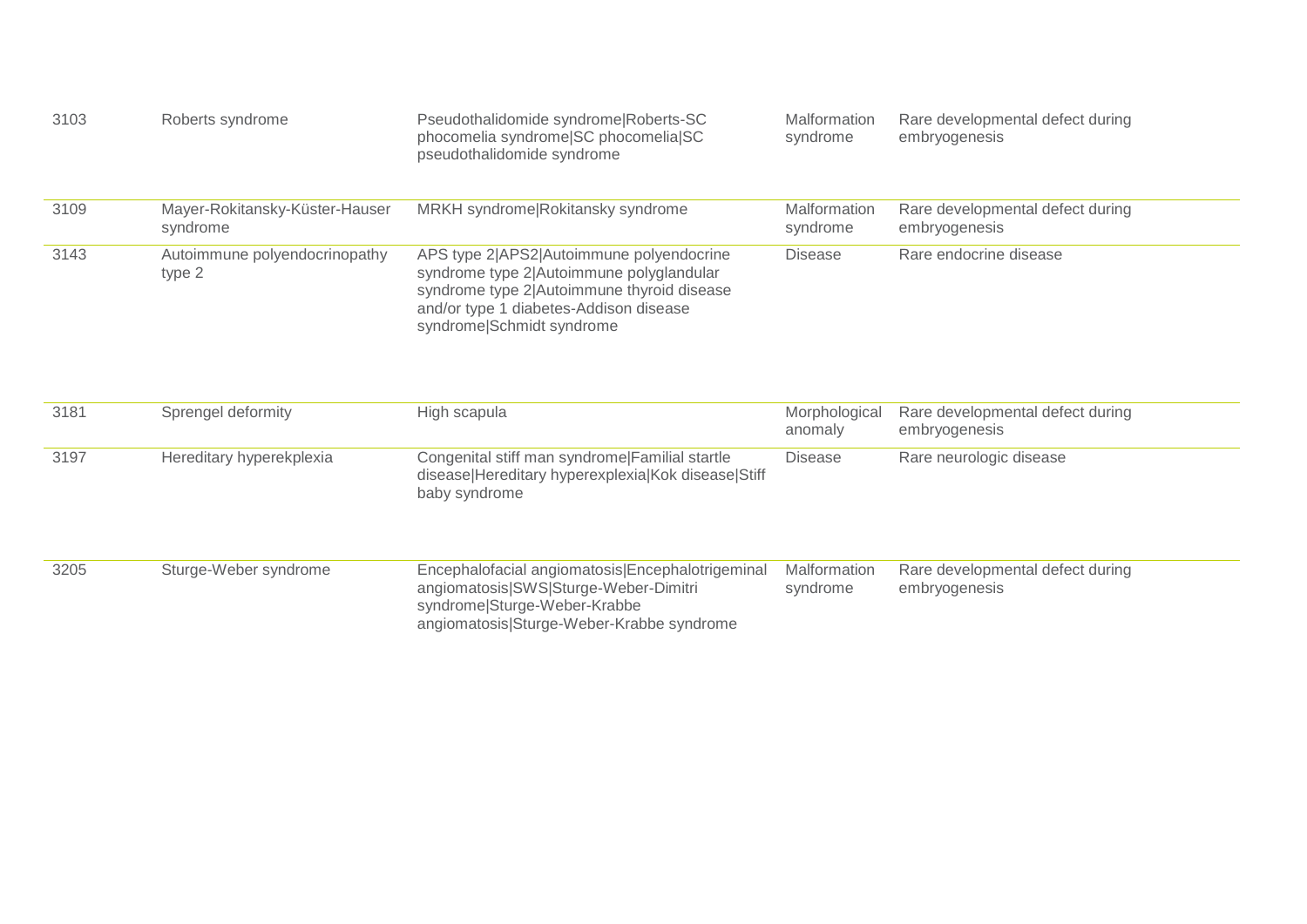| 3238 | Cardiospondylocarpofacial<br>syndrome | Forney syndrome Forney-Robinson-Pascoe<br>syndrome Mitral regurgitation-deafness-skeletal<br>anomalies syndrome Mitral regurgitation-hearing | Malformation<br>syndrome | Rare developmental defect during<br>embryogenesis |
|------|---------------------------------------|----------------------------------------------------------------------------------------------------------------------------------------------|--------------------------|---------------------------------------------------|
|      |                                       | loss-skeletal anomalies syndrome                                                                                                             |                          |                                                   |

| 3275 | Spondylocarpotarsal synostosis          | Synspondylism                                                                                                                                                                                                                                                                  | Malformation<br>syndrome | Rare bone disease                                 |
|------|-----------------------------------------|--------------------------------------------------------------------------------------------------------------------------------------------------------------------------------------------------------------------------------------------------------------------------------|--------------------------|---------------------------------------------------|
| 3280 | Syringomyelia                           | Hydromyelia                                                                                                                                                                                                                                                                    | Clinical group           | Rare neurologic disease                           |
| 3309 | Tetrasomy 5p                            | Isochromosome 5p                                                                                                                                                                                                                                                               | Malformation<br>syndrome | Rare developmental defect during<br>embryogenesis |
| 3310 | Tetrasomy 9p                            | Isochromosome 9p                                                                                                                                                                                                                                                               | Malformation<br>syndrome | Rare developmental defect during<br>embryogenesis |
| 3329 | Tibial aplasia-ectrodactyly<br>syndrome | Aplasia of tibia with split-hand/split-foot<br>deformity SHFLD syndrome SHFM associated with<br>aplasia of long bones Split hand/foot malformation<br>with long bone deficiency Split-hand/foot<br>malformation associated with aplasia of long<br>bones TH-SHFM Tibial hemime | Malformation<br>syndrome | Rare developmental defect during<br>embryogenesis |
| 3339 | Toriello-Lacassie-Droste<br>syndrome    | Aplasia cutis congenita-epibulbar dermoids<br>syndrome Oculoectodermal syndrome                                                                                                                                                                                                | Malformation<br>syndrome | Rare developmental defect during<br>embryogenesis |
| 3377 | Trismus-pseudocamptodactyly<br>syndrome | Distal arthrogryposis type 7 Dutch-Kentucky<br>syndrome Hecht syndrome Hecht-Beals syndrome                                                                                                                                                                                    | Malformation<br>syndrome | Rare developmental defect during<br>embryogenesis |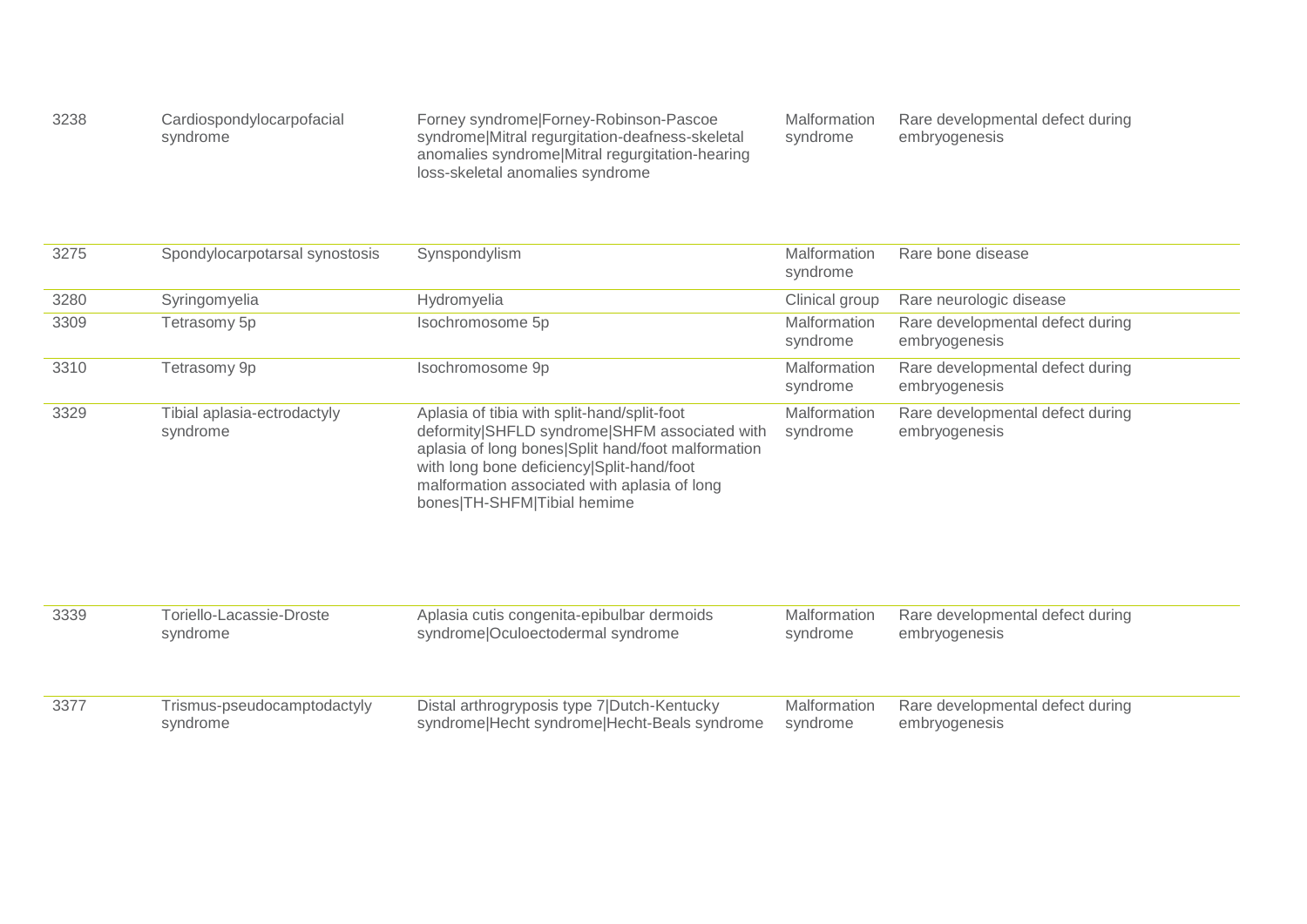| 3454  | Intellectual disability-<br>developmental delay-contractures<br>syndrome | Foot contractures-muscle atrophy-oculomotor<br>apraxia syndrome Wieacker-Wolff syndrome                                                                                                                                            | Malformation<br>syndrome | Rare developmental defect during<br>embryogenesis |
|-------|--------------------------------------------------------------------------|------------------------------------------------------------------------------------------------------------------------------------------------------------------------------------------------------------------------------------|--------------------------|---------------------------------------------------|
| 26791 | Multiple acyl-CoA dehydrogenase<br>deficiency                            | Glutaric acidemia type 2 Glutaric aciduria type<br>2 MAD deficiency MADD                                                                                                                                                           | <b>Disease</b>           | Rare inborn errors of metabolism                  |
| 28378 | Tyrosinemia type 2                                                       | Keratosis palmoplantaris-corneal dystrophy<br>syndrome Oculocutaneous tyrosinemia Richner-<br>Hanhart syndrome Tyrosinemia due to TAT<br>deficiency Tyrosinemia due to tyrosine<br>aminotransferase deficiency Tyrosinemia type II | <b>Disease</b>           | Rare inborn errors of metabolism                  |

| 30391 | Isolated biliary atresia                              | Isolated atresia of bile ducts Non-syndromic biliary<br>atresia                                                                                                              | Morphological<br>anomaly | Rare developmental defect during<br>embryogenesis |
|-------|-------------------------------------------------------|------------------------------------------------------------------------------------------------------------------------------------------------------------------------------|--------------------------|---------------------------------------------------|
| 30924 | Primary hypomagnesemia with<br>secondary hypocalcemia | HOMG1 HSH Hypomagnesemia caused by<br>selective magnesium<br>malabsorption Hypomagnesemia intestinal type<br>1 Intestinal hypomagnesemia with secondary<br>hypocalcemia PHSH | <b>Disease</b>           | Rare renal disease                                |
| 30925 | Hereditary central diabetes<br>insipidus              | Hereditary CDI Hereditary neurogenic diabetes<br>insipidus                                                                                                                   | Clinical<br>subtype      | Rare endocrine disease                            |
| 33574 | Glutamate-cysteine ligase<br>deficiency               | Gamma-glutamylcysteine synthetase deficiency                                                                                                                                 | <b>Disease</b>           | Rare hematologic disease                          |
| 34526 | Genetic primary hypomagnesemia                        |                                                                                                                                                                              | Category                 | 0                                                 |
| 35098 | Isolated plagiocephaly                                | Non-syndromic unicoronal synostosis Synostotic<br>plagiocephaly                                                                                                              | Morphological<br>anomaly | Rare developmental defect during<br>embryogenesis |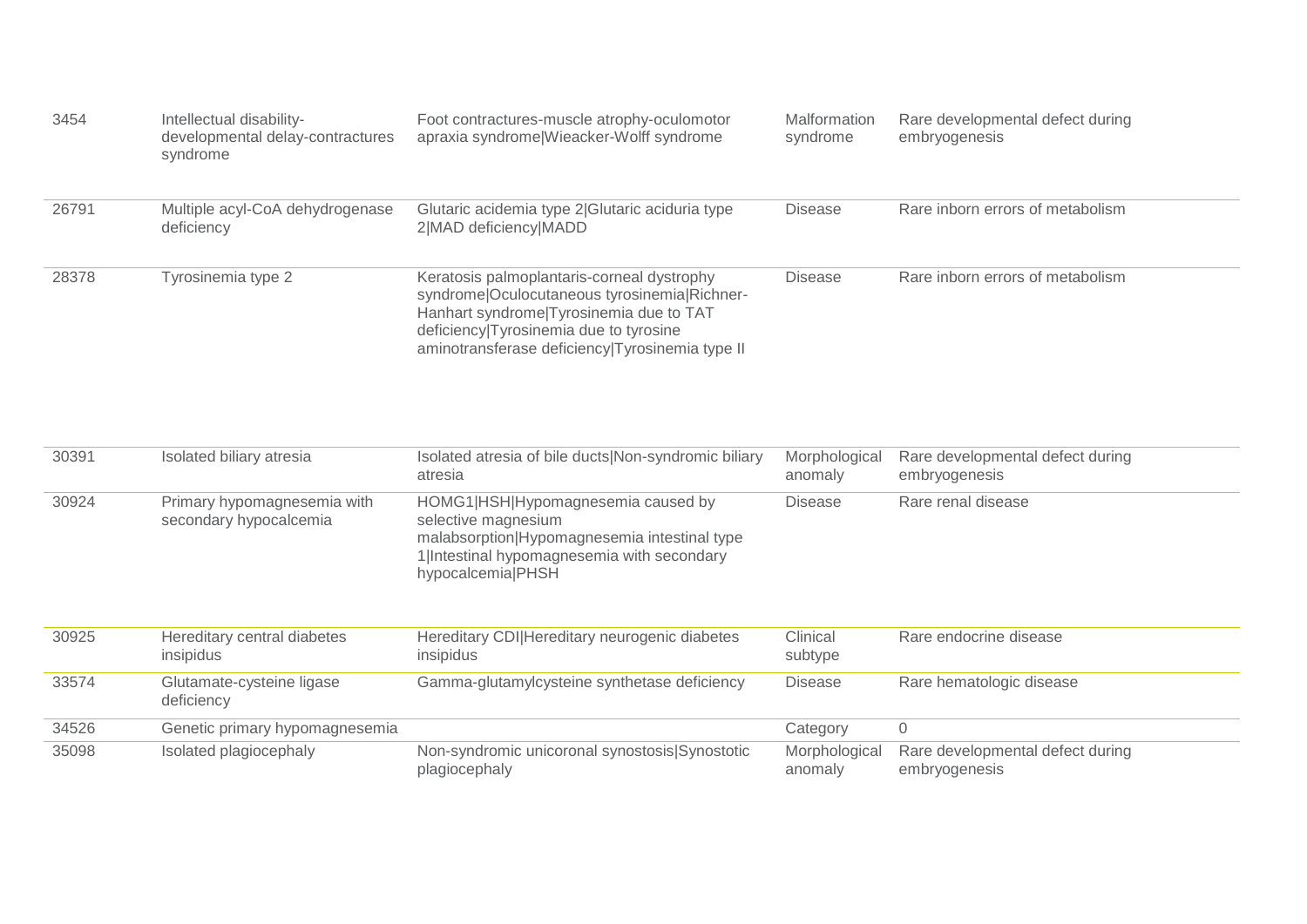| 35122 | Congenital sucrase-isomaltase<br>deficiency                                     | CSID Congenital sucrose intolerance Disaccharide<br>intolerance                                                                                            | <b>Disease</b> | Rare gastroenterologic disease                    |
|-------|---------------------------------------------------------------------------------|------------------------------------------------------------------------------------------------------------------------------------------------------------|----------------|---------------------------------------------------|
| 35125 | Epidermal nevus syndrome                                                        | Epidermal hamartoma syndrome                                                                                                                               | <b>Disease</b> | Rare developmental defect during<br>embryogenesis |
| 35173 | X-linked dominant<br>chondrodysplasia punctata                                  | CDPX2 CDPXD CPXD Chondrodystrophia<br>calcificans congenita Conradi-Hünermann-Happle<br>syndrome X-linked chondrodysplasia punctata type<br>$\overline{2}$ | <b>Disease</b> | Rare bone disease                                 |
| 35656 | Coenzyme Q10 deficiency                                                         | CoQ10 deficiency                                                                                                                                           | Clinical group | $\overline{0}$                                    |
| 35696 | Mitochondrial disorder due to a<br>defect in mitochondrial protein<br>synthesis | COXPD Combined OXPHOS defect Combined<br>OXPHOS deficiency Combined oxidative<br>phosphorylation defect                                                    | Category       | $\mathsf{O}\xspace$                               |
| 35705 | Neurometabolic disorder due to<br>serine deficiency                             | Serine deficiency                                                                                                                                          | Category       | $\mathsf{O}\xspace$                               |
| 35708 | Aromatic L-amino acid<br>decarboxylase deficiency                               | AADC deficiency                                                                                                                                            | <b>Disease</b> | Rare inborn errors of metabolism                  |
| 35858 | Imerslund-Gräsbeck syndrome                                                     | Familial megaloblastic anemia Selective cobalamin<br>malabsorption with proteinuria                                                                        | <b>Disease</b> | Rare hematologic disease                          |
| 36899 | Myoclonus-dystonia syndrome                                                     | Alcohol-responsive dystonia Hereditary essential<br>myoclonus Myoclonic dystonia                                                                           | <b>Disease</b> | Rare neurologic disease                           |
| 39041 | Omenn syndrome                                                                  | Combined immunodeficiency with<br>hypereosinophilia                                                                                                        | <b>Disease</b> | Rare immune disease                               |
| 45358 | Congenital fibrosis of extraocular<br>muscles                                   | <b>FEOM</b>                                                                                                                                                | <b>Disease</b> | Rare ophthalmic disorder                          |
| 45448 | Miyoshi myopathy                                                                |                                                                                                                                                            | <b>Disease</b> | Rare neurologic disease                           |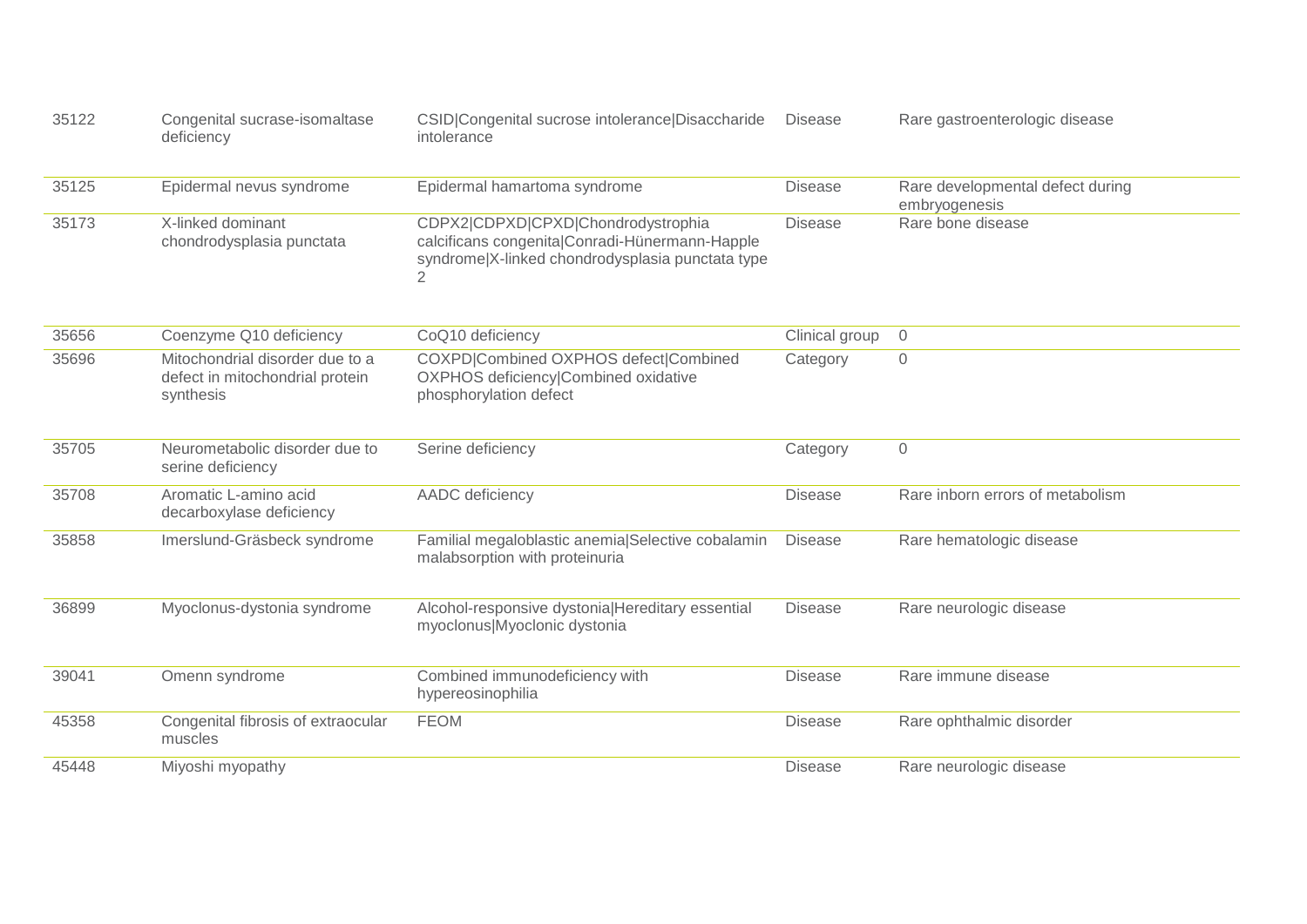| 47044 | Hereditary papillary renal cell<br>carcinoma                      | <b>HPRCC</b>                                                                                                                   | <b>Disease</b>           | Rare neoplastic disease                           |
|-------|-------------------------------------------------------------------|--------------------------------------------------------------------------------------------------------------------------------|--------------------------|---------------------------------------------------|
| 48431 | Congenital cataracts-facial<br>dysmorphism-neuropathy<br>syndrome | <b>CCFDN</b>                                                                                                                   | Malformation<br>syndrome | Rare developmental defect during<br>embryogenesis |
| 50942 | Striate palmoplantar keratoderma                                  | Keratosis palmoplantaris striata Keratosis<br>palmoplantaris striata et areata Keratosis<br>palmoplantaris varians of Wachters | <b>Disease</b>           | Rare skin disease                                 |
| 51083 | Familial short QT syndrome                                        | <b>SQTS</b>                                                                                                                    | <b>Disease</b>           | Rare cardiac disease                              |
| 52503 | X-linked creatine transporter<br>deficiency                       | Creatine transporter deficiency SLC6A8 deficiency                                                                              | <b>Disease</b>           | Rare inborn errors of metabolism                  |
| 54260 | Left ventricular noncompaction                                    | LVNC Left ventricular hypertrabeculation Spongy<br>myocardium                                                                  | <b>Disease</b>           | Rare cardiac disease                              |
| 57146 | Rare hepatic disease                                              |                                                                                                                                | Category                 | $\overline{O}$                                    |
| 64545 | Benign idiopathic neonatal<br>seizures                            | BINS Benign nonfamilial neonatal seizures                                                                                      | <b>Disease</b>           | Rare neurologic disease                           |
| 64745 | Pruritic urticarial papules and<br>plaques of pregnancy           | PUPPP Polymorphic eruption of pregnancy                                                                                        | <b>Disease</b>           | Rare skin disease                                 |
| 64747 | X-linked Charcot-Marie-Tooth<br>disease                           | CMTX X-linked hereditary motor and sensory<br>neuropathy                                                                       | Clinical group           | $\overline{0}$                                    |
| 64749 | Charcot-Marie-Tooth disease type<br>4                             | AR-CMT1 Autosomal recessive demyelinating<br>Charcot-Marie-Tooth CMT4                                                          | Clinical group           | $\overline{0}$                                    |
| 64753 | Spinocerebellar ataxia with axonal<br>neuropathy type 2           | AOA2 Ataxia-oculomotor apraxia type 2 SCAN<br>2 SCAR1                                                                          | <b>Disease</b>           | Rare neurologic disease                           |
| 64755 | Becker nevus syndrome                                             | Pigmentary hairy epidermal nevus                                                                                               | <b>Disease</b>           | Rare skin disease                                 |
| 66628 | Obesity due to congenital leptin<br>deficiency                    |                                                                                                                                | Etiological<br>subtype   | Rare endocrine disease                            |
| 68361 | Rare deafness                                                     | Rare hearing loss                                                                                                              | Category                 | $\mathbf 0$                                       |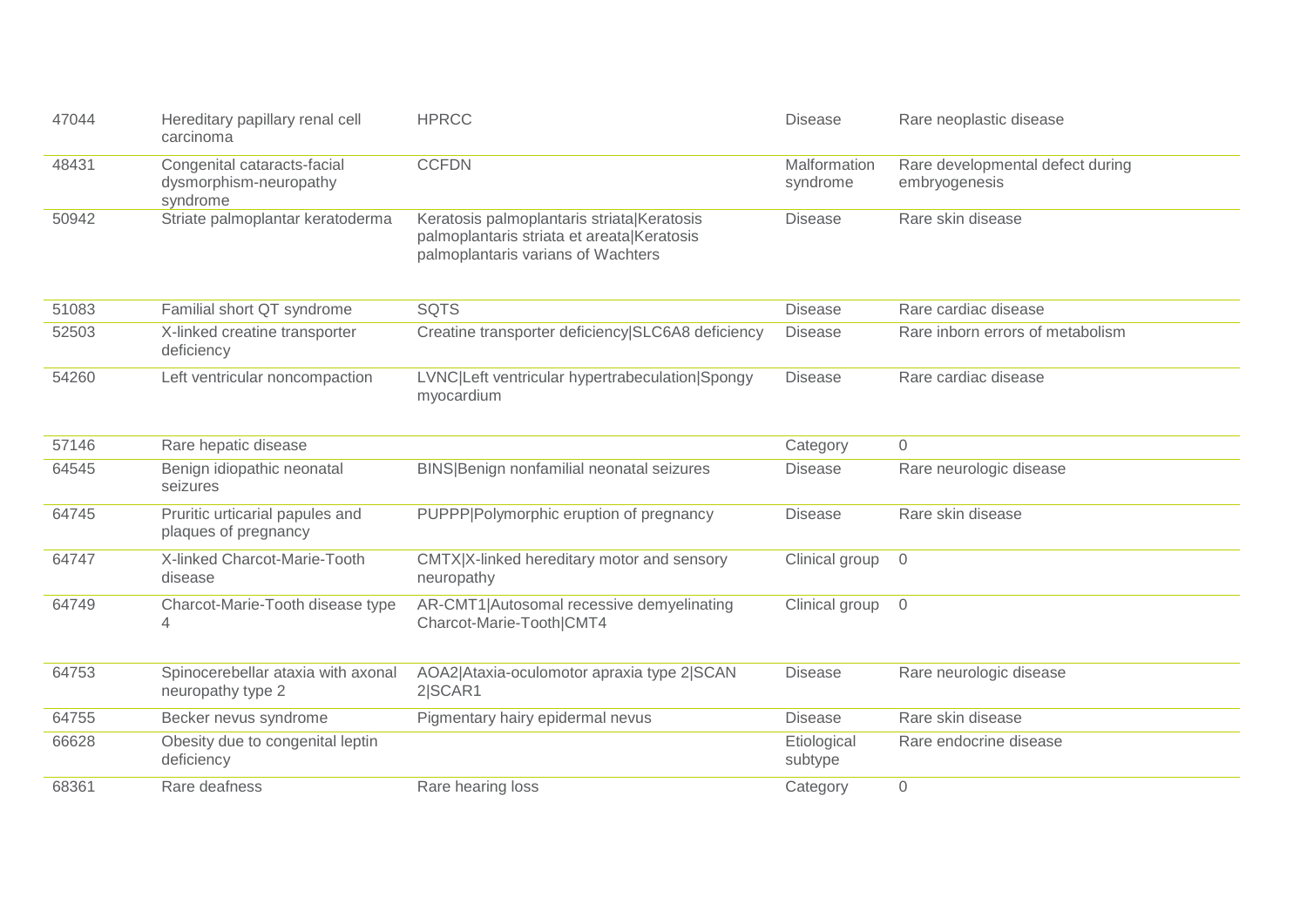| 68367 | Rare inborn errors of metabolism                                                    | Rare metabolic disease                                                                                                        | Category             | $\mathbf 0$              |
|-------|-------------------------------------------------------------------------------------|-------------------------------------------------------------------------------------------------------------------------------|----------------------|--------------------------|
| 68380 | Mitochondrial disease                                                               |                                                                                                                               | Category             | $\overline{0}$           |
| 68381 | Neuromuscular disease                                                               |                                                                                                                               | Category             | $\mathsf{O}\xspace$      |
| 68416 | Rare infectious disease                                                             |                                                                                                                               | Category             | $\overline{0}$           |
| 69061 | Idiopathic steroid-sensitive<br>nephrotic syndrome                                  |                                                                                                                               | Clinical<br>syndrome | Rare renal disease       |
| 69665 | Intrahepatic cholestasis of<br>pregnancy                                            | Gravidic intrahepatic cholestasis Pregnancy-<br>related cholestasis Recurrent intrahepatic<br>cholestasis of pregnancy        | <b>Disease</b>       | Rare hepatic disease     |
| 70592 | Immunodeficiency due to<br>interleukin-1 receptor-associated<br>kinase-4 deficiency | IRAK4 deficiency                                                                                                              | <b>Disease</b>       | Rare immune disease      |
| 70594 | Dopa-responsive dystonia due to<br>sepiapterin reductase deficiency                 | Autosomal recessive sepiapterin reductase-<br>deficient DRD DRD due to SRD SPR<br>deficiency Sepiapterin reductase deficiency | <b>Disease</b>       | Rare neurologic disease  |
| 70595 | Sensory ataxic neuropathy-<br>dysarthria-ophthalmoparesis<br>syndrome               | SANDO                                                                                                                         | <b>Disease</b>       | Rare neurologic disease  |
| 71274 | Disseminated peritoneal<br>leiomyomatosis                                           | <b>DPL Diffuse peritoneal</b><br>leiomyomatosis LPD Leiomyomatosis peritonealis<br>disseminate                                | <b>Disease</b>       | Rare neoplastic disease  |
| 71277 | Classic glucose transporter type 1<br>deficiency syndrome                           | Classic GLUT1 deficiency syndrome Classic<br>GLUT1-DS De Vivo disease Encephalopathy due<br>to GLUT1 deficiency               | <b>Disease</b>       | Rare neurologic disease  |
| 71290 | Familial platelet disorder with<br>associated myeloid malignancy                    |                                                                                                                               | <b>Disease</b>       | Rare hematologic disease |
| 71859 | Rare genetic neurological disorder                                                  |                                                                                                                               | Category             | $\overline{O}$           |
| 71862 | Inherited retinal disorder                                                          | Retinal dystrophy                                                                                                             | Category             | $\overline{0}$           |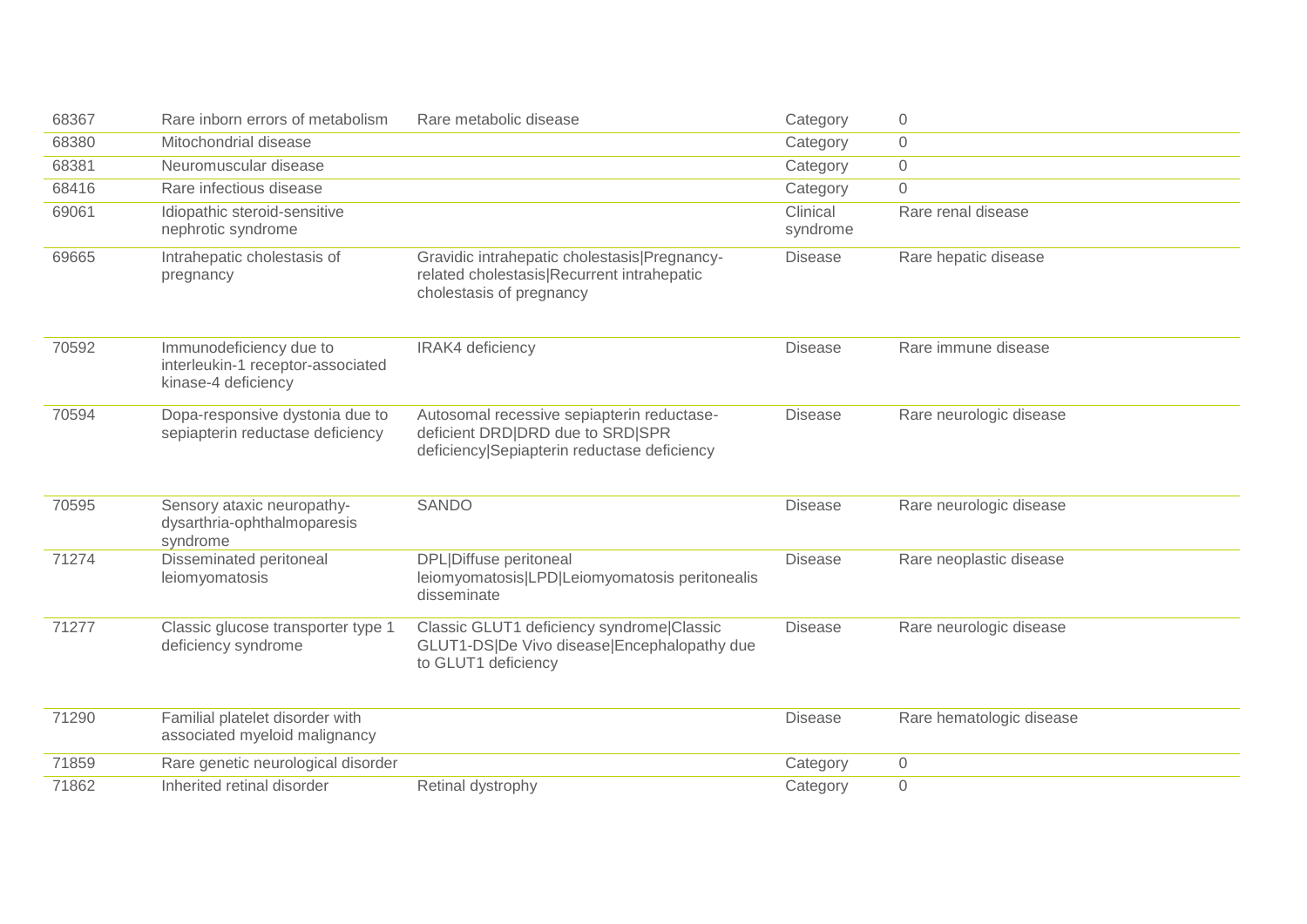| 73273 | Growth delay due to insulin-like<br>growth factor I resistance  | <b>Resistance to IGF-1</b>                                                                                                   | <b>Disease</b>         | Rare endocrine disease           |
|-------|-----------------------------------------------------------------|------------------------------------------------------------------------------------------------------------------------------|------------------------|----------------------------------|
| 75249 | Familial isolated restrictive<br>cardiomyopathy                 | Familial or idiopathic restrictive cardiomyopathy                                                                            | <b>Disease</b>         | Rare cardiac disease             |
| 77259 | Gaucher disease type 1                                          | Non-cerebral juvenile Gaucher disease                                                                                        | Clinical<br>subtype    | Rare inborn errors of metabolism |
| 79083 | PPARG-related familial partial<br>lipodystrophy                 | FPLD3 Familial partial lipodystrophy type<br>3 PPARG-related FPLD                                                            | <b>Disease</b>         | Rare endocrine disease           |
| 79146 | Familial progressive<br>hyperpigmentation                       | Melanosis diffusa congenita Melanosis universalis<br>hereditaria Universal melanosis                                         | <b>Disease</b>         | Rare skin disease                |
| 79163 | Classic organic aciduria                                        |                                                                                                                              | Category               | $\sqrt{0}$                       |
| 79167 | Disorder of urea cycle metabolism<br>and ammonia detoxification |                                                                                                                              | Category               | $\mathbf 0$                      |
| 79230 | Hemochromatosis type 2                                          | Juvenile hemochromatosis                                                                                                     | <b>Disease</b>         | Rare hepatic disease             |
| 79269 | Sanfilippo syndrome type A                                      | Heparan sulfamidase<br>deficiency MPS3A MPSIIIA Mucopolysaccharidosis<br>type 3A Mucopolysaccharidosis type IIIA             | Etiological<br>subtype | Rare inborn errors of metabolism |
| 79270 | Sanfilippo syndrome type B                                      | MPS3B MPSIIIB Mucopolysaccharidosis type<br>3B Mucopolysaccharidosis type IIIB N-acetyl-<br>alpha-glucosaminidase deficiency | Etiological<br>subtype | Rare inborn errors of metabolism |
| 79276 | Acute intermittent porphyria                                    |                                                                                                                              | <b>Disease</b>         | Rare inborn errors of metabolism |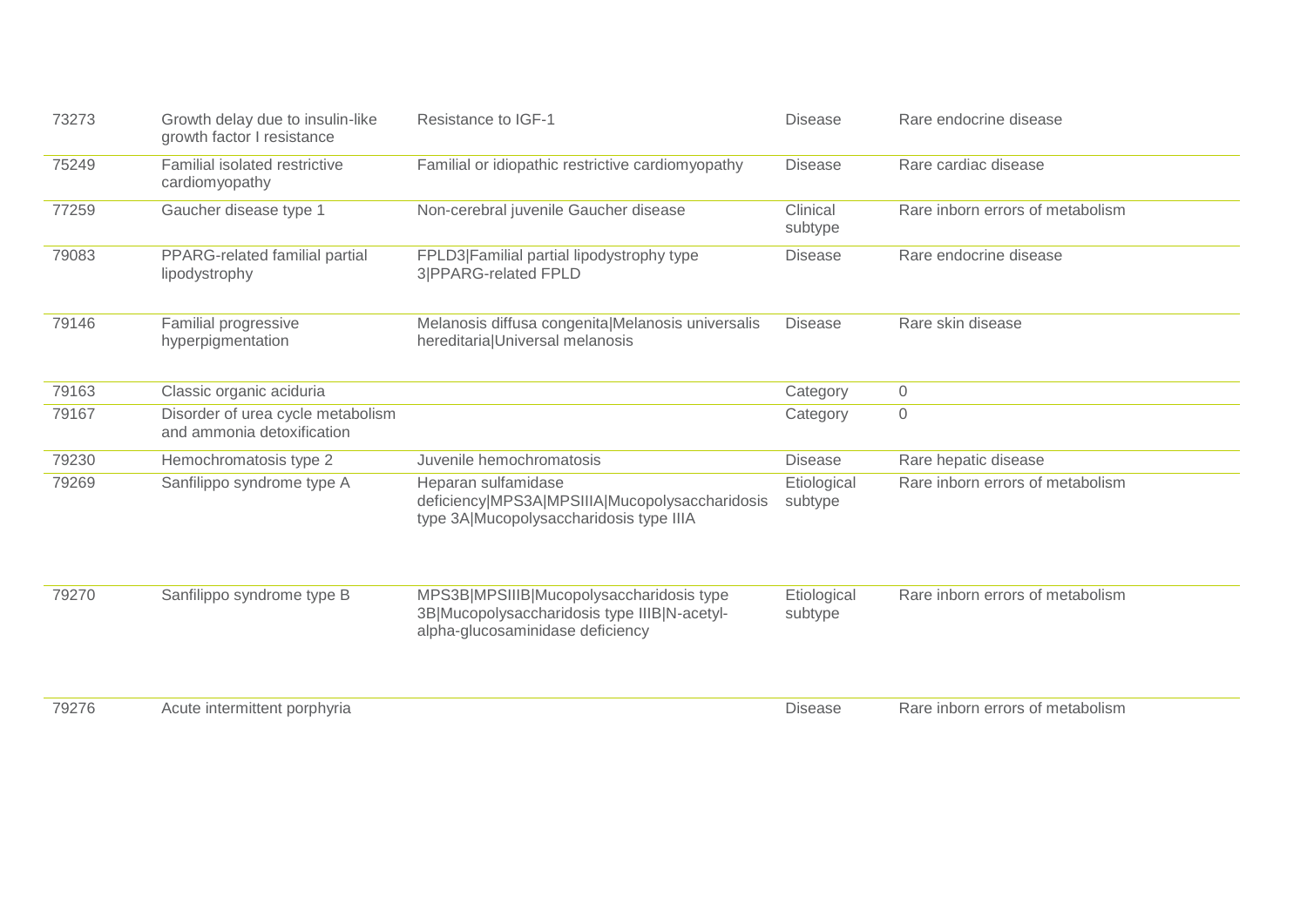| 79318 | PMM2-CDG                                                   | CDG syndrome type la CDG-<br>la CDG1A Carbohydrate deficient glycoprotein<br>syndrome type la Congenital disorder of<br>glycosylation type 1a Congenital disorder of<br>glycosylation type la Phosphomannomutase 2<br>deficiency | <b>Disease</b>      | Rare inborn errors of metabolism |
|-------|------------------------------------------------------------|----------------------------------------------------------------------------------------------------------------------------------------------------------------------------------------------------------------------------------|---------------------|----------------------------------|
| 79323 | MPDU1-CDG                                                  | CDG syndrome type If CDG-<br>If CDG1F Carbohydrate deficient glycoprotein<br>syndrome type If Congenital disorder of<br>glycosylation type 1f Congenital disorder of<br>glycosylation type If                                    | <b>Disease</b>      | Rare inborn errors of metabolism |
| 79361 | Inherited epidermolysis bullosa                            | Epidermolysis bullosa hereditaria Hereditary<br>epidermolysis bullosa                                                                                                                                                            | Category            | $\sqrt{a}$                       |
| 79397 | Epidermolysis bullosa simplex with<br>mottled pigmentation | EBS with mottled pigmentation EBS-MP                                                                                                                                                                                             | <b>Disease</b>      | Rare skin disease                |
| 79430 | Hermansky-Pudlak syndrome                                  | <b>HPS</b>                                                                                                                                                                                                                       | <b>Disease</b>      | Rare immune disease              |
| 79431 | Oculocutaneous albinism type 1A                            | OCA1A Tyrosinase-negative oculocutaneous<br>albinism                                                                                                                                                                             | Clinical<br>subtype | Rare skin disease                |
| 79434 | Oculocutaneous albinism type 1B                            | OCA1B Oculocutaneous albinism, Amish<br>type Platinum oculocutaneous albinism Yellow<br>oculocutaneous albinism                                                                                                                  | Clinical<br>subtype | Rare skin disease                |
| 79445 | Pseudopseudohypoparathyroidism                             | AHO-PPHP syndrome Albright hereditary<br>osteodystrophy-PPHP syndrome                                                                                                                                                            | <b>Disease</b>      | Rare endocrine disease           |
| 79452 | Milroy disease                                             | Hereditary lymphedema type I Nonne-Milroy<br>lymphedema                                                                                                                                                                          | <b>Disease</b>      | Rare circulatory system disease  |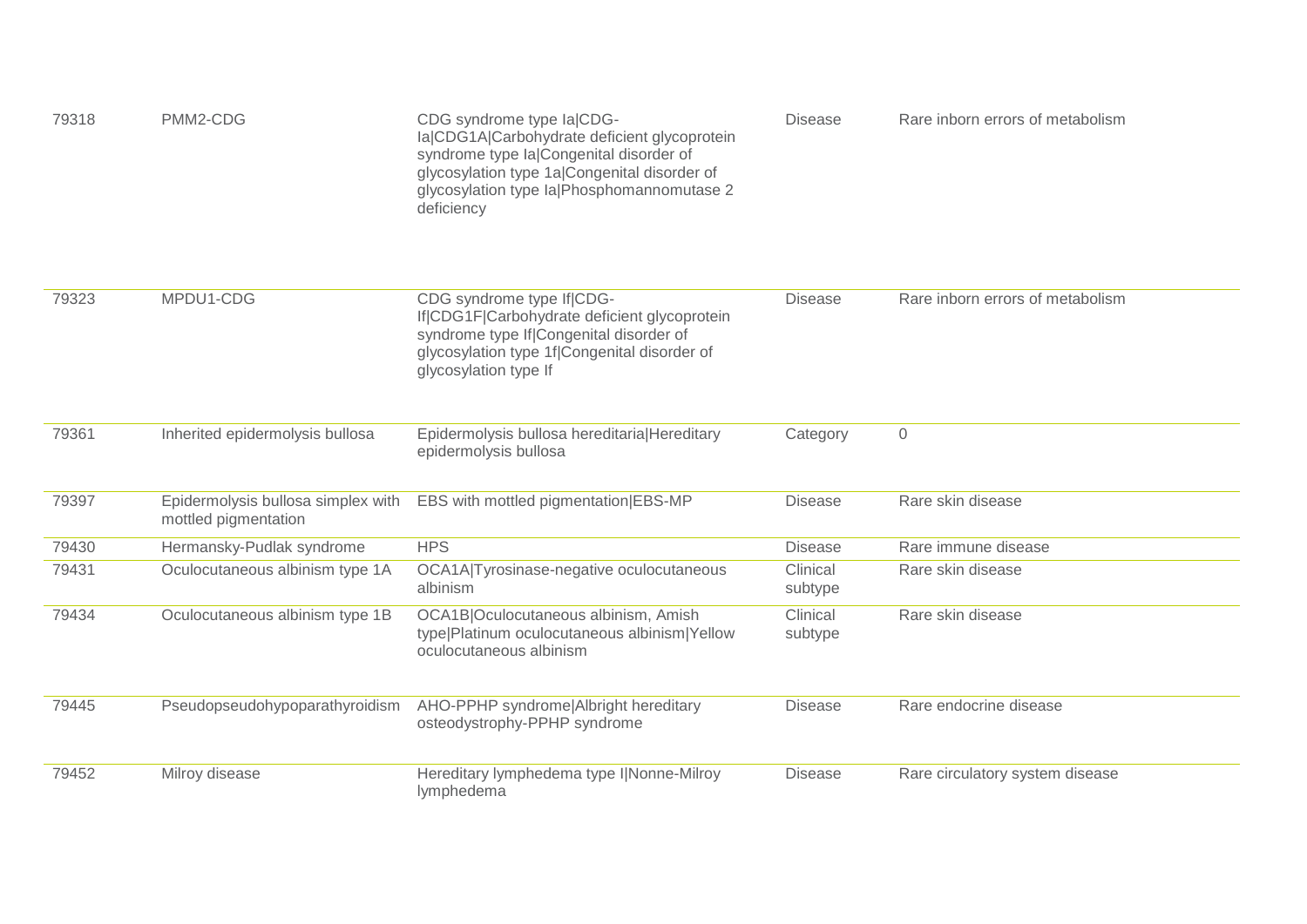| 79457 | Maculopapular cutaneous<br>mastocytosis | Urticaria pigmentosa                                                                                                                                                                                                                              | <b>Disease</b>           | Rare skin disease                                 |
|-------|-----------------------------------------|---------------------------------------------------------------------------------------------------------------------------------------------------------------------------------------------------------------------------------------------------|--------------------------|---------------------------------------------------|
| 79490 | Microcystic lymphatic<br>malformation   | Capillary lymphangioma Capillary lymphatic<br>malformation Cutaneous lymphangioma<br>circumscriptum Microcystic infiltrating lymphatic<br>malformation Microcystic<br>Iymphangioma Superficial<br>Iymphangioma Superficial Iymphatic malformation | Malformation<br>syndrome | Rare developmental defect during<br>embryogenesis |

| 79493 | Brooke-Spiegler syndrome                   | CYLD cutaneous syndrome                                                                                                                   | <b>Disease</b>           | Rare skin disease                                 |
|-------|--------------------------------------------|-------------------------------------------------------------------------------------------------------------------------------------------|--------------------------|---------------------------------------------------|
| 79651 | Mild hyperphenylalaninemia                 | Mild HPA Non-PKU HPA mHPA                                                                                                                 | Clinical<br>subtype      | Rare inborn errors of metabolism                  |
| 83330 | Proximal spinal muscular atrophy<br>type 1 | Infantile spinal muscular atrophy Infantile-onset<br>spinal muscular atrophy SMA type 1 SMA type<br>I SMA-I SMA1 Werdnig-Hoffmann disease | Clinical<br>subtype      | Rare neurologic disease                           |
| 83419 | Proximal spinal muscular atrophy<br>type 3 | Juvenile spinal muscular atrophy Kugelberg-<br>Welander disease SMA type 3 SMA type III SMA-<br>III SMA3                                  | Clinical<br>subtype      | Rare neurologic disease                           |
| 83463 | Microtia                                   |                                                                                                                                           | Morphological<br>anomaly | Rare developmental defect during<br>embryogenesis |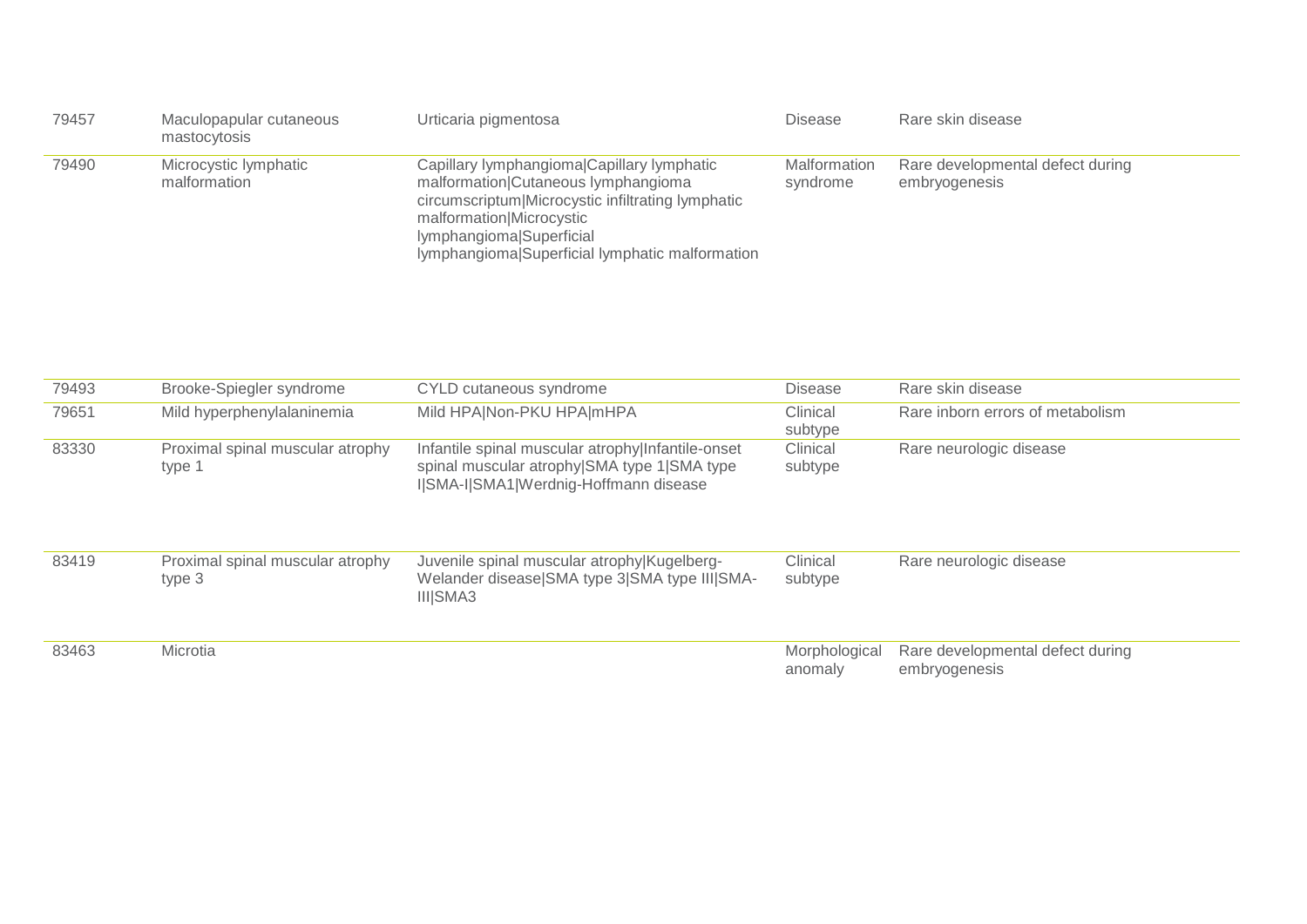| 84064 | Syndromic diarrhea | Phenotypic diarrhealSD/THE Syndromic            | Disease | Rare gastroenterologic disease |
|-------|--------------------|-------------------------------------------------|---------|--------------------------------|
|       |                    | diarrhea/Tricho-hepato-enteric syndrome Tricho- |         |                                |
|       |                    | hepato-enteric syndrome Trichohepatoenteric     |         |                                |
|       |                    | syndrome                                        |         |                                |

| 85128 | Bothnia retinal dystrophy                                                                          | Västerbotten dystrophy                                                                                                                                                                                                      | <b>Disease</b>           | Rare ophthalmic disorder                          |
|-------|----------------------------------------------------------------------------------------------------|-----------------------------------------------------------------------------------------------------------------------------------------------------------------------------------------------------------------------------|--------------------------|---------------------------------------------------|
| 85167 | Spondylometaphyseal dysplasia-<br>cone-rod dystrophy syndrome                                      | SMD-CRD                                                                                                                                                                                                                     | <b>Disease</b>           | Rare bone disease                                 |
| 85200 | Ischiovertebral syndrome                                                                           | Ischiospinal dysostosis   Ischiovertebral dysplasia                                                                                                                                                                         | Malformation<br>syndrome | Rare developmental defect during<br>embryogenesis |
| 85329 | X-linked intellectual disability-<br>hypotonia-facial dysmorphism-<br>aggressive behavior syndrome |                                                                                                                                                                                                                             | Malformation<br>syndrome | Rare developmental defect during<br>embryogenesis |
| 85451 | ATTRV122I amyloidosis                                                                              | ATTR cardiomyopathy ATTRV122I-related<br>amyloidosis TTR-related amyloid<br>cardiomyopathy TTR-related cardiac<br>amyloidosis Transthyretin amyloid<br>cardiopathy Transthyretin-related familial amyloid<br>cardiomyopathy | <b>Disease</b>           | Rare cardiac disease                              |
| 86923 | Hereditary palmoplantar<br>keratoderma, Gamborg-Nielsen<br>type                                    | Hereditary palmoplantar hyperkeratosis, Gamborg-<br>Nielsen type PPK, Gamborg-Nielsen type                                                                                                                                  | <b>Disease</b>           | Rare skin disease                                 |
| 88632 | Anterior segment developmental<br>anomaly                                                          | Anterior segment dysgenesis                                                                                                                                                                                                 | Category                 | Rare developmental defect during<br>embryogenesis |
| 88637 | Hypomyelination-<br>hypogonadotropic hypogonadism-<br>hypodontia syndrome                          | 4H syndrome                                                                                                                                                                                                                 | Clinical<br>subtype      | Rare neurologic disease                           |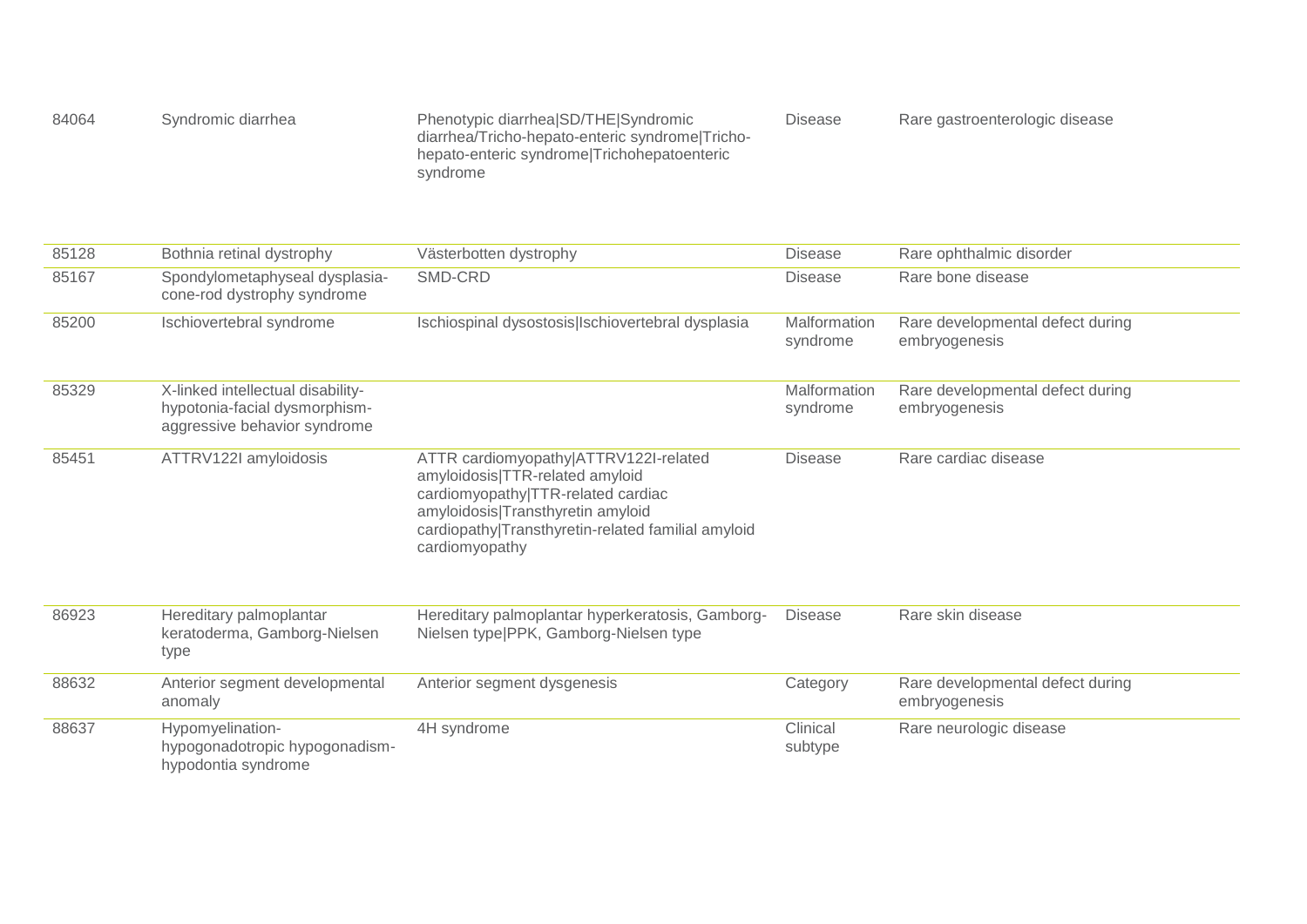| 88642 | Channelopathy-associated<br>congenital insensitivity to pain            | Channelopathy-associated CIP                                                                                                                                                                                                                                                   | <b>Disease</b>         | Rare neurologic disease                           |
|-------|-------------------------------------------------------------------------|--------------------------------------------------------------------------------------------------------------------------------------------------------------------------------------------------------------------------------------------------------------------------------|------------------------|---------------------------------------------------|
| 88949 | MUC1-related autosomal<br>dominant tubulointerstitial kidney<br>disease | ADTKD-MUC1 MCKD1 MUC1-related autosomal<br>dominant medullary cystic kidney disease MUCI-<br>related ADTKD Medullary cystic kidney disease<br>type 1                                                                                                                           | Clinical<br>subtype    | Rare renal disease                                |
| 88950 | UMOD-related autosomal<br>dominant tubulointerstitial kidney<br>disease | ADTKD-UMOD Autosomal dominant medullary<br>cystic kidney disease type 2  Familial juvenile<br>hyperuricemic nephropathy type 1 MCKD2 UMOD-<br>related ADTKD Uromodulin kidney<br>disease Uromodulin-associated kidney disease                                                  | Clinical<br>subtype    | Rare renal disease                                |
| 90117 | Hereditary motor and sensory<br>neuropathy, Okinawa type                | HMSNP Hereditary motor and sensory neuropathy,<br>proximal type                                                                                                                                                                                                                | <b>Disease</b>         | Rare neurologic disease                           |
| 90308 | Klippel-Trénaunay syndrome                                              |                                                                                                                                                                                                                                                                                | Clinical<br>subtype    | Rare developmental defect during<br>embryogenesis |
| 90342 | Xeroderma pigmentosum variant                                           | <b>XPV</b>                                                                                                                                                                                                                                                                     | <b>Disease</b>         | Rare skin disease                                 |
| 90625 | X-linked non-syndromic<br>sensorineural deafness type DFN               | X-linked isolated neurosensory deafness type<br>DFN X-linked isolated neurosensory hearing loss<br>type DFN X-linked isolated sensorineural deafness<br>type DFN X-linked isolated sensorineural hearing<br>loss type DFN X-linked non-syndromic<br>neurosensory deafness type | Etiological<br>subtype | Rare otorhinolaryngologic disease                 |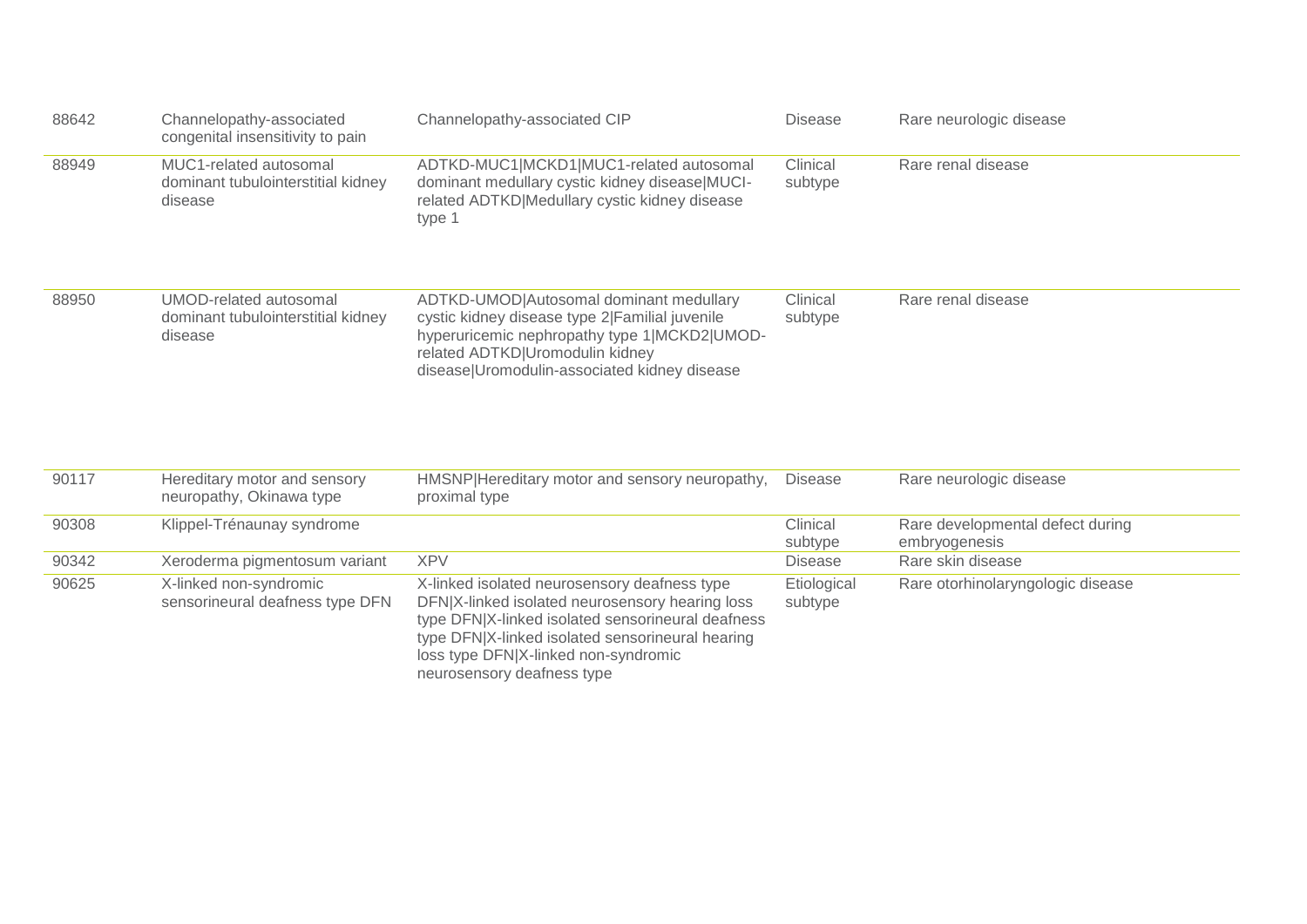| 90641 | Mitochondrial non-syndromic | Isolated mitochondrial neurosensory                 | Etiological | Rare otorhinolaryngologic disease |  |
|-------|-----------------------------|-----------------------------------------------------|-------------|-----------------------------------|--|
|       | sensorineural deafness      | deafness Isolated mitochondrial neurosensory        | subtype     |                                   |  |
|       |                             | hearing loss   Isolated mitochondrial sensorineural |             |                                   |  |
|       |                             | deafness   Isolated mitochondrial sensorineural     |             |                                   |  |
|       |                             | hearing loss Mitochondrial non-syndromic            |             |                                   |  |
|       |                             | neurosensory deafness Mitochondrial n               |             |                                   |  |

| 90654 | Stickler syndrome type 2                                                                       |                                                                 | Clinical                 | Rare bone disease                                 |
|-------|------------------------------------------------------------------------------------------------|-----------------------------------------------------------------|--------------------------|---------------------------------------------------|
|       |                                                                                                |                                                                 | subtype                  |                                                   |
| 90771 | Disorder of sex development                                                                    | <b>DSD</b>                                                      | Category                 | $\Omega$                                          |
| 90794 | Classic congenital adrenal<br>hyperplasia due to 21-hydroxylase<br>deficiency                  | Classic 21-OHD CAH                                              | <b>Disease</b>           | Rare developmental defect during<br>embryogenesis |
| 90795 | Congenital adrenal hyperplasia<br>due to 11-beta-hydroxylase<br>deficiency                     | CAH due to 11-beta-hydroxylase<br>deficiency CYP11B1 deficiency | <b>Disease</b>           | Rare developmental defect during<br>embryogenesis |
| 91359 | Chronic pneumonitis of infancy                                                                 | <b>CPI</b>                                                      | <b>Disease</b>           | Rare respiratory disease                          |
| 93114 | Autosomal dominant intermediate<br>Charcot-Marie-Tooth disease type<br>Е                       | CMTDIE Charcot-Marie-Tooth disease-<br>nephropathy syndrome     | <b>Disease</b>           | Rare neurologic disease                           |
| 93271 | Short rib-polydactyly syndrome,<br>Verma-Naumoff type                                          | Short rib-polydactyly syndrome type 3                           | Malformation<br>syndrome | Rare bone disease                                 |
| 93279 | Mild spondyloepiphyseal dysplasia<br>due to COL2A1 mutation with<br>early-onset osteoarthritis |                                                                 | <b>Disease</b>           | Rare bone disease                                 |
| 93283 | Spondyloepiphyseal dysplasia,<br>Kimberley type                                                |                                                                 | <b>Disease</b>           | Rare bone disease                                 |
| 93284 | Spondyloepiphyseal dysplasia<br>tarda                                                          |                                                                 | <b>Disease</b>           | Rare bone disease                                 |
| 93293 | Okihiro syndrome                                                                               | Duane-radial ray syndrome                                       | Malformation<br>syndrome | Rare developmental defect during<br>embryogenesis |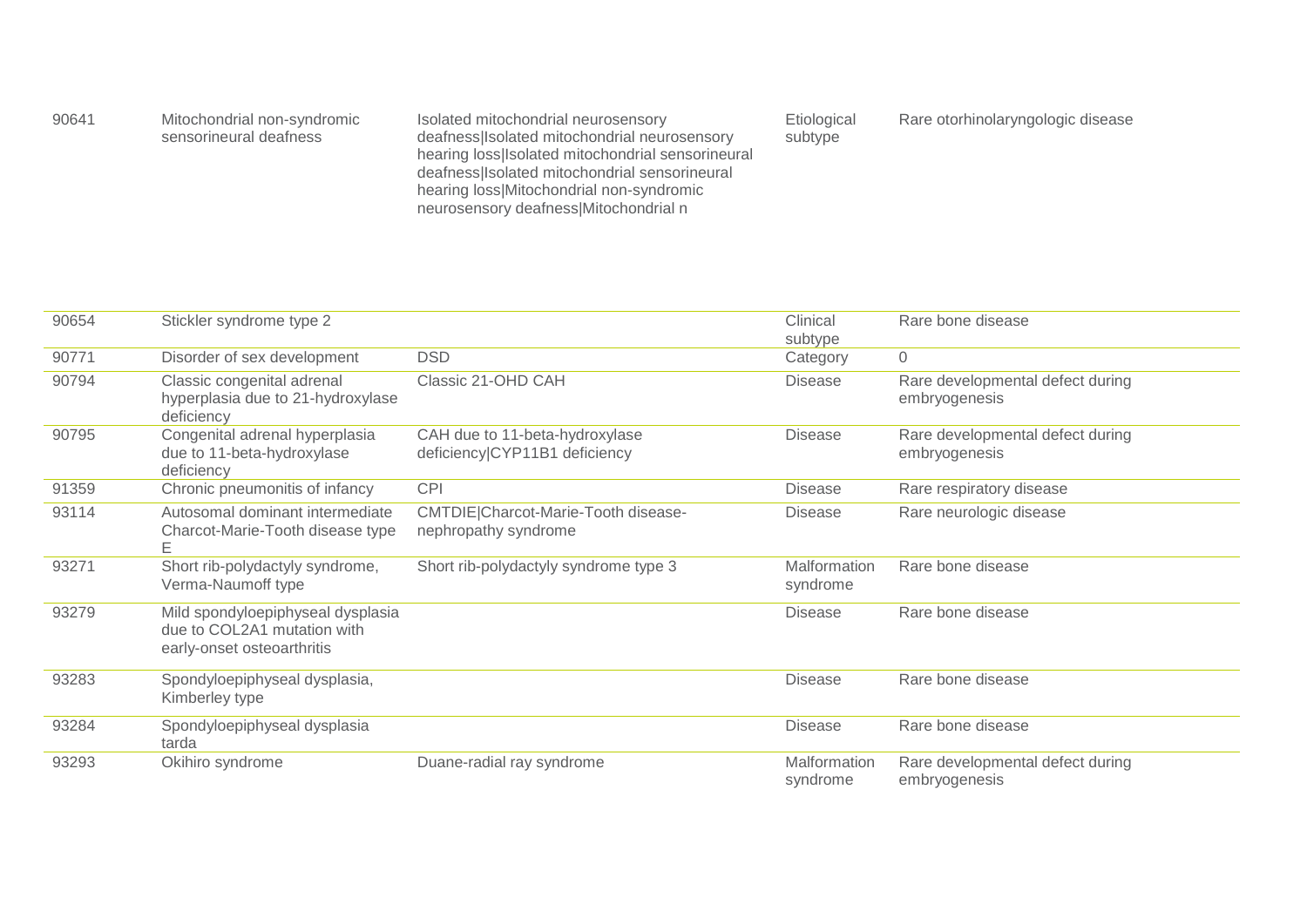| 93304 | Autosomal dominant brachyolmia                                    | Brachyolmia type 3                                                                                                                                                                                                                                                                | Malformation<br>syndrome | Rare bone disease                                 |
|-------|-------------------------------------------------------------------|-----------------------------------------------------------------------------------------------------------------------------------------------------------------------------------------------------------------------------------------------------------------------------------|--------------------------|---------------------------------------------------|
| 93311 | Multiple epiphyseal dysplasia type<br>5                           | BHMED Bilateral hereditary micro-epiphyseal<br>dysplasia EDM5 MED5 Polyepiphyseal dysplasia<br>type 5                                                                                                                                                                             | <b>Disease</b>           | Rare bone disease                                 |
| 93338 | Polysyndactyly                                                    | PPD4 Preaxial polydactyly type 4                                                                                                                                                                                                                                                  | Morphological<br>anomaly | Rare developmental defect during<br>embryogenesis |
| 93360 | Spondyloepimetaphyseal<br>dysplasia with multiple<br>dislocations | SEMD-MD SEMDJL2 Spondyloepimetaphyseal<br>dysplasia with joint laxicity, Hall<br>type Spondyloepimetaphyseal dysplasia with joint<br>laxity type 2 Spondyloepimetaphyseal dysplasia<br>with joint laxity, leptodactylic<br>type Spondyloepimetaphyseal dysplasia with<br>multiple | <b>Disease</b>           | Rare bone disease                                 |

| 93372 | Familial hypocalciuric<br>hypercalcemia type 1                  | FHH type 1                    | Etiological<br>subtype   | Rare endocrine disease                            |
|-------|-----------------------------------------------------------------|-------------------------------|--------------------------|---------------------------------------------------|
| 93383 | Brachydactyly type B                                            |                               | Malformation<br>syndrome | Rare developmental defect during<br>embryogenesis |
| 93388 | Brachydactyly type A1                                           | Brachydactyly, Farabee type   | Malformation<br>syndrome | Rare developmental defect during<br>embryogenesis |
| 93437 | Acromesomelic dysplasia                                         |                               | Clinical group           | - 0                                               |
| 93442 | Chondrodysplasia punctata                                       | <b>CDP</b>                    | Clinical group           | - 0                                               |
| 93454 | Dysostosis with predominant<br>vertebral and costal involvement |                               | Category                 | 0                                                 |
| 93457 | Non-syndromic limb reduction<br>defect                          | Non-syndromic limb hypoplasia | Category                 | $\overline{0}$                                    |
| 93548 | Glomerular disease                                              |                               | Category                 | $\mathbf{0}$                                      |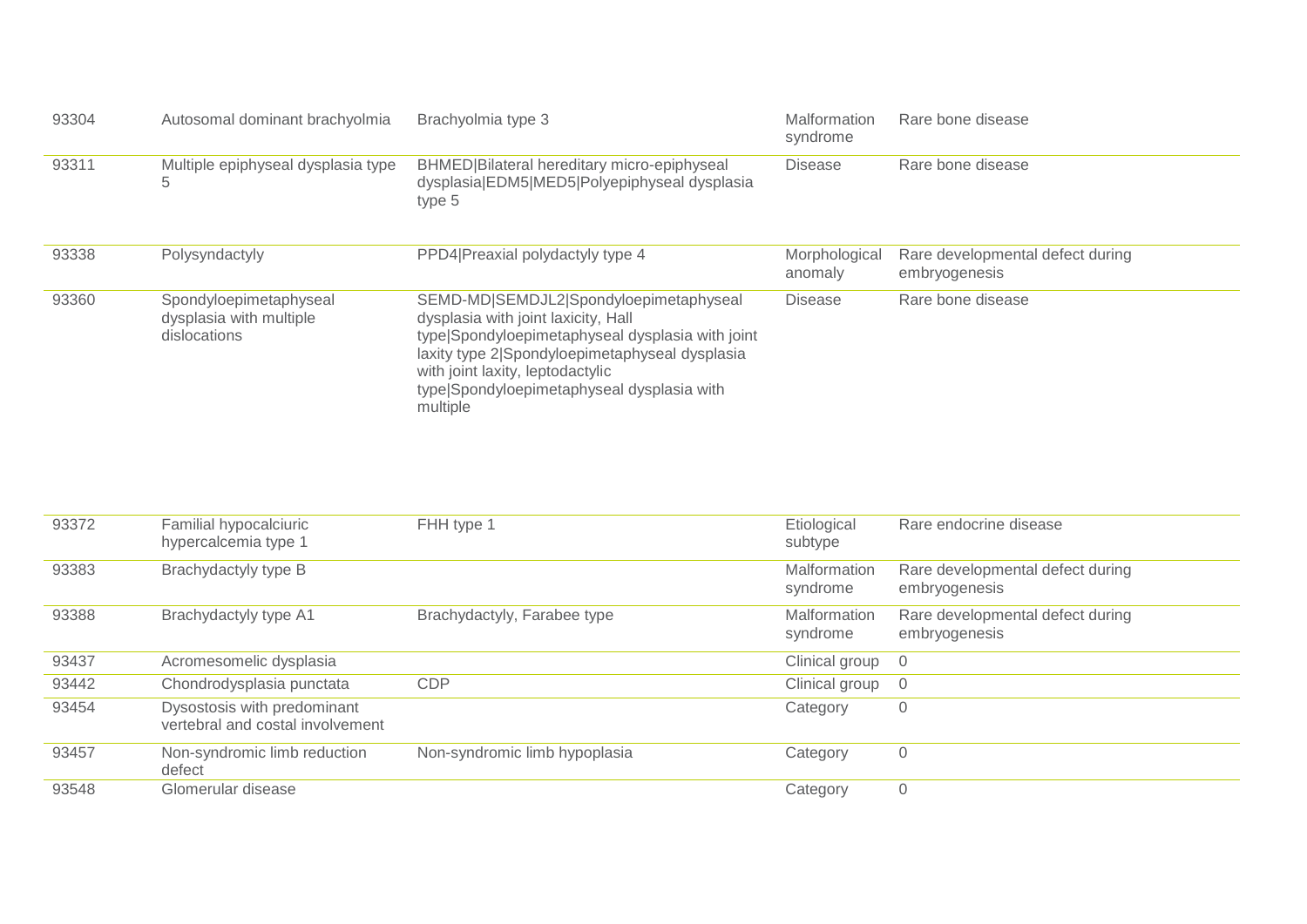| 93591 | Infantile nephronophthisis                                       | Autosomal recessive infantile NPHP Autosomal<br>recessive infantile nephronophthisis              | Clinical<br>subtype    | Rare renal disease                                |
|-------|------------------------------------------------------------------|---------------------------------------------------------------------------------------------------|------------------------|---------------------------------------------------|
| 93593 | Nephropathy secondary to a<br>storage or other metabolic disease |                                                                                                   | Category               | $\overline{0}$                                    |
| 93598 | Primary hyperoxaluria type 1                                     | Glycolic aciduria Peroxisomal alanine-glyoxylate<br>aminotransferase deficiency                   | Clinical<br>subtype    | Rare renal disease                                |
| 93600 | Primary hyperoxaluria type 3                                     |                                                                                                   | Clinical<br>subtype    | Rare renal disease                                |
| 93613 | Cystinuria type B                                                |                                                                                                   | Etiological<br>subtype | Rare renal disease                                |
| 93616 | Hemoglobin H disease                                             | Alpha-thalassemia intermedia HbH disease                                                          | Clinical<br>subtype    | Rare hematologic disease                          |
| 93623 | Dent disease type 2                                              | Nephrolithiasis type 2                                                                            | Clinical<br>subtype    | Rare renal disease                                |
| 93626 | Rare renal disease                                               |                                                                                                   | Category               | $\Omega$                                          |
| 93924 | Lobar holoprosencephaly                                          |                                                                                                   | Clinical<br>subtype    | Rare developmental defect during<br>embryogenesis |
| 93929 | Cloacal exstrophy                                                | OEIS complex Omphalocele-cloacal exstrophy-<br>imperforate anus-spinal defect syndrome            | Clinical<br>subtype    | Rare developmental defect during<br>embryogenesis |
| 93964 | Blepharospasm-oromandibular<br>dystonia syndrome                 | Meige dystonia Meige syndrome                                                                     | <b>Disease</b>         | Rare neurologic disease                           |
| 94065 | 15q24 microdeletion syndrome                                     | Del(15)(q24) Monosomy 15q24                                                                       | Etiological<br>subtype | Rare developmental defect during<br>embryogenesis |
| 94147 | Spinocerebellar ataxia type 7                                    | Ataxia with pigmentary retinopathy Cerebellar<br>syndrome-pigmentary maculopathy<br>syndrome SCA7 | <b>Disease</b>         | Rare neurologic disease                           |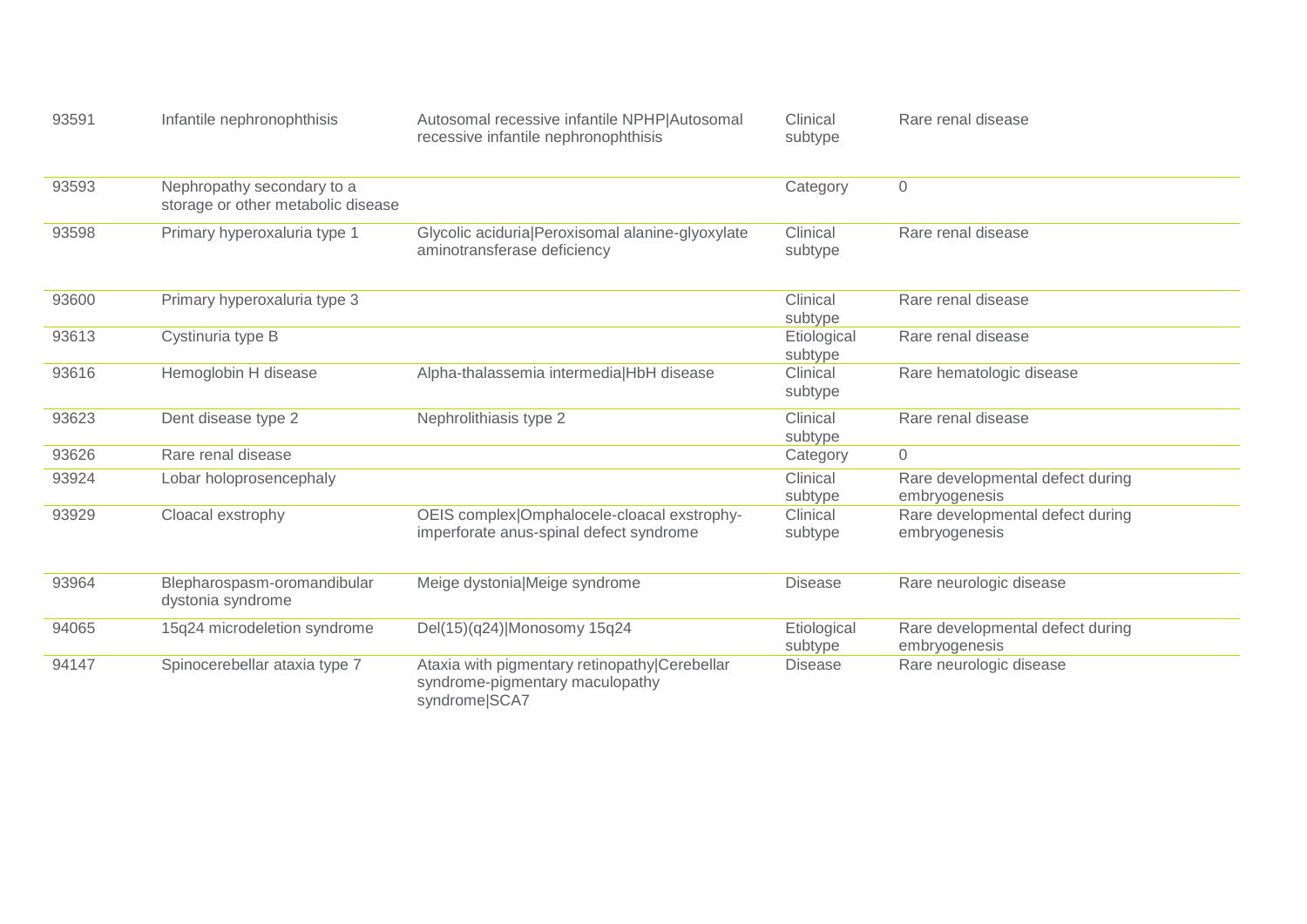| 95494 | Combined pituitary hormone  | Familial congenital hypopituitarism Multiple  | Disease | Rare endocrine disease |
|-------|-----------------------------|-----------------------------------------------|---------|------------------------|
|       | deficiencies, genetic forms | pituitary hormone deficiencies, genetic forms |         |                        |

| 95496 | Pituitary stalk interruption<br>syndrome        | Ectopic neurohypophysis PSIS                                                                                                                                                          | Morphological<br>anomaly | Rare endocrine disease                            |
|-------|-------------------------------------------------|---------------------------------------------------------------------------------------------------------------------------------------------------------------------------------------|--------------------------|---------------------------------------------------|
| 95702 | X-linked adrenal hypoplasia<br>congenita        | X-linked AHC X-linked congenital adrenal<br>hypoplasia                                                                                                                                | <b>Disease</b>           | Rare endocrine disease                            |
| 95706 | Posterior hypospadias                           | Hypospadias, severe form   Perineal, scrotal or<br>penoscrotal hypospadias                                                                                                            | Morphological<br>anomaly | Rare developmental defect during<br>embryogenesis |
| 95716 | Familial thyroid<br>dyshormonogenesis           | Thyroid dyshormonogenesis                                                                                                                                                             | <b>Disease</b>           | Rare endocrine disease                            |
| 96072 | 4p16.3 microduplication syndrome                | Distal duplication 4p Distal trisomy 4p Telomeric<br>duplication 4p Trisomy 4pter                                                                                                     | Malformation<br>syndrome | Rare developmental defect during<br>embryogenesis |
| 96092 | 8p inverted duplication/deletion<br>syndrome    | Invdupdel(8p) Inverted 8p duplication/deletion<br>syndrome                                                                                                                            | Malformation<br>syndrome | Rare developmental defect during<br>embryogenesis |
| 96096 | Distal trisomy 4q                               | Distal duplication 4q Telomeric duplication<br>4q Trisomy 4qter                                                                                                                       | Malformation<br>syndrome | Rare developmental defect during<br>embryogenesis |
| 96145 | Distal monosomy 4q                              | Distal deletion 4q Monosomy 4qter Telomeric<br>deletion 4q                                                                                                                            | Malformation<br>syndrome | Rare developmental defect during<br>embryogenesis |
| 96147 | Kleefstra syndrome due to 9q34<br>microdeletion | 9q subtelomeric deletion<br>syndrome 9qSTDS Kleefstra syndrome due to 9q<br>subtelomeric deletion Kleefstra syndrome due to<br>del(9)(q34) Kleefstra syndrome due to monosomy<br>9q34 | Etiological<br>subtype   | Rare developmental defect during<br>embryogenesis |
| 96168 | Monosomy 13q34                                  | Del(13)(q34) Distal deletion 13q34 Subtelomeric<br>deletion 13q34                                                                                                                     | Malformation<br>syndrome | Rare developmental defect during<br>embryogenesis |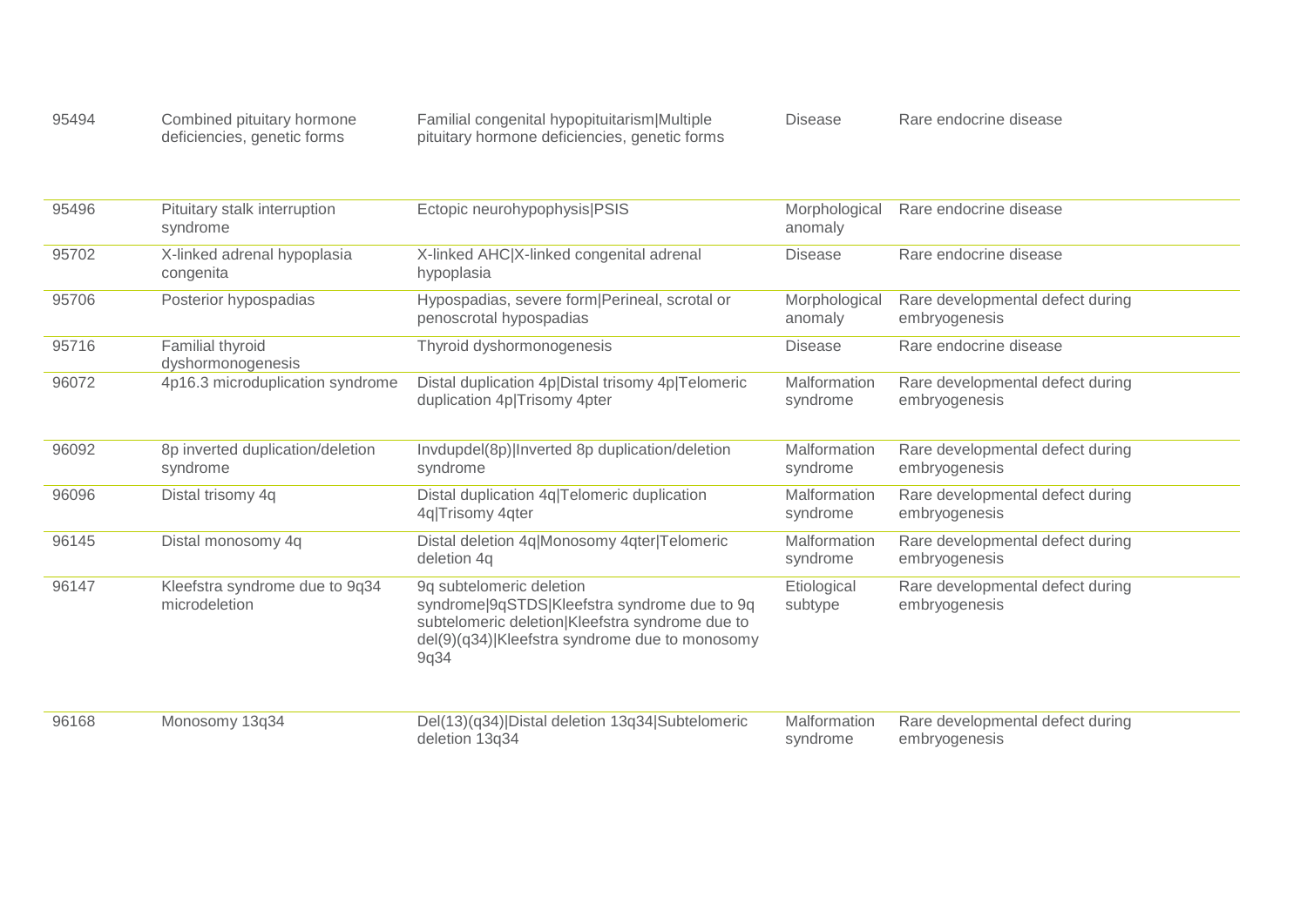| 96176 | Ring chromosome 13 syndrome                                                           | Ring 13 Ring chromosome 13                                                                                      | Malformation<br>syndrome | Rare developmental defect during<br>embryogenesis |
|-------|---------------------------------------------------------------------------------------|-----------------------------------------------------------------------------------------------------------------|--------------------------|---------------------------------------------------|
| 96181 | Maternal uniparental disomy of<br>chromosome 6                                        | UPD(6)mat                                                                                                       | Malformation<br>syndrome | Rare developmental defect during<br>embryogenesis |
| 96182 | Silver-Russell syndrome due to<br>maternal uniparental disomy of<br>chromosome 7      | UPD(7)mat                                                                                                       | Etiological<br>subtype   | Rare developmental defect during<br>embryogenesis |
| 96184 | Temple syndrome due to maternal<br>uniparental disomy of<br>chromosome 14             | $UPD(14)$ mat                                                                                                   | Etiological<br>subtype   | Rare developmental defect during<br>embryogenesis |
| 96193 | Beckwith-Wiedemann syndrome<br>due to paternal uniparental disomy<br>of chromosome 11 | Mosaic paternal uniparental disomy of<br>chromosome 11 UPD(11)pat                                               | Etiological<br>subtype   | Rare developmental defect during<br>embryogenesis |
| 96263 | 48, XXXY syndrome                                                                     |                                                                                                                 | Malformation<br>syndrome | Rare developmental defect during<br>embryogenesis |
| 96264 | 49, XXXXY syndrome                                                                    |                                                                                                                 | Malformation<br>syndrome | Rare developmental defect during<br>embryogenesis |
| 96346 | Anorectal malformation                                                                | <b>ARM</b>                                                                                                      | Category                 | $\mathbf 0$                                       |
| 97245 | Congenital myopathy                                                                   |                                                                                                                 | Category                 | $\mathbf 0$                                       |
| 97297 | Bohring-Opitz syndrome                                                                | BOS syndrome Bohring syndrome C-like<br>syndrome Oberklaid-Danks syndrome Opitz<br>trigonocephaly-like syndrome | Malformation<br>syndrome | Rare developmental defect during<br>embryogenesis |

| 97361 | Renal hypoplasia, unilateral                |                                                             | Clinical<br>subtype      | Rare developmental defect during<br>embryogenesis |
|-------|---------------------------------------------|-------------------------------------------------------------|--------------------------|---------------------------------------------------|
| 97363 | Unilateral multicystic dysplastic<br>kidney | Unilateral MCDK Unilateral multicystic renal<br>dysplasia   | Clinical<br>subtype      | Rare developmental defect during<br>embryogenesis |
| 97548 | Right sided atrial isomerism                | Isomerism of right atrial appendage Ivemark<br>syndrome RAI | Malformation<br>syndrome | Rare developmental defect during<br>embryogenesis |
| 97593 | Pseudohypoparathyroidism                    |                                                             | Category                 |                                                   |
| 97966 | Rare ophthalmic disorder                    |                                                             | Category                 |                                                   |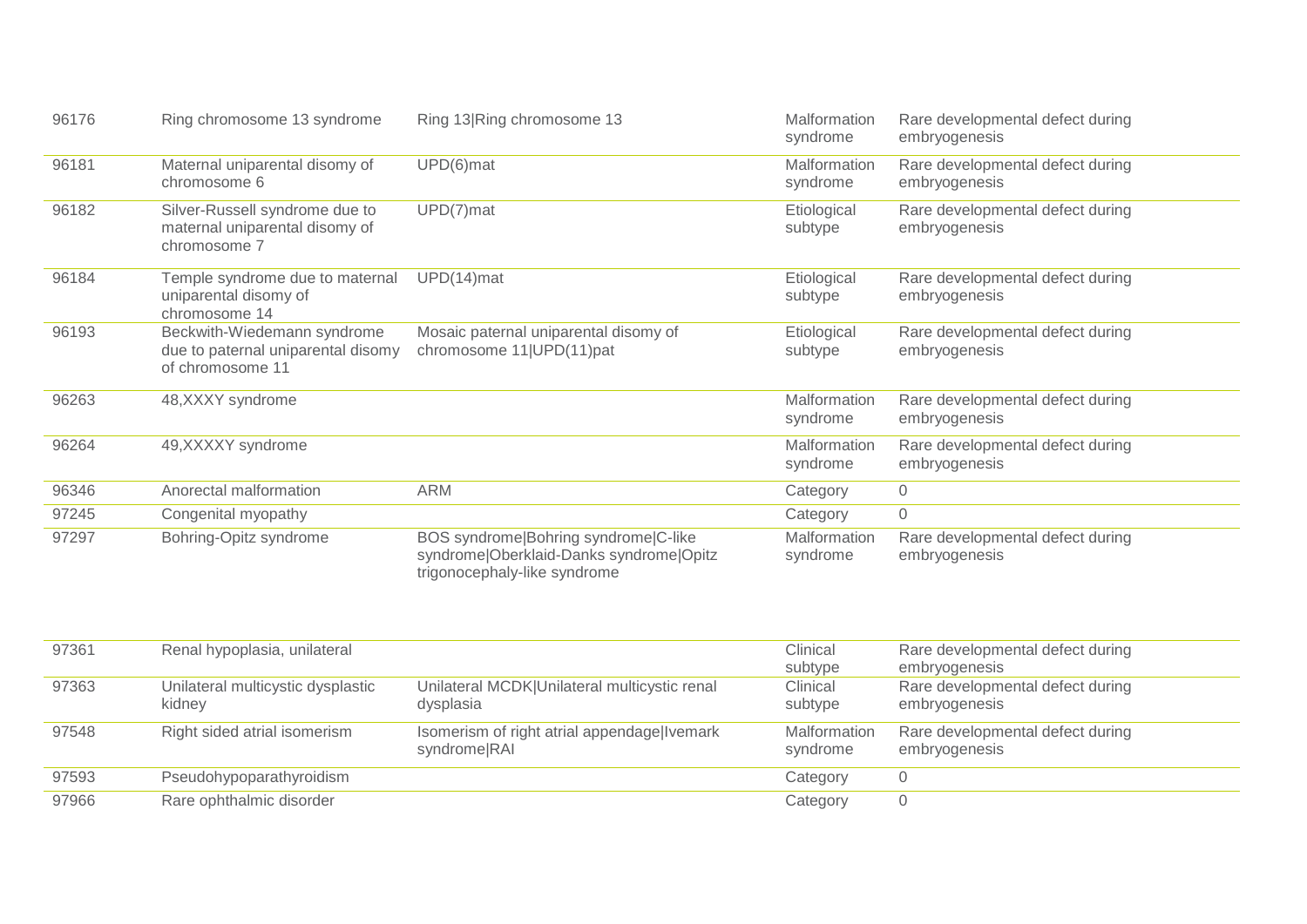| 98048 | Rare male infertility                                                            |                                                                                                                                                             | Category                 | $\overline{0}$                                    |
|-------|----------------------------------------------------------------------------------|-------------------------------------------------------------------------------------------------------------------------------------------------------------|--------------------------|---------------------------------------------------|
| 98057 | Rare tumor                                                                       | Rare neoplasm                                                                                                                                               | Category                 | $\mathsf{O}\xspace$                               |
| 98132 | Partial autosomal<br>trisomy/tetrasomy                                           |                                                                                                                                                             | Category                 | $\overline{0}$                                    |
| 98158 | Chromosome Y structural anomaly                                                  |                                                                                                                                                             | Category                 | $\mathbf 0$                                       |
| 98159 | Chromosome X structural anomaly                                                  |                                                                                                                                                             | Category                 | $\overline{0}$                                    |
| 98249 | Ehlers-Danlos syndrome                                                           | <b>EDS</b>                                                                                                                                                  | Clinical group           | $\overline{0}$                                    |
| 98258 | Infantile epilepsy syndrome                                                      |                                                                                                                                                             | Category                 | $\mathbf 0$                                       |
| 98267 | Genetic non-syndromic obesity                                                    | Monogenic obesity due to a leptin-melanocortin<br>pathway anomaly                                                                                           | <b>Disease</b>           | $\mathbf 0$                                       |
| 98345 | Rare idiopathic male infertility                                                 |                                                                                                                                                             | <b>Disease</b>           | Rare infertility                                  |
| 98473 | Muscular dystrophy                                                               |                                                                                                                                                             | Category                 | $\Omega$                                          |
| 98668 | Vitreoretinopathy                                                                |                                                                                                                                                             | Category                 | $\sqrt{a}$                                        |
| 98688 | Oculomotor apraxia                                                               |                                                                                                                                                             | Category                 | $\overline{0}$                                    |
| 98756 | Spinocerebellar ataxia type 2                                                    | SCA <sub>2</sub>                                                                                                                                            | <b>Disease</b>           | Rare neurologic disease                           |
| 98766 | Spinocerebellar ataxia type 5                                                    | SCA <sub>5</sub>                                                                                                                                            | <b>Disease</b>           | Rare neurologic disease                           |
| 98769 | Spinocerebellar ataxia type 15/16                                                | SCA15/16                                                                                                                                                    | <b>Disease</b>           | Rare neurologic disease                           |
| 98791 | Alpha-thalassemia-intellectual<br>disability syndrome linked to<br>chromosome 16 | ATR syndrome linked to chromosome 16 ATR<br>syndrome, deletion type ATR-16 syndrome Alpha<br>thalassemia-intellectual disability syndrome,<br>deletion type | Malformation<br>syndrome | Rare developmental defect during<br>embryogenesis |

| 98797 | Isochromosomy Yp |  |
|-------|------------------|--|
|-------|------------------|--|

**Malformation** syndrome Rare developmental defect during embryogenesis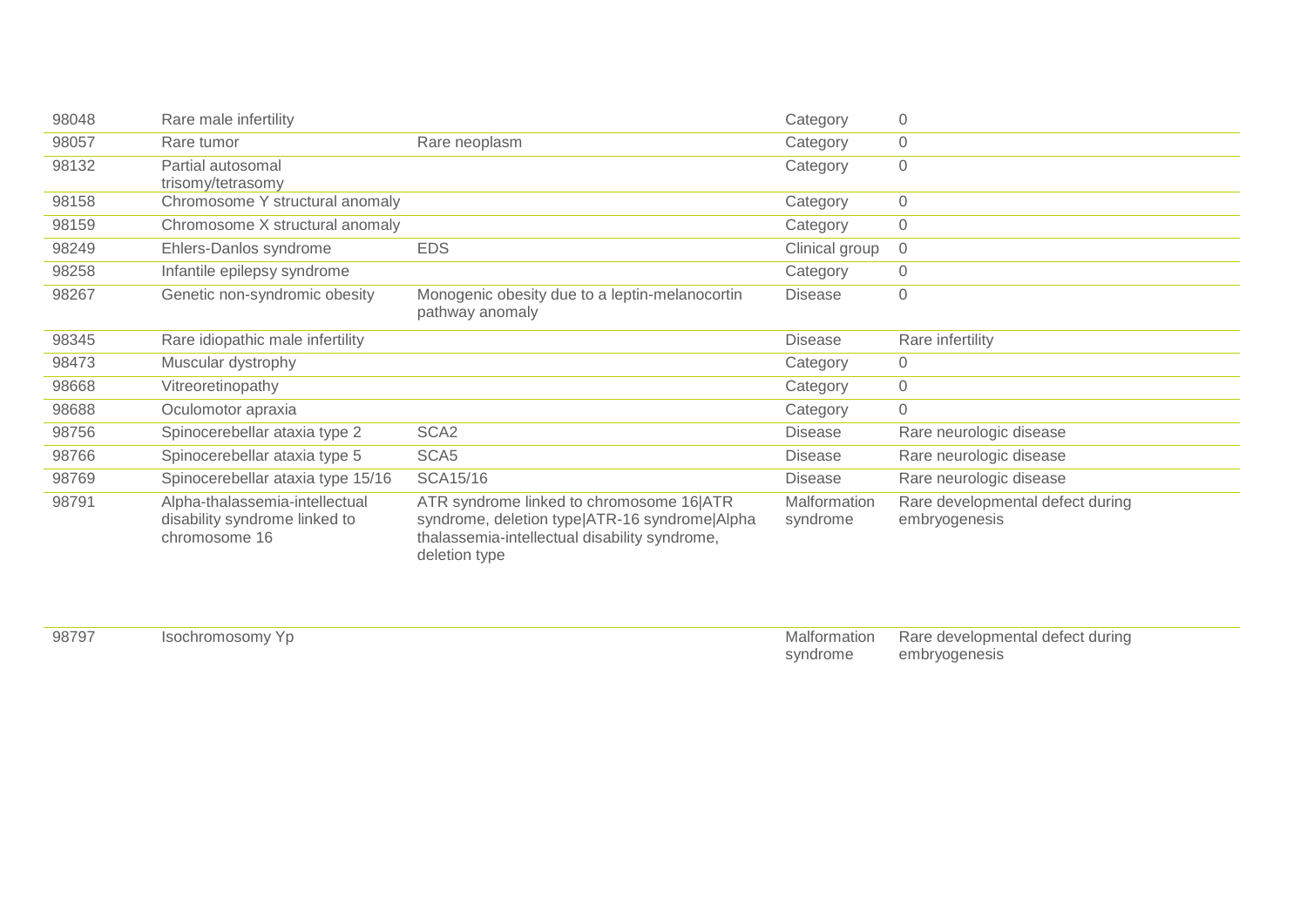| 98808 | Autosomal dominant dopa-<br>responsive dystonia | Autosomal dominant Segawa<br>syndrome DYT5a GTPCH1-deficient<br>DRD GTPCH1-deficient dopa-responsive<br>dystonialHPD with marked diurnal<br>fluctuation Hereditary progressive dystonia with<br>marked diurnal fluctuation | Disease | Rare neurologic disease |
|-------|-------------------------------------------------|----------------------------------------------------------------------------------------------------------------------------------------------------------------------------------------------------------------------------|---------|-------------------------|
|-------|-------------------------------------------------|----------------------------------------------------------------------------------------------------------------------------------------------------------------------------------------------------------------------------|---------|-------------------------|

| 98820 | Familial focal epilepsy with<br>variable foci | FFEVF Familial partial epilepsy with variable foci                                                                                                                                                                                                                             | <b>Disease</b>           | Rare neurologic disease                           |
|-------|-----------------------------------------------|--------------------------------------------------------------------------------------------------------------------------------------------------------------------------------------------------------------------------------------------------------------------------------|--------------------------|---------------------------------------------------|
| 98938 | Colobomatous microphthalmia                   | MAC Microphthalmia with colobomatous<br>cyst Microphthalmia-anophthalmia-coloboma<br>syndrome                                                                                                                                                                                  | Malformation<br>syndrome | Rare developmental defect during<br>embryogenesis |
| 98942 | Coloboma of choroid and retina                |                                                                                                                                                                                                                                                                                | Morphological<br>anomaly | Rare developmental defect during<br>embryogenesis |
| 98960 | Thiel-Behnke corneal dystrophy                | Anterior limiting membrane dystrophy type<br>2 Anterior limiting membrane dystrophy type<br>II Corneal dystrophy of Bowman layer type<br>2 Corneal dystrophy of Bowman layer type II Curly<br>fiber corneal dystrophy Honeycomb corneal<br>dystrophy TBCD Waardenburg-Jonker c | Disease                  | Rare ophthalmic disorder                          |

| 98969 | Macular corneal dystrophy | Corneal dystrophy Groenouw type II Fehr corneal<br>dystrophy MCD   | Disease | Rare ophthalmic disorder |
|-------|---------------------------|--------------------------------------------------------------------|---------|--------------------------|
| 98976 | Congenital glaucoma       | Buphthalmia Buphthalmos Buphthalmus Primary<br>congenital glaucoma | Disease | Rare ophthalmic disorder |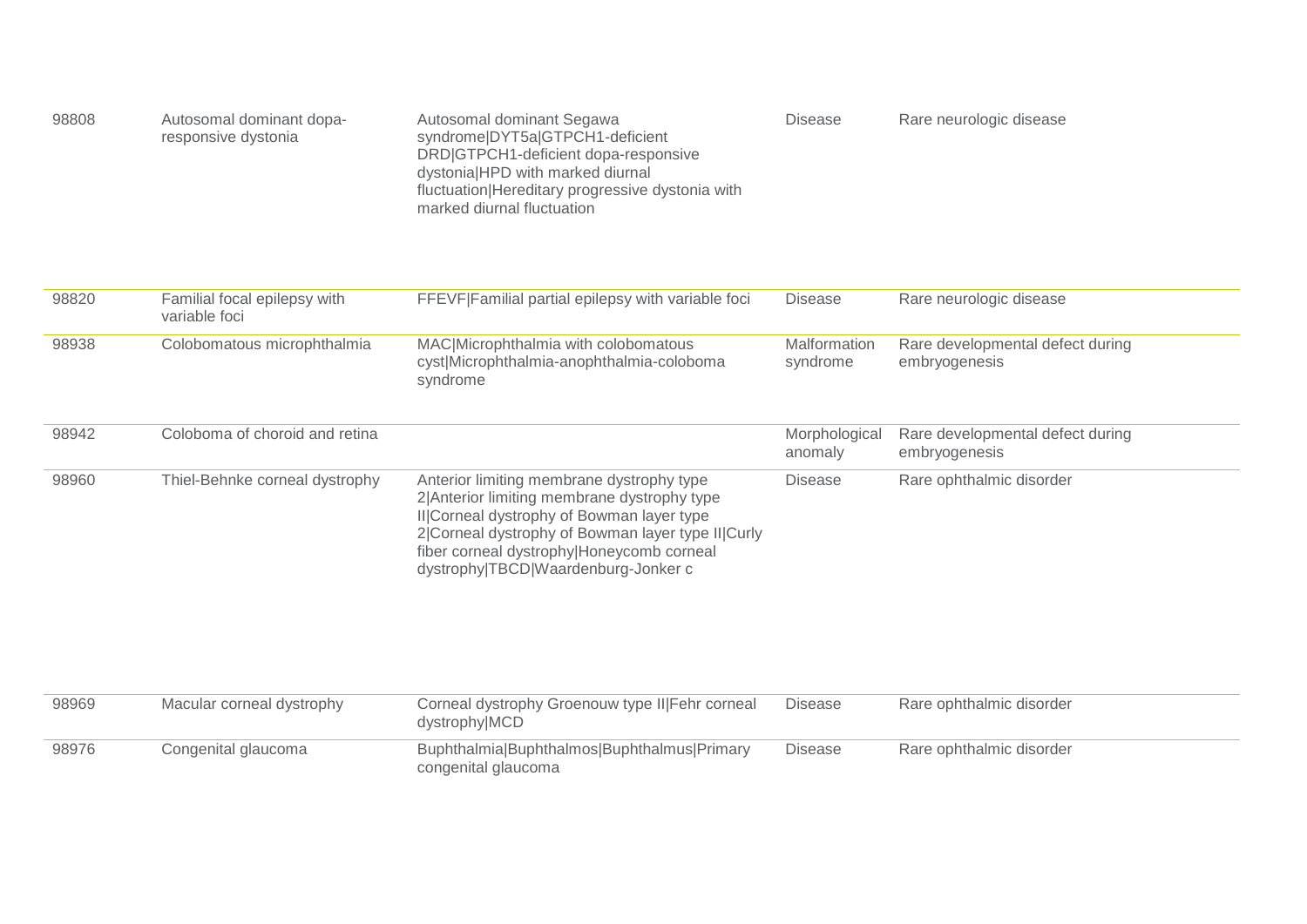| 98994  | Total early-onset cataract                    |                                                                                                                                                                                                   | Clinical<br>subtype      | Rare ophthalmic disorder                          |
|--------|-----------------------------------------------|---------------------------------------------------------------------------------------------------------------------------------------------------------------------------------------------------|--------------------------|---------------------------------------------------|
| 99015  | Spastic paraplegia type 2                     | SPG2 Spastic gait type 2 Spastic paraparesis type<br>2 X-linked spastic paraplegia type 2                                                                                                         | <b>Disease</b>           | Rare neurologic disease                           |
| 99361  | Familial medullary thyroid<br>carcinoma       | <b>Familial MTC</b>                                                                                                                                                                               | <b>Disease</b>           | Rare neoplastic disease                           |
| 99718  | Leber plus disease                            | LHON plus disease                                                                                                                                                                                 | <b>Disease</b>           | Rare ophthalmic disorder                          |
| 99749  | Kostmann syndrome                             | Infantile agranulocytosis Severe congenital<br>neutropenia type 3                                                                                                                                 | <b>Disease</b>           | Rare immune disease                               |
| 99776  | Mosaic trisomy 9                              | Mosaic trisomy chromosome 9 Trisomy 9<br>mosaicism                                                                                                                                                | Malformation<br>syndrome | Rare developmental defect during<br>embryogenesis |
| 99858  | Idiopathic syringomyelia                      |                                                                                                                                                                                                   | Clinical<br>subtype      | Rare neurologic disease                           |
| 100091 | Adrenal/paraganglial tumor                    |                                                                                                                                                                                                   | Category                 | $\overline{0}$                                    |
| 100973 | <b>FRAXE</b> intellectual disability          | Intellectual disability associated with fragile site<br><b>FRAXE</b>                                                                                                                              | <b>Disease</b>           | Rare developmental defect during<br>embryogenesis |
| 100976 | Bathing suit ichthyosis                       | <b>BSI</b>                                                                                                                                                                                        | <b>Disease</b>           | Rare skin disease                                 |
| 100980 | Autosomal dominant pure spastic<br>paraplegia | Autosomal dominant pure HSP Autosomal<br>dominant pure SPG Autosomal dominant<br>uncomplicated HSP Autosomal dominant<br>uncomplicated SPG Autosomal dominant<br>uncomplicated spastic paraplegia | Clinical group           | $\overline{0}$                                    |

| 100984 | Autosomal dominant spastic<br>paraplegia type 3   | Strümpell disease   | Rare neurologic disease<br><b>Disease</b> |
|--------|---------------------------------------------------|---------------------|-------------------------------------------|
| 100991 | Autosomal dominant spastic<br>paraplegia type 10  | SPG <sub>10</sub>   | Rare neurologic disease<br><b>Disease</b> |
| 101001 | Autosomal recessive spastic<br>paraplegia type 21 | Mast syndrome SPG21 | Rare neurologic disease<br>Disease        |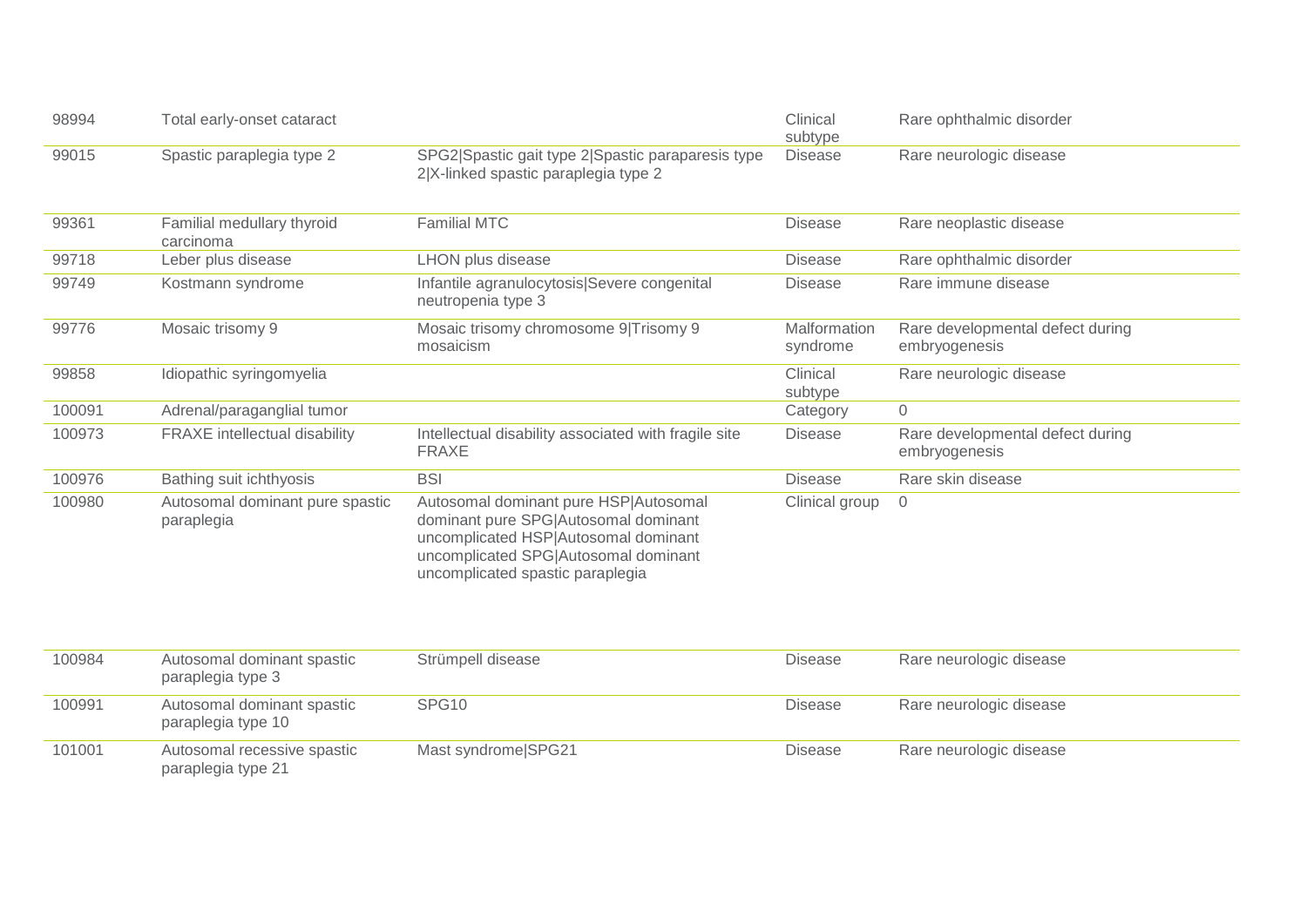| 101011 | Autosomal dominant spastic<br>paraplegia type 31           | SPG31                                                                      | <b>Disease</b>           | Rare neurologic disease                           |
|--------|------------------------------------------------------------|----------------------------------------------------------------------------|--------------------------|---------------------------------------------------|
| 101023 | Cleft hard palate                                          |                                                                            | Morphological<br>anomaly | Rare developmental defect during<br>embryogenesis |
| 101039 | Female restricted epilepsy with<br>intellectual disability | EFMR Juberg-Hellman syndrome                                               | <b>Disease</b>           | Rare developmental defect during<br>embryogenesis |
| 101063 | Situs inversus totalis                                     | Complete situs inversus Complete situs inversus<br>viscerum Situs inversus | Morphological<br>anomaly | Rare developmental defect during<br>embryogenesis |
| 101070 | <b>Bilateral frontoparietal</b><br>polymicrogyria          |                                                                            | Clinical<br>subtype      | Rare developmental defect during<br>embryogenesis |
| 101076 | X-linked Charcot-Marie-Tooth<br>disease type 2             | CMTX2                                                                      | <b>Disease</b>           | Rare neurologic disease                           |
| 101433 | Rare urogenital disease                                    |                                                                            | Category                 | $\overline{0}$                                    |
| 102002 | Rare ataxia                                                |                                                                            | Category                 | $\mathbf 0$                                       |
| 102009 | Classic lissencephaly                                      | Lissencephaly type 1                                                       | Clinical group           | $\overline{0}$                                    |
| 102015 | Autosomal recessive limb-girdle<br>muscular dystrophy      |                                                                            | Category                 | $\mathbf 0$                                       |
| 109007 | Arthrogryposis syndrome                                    |                                                                            | Category                 | $\Omega$                                          |
| 137678 | Spondyloepiphyseal dysplasia<br>with metatarsal shortening | Czech dysplasia, metatarsal type SED with<br>metatarsal shortening         | <b>Disease</b>           | Rare bone disease                                 |
| 137888 | Auriculocondylar syndrome                                  | Question mark ear syndrome                                                 | Malformation<br>syndrome | Rare developmental defect during<br>embryogenesis |
| 137902 | Isolated optic nerve<br>hypoplasia/aplasia                 |                                                                            | Morphological<br>anomaly | Rare ophthalmic disorder                          |
| 139396 | X-linked cerebral<br>adrenoleukodystrophy                  | X-CALD                                                                     | Clinical<br>subtype      | Rare inborn errors of metabolism                  |
| 139399 | Adrenomyeloneuropathy                                      |                                                                            | Clinical<br>subtype      | Rare inborn errors of metabolism                  |
| 139455 | Autosomal recessive<br>bestrophinopathy                    | Retinopathy, Burgess-Black type                                            | <b>Disease</b>           | Rare ophthalmic disorder                          |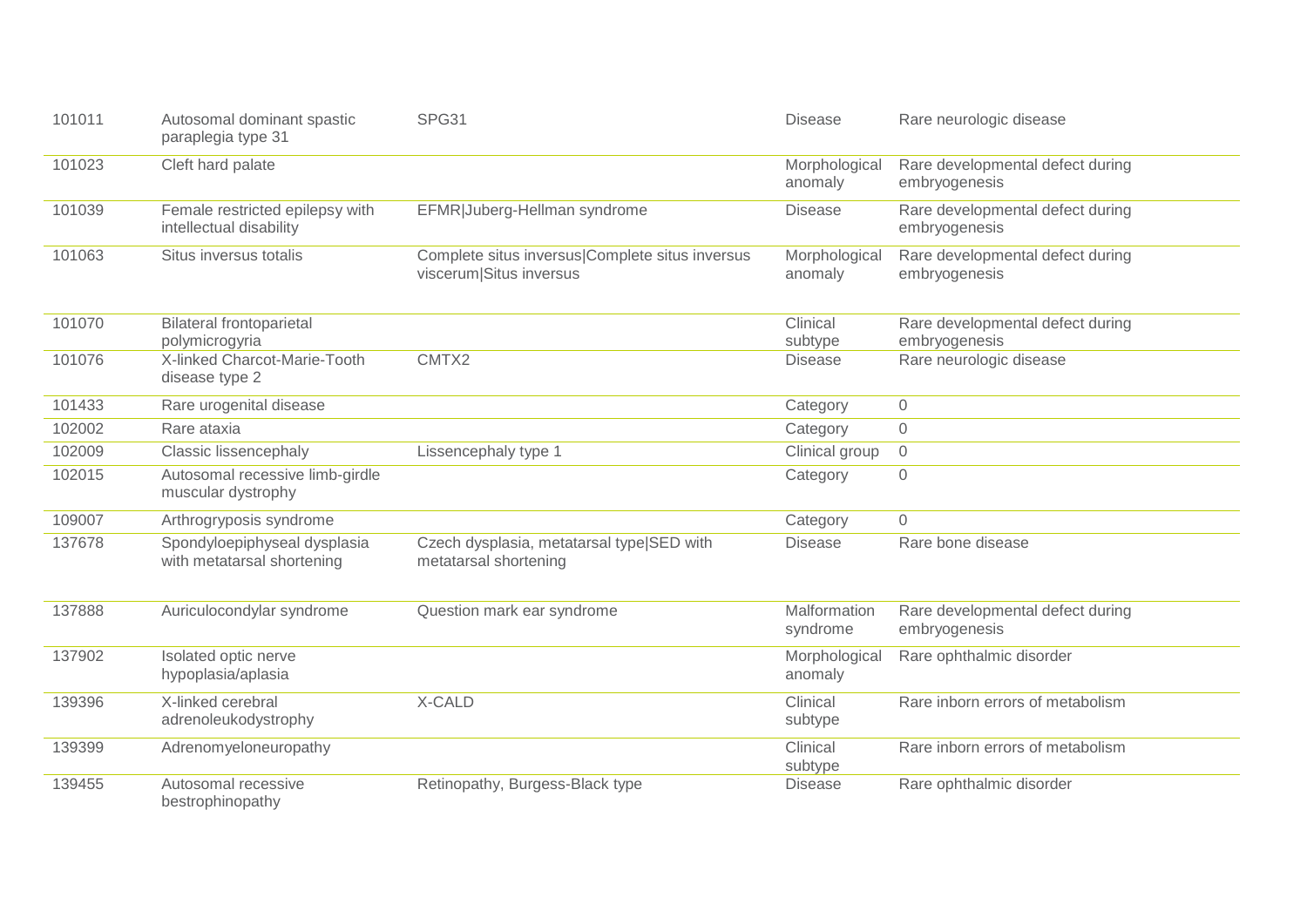| 139536 | Distal hereditary motor neuropathy<br>type 5               | Distal HMN V Distal hereditary motor neuropathy<br>type V Distal spinal muscular atrophy type<br>5dHMN5 | <b>Disease</b>           | Rare neurologic disease                           |
|--------|------------------------------------------------------------|---------------------------------------------------------------------------------------------------------|--------------------------|---------------------------------------------------|
| 140957 | Autosomal dominant<br>macrothrombocytopenia                |                                                                                                         | <b>Disease</b>           | Rare hematologic disease                          |
| 155867 | Paramedian facial cleft                                    | Tessier number 1-1 and 2-12 facial cleft                                                                | Clinical group           | $\overline{0}$                                    |
| 156601 | Rare genetic hepatic disease                               |                                                                                                         | Category                 | $\sqrt{a}$                                        |
| 156728 | Spondyloepimetaphyseal<br>dysplasia, matrilin-3 type       | SEMD, MATN3-related SEMD, matrilin-3 type                                                               | <b>Disease</b>           | Rare bone disease                                 |
| 157215 | Hereditary hypophosphatemic<br>rickets with hypercalciuria | <b>HHRH</b>                                                                                             | <b>Disease</b>           | Rare endocrine disease                            |
| 157794 | Hereditary mixed polyposis<br>syndrome                     | <b>HMPS</b>                                                                                             | <b>Disease</b>           | Rare gastroenterologic disease                    |
| 157798 | Serrated polyposis syndrome                                | Hyperplastic polyposis syndrome                                                                         | <b>Disease</b>           | Rare gastroenterologic disease                    |
| 157973 | Congenital muscular dystrophy<br>due to LMNA mutation      | L-CMD LMNA-related congenital muscular<br>dystrophy                                                     | <b>Disease</b>           | Rare neurologic disease                           |
| 163634 | Maffucci syndrome                                          |                                                                                                         | <b>Disease</b>           | Rare bone disease                                 |
| 163690 | Hypotonia-cystinuria syndrome                              | <b>HCS</b>                                                                                              | <b>Disease</b>           | Rare inborn errors of metabolism                  |
| 163937 | X-linked intellectual disability,<br>Najm type             | MICPCH X-linked intellectual disability-<br>microcephaly-pontocerebellar hypoplasia<br>syndrome         | <b>Disease</b>           | Rare developmental defect during<br>embryogenesis |
| 163976 | X-linked intellectual disability, Van<br>Esch type         |                                                                                                         | Malformation<br>syndrome | Rare developmental defect during<br>embryogenesis |
| 163985 | Hyperekplexia-epilepsy syndrome                            |                                                                                                         | <b>Disease</b>           | Rare developmental defect during<br>embryogenesis |
| 165704 | Non-syndromic urogenital tract<br>malformation             |                                                                                                         | Category                 | $\mathbf 0$                                       |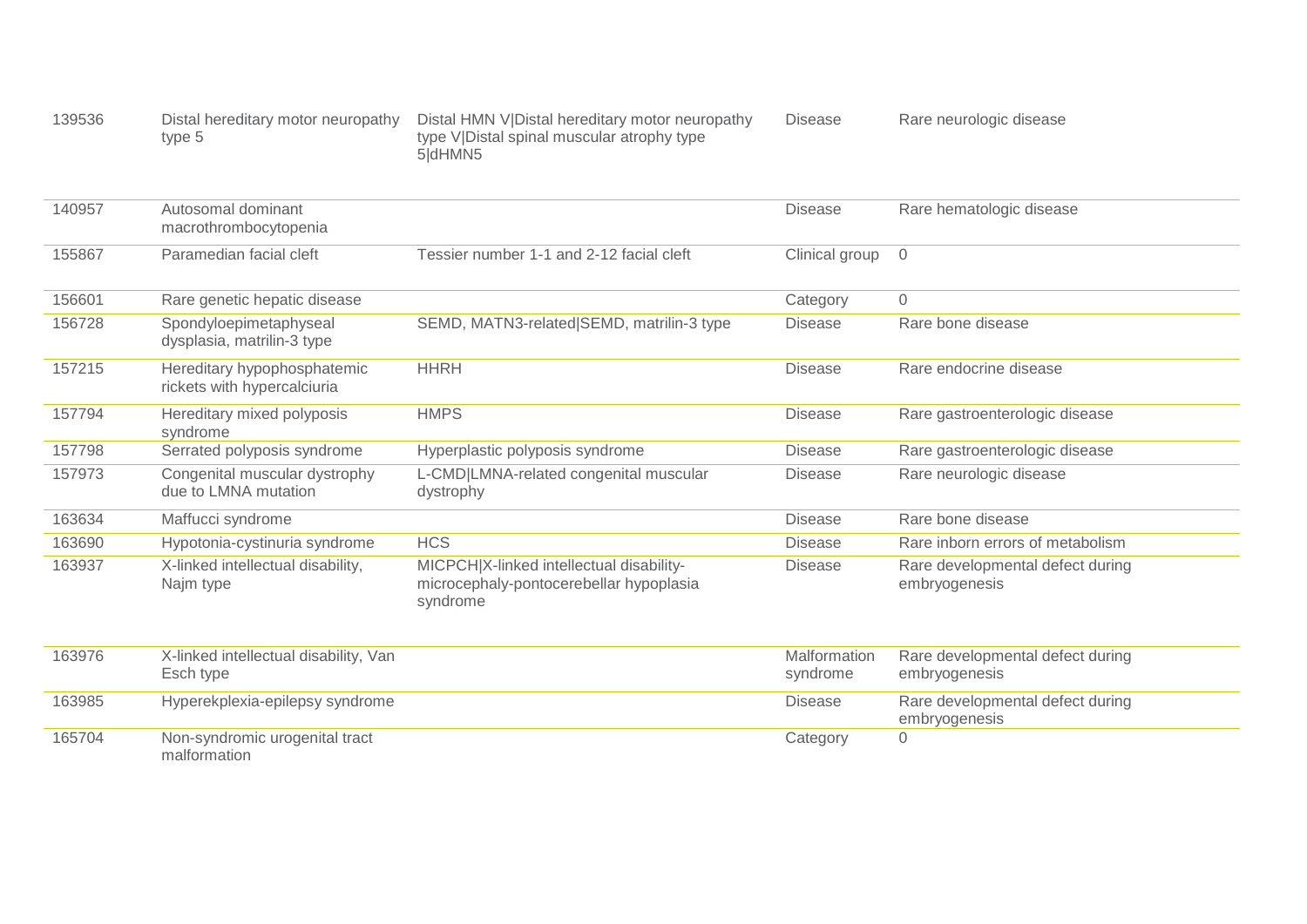| 166002 | Multiple epiphyseal dysplasia due<br>to collagen 9 anomaly                        |                                                                                                                                                    | <b>Disease</b>           | Rare bone disease                                 |
|--------|-----------------------------------------------------------------------------------|----------------------------------------------------------------------------------------------------------------------------------------------------|--------------------------|---------------------------------------------------|
| 166100 | Autosomal dominant<br>otospondylomegaepiphyseal<br>dysplasia                      | AD OSMED Stickler syndrome type 3 Stickler<br>syndrome, non-ocular type                                                                            | Malformation<br>syndrome | Rare bone disease                                 |
| 166108 | Intellectual disability, Birk-Barel<br>type                                       | Intellectual disability-hypotonia-facial dysmorphism<br>syndrome                                                                                   | <b>Disease</b>           | Rare developmental defect during<br>embryogenesis |
| 166119 | Isolated osteopoikilosis                                                          |                                                                                                                                                    | <b>Disease</b>           | Rare bone disease                                 |
| 166260 | Dentinogenesis imperfecta type 2                                                  | Capdepont teeth DGI-2 DI-2 Dentinogenesis<br>imperfecta, Shields type 2                                                                            | Clinical<br>subtype      | Rare odontologic disease                          |
| 166472 | Monogenic disease with epilepsy                                                   |                                                                                                                                                    | Category                 | $\overline{0}$                                    |
| 168569 | H syndrome                                                                        |                                                                                                                                                    | Malformation<br>syndrome | Rare skin disease                                 |
| 169147 | Immunodeficiency due to a<br>classical component pathway<br>complement deficiency | Immunodeficiency due to C1, C4, or C2<br>component complement<br>deficiency Immunodeficiency due to an early<br>component of complement deficiency | <b>Disease</b>           | Rare immune disease                               |
| 169355 | Immunodeficiency syndrome with<br>autoimmunity                                    |                                                                                                                                                    | Category                 | $\sqrt{a}$                                        |
| 169802 | Severe hemophilia A                                                               | Severe factor VIII deficiency                                                                                                                      | Clinical<br>subtype      | Rare hematologic disease                          |
| 171871 | Renal pseudohypoaldosteronism<br>type 1                                           | Autosomal dominant pseudohypoaldosteronism<br>type 1                                                                                               | Clinical<br>subtype      | Rare renal disease                                |
| 171876 | Generalized<br>pseudohypoaldosteronism type 1                                     | Autosomal recessive pseudohypoaldosteronism<br>type 1                                                                                              | Clinical<br>subtype      | Rare renal disease                                |
| 174590 | Congenital hypogonadotropic<br>hypogonadism                                       |                                                                                                                                                    | Category                 | $\overline{0}$                                    |
| 177901 | Prader-Willi syndrome due to<br>paternal deletion of 15q11q13<br>type 1           |                                                                                                                                                    | Etiological<br>subtype   | Rare developmental defect during<br>embryogenesis |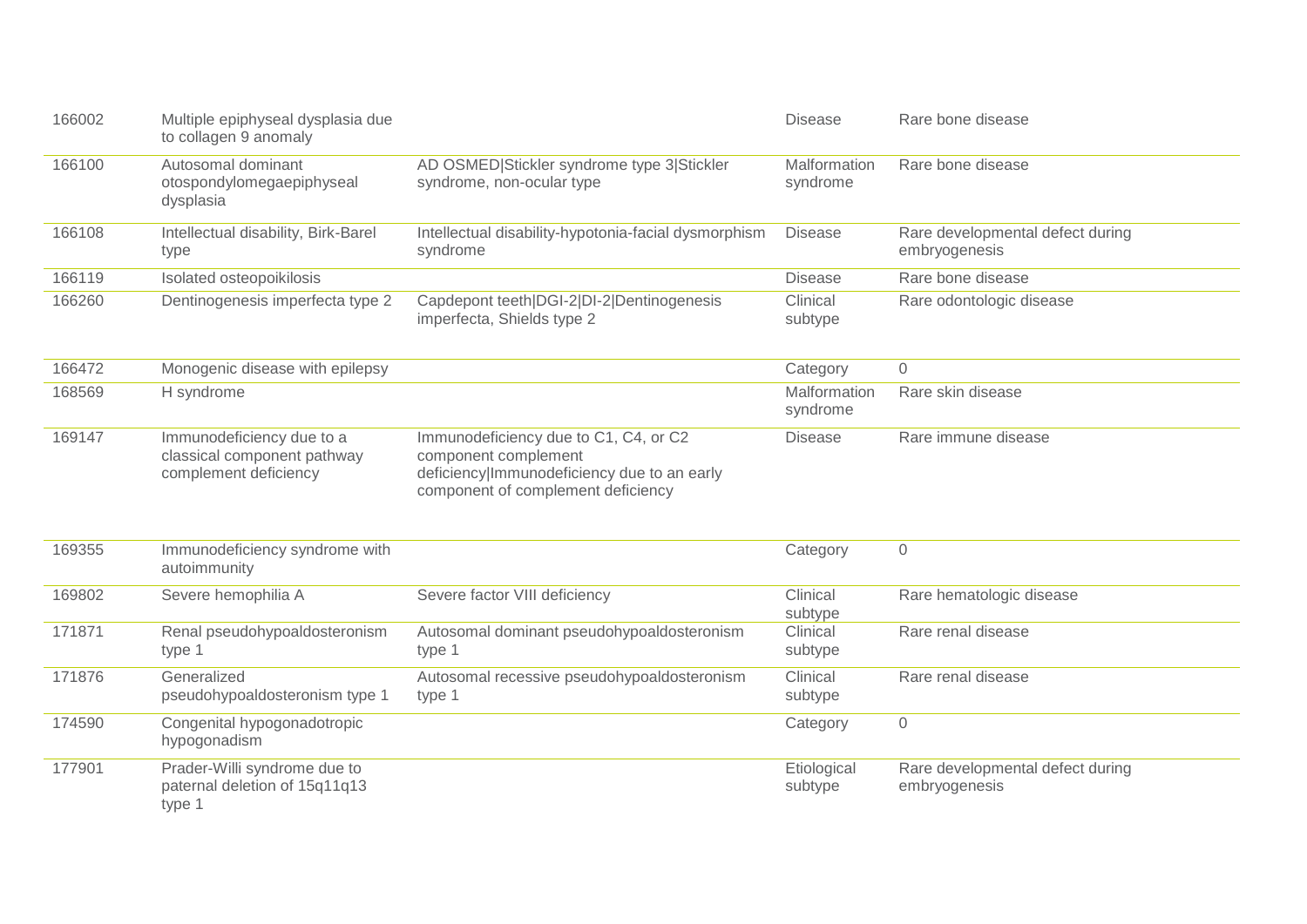| 178025 | Non-acquired combined pituitary<br>hormone deficiencies without<br>extrapituitary malformations |                                                                                           | Category                        | $\overline{0}$                                    |
|--------|-------------------------------------------------------------------------------------------------|-------------------------------------------------------------------------------------------|---------------------------------|---------------------------------------------------|
| 178303 | 8q22.1 microdeletion syndrome                                                                   | Monosomy 8q22.1   Nablus mask-like facial<br>syndrome                                     | <b>Malformation</b><br>syndrome | Rare developmental defect during<br>embryogenesis |
| 181393 | Growth hormone insensitivity<br>syndrome                                                        | GHIS Short stature due to a defect in growth<br>hormone receptor or post-receptor pathway | Category                        | $\mathsf{O}\xspace$                               |
| 181396 | Rare hypothyroidism                                                                             |                                                                                           | Category                        | $\mathsf{O}\xspace$                               |
| 181399 | Rare hyperthyroidism                                                                            |                                                                                           | Category                        | $\mathsf{O}\xspace$                               |
| 181412 | Adrenogenital syndrome                                                                          |                                                                                           | Category                        | $\mathbf 0$                                       |
| 183484 | Genetic subcutaneous tissue<br>disorder                                                         |                                                                                           | Category                        | $\overline{0}$                                    |
| 183539 | Genetic renal or urinary tract<br>malformation                                                  |                                                                                           | Category                        | $\mathbf 0$                                       |
| 189439 | Primary pigmented nodular<br>adrenocortical disease                                             | PPNAD Primary pigmented nodular adrenal<br>dysplasia                                      | <b>Disease</b>                  | Rare endocrine disease                            |
| 199267 | Infantile digital fibromatosis                                                                  | Inclusion body fibromatosis Recurring digital<br>fibrous tumor of childhood Reye tumor    | <b>Disease</b>                  | Rare neoplastic disease                           |

| 199627 | Atypical autism                                           |                                                                                                                                                             | <b>Disease</b> | Rare neurologic disease |
|--------|-----------------------------------------------------------|-------------------------------------------------------------------------------------------------------------------------------------------------------------|----------------|-------------------------|
| 200418 | Immunodeficiency with factor I<br>anomaly                 | Complete factor I deficiency                                                                                                                                | <b>Disease</b> | Rare immune disease     |
| 206549 | Anoctamin-5-related limb-girdle<br>muscular dystrophy R12 | Anoctamin-5-related LGMD R12 Autosomal<br>recessive limb-girdle muscular dystrophy type<br>2L LGMD type 2L LGMD2L Limb-girdle muscular<br>dystrophy type 2L | <b>Disease</b> | Rare neurologic disease |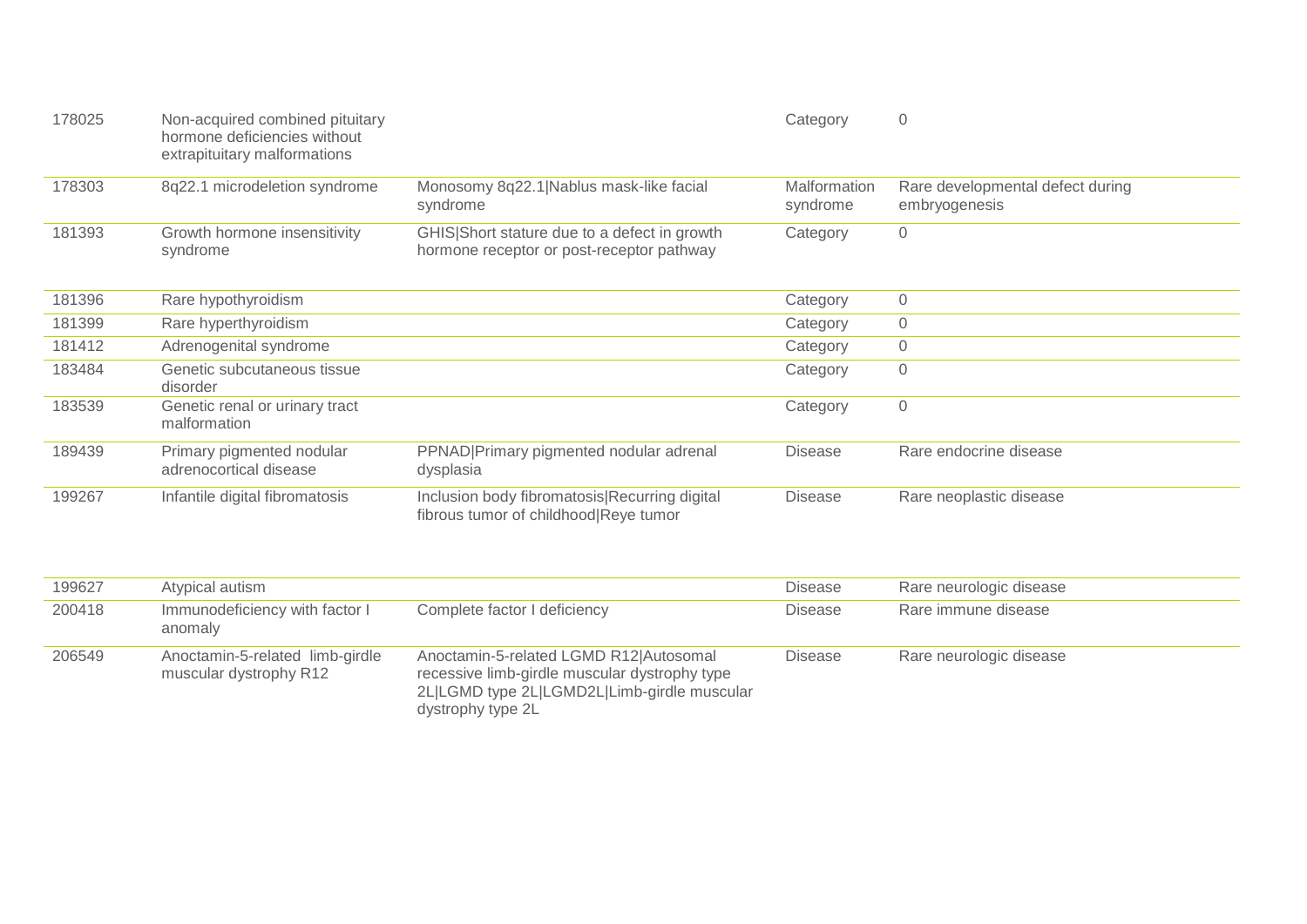| 206599 |                        | Isolated asymptomatic elevation of Idiopathic asymptomatic hyperCKemia Isolated | Biological | Rare neurologic disease |
|--------|------------------------|---------------------------------------------------------------------------------|------------|-------------------------|
|        | creatine phosphokinase | asymptomatic hyperCKemia                                                        | anomaly    |                         |

| 206647 | Myotonic dystrophy                                           |                                                                                                                                                                                                 | Clinical group      | $\Omega$                                          |
|--------|--------------------------------------------------------------|-------------------------------------------------------------------------------------------------------------------------------------------------------------------------------------------------|---------------------|---------------------------------------------------|
| 206973 | Congenital myotonia                                          |                                                                                                                                                                                                 | Clinical group      | $\overline{0}$                                    |
| 208513 | Spinocerebellar ataxia type 29                               | Congenital nonprogressive spinocerebellar<br>ataxia SCA29                                                                                                                                       | <b>Disease</b>      | Rare neurologic disease                           |
| 210548 | Macrocephaly-intellectual<br>disability-autism syndrome      |                                                                                                                                                                                                 | <b>Disease</b>      | Rare developmental defect during<br>embryogenesis |
| 216812 | Osteogenesis imperfecta type 3                               | OI type 3 Progressive deforming osteogenesis<br>imperfecta Severe osteogenesis imperfecta                                                                                                       | Clinical<br>subtype | Rare bone disease                                 |
| 216866 | Classic pantothenate kinase-<br>associated neurodegeneration | NBIA1, classic form Neurodegeneration with brain<br>iron accumulation type 1, classic form   PKAN,<br>classic form                                                                              | Clinical<br>subtype | Rare neurologic disease                           |
| 216981 | Niemann-Pick disease type C,<br>juvenile neurologic onset    | Niemann-Pick disease type C, classic form                                                                                                                                                       | Clinical<br>subtype | Rare inborn errors of metabolism                  |
| 217085 | Mucopolysaccharidosis type 2,<br>severe form                 | Hunter syndrome type Allduronate 2-sulfatase<br>deficiency type<br>A MPS2A MPSIIA Mucopolysaccharidosis type<br>2A Mucopolysaccharidosis type II, severe<br>form Mucopolysaccharidosis type IIA | Clinical<br>subtype | Rare inborn errors of metabolism                  |

| 217377 | Microduplication Xp11.22p11.23<br>syndrome | Dup(X)(p11.22p11.23) Trisomy Xp11.22p11.23                                           | syndrome | Malformation Rare developmental defect during<br>embryogenesis |
|--------|--------------------------------------------|--------------------------------------------------------------------------------------|----------|----------------------------------------------------------------|
| 217557 |                                            | Pulmonary interstitial glycogenosis  Infantile cellular interstitial pneumonitis PIG | Disease  | Rare respiratory disease                                       |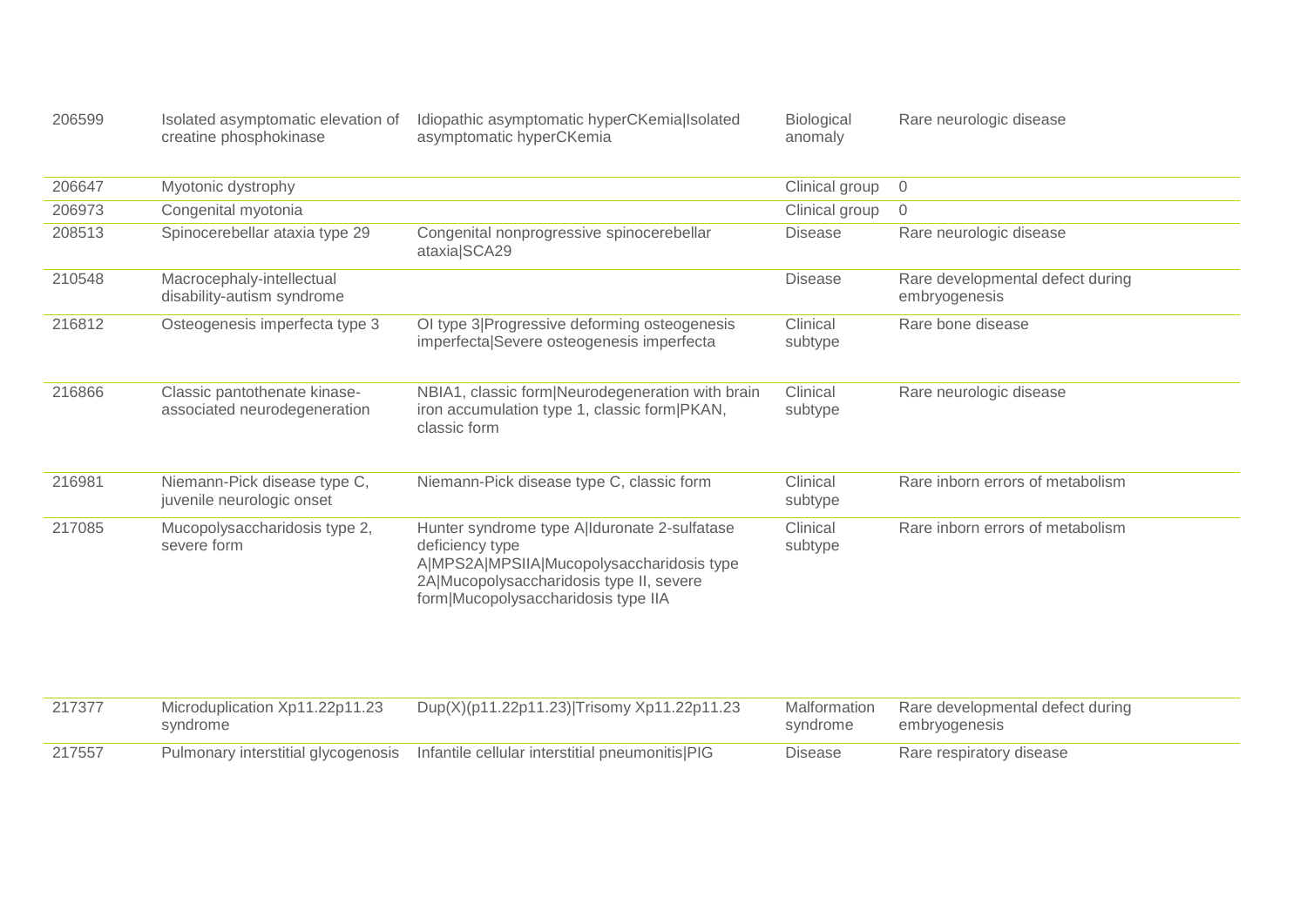| 217572 | Glycogen storage disease with<br>hypertrophic cardiomyopathy    | GSD with hypertrophic<br>cardiomyopathy Glycogenosis with hypertrophic<br>cardiomyopathy                                        | Category                        | 0                                                 |
|--------|-----------------------------------------------------------------|---------------------------------------------------------------------------------------------------------------------------------|---------------------------------|---------------------------------------------------|
| 217598 | Non-familial hypertrophic<br>cardiomyopathy                     |                                                                                                                                 | Category                        | $\overline{0}$                                    |
| 220489 | Rare hereditary hemochromatosis                                 | Iron overload disease                                                                                                           | Category                        | $\mathbf 0$                                       |
| 221046 | Poikiloderma with neutropenia                                   | Poikiloderma with neutropenia, Clericuzio type                                                                                  | <b>Disease</b>                  | Rare skin disease                                 |
| 223713 | Mitochondrial oxidative<br>phosphorylation disorder             | <b>OXPHOS</b> disease                                                                                                           | Category                        | $\overline{0}$                                    |
| 228285 | Acquired cutis laxa                                             | Cutis laxa acquisita                                                                                                            | <b>Disease</b>                  | Rare skin disease                                 |
| 228363 | CLN6 disease                                                    |                                                                                                                                 | Etiological<br>subtype          | Rare neurologic disease                           |
| 228384 | 5q14.3 microdeletion syndrome                                   | Del(5)(q14.3) Monosomy 5q14.3                                                                                                   | Malformation<br>syndrome        | Rare developmental defect during<br>embryogenesis |
| 228410 | Polyvalvular heart disease<br>syndrome                          | PHD syndrome                                                                                                                    | <b>Malformation</b><br>syndrome | Rare developmental defect during<br>embryogenesis |
| 231140 | Silver-Russell syndrome due to an<br>imprinting defect of 11p15 |                                                                                                                                 | Etiological<br>subtype          | Rare developmental defect during<br>embryogenesis |
| 231144 | Silver-Russell syndrome due to<br>11p15 microduplication        |                                                                                                                                 | Etiological<br>subtype          | Rare developmental defect during<br>embryogenesis |
| 231512 | Hermansky-Pudlak syndrome<br>without pulmonary fibrosis         | HPS without pulmonary fibrosis                                                                                                  | Clinical<br>subtype             | Rare immune disease                               |
| 231679 | Isolated growth hormone<br>deficiency type II                   | Congenital IGHD type II  Congenital isolated GH<br>deficiency type II  Congenital isolated growth<br>hormone deficiency type II | Clinical<br>subtype             | Rare endocrine disease                            |
| 238750 | 4q21 microdeletion syndrome                                     | Del(4)(q21) Monosomy 4q21                                                                                                       | Malformation<br>syndrome        | Rare developmental defect during<br>embryogenesis |
| 240371 | Syndromic obesity                                               |                                                                                                                                 | Category                        | $\overline{0}$                                    |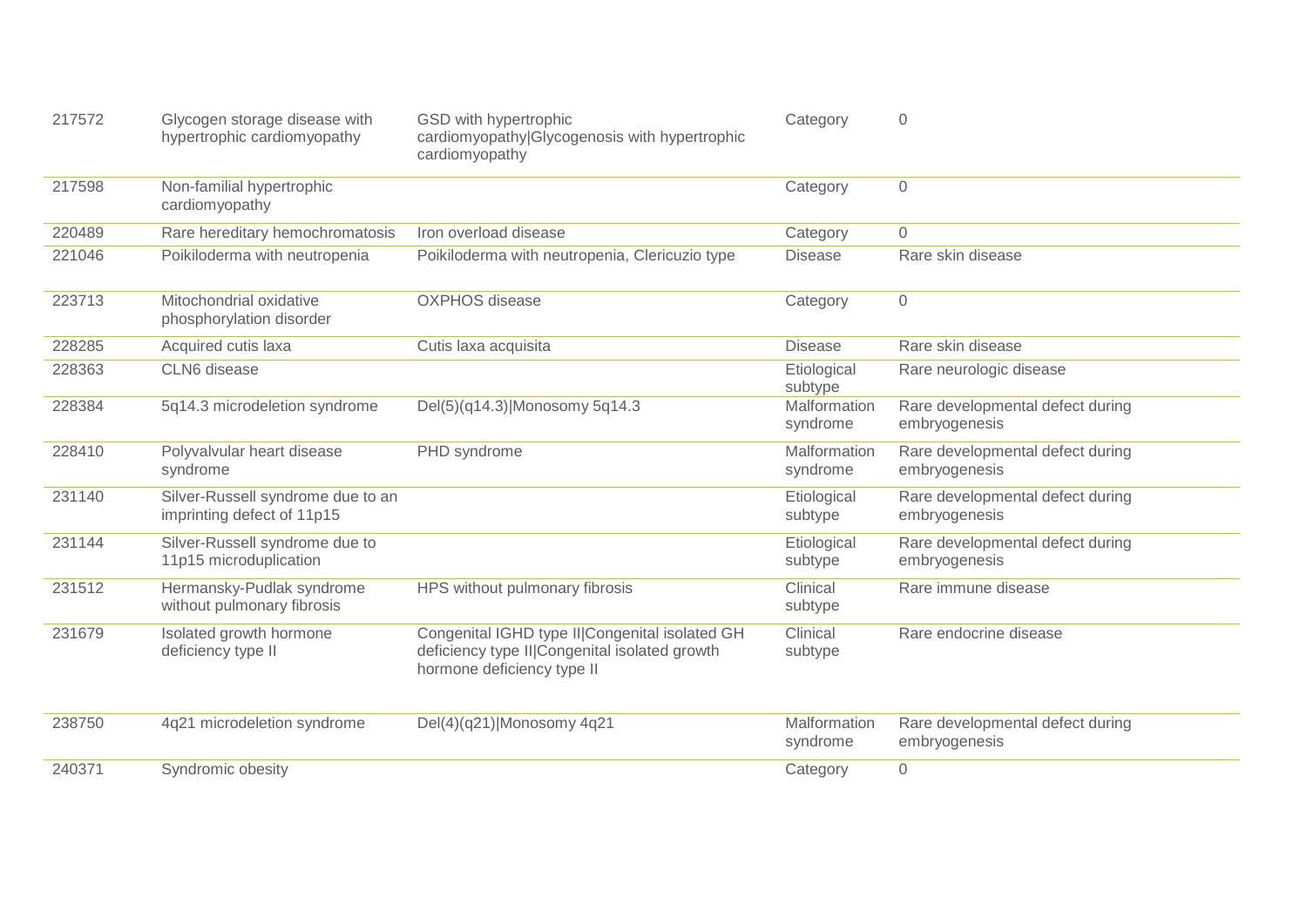| 247525 | Citrullinemia type I                                            | ASS deficiency Argininosuccinate synthase<br>deficiency Argininosuccinate synthetase<br>deficiency Argininosuccinic acid synthase<br>deficiency Argininosuccinic acid synthetase<br>deficiency CTLN1 Citrullinemia type 1 Classic<br>citrullinemia | <b>Disease</b>           | Rare inborn errors of metabolism                  |
|--------|-----------------------------------------------------------------|----------------------------------------------------------------------------------------------------------------------------------------------------------------------------------------------------------------------------------------------------|--------------------------|---------------------------------------------------|
| 247868 | NLRP12-associated hereditary<br>periodic fever syndrome         | FCAS2 Familial cold autoinflammatory syndrome<br>type 2 NAPS12                                                                                                                                                                                     | <b>Disease</b>           | Rare systemic or rheumatologic disease            |
| 248095 | Primary hypertrophic<br>osteoarthropathy                        | Idiopathic hypertrophic osteoarthropathy PHO                                                                                                                                                                                                       | Clinical group           | $\overline{0}$                                    |
| 250984 | Autosomal recessive Stickler<br>syndrome                        |                                                                                                                                                                                                                                                    | Clinical<br>subtype      | Rare bone disease                                 |
| 251014 | 2q31.1 microdeletion syndrome                                   | Del(2)(q31.1) Monosomy 2q31.1                                                                                                                                                                                                                      | Malformation<br>syndrome | Rare developmental defect during<br>embryogenesis |
| 251028 | SATB2-associated syndrome due<br>to a chromosomal rearrangement | 2q33.1 microdeletion<br>syndrome Del(2)(q33.1) Monosomy 2q33.1                                                                                                                                                                                     | Etiological<br>subtype   | Rare developmental defect during<br>embryogenesis |
| 252018 | Teratoma of the central nervous<br>system                       |                                                                                                                                                                                                                                                    | Clinical<br>subtype      | Rare neoplastic disease                           |
| 254351 | Distal 7q11.23 microdeletion<br>syndrome                        | Distal del(7)(q11.23) Distal monosomy 7q11.23                                                                                                                                                                                                      | Malformation<br>syndrome | Rare developmental defect during<br>embryogenesis |
| 254516 | Temple syndrome                                                 |                                                                                                                                                                                                                                                    | Malformation<br>syndrome | Rare developmental defect during<br>embryogenesis |
| 254837 | Unspecified mitochondrial disorder                              |                                                                                                                                                                                                                                                    | Clinical group           | $\overline{0}$                                    |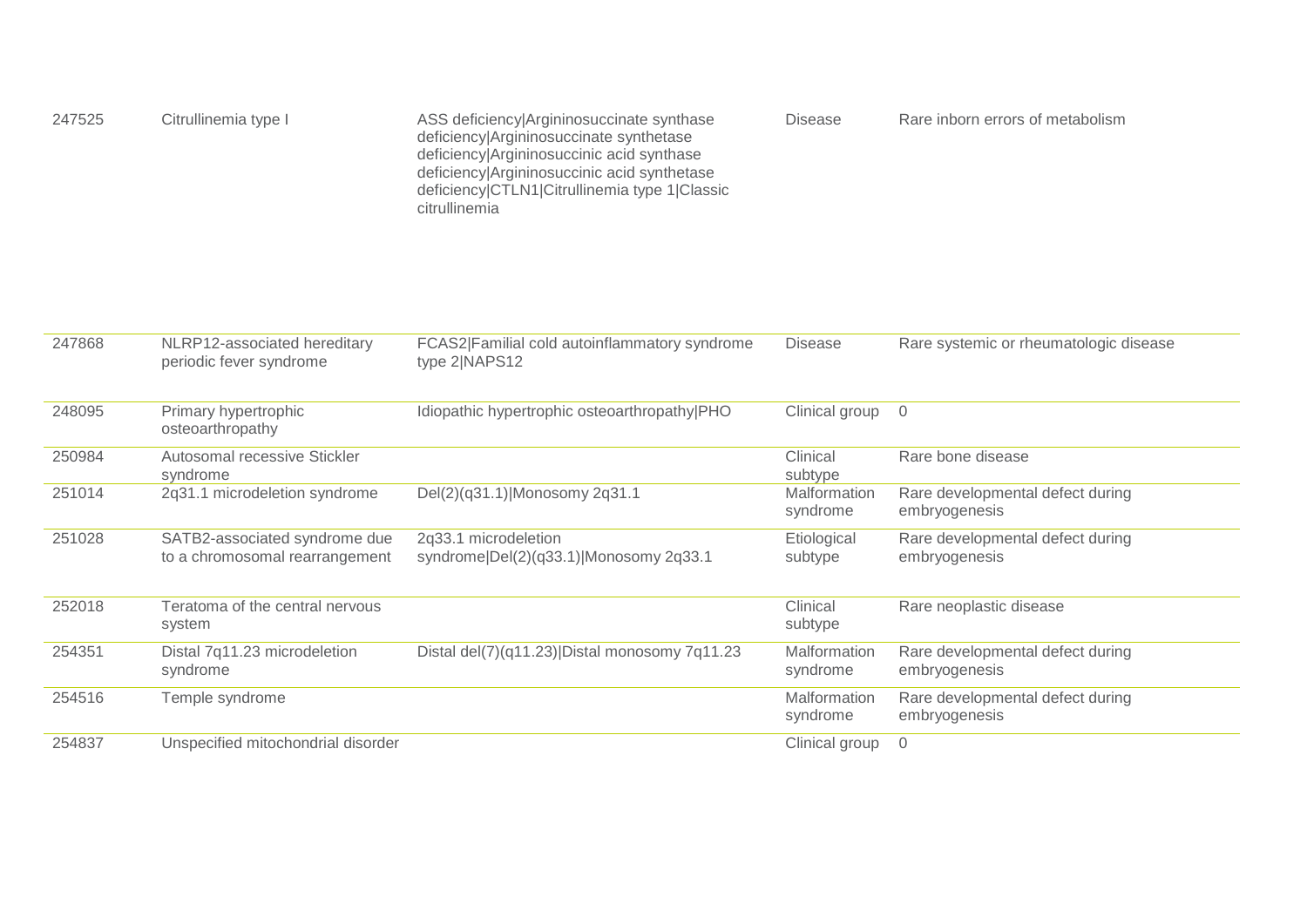| 255182 | Pyruvate dehydrogenase E3-<br>binding protein deficiency | 2-oxoglutarate complex deficiency Branched chain<br>alpha-ketoacid dehydrogenase complex<br>deficiency Diaphorase deficiency Dihydrolipoyl<br>dehydrogenase deficiency Glycine cleavage<br>system L protein deficiency Lipoamide<br>dehydrogenase deficiency Pyruvate dehydrog | Clinical<br>subtype | Rare inborn errors of metabolism |
|--------|----------------------------------------------------------|--------------------------------------------------------------------------------------------------------------------------------------------------------------------------------------------------------------------------------------------------------------------------------|---------------------|----------------------------------|
|--------|----------------------------------------------------------|--------------------------------------------------------------------------------------------------------------------------------------------------------------------------------------------------------------------------------------------------------------------------------|---------------------|----------------------------------|

| 261190 | 15q14 microdeletion syndrome                  | Del(15)(q14) Monosomy 15q14                                                                                                                                                                                                                                                    | Malformation<br>syndrome        | Rare developmental defect during<br>embryogenesis |
|--------|-----------------------------------------------|--------------------------------------------------------------------------------------------------------------------------------------------------------------------------------------------------------------------------------------------------------------------------------|---------------------------------|---------------------------------------------------|
| 261257 | Distal 17p13.3 microdeletion<br>syndrome      | Distal del(17)(p13.3)   Distal monosomy 17p13.3                                                                                                                                                                                                                                | Malformation<br>syndrome        | Rare developmental defect during<br>embryogenesis |
| 261279 | 17q23.1q23.2 microdeletion<br>syndrome        | Del(17)(q23.1q23.2) Monosomy 17q23.1q23.2                                                                                                                                                                                                                                      | <b>Malformation</b><br>syndrome | Rare developmental defect during<br>embryogenesis |
| 261295 | 20p12.3 microdeletion syndrome                | Del(20)(p12.3) Monosomy 20p12.3                                                                                                                                                                                                                                                | Malformation<br>syndrome        | Rare developmental defect during<br>embryogenesis |
| 261311 | 20q13.33 microdeletion syndrome               | Del(20)(q13.33) Monosomy 20q13.33                                                                                                                                                                                                                                              | Malformation<br>syndrome        | Rare developmental defect during<br>embryogenesis |
| 261537 | Mowat-Wilson syndrome due to<br>monosomy 2q22 | Hirschsprung disease and intellectual disability due<br>to 2q22 microdeletion Hirschsprung disease and<br>intellectual disability due to<br>del(2)(q22) Hirschsprung disease and intellectual<br>disability due to monosomy 2q22 Mowat-Wilson<br>syndrome due to 2q22 microdel | Etiological<br>subtype          | Rare developmental defect during<br>embryogenesis |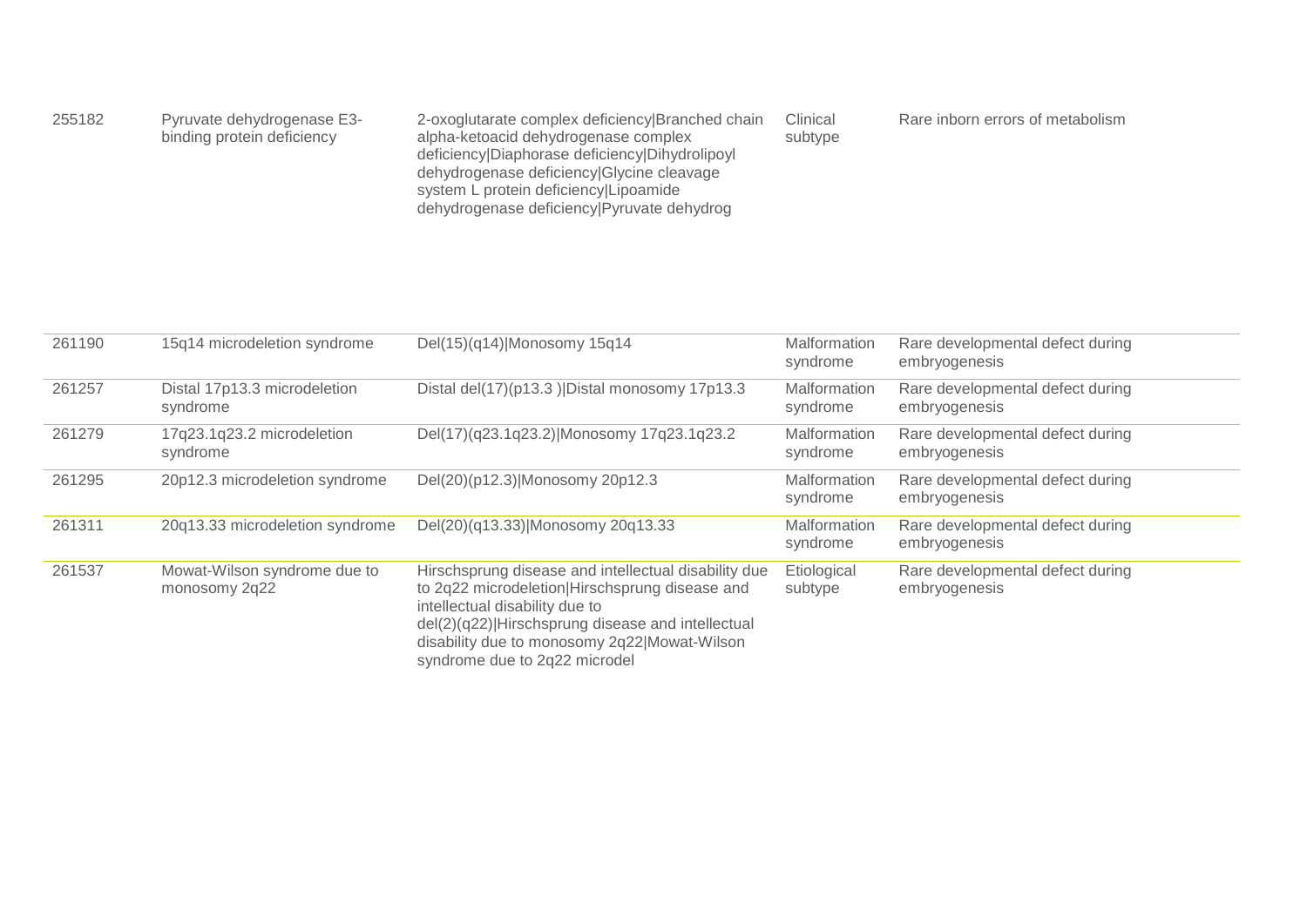| 261600 | Alagille syndrome due to 20p12<br>microdeletion      | Alagille syndrome due to del(20)(p12) Alagille<br>syndrome due to monosomy 20p12 Alagille-<br>Watson syndrome due to monosomy<br>20p12 Arteriohepatic dysplasia due to monosomy<br>20p12 Syndromic bile duct paucity due to<br>monosomy 20p12 | Etiological<br>subtype | Rare developmental defect during<br>embryogenesis |
|--------|------------------------------------------------------|-----------------------------------------------------------------------------------------------------------------------------------------------------------------------------------------------------------------------------------------------|------------------------|---------------------------------------------------|
| 261821 | Partial deletion of the long arm of<br>chromosome 12 | Partial deletion of chromosome 12q Partial<br>monosomy of chromosome 12q Partial monosomy<br>of the long arm of chromosome 12                                                                                                                 | Category               | $\mathbf 0$                                       |
| 261857 | Partial deletion of the short arm of<br>chromosome 1 | Partial deletion of chromosome 1p Partial<br>monosomy of chromosome 1p Partial monosomy<br>of the short arm of chromosome 1                                                                                                                   | Category               | $\mathbf 0$                                       |
| 261875 | Partial deletion of the short arm of<br>chromosome 3 | Partial deletion of chromosome 3p Partial<br>monosomy of chromosome 3p Partial monosomy<br>of the short arm of chromosome 3                                                                                                                   | Category               | $\mathsf{O}\xspace$                               |
| 261902 | Partial deletion of the short arm of<br>chromosome 6 | Partial deletion of chromosome 6p Partial<br>monosomy of chromosome 6p Partial monosomy<br>of the short arm of chromosome 6                                                                                                                   | Category               | $\mathbf 0$                                       |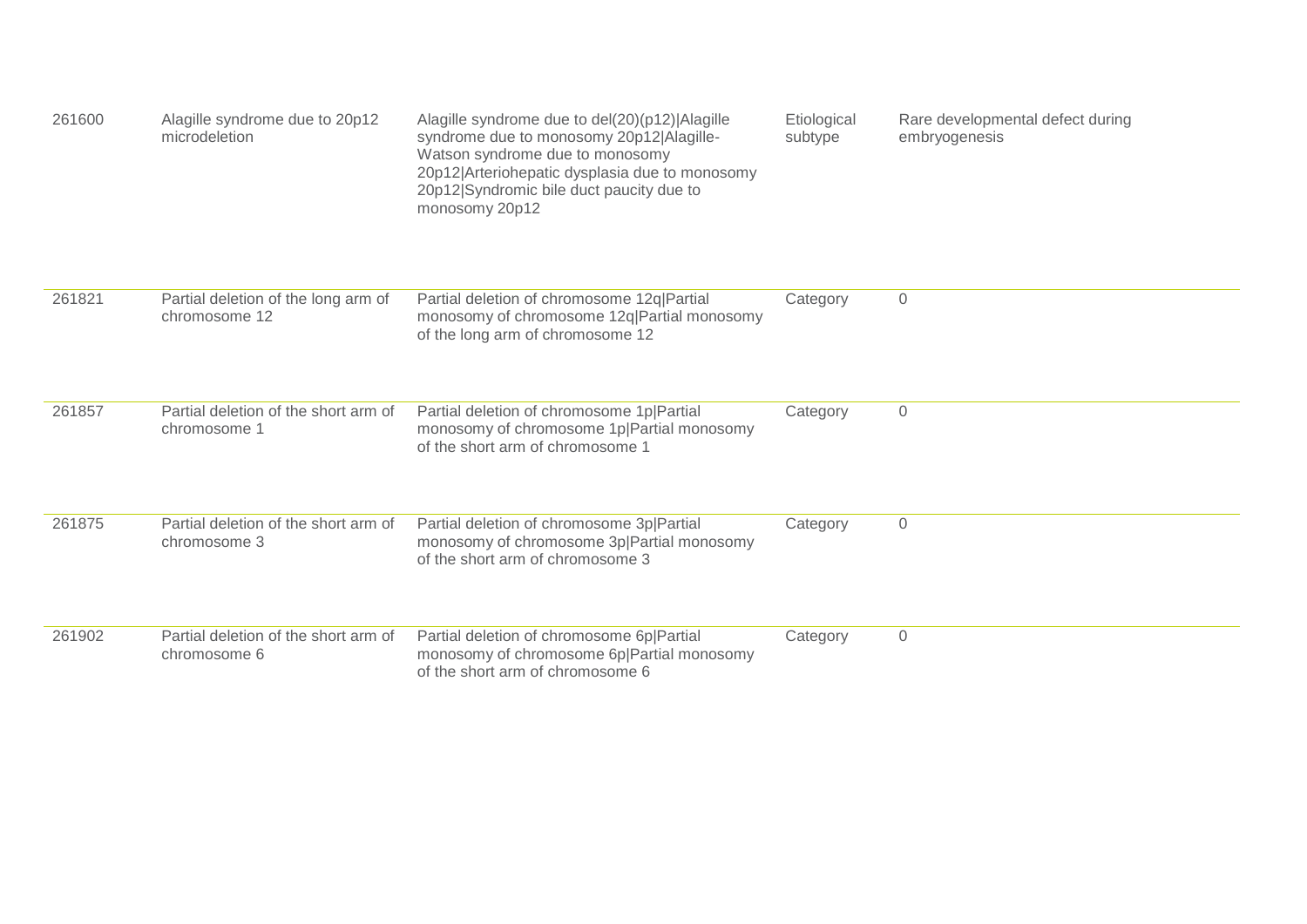| 261983 | Partial deletion of the short arm of<br>chromosome 19 | Partial deletion of chromosome 19p Partial<br>monosomy of chromosome 19p Partial monosomy<br>of the short arm of chromosome 19 | Category | $\overline{0}$ |
|--------|-------------------------------------------------------|--------------------------------------------------------------------------------------------------------------------------------|----------|----------------|
| 262056 | Partial deletion of the long arm of<br>chromosome 7   | Partial deletion of chromosome 7q Partial<br>monosomy of chromosome 7q Partial monosomy<br>of the long arm of chromosome 7     | Category | $\overline{0}$ |
| 262110 | Partial deletion of the long arm of<br>chromosome 14  | Partial deletion of chromosome 14q Partial<br>monosomy of chromosome 14q Partial monosomy<br>of the long arm of chromosome 14  | Category | $\overline{0}$ |
| 262128 | Partial deletion of the long arm of<br>chromosome 16  | Partial deletion of chromosome 16q Partial<br>monosomy of chromosome 16q Partial monosomy<br>of the long arm of chromosome 16  | Category | $\overline{0}$ |
| 262173 | Partial deletion of the long arm of<br>chromosome 21  | Partial deletion of chromosome 21q Partial<br>monosomy of chromosome 21q Partial monosomy<br>of the long arm of chromosome 21  | Category | $\overline{0}$ |
| 262182 | Partial deletion of the long arm of<br>chromosome 22  | Partial deletion of chromosome 22q Partial<br>monosomy of chromosome 22q Partial monosomy<br>of the long arm of chromosome 22  | Category | $\mathbf 0$    |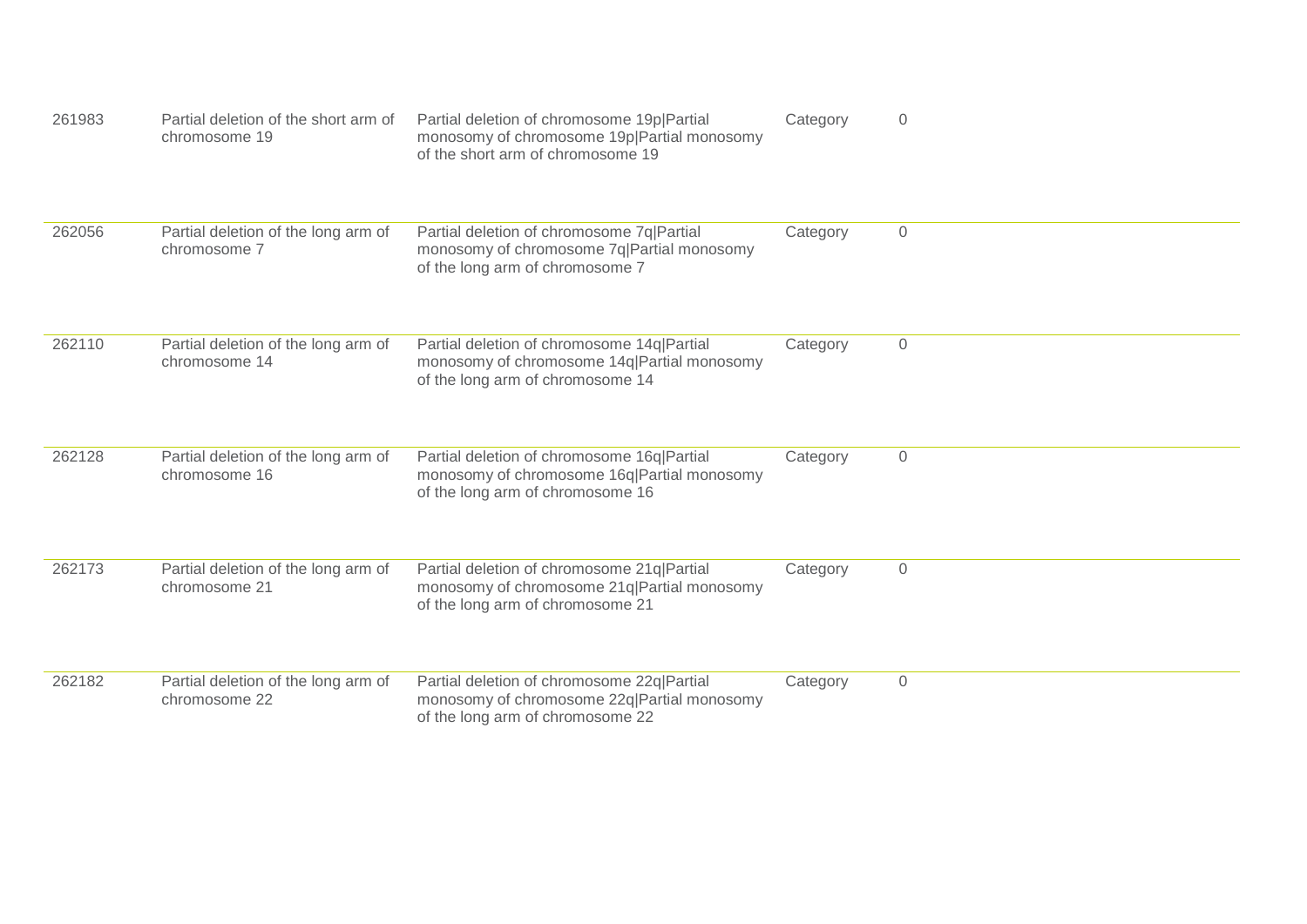| 262201 | Partial duplication of chromosome<br>3                         | Partial trisomy of chromosome 3                                                                                                                                            | Category | $\overline{0}$      |
|--------|----------------------------------------------------------------|----------------------------------------------------------------------------------------------------------------------------------------------------------------------------|----------|---------------------|
| 262643 | Partial trisomy/tetrasomy of<br>chromosome 9                   | Partial duplication/triplication of chromosome 9                                                                                                                           | Category | $\sqrt{0}$          |
| 262658 | Partial trisomy/tetrasomy of the<br>short arm of chromosome 12 | Partial duplication/triplication of chromosome<br>12p Partial duplication/triplication of the short arm<br>of chromosome 12 Partial trisomy/tetrasomy of<br>chromosome 12p | Category | $\mathbf 0$         |
| 262812 | Partial trisomy/tetrasomy of the<br>short arm of chromosome 18 | Partial duplication/triplication of chromosome<br>18p Partial duplication/triplication of the short arm<br>of chromosome 18 Partial trisomy/tetrasomy of<br>chromosome 18p | Category | $\mathbf 0$         |
| 262833 | Partial duplication of the long arm<br>of chromosome 1         | Partial duplication of chromosome 1q Partial<br>trisomy of chromosome 1q Partial trisomy of the<br>long arm of chromosome 1                                                | Category | $\mathsf{O}\xspace$ |
| 262860 | Partial duplication of the long arm<br>of chromosome 4         | Partial duplication of chromosome 4q Partial<br>trisomy of chromosome 4q Partial trisomy of the<br>long arm of chromosome 4                                                | Category | $\mathsf{O}\xspace$ |
| 262923 | Partial duplication of the long arm<br>of chromosome 11        | Partial duplication of chromosome 11q Partial<br>trisomy of chromosome 11q Partial trisomy of the<br>long arm of chromosome 11                                             | Category | $\mathbf 0$         |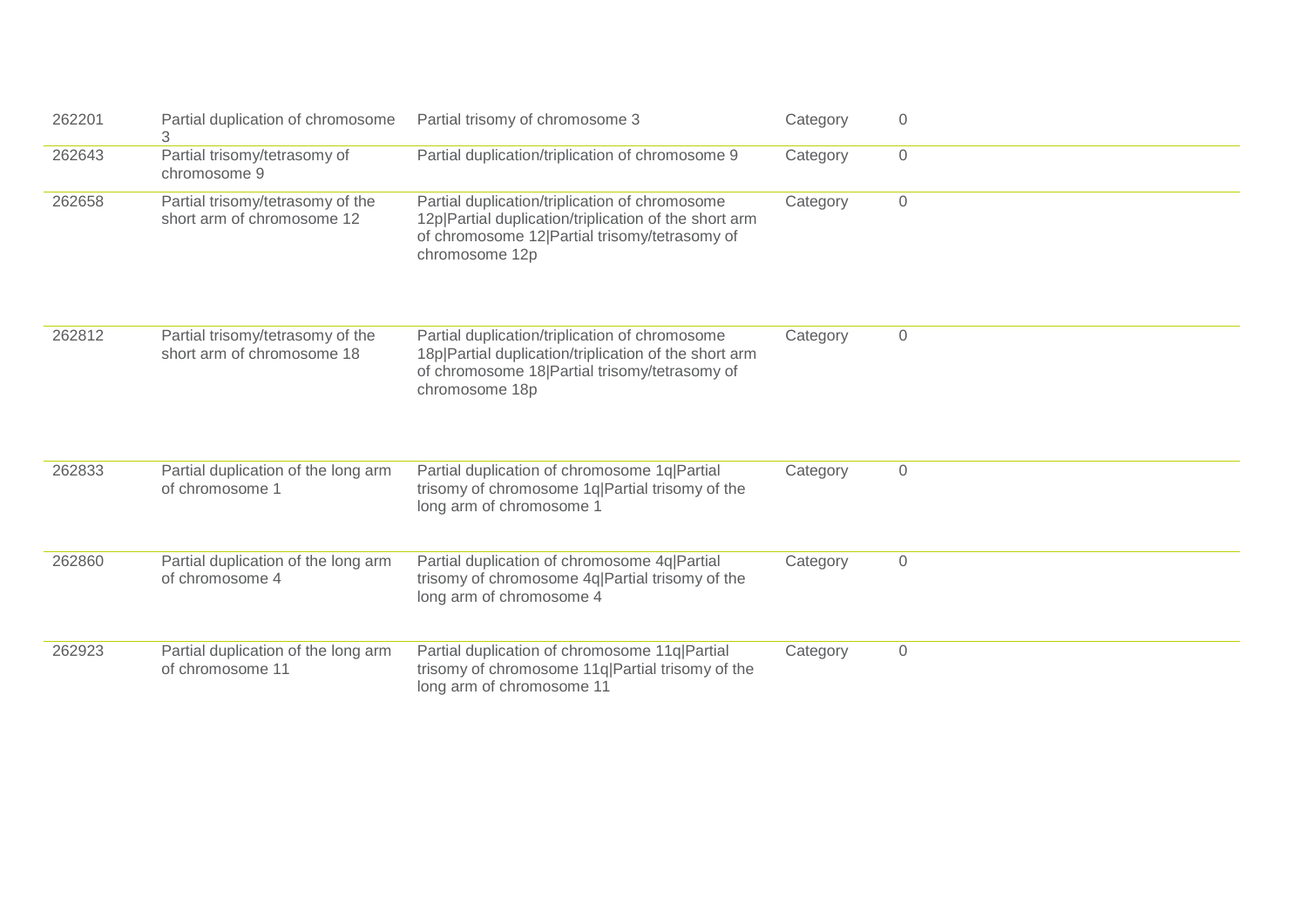| 262932 | Partial duplication of the long arm<br>of chromosome 13 | Partial duplication of chromosome 13q Partial<br>trisomy of chromosome 13q Partial trisomy of the<br>long arm of chromosome 13                                        | Category            | $\overline{0}$          |
|--------|---------------------------------------------------------|-----------------------------------------------------------------------------------------------------------------------------------------------------------------------|---------------------|-------------------------|
| 262959 | Partial trisomy of the long arm of<br>chromosome 16     | Partial duplication of chromosome 16q Partial<br>duplication of the long arm of chromosome<br>16 Partial trisomy of chromosome 16q                                    | Category            | $\mathbf 0$             |
| 262968 | Partial duplication of the long arm<br>of chromosome 17 | Partial duplication of chromosome 17q Partial<br>trisomy of chromosome 17q Partial trisomy of the<br>long arm of chromosome 17                                        | Category            | $\overline{0}$          |
| 262977 | Partial trisomy of the long arm of<br>chromosome 18     | Partial duplication of chromosome 18q Partial<br>duplication of the long arm of chromosome<br>18 Partial trisomy of chromosome 18q                                    | Category            | $\overline{0}$          |
| 263463 | CHST3-related skeletal dysplasia                        | Chondrodysplasia with congenital joint<br>dislocations, CHST3 type SDCD, CHST3<br>type Spondyloepiphyseal dysplasia with congenital<br>joint dyslocations, CHST3 type | <b>Disease</b>      | Rare bone disease       |
| 263516 | Progressive myoclonic epilepsy<br>type 3                | CLN14 disease EPM3 PME type 3 Progressive<br>myoclonic epilepsy due to KCTD7<br>deficiency Progressive myoclonus epilepsy type 3                                      | Clinical<br>subtype | Rare neurologic disease |
| 263534 | Acral peeling skin syndrome                             | Acral PSS Acral deciduous skin Localized<br>PSS Localized deciduous skin                                                                                              | <b>Disease</b>      | Rare skin disease       |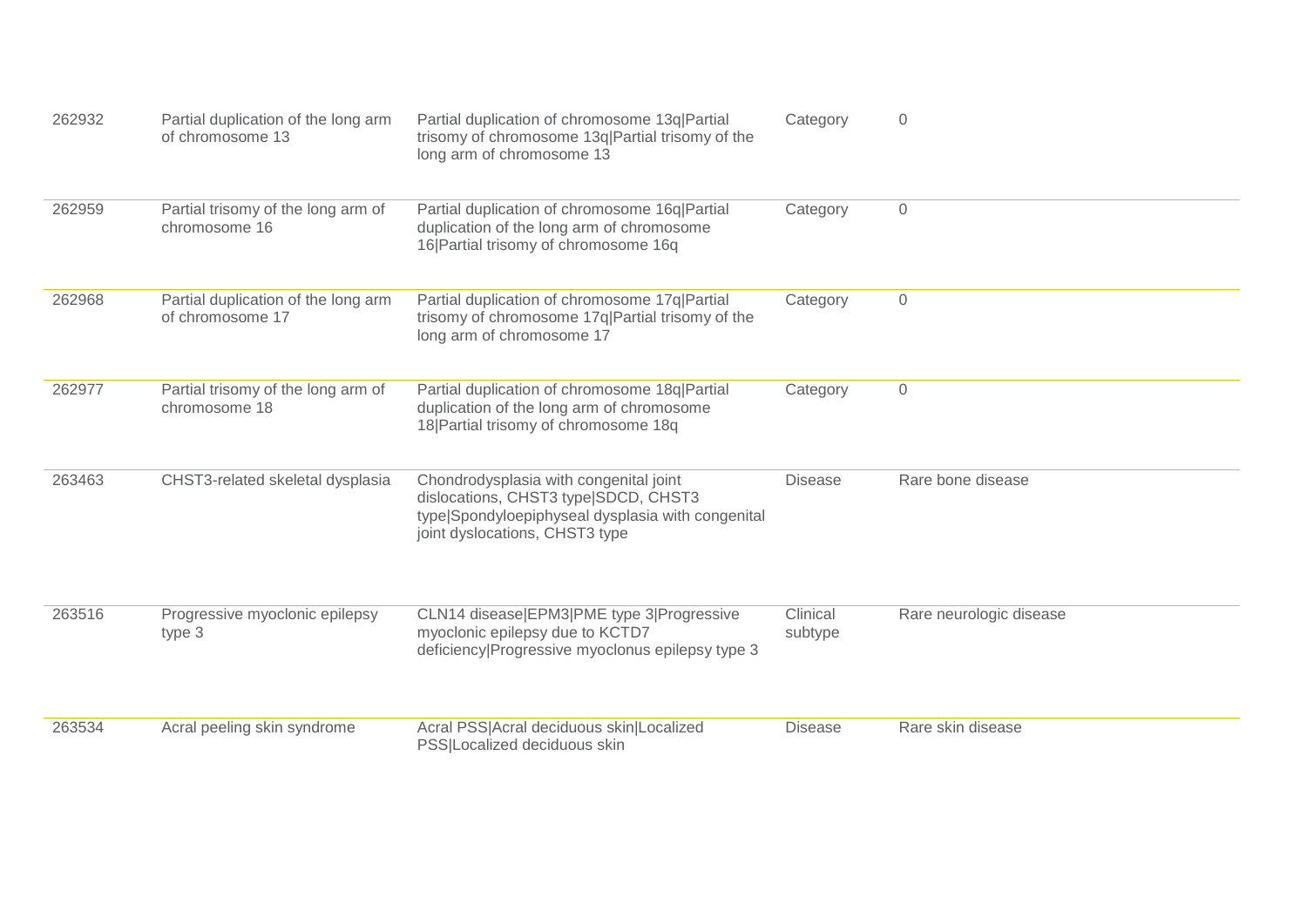| 263731 | Partial monosomy of the short arm<br>of chromosome X                                            | Partial deletion of chromosome Xp Partial deletion<br>of the short arm of chromosome X Partial<br>monosomy of chromosome Xp                                                                                                                                                    | Category                 | $\overline{0}$                                    |
|--------|-------------------------------------------------------------------------------------------------|--------------------------------------------------------------------------------------------------------------------------------------------------------------------------------------------------------------------------------------------------------------------------------|--------------------------|---------------------------------------------------|
| 263756 | Partial deletion of the long arm of<br>chromosome X                                             | Partial deletion of chromosome Xq Partial<br>monosomy of chromosome Xq Partial monosomy<br>of the long arm of chromosome X                                                                                                                                                     | Category                 | $\sqrt{a}$                                        |
| 263775 | Partial duplication of the short arm<br>of chromosome X                                         | Partial duplication of chromosome Xp Partial<br>trisomy of chromosome Xp Partial trisomy of the<br>short arm of chromosome X                                                                                                                                                   | Category                 | $\mathsf{O}\xspace$                               |
| 264580 | Glycogen storage disease due to<br>liver phosphorylase kinase<br>deficiency                     | GSD due to liver phosphorylase kinase<br>deficiency GSD type 9A GSD type 9C GSD type<br>IXa GSD type IXc Glycogen storage disease type<br>9A Glycogen storage disease type 9C Glycogen<br>storage disease type IXa Glycogen storage<br>disease type IXc Glycogenosis due to li | <b>Disease</b>           | Rare inborn errors of metabolism                  |
| 268261 | <b>DYRK1A-related intellectual</b><br>disability syndrome due to<br>21q22.13q22.2 microdeletion | 21q22.13q22.2 microdeletion<br>syndrome Del(21)(q22.13q22.2) Monosomy<br>21q22.13q22.2                                                                                                                                                                                         | Etiological<br>subtype   | Rare developmental defect during<br>embryogenesis |
| 268820 | Cranial meningocele                                                                             |                                                                                                                                                                                                                                                                                | Morphological<br>anomaly | Rare developmental defect during<br>embryogenesis |
| 268823 | Occipital encephalocele                                                                         |                                                                                                                                                                                                                                                                                | Clinical<br>subtype      | Rare developmental defect during<br>embryogenesis |
| 268835 | Lipomyelomeningocele                                                                            |                                                                                                                                                                                                                                                                                | Morphological<br>anomaly | Rare developmental defect during<br>embryogenesis |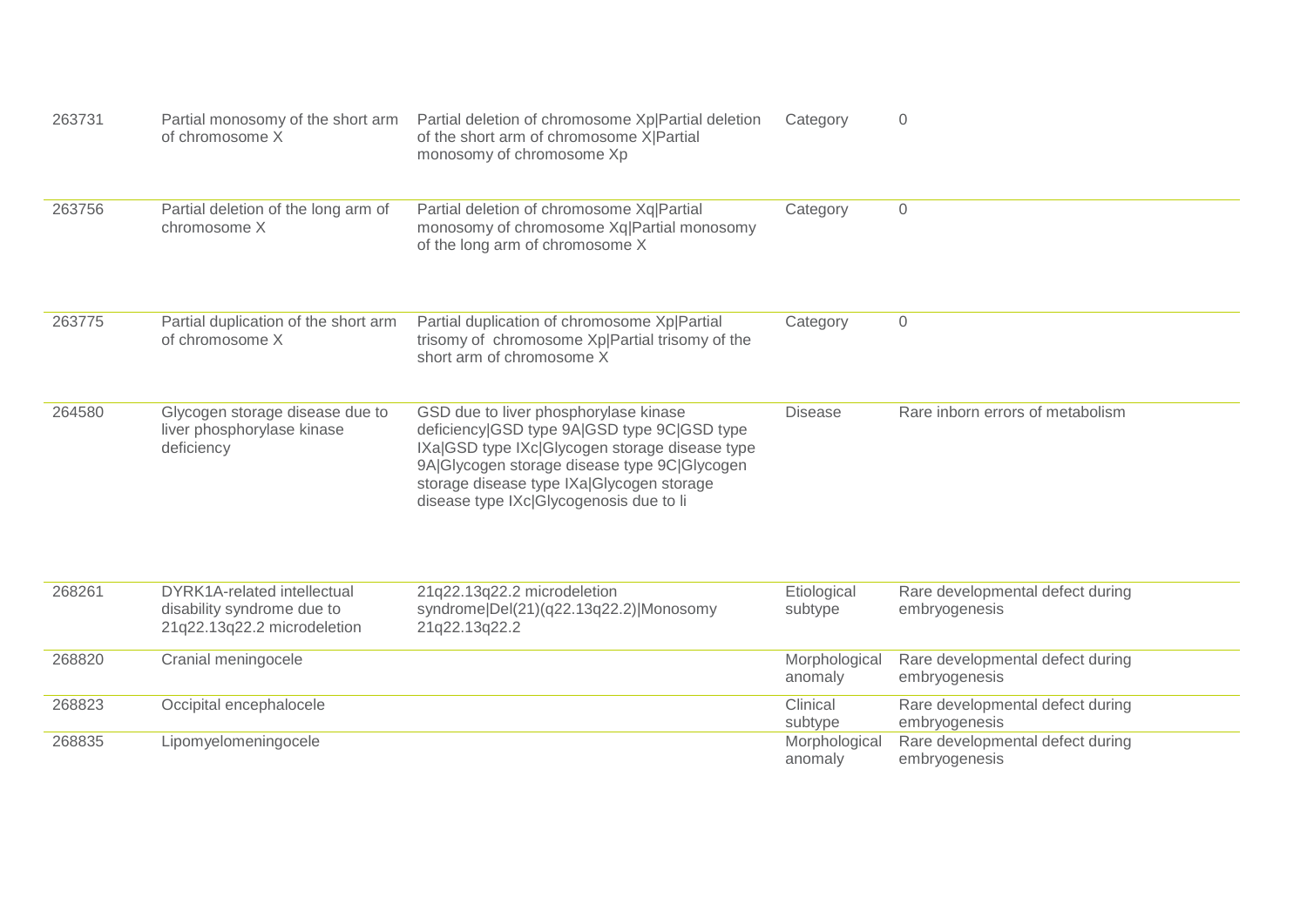| 268861 | Primary tethered cord syndrome                                         | Primary tethered spinal cord syndrome                                                                                                  | Morphological<br>anomaly | Rare developmental defect during<br>embryogenesis |
|--------|------------------------------------------------------------------------|----------------------------------------------------------------------------------------------------------------------------------------|--------------------------|---------------------------------------------------|
| 271861 | Hereditary ATTR amyloidosis                                            | Familial TTR-related amyloidosis Familial<br>transthyretin-related amyloidosis                                                         | Clinical group           | $\overline{0}$                                    |
| 275761 | Lysosomal acid lipase deficiency                                       | <b>LAL</b> deficiency                                                                                                                  | <b>Disease</b>           | Rare inborn errors of metabolism                  |
| 275777 | Heritable pulmonary arterial<br>hypertension                           | FPAH Familial pulmonary arterial<br>hypertension HPAH Hereditary pulmonary arterial<br>hypertension                                    | Etiological<br>subtype   | Rare respiratory disease                          |
| 275872 | Frontotemporal dementia with<br>motor neuron disease                   | FTD-ALS FTD-MND Frontotemporal dementia with<br>amyotrophic lateral sclerosis                                                          | <b>Disease</b>           | Rare neurologic disease                           |
| 276432 | Ogden syndrome                                                         | Premature aging appearance-developmental<br>delay-cardiac arrhythmia syndrome                                                          | Malformation<br>syndrome | Rare developmental defect during<br>embryogenesis |
| 276580 | Autosomal dominant<br>hyperinsulinism due to Kir6.2<br>deficiency      | Autosomal dominant hyperinsulinemic<br>hypoglycemia due to Kir6.2 deficiency Dominant<br>KATP hyperinsulinism due to Kir6.2 deficiency | <b>Disease</b>           | Rare inborn errors of metabolism                  |
| 276598 | Diazoxide-resistant focal<br>hyperinsulinism due to SUR1<br>deficiency | Hyperinsulinemic hypoglycemia due to SUR1<br>deficiency, diazoxide-resistant focal form                                                | <b>Disease</b>           | Rare endocrine disease                            |
| 280229 | Pelizaeus-Merzbacher disease in<br>female carriers                     |                                                                                                                                        | Clinical<br>subtype      | Rare neurologic disease                           |
| 280640 | Occipital pachygyria and<br>polymicrogyria                             | Occipital MCD Occipital malformations of cortical<br>development                                                                       | Malformation<br>syndrome | Rare developmental defect during<br>embryogenesis |
| 280763 | Severe intellectual disability and<br>progressive spastic paraplegia   | AP4 deficiency syndrome                                                                                                                | <b>Disease</b>           | Rare developmental defect during<br>embryogenesis |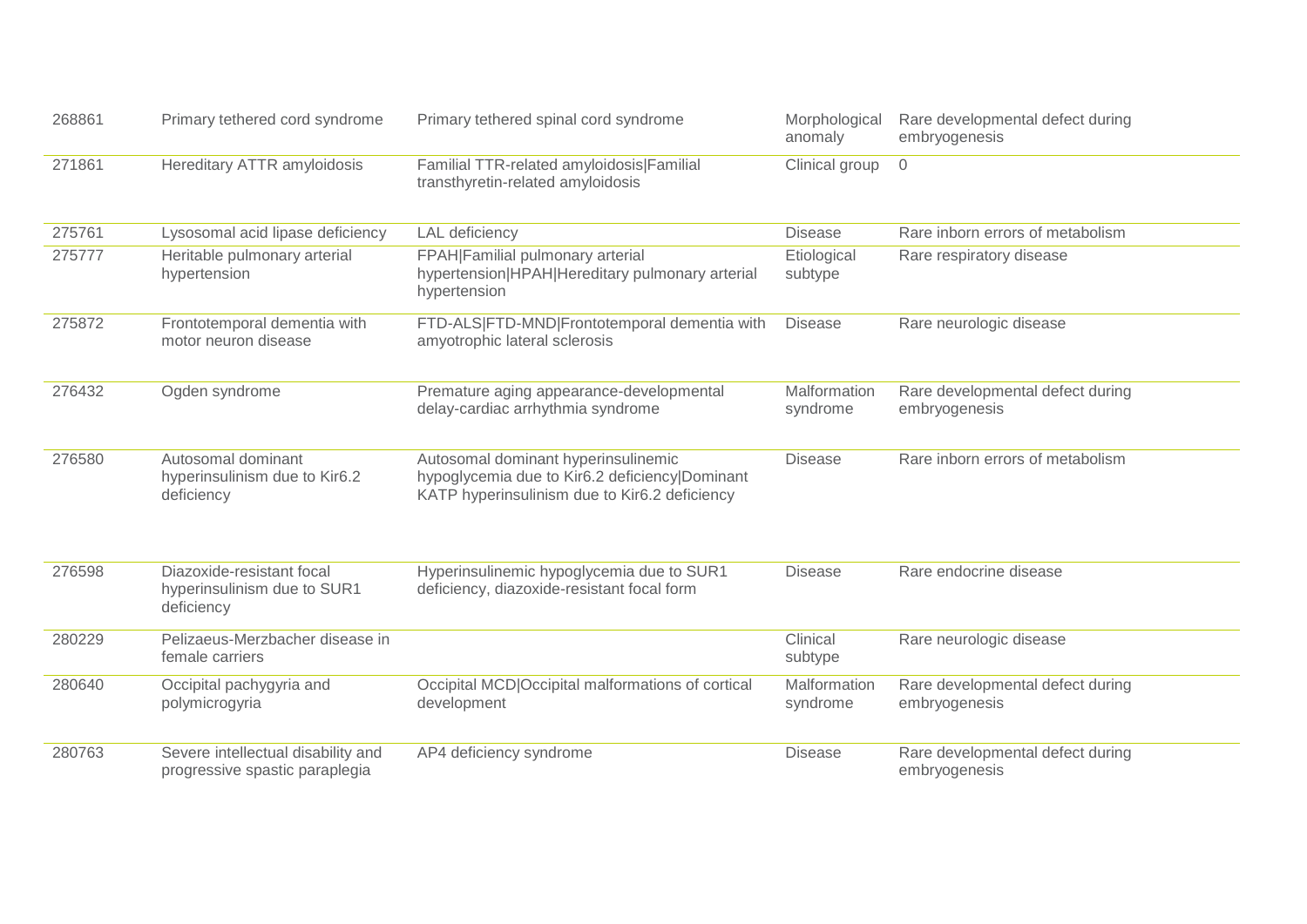| 282166 | Inherited Creutzfeldt-Jakob<br>disease                                           | <b>Inherited CJD</b>                                                                                                                                       | <b>Disease</b>                                                     | Rare neurologic disease                           |
|--------|----------------------------------------------------------------------------------|------------------------------------------------------------------------------------------------------------------------------------------------------------|--------------------------------------------------------------------|---------------------------------------------------|
| 284289 | Adult-onset autosomal recessive<br>cerebellar ataxia                             | Autosomal recessive spinocerebellar ataxia type<br>10 SCAR10                                                                                               | <b>Disease</b>                                                     | Rare neurologic disease                           |
| 284343 | Pleuropulmonary blastoma familial<br>tumor susceptibility syndrome               | DICER1 syndrome PPB familial tumor<br>susceptibility syndrome   PPBFTDS   Pleuro-<br>pulmonary blastoma familial tumor susceptibility<br>syndrome          | Clinical<br>subtype                                                | Rare neoplastic disease                           |
| 284993 | Marfan syndrome and Marfan-<br>related disorders                                 |                                                                                                                                                            | Category                                                           | $\overline{0}$                                    |
| 289157 | Hypocalcemic vitamin D-<br>dependent rickets                                     | 1-alpha-hydroxylase<br>deficiency PDDRI Pseudovitamin D-deficient<br>rickets VDDI VDDR-I Vitamin D dependent rickets<br>type I Vitamin D-dependency type I | <b>Disease</b>                                                     | Rare endocrine disease                            |
| 289548 | Inherited isolated adrenal<br>insufficiency due to partial<br>CYP11A1 deficiency |                                                                                                                                                            | <b>Disease</b>                                                     | Rare endocrine disease                            |
| 289601 | Hereditary arterial and articular<br>multiple calcification syndrome             | CALJA Calcification of joints and arteries                                                                                                                 | <b>Disease</b>                                                     | Rare circulatory system disease                   |
| 289877 | Transient hyperammonemia of the<br>newborn                                       |                                                                                                                                                            | Particular<br>clinical<br>situation in a<br>disease or<br>syndrome | Rare inborn errors of metabolism                  |
| 289899 | Organic aciduria                                                                 |                                                                                                                                                            | Category                                                           | 0                                                 |
| 293633 | PYCR1-related De Barsy<br>syndrome                                               | PYCR1 deficiency Pyrroline-5-carboxylate<br>reductase 1 deficiency                                                                                         | Etiological<br>subtype                                             | Rare inborn errors of metabolism                  |
| 293948 | 1p21.3 microdeletion syndrome                                                    | Del(1)(p21.3) Monosomy 1p21.3                                                                                                                              | Malformation<br>syndrome                                           | Rare developmental defect during<br>embryogenesis |